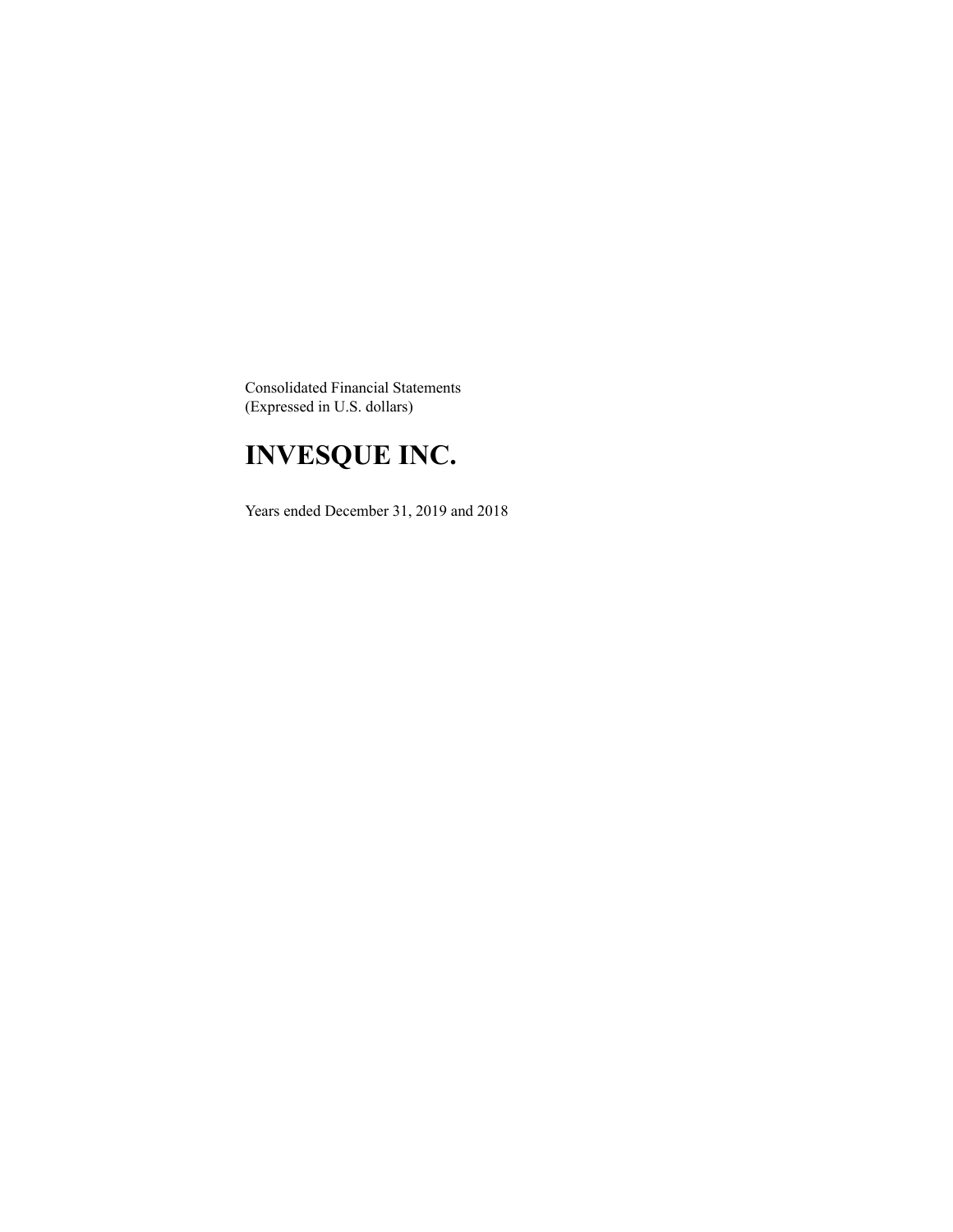

KPMG LLP Bay Adelaide Centre 333 Bay Street, Suite 4600 Toronto, ON M5H 2S5 Canada Tel 416-777-8500 Fax 416-777-8818

### **INDEPENDENT AUDITORS' REPORT**

To the Shareholders of Invesque Inc.,

### *Opinion*

We have audited the consolidated financial statements of Invesque Inc. (the "Entity"), which comprise:

- the consolidated statements of financial position as at December 31, 2019 and December 31, 2018
- the consolidated statements of income (loss) and comprehensive income (loss) for the years ended December 31, 2019 and December 31, 2018
- the consolidated statements of changes in shareholders' equity for the years ended December 31, 2019 and December 31, 2018
- the consolidated statements of cash flows for the years ended December 31, 2019 and December 31, 2018
- and notes to the consolidated financial statements, including a summary of significant accounting policies

(Hereinafter referred to as the "financial statements").

In our opinion, the accompanying financial statements present fairly, in all material respects, the consolidated financial position of the Entity as at December 31, 2019 and December 31, 2018, and its consolidated financial performance and its consolidated cash flows for the years then ended in accordance with International Financial Reporting Standards (IFRS).

#### *Basis for Opinion*

We conducted our audit in accordance with Canadian generally accepted auditing standards. Our responsibilities under those standards are further described in the "*Auditors' Responsibilities for the Audit of the Financial Statements*" section of our auditors' report.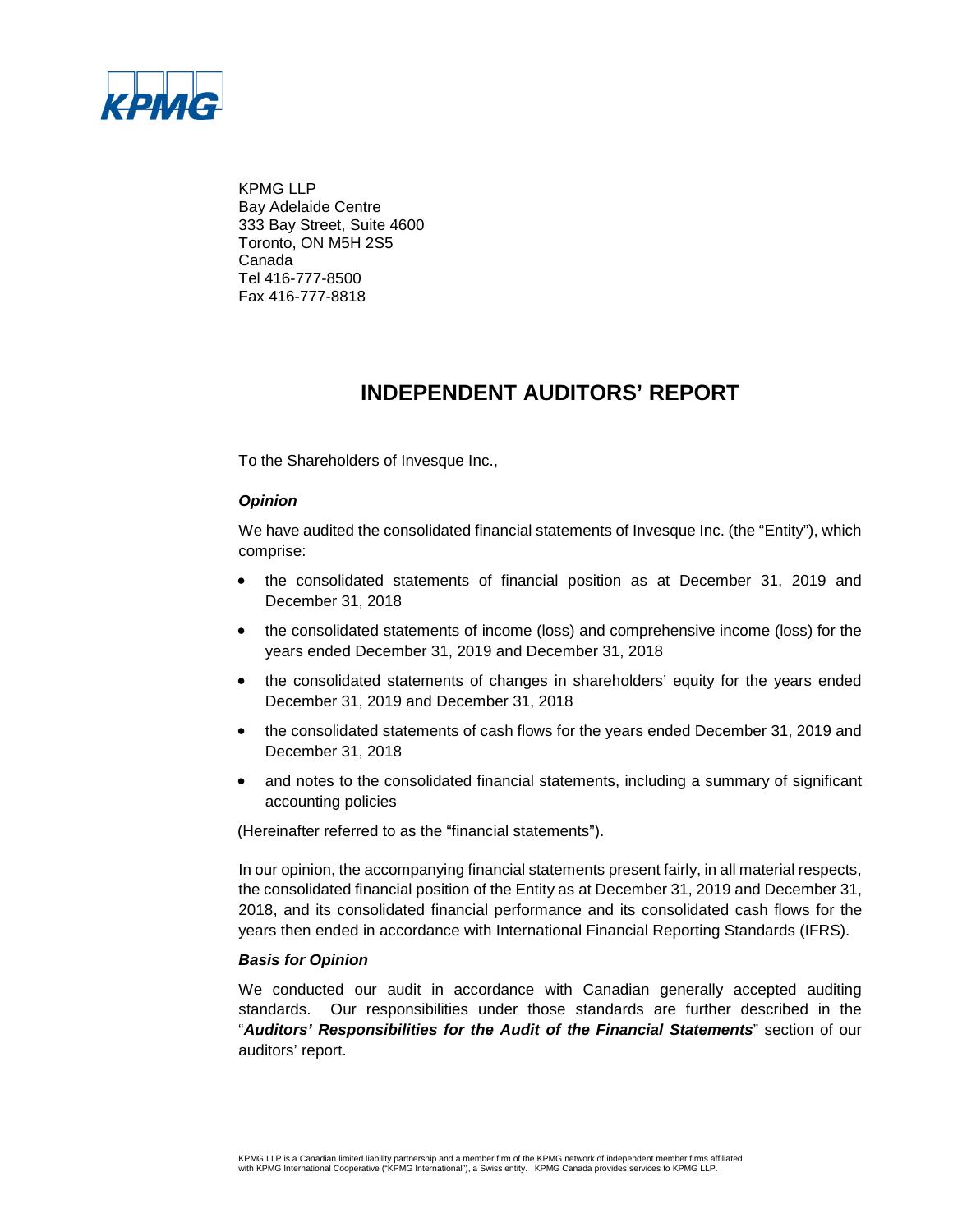

We are independent of the Entity in accordance with the ethical requirements that are relevant to our audit of the financial statements in Canada and we have fulfilled our other ethical responsibilities in accordance with these requirements.

We believe that the audit evidence we have obtained is sufficient and appropriate to provide a basis for our opinion.

#### *Other Information*

Management is responsible for the other information. Other information comprises:

- the information included in Management's Discussion and Analysis filed with the relevant Canadian Securities Commissions; and
- the information, other than the financial statements and the auditors' report thereon, included in a document likely to be entitled "2019 Annual Report."

Our opinion on the financial statements does not cover the other information and we do not and will not express any form of assurance conclusion thereon.

In connection with our audit of the financial statements, our responsibility is to read the other information identified above and, in doing so, consider whether the other information is materially inconsistent with the financial statements or our knowledge obtained in the audit and remain alert for indications that the other information appears to be materially misstated.

We obtained the information included in Management's Discussion and Analysis filed with the relevant Canadian Securities Commissions as at the date of this auditors' report. If, based on the work we have performed on this other information, we conclude that there is a material misstatement of this other information, we are required to report that fact in the auditors' report.

We have nothing to report in this regard.

The information, other than the financial statements and the auditors' report thereon, included in a document likely to be entitled "2019 Annual Report" is expected to be made available to us after the date of this auditors' report. If, based on the work we will perform on this other information, we conclude that there is a material misstatement of this other information, we are required to report that fact to those charged with governance.

#### *Responsibilities of Management and Those Charged with Governance for the Financial Statements*

Management is responsible for the preparation and fair presentation of the financial statements in accordance with International Financial Reporting Standards (IFRS), and for such internal control as management determines is necessary to enable the preparation of financial statements that are free from material misstatement, whether due to fraud or error.

In preparing the financial statements, management is responsible for assessing the Entity's ability to continue as a going concern, disclosing as applicable, matters related to going concern and using the going concern basis of accounting unless management either intends to liquidate the Entity or to cease operations, or has no realistic alternative but to do so.

Those charged with governance are responsible for overseeing the Entity's financial reporting process.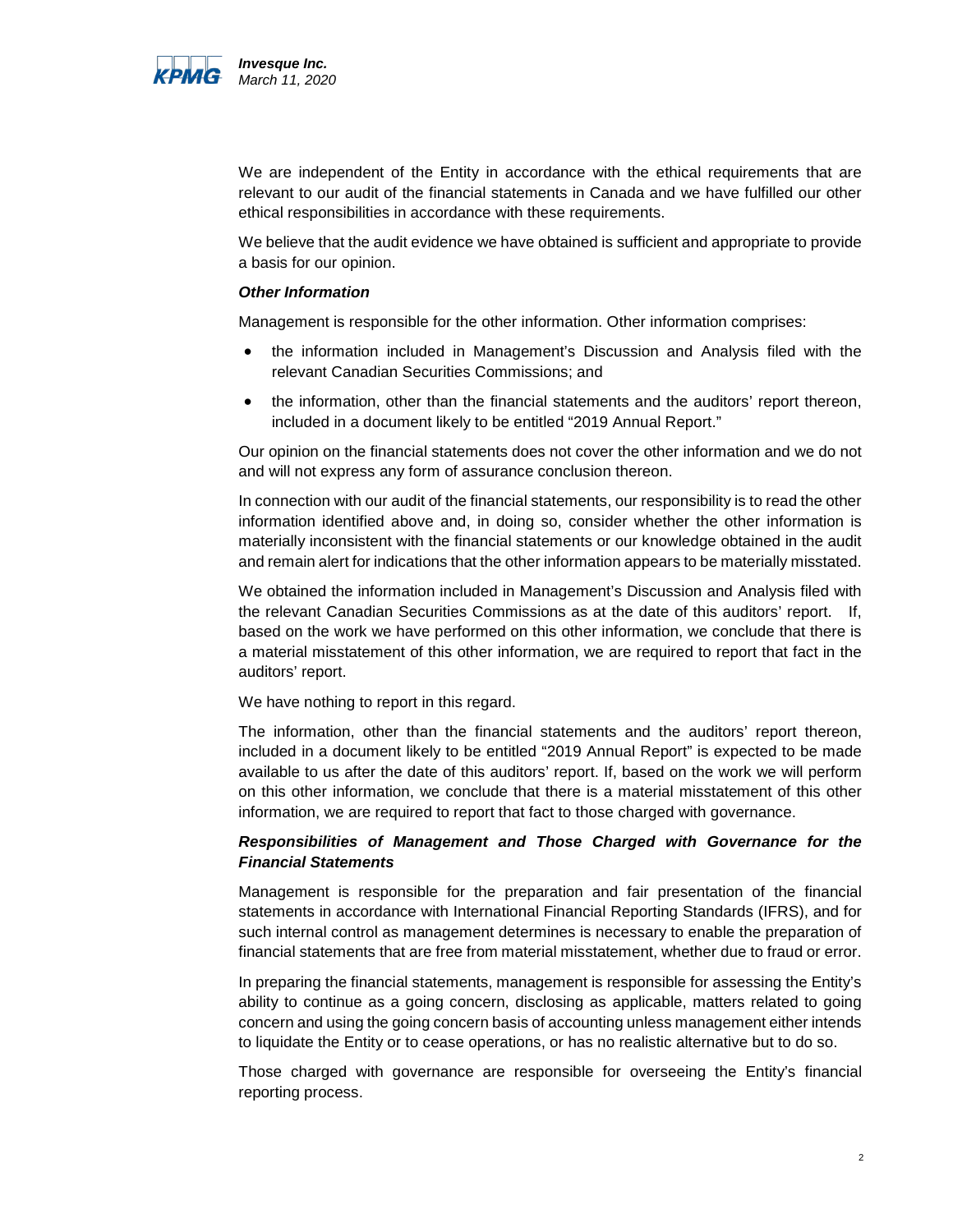

#### *Auditors' Responsibilities for the Audit of the Financial Statements*

Our objectives are to obtain reasonable assurance about whether the financial statements as a whole are free from material misstatement, whether due to fraud or error, and to issue an auditors' report that includes our opinion.

Reasonable assurance is a high level of assurance, but is not a guarantee that an audit conducted in accordance with Canadian generally accepted auditing standards will always detect a material misstatement when it exists.

Misstatements can arise from fraud or error and are considered material if, individually or in the aggregate, they could reasonably be expected to influence the economic decisions of users taken on the basis of the financial statements.

As part of an audit in accordance with Canadian generally accepted auditing standards, we exercise professional judgment and maintain professional skepticism throughout the audit.

We also:

• Identify and assess the risks of material misstatement of the financial statements, whether due to fraud or error, design and perform audit procedures responsive to those risks, and obtain audit evidence that is sufficient and appropriate to provide a basis for our opinion.

The risk of not detecting a material misstatement resulting from fraud is higher than for one resulting from error, as fraud may involve collusion, forgery, intentional omissions, misrepresentations, or the override of internal control.

- Obtain an understanding of internal control relevant to the audit in order to design audit procedures that are appropriate in the circumstances, but not for the purpose of expressing an opinion on the effectiveness of the Entity's internal control.
- Evaluate the appropriateness of accounting policies used and the reasonableness of accounting estimates and related disclosures made by management.
- Conclude on the appropriateness of management's use of the going concern basis of accounting and, based on the audit evidence obtained, whether a material uncertainty exists related to events or conditions that may cast significant doubt on the Entity's ability to continue as a going concern. If we conclude that a material uncertainty exists, we are required to draw attention in our auditors' report to the related disclosures in the financial statements or, if such disclosures are inadequate, to modify our opinion. Our conclusions are based on the audit evidence obtained up to the date of our auditors' report. However, future events or conditions may cause the Entity to cease to continue as a going concern.
- Evaluate the overall presentation, structure and content of the financial statements, including the disclosures, and whether the financial statements represent the underlying transactions and events in a manner that achieves fair presentation.
- Communicate with those charged with governance regarding, among other matters, the planned scope and timing of the audit and significant audit findings, including any significant deficiencies in internal control that we identify during our audit.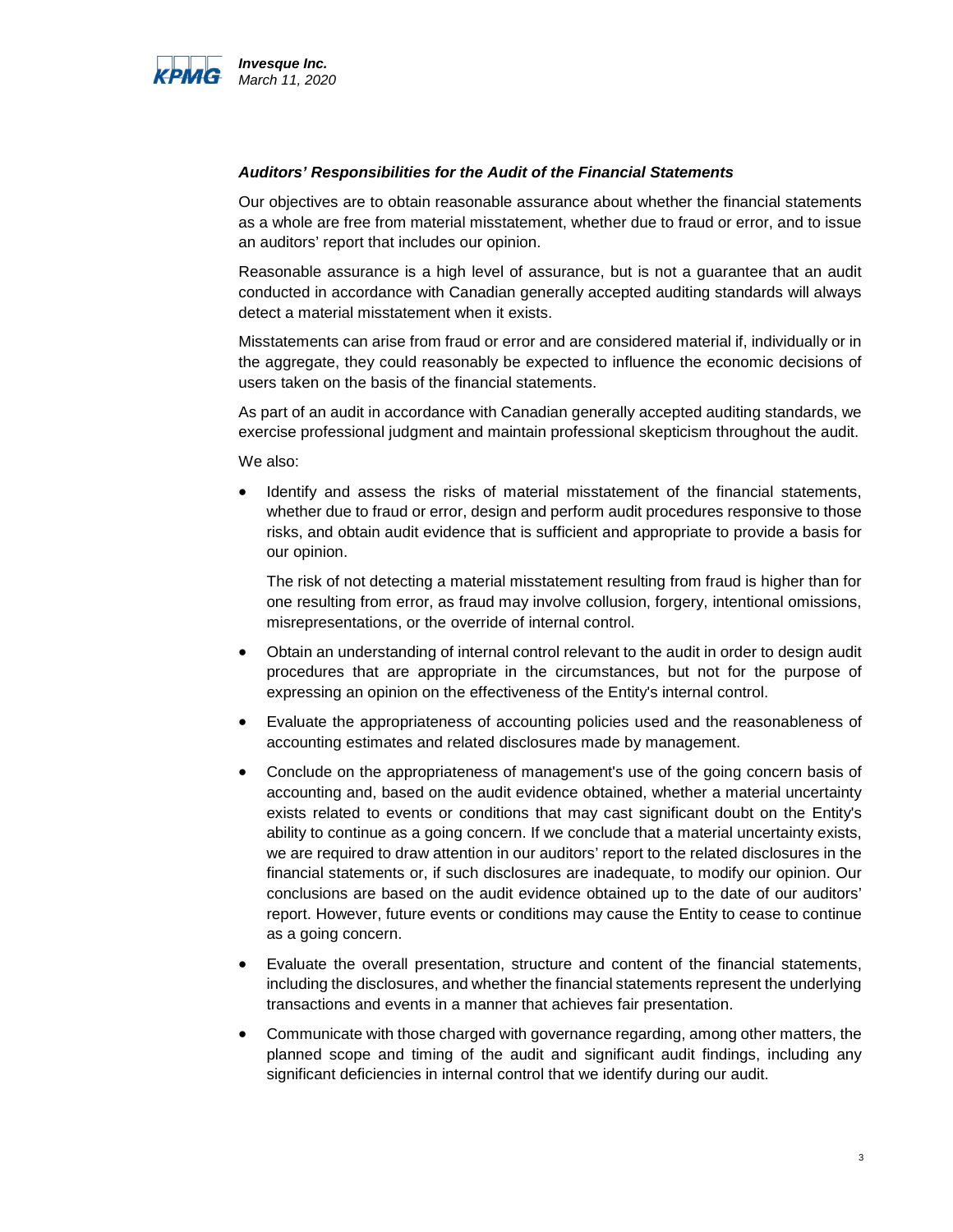

- Provide those charged with governance with a statement that we have complied with relevant ethical requirements regarding independence, and communicate with them all relationships and other matters that may reasonably be thought to bear on our independence, and where applicable, related safeguards.
- Obtain sufficient appropriate audit evidence regarding the financial information of the entities or business activities within the group Entity to express an opinion on the financial statements. We are responsible for the direction, supervision and performance of the group audit. We remain solely responsible for our audit opinion.

 $KPMG$   $IP$ 

Chartered Professional Accountants, Licensed Public Accountants

The engagement partner on the audit resulting in this auditors' report is Thomas Rothfischer.

Toronto, Canada March 11, 2020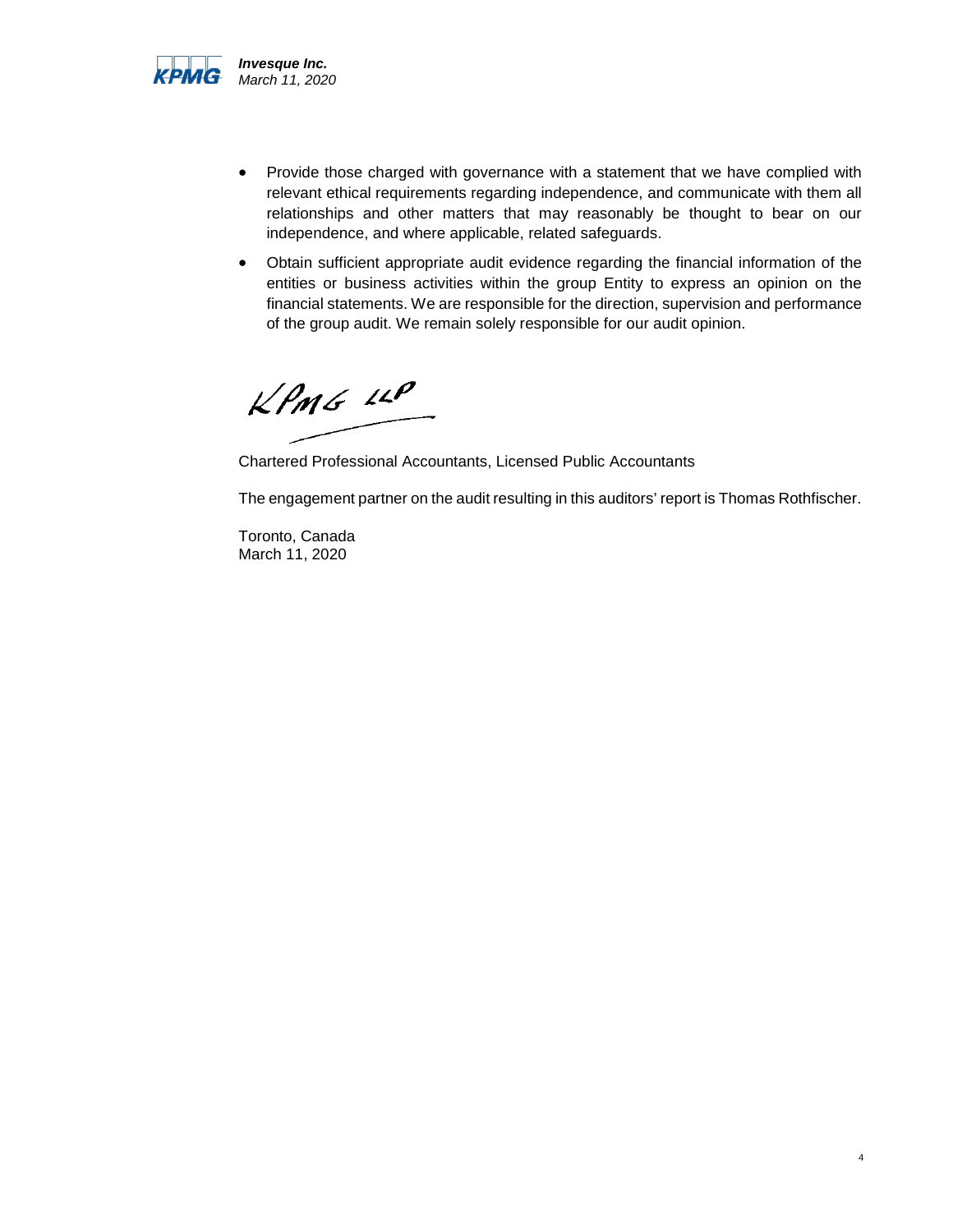Consolidated Statements of Financial Position (Expressed in thousands of U.S. dollars)

|                                                                      | December 31, 2019 | December 31, 2018 |                 |  |
|----------------------------------------------------------------------|-------------------|-------------------|-----------------|--|
| <b>Assets</b>                                                        |                   |                   |                 |  |
| Current assets:                                                      |                   |                   |                 |  |
| Cash                                                                 | \$<br>11,838      | \$                | 26,978          |  |
| Tenant and other receivables                                         | 7,073             |                   | 5,371           |  |
| Property tax receivables                                             | 11,020            |                   | 10,173          |  |
| Loans receivable (note 3)                                            | 4,113             |                   | 12,241          |  |
| Assets held for sale (note 6)                                        | 12,201            |                   |                 |  |
| Other (note 4)                                                       | 6,184             |                   | 5,598           |  |
|                                                                      | 52,429            |                   | 60,361          |  |
| Non-current assets:                                                  |                   |                   |                 |  |
| Loans receivable (note 3)                                            | 44,789            |                   | 20,181          |  |
| Derivative instruments (note 10)                                     | 64                |                   | 1,722           |  |
| Investment in joint ventures (note 7)                                | 99,321            |                   | 84,658          |  |
| Investment properties (note 5)                                       | 969,634           |                   | 1,115,530       |  |
| Property, plant and equipment, net (note 6)                          | 459,942           |                   | 507             |  |
| Other non-current assets (note 4)                                    | 4,559             |                   | 1,000           |  |
|                                                                      | 1,578,309         |                   | 1,223,598       |  |
| Total assets                                                         | \$<br>1,630,738   | \$                | 1,283,959       |  |
| <b>Liabilities and Shareholders' Equity</b>                          |                   |                   |                 |  |
| Current liabilities:                                                 |                   |                   |                 |  |
| Accounts payable and accrued liabilities                             | \$<br>18,885      | \$                | 9,871           |  |
| Accrued real estate taxes                                            | 13,066            |                   | 11,052          |  |
| Dividends payable                                                    | 3,354             |                   | 3,253           |  |
| Liability to previous owner of Care                                  |                   |                   | 9,676           |  |
| Credit facilities (note 8)                                           | 14,569            |                   | 12,647          |  |
| Mortgages payable (note 9)                                           | 43,024            |                   | 49,444          |  |
| Other current liabilities (note 13)                                  | 3,015             |                   | 2,030<br>97,973 |  |
|                                                                      | 95,913            |                   |                 |  |
| Non-current liabilities:                                             |                   |                   |                 |  |
| Credit facilities (note 8)                                           | 632,390           |                   | 325,493         |  |
| Mortgages payable (note 9)                                           | 232,443           |                   | 253,886         |  |
| Convertible debentures (note 11)                                     | 91,049            |                   | 89,745          |  |
| Commonwealth preferred unit liability (note 12)                      | 63,654            |                   |                 |  |
| Derivative instruments (note 10)<br>Deferred tax liability (note 23) | 7,966<br>6,944    |                   | 651<br>7,011    |  |
| Other non-current liabilities (note 13)                              | 16,736            |                   | 12,785          |  |
| Non-controlling interest liability                                   | 3,499             |                   | 2,947           |  |
|                                                                      | 1,054,681         |                   | 692,518         |  |
| <b>Total</b> liabilities                                             | 1,150,594         |                   | 790,491         |  |
| Shareholders' equity:                                                |                   |                   |                 |  |
| Common share capital (note 15)                                       | 504,561           |                   | 493,165         |  |
| Equity settled deferred shares                                       | 733               |                   |                 |  |
| Preferred share capital (note 15)                                    | 85,389            |                   | 71,106          |  |
| Contributed surplus                                                  | 400               |                   | 400             |  |
| Equity component of convertible instruments                          | 3,764             |                   | 1,671           |  |
| Cumulative deficit                                                   | (114,908)         |                   | (69, 785)       |  |
| Accumulated other comprehensive income                               | 205               |                   | (3,089)         |  |
| Total shareholders' equity                                           | 480,144           |                   | 493,468         |  |
| Commitments and contingencies (note 24)                              |                   |                   |                 |  |
| Subsequent events (note 6)                                           |                   |                   |                 |  |
| Total liabilities and shareholders' equity                           | \$<br>1,630,738   | \$                | 1,283,959       |  |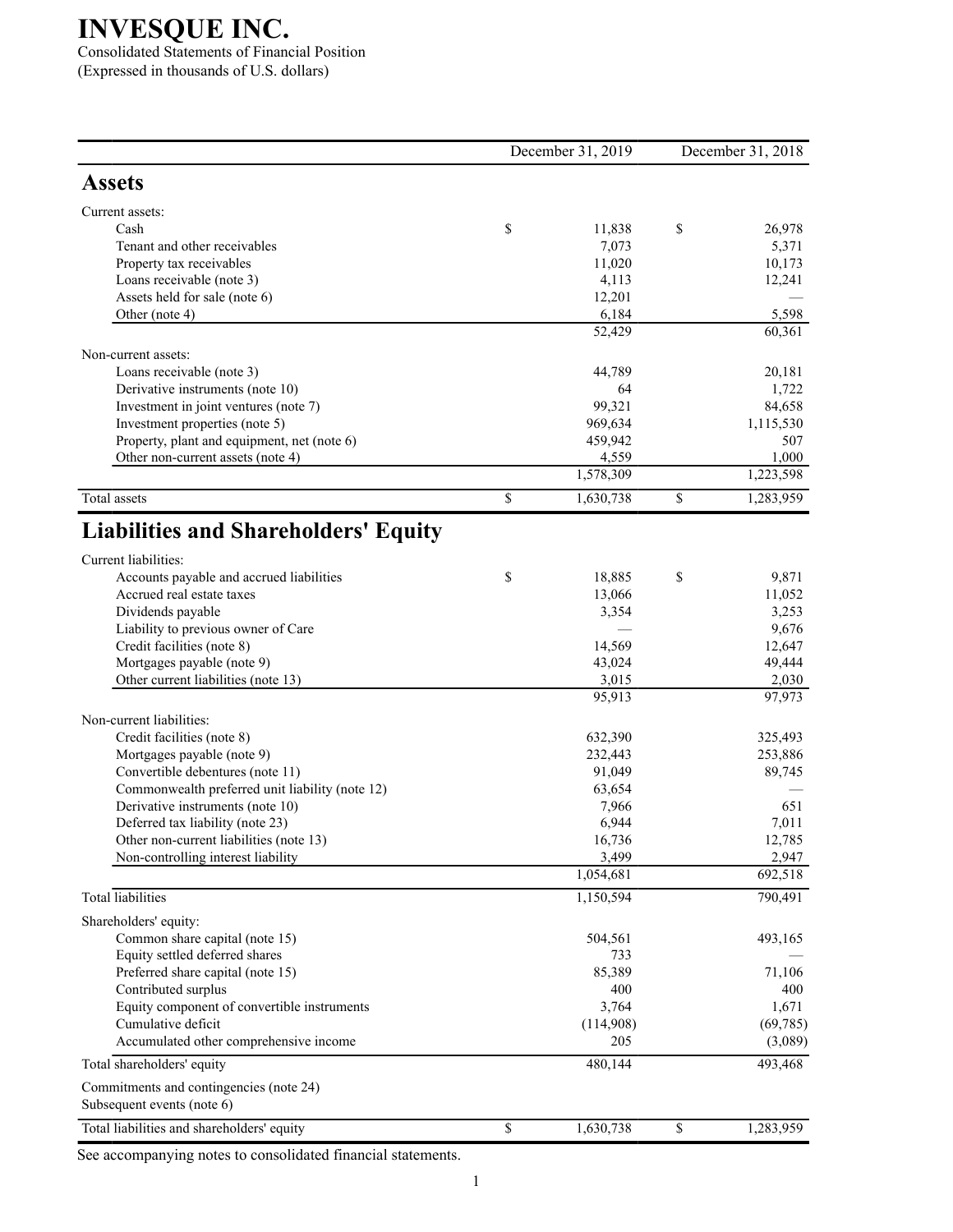Consolidated Statements of Income (Loss) and Comprehensive Income (Loss) (Expressed in thousands of U.S. dollars, except per share amounts)

|                                                                        | Year ended December<br>31, 2019 | Year ended December<br>31, 2018 |
|------------------------------------------------------------------------|---------------------------------|---------------------------------|
| Revenue:                                                               |                                 |                                 |
| Rental (note 17)                                                       | \$<br>103,198 \$                | 109,388                         |
| Resident rental and related revenue (note 17)                          | 38,467                          |                                 |
| Lease revenue from joint ventures (note 7)                             | 3,024                           | 2,991                           |
| Other income                                                           | 3,718                           | 1,548                           |
|                                                                        | 148,407                         | 113,927                         |
| Expenses (income):                                                     |                                 |                                 |
| Direct property operating expenses (note 18)                           | 33,533                          | 3,126                           |
| Depreciation and amortization expense                                  | 14,440                          |                                 |
| Finance costs from operations (note 19)                                | 41,633                          | 38,264                          |
| Real estate tax expense                                                | 15,844                          | 11,796                          |
| General and administrative expenses (note 20)                          | 18,092                          | 13,412                          |
| Transaction costs for business combination                             | 5,898                           | 6,444                           |
| Diligence costs for transactions not pursued                           | 633                             | 2,041                           |
| Allowance for credit losses on loans and interest receivable (note 19) | 1,003                           | 11,336                          |
| Change in non-controlling interest liability (note 19)                 | 504                             | 17,927                          |
| Change in fair value of investment properties - IFRIC 21               | 29                              | 2,801                           |
| Change in fair value of investment properties (note 5)                 | 6,046                           | 14,385                          |
| Change in fair value of financial instruments (note 19)                | 9,379                           | 2,325                           |
| Change in fair value of contingent consideration                       |                                 | 10,676                          |
|                                                                        | 147,034                         | 134,533                         |
| Income (loss) from joint ventures (note 7)                             | (6,799)                         | 5,450                           |
| Loss before income taxes                                               | (5, 426)                        | (15, 156)                       |
| Income tax recovery:                                                   |                                 |                                 |
| Deferred (note 23)                                                     | (67)                            | (2,881)                         |
| Net Loss                                                               | \$<br>$(5,359)$ \$              | (12, 275)                       |
| Other comprehensive income (loss):                                     |                                 |                                 |
| Items to be reclassified to net income (loss) in subsequent periods    |                                 |                                 |
| Unrealized gain (loss) on translation of foreign operations            | 3,294                           | (4,276)                         |
| Total comprehensive loss                                               | \$<br>$(2,065)$ \$              | (16, 551)                       |
| Loss per share (note 16):                                              |                                 |                                 |
| Basic and diluted                                                      | \$<br>$(0.10)$ \$               | (0.24)                          |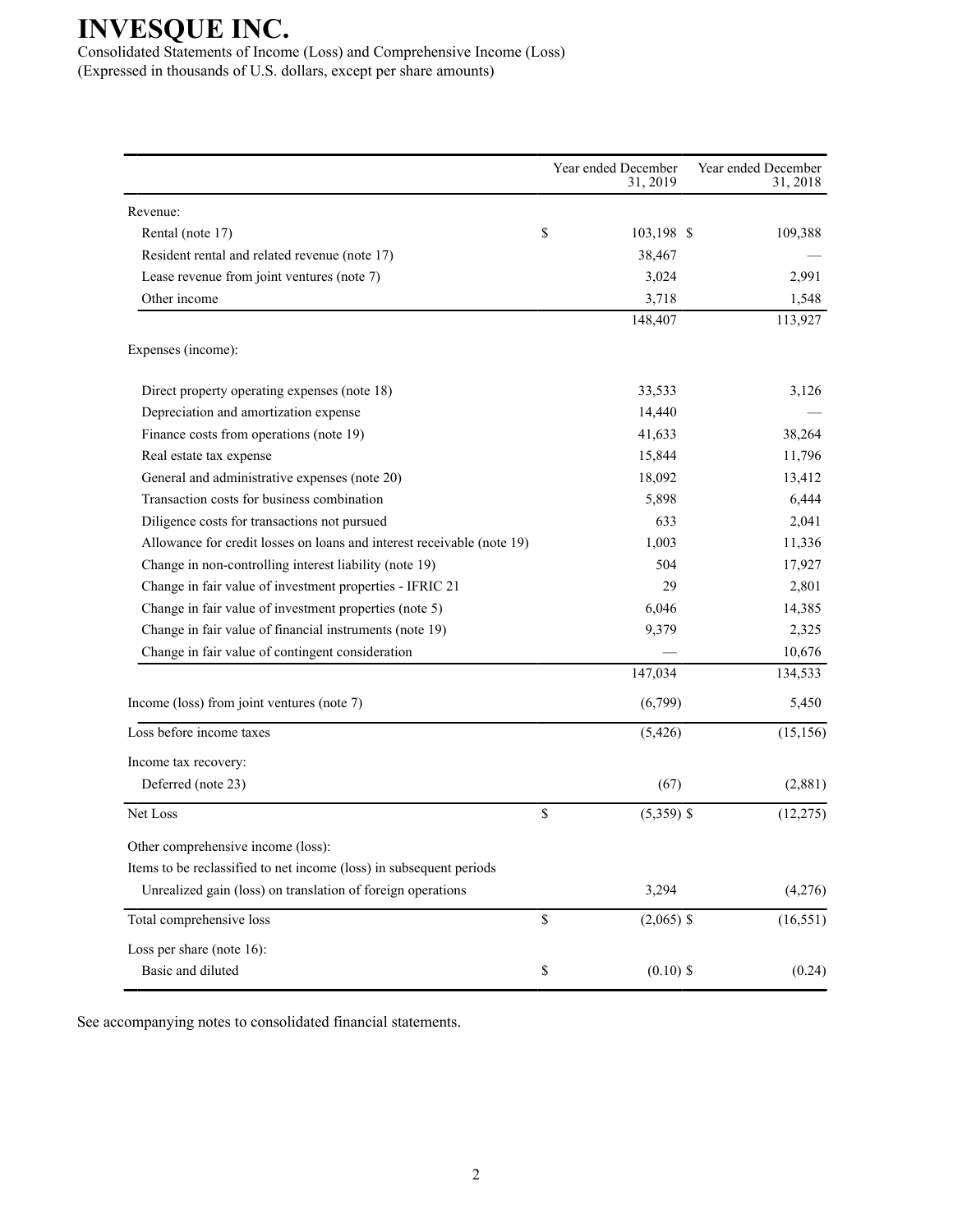Consolidated Statements of Changes in Shareholders' Equity (Expressed in thousands of U.S. dollars) Years ended December 31, 2019 and 2018

|                                                                                  | Common share<br>capital | Equity settled<br>deferred shares | Preferred share<br>capital | Contributed<br>surplus | Equity<br>component of<br>convertible<br>instruments | Cumulative<br>deficit | Accumulated<br>other<br>comprehensive<br>income (loss) | Total    |
|----------------------------------------------------------------------------------|-------------------------|-----------------------------------|----------------------------|------------------------|------------------------------------------------------|-----------------------|--------------------------------------------------------|----------|
| Balance, January 1, 2019                                                         | 493,165 \$<br>S.        | $-$ \$                            | 71,106 \$                  | 400 \$                 | $1,671$ \$                                           | $(69,785)$ \$         | $(3,089)$ \$                                           | 493,468  |
| Net loss                                                                         |                         |                                   |                            |                        | --                                                   | (5,359)               |                                                        | (5,359)  |
| Other comprehensive income                                                       |                         |                                   |                            |                        |                                                      |                       | 3,294                                                  | 3,294    |
| Common shares issued, net of issuance costs (note 15)                            | 4,878                   |                                   |                            |                        |                                                      |                       |                                                        | 4,878    |
| Preferred shares issued, net of issuance costs (note 15)                         |                         |                                   | 14,283                     |                        |                                                      |                       |                                                        | 14,283   |
| Equity component of Commonwealth preferred units                                 |                         |                                   |                            |                        | 2,093                                                |                       |                                                        | 2,093    |
| Common shares issued under the Company's dividend<br>reinvestment plan (note 15) | 7,023                   |                                   |                            |                        |                                                      |                       |                                                        | 7,023    |
| Dividends declared on common shares                                              |                         |                                   |                            |                        |                                                      | (39,764)              |                                                        | (39,764) |
| Common shares purchased under NCIB (note 15)                                     | (530)                   |                                   |                            |                        |                                                      |                       |                                                        | (530)    |
| Amortization of equity settled deferred shares (note 21)                         |                         | 733                               |                            |                        |                                                      |                       |                                                        | 733      |
| Common shares issued through conversion of convertible<br>debentures (note 15)   | 25                      |                                   |                            |                        |                                                      |                       |                                                        | 25       |
| Balance, December 31, 2019                                                       | 504,561 \$              | 733 \$                            | 85,389 \$                  | 400 \$                 | $3,764$ \$                                           | $(114,908)$ \$        | 205S                                                   | 480,144  |

|                                                                                  |               | Common share<br>capital | Preferred share<br>capital | Contributed<br>surplus | Equity<br>component of<br>convertible<br>instruments | Cumulative<br>deficit | Accumulated<br>other<br>comprehensive<br>income (loss) | Total     |  |
|----------------------------------------------------------------------------------|---------------|-------------------------|----------------------------|------------------------|------------------------------------------------------|-----------------------|--------------------------------------------------------|-----------|--|
| Balance, January 1, 2018 as previously reported                                  |               | 310,459 \$              | 26,353 \$                  | 400S                   | $1,130$ \$                                           | $(20, 145)$ \$        | $1,187$ \$                                             | 319,384   |  |
| Impact of adopting IFRS 9                                                        |               |                         |                            | __                     |                                                      | (364)                 |                                                        | (364)     |  |
| Adjusted balance, January 1, 2018                                                |               | 310,459 \$              | 26,353 \$                  | 400S                   | 1,130S                                               | $(20,509)$ \$         | $1,187$ \$                                             | 319,020   |  |
| Net income                                                                       |               |                         |                            |                        | --                                                   | (12, 275)             |                                                        | (12, 275) |  |
| Other comprehensive loss                                                         |               |                         |                            |                        |                                                      |                       | (4,276)                                                | (4,276)   |  |
| Common shares issued, net of issuance costs (note 15)                            |               | 182,332                 |                            |                        |                                                      |                       |                                                        | 182,332   |  |
| Preferred shares issued, net of issuance costs (note 15)                         |               | __                      | 44,753                     |                        |                                                      |                       |                                                        | 44,753    |  |
| Common shares issued under the Company's dividend reinvestment plan<br>(note 15) |               | 782                     |                            |                        |                                                      |                       |                                                        | 782       |  |
| Equity component of convertible debentures, net of tax                           |               |                         |                            |                        | 541                                                  |                       |                                                        | 541       |  |
| Dividends declared on common shares                                              |               |                         |                            |                        |                                                      | (37,001)              |                                                        | (37,001)  |  |
| Common Shares purchased under NCIB (note 15)                                     |               | (408)                   |                            |                        |                                                      |                       |                                                        | (408)     |  |
| Balance, December 31, 2018                                                       | $\mathcal{L}$ | 493,165 \$              | 71,106 \$                  | 400S                   | $1,671$ \$                                           | $(69,785)$ \$         | $(3,089)$ \$                                           | 493,468   |  |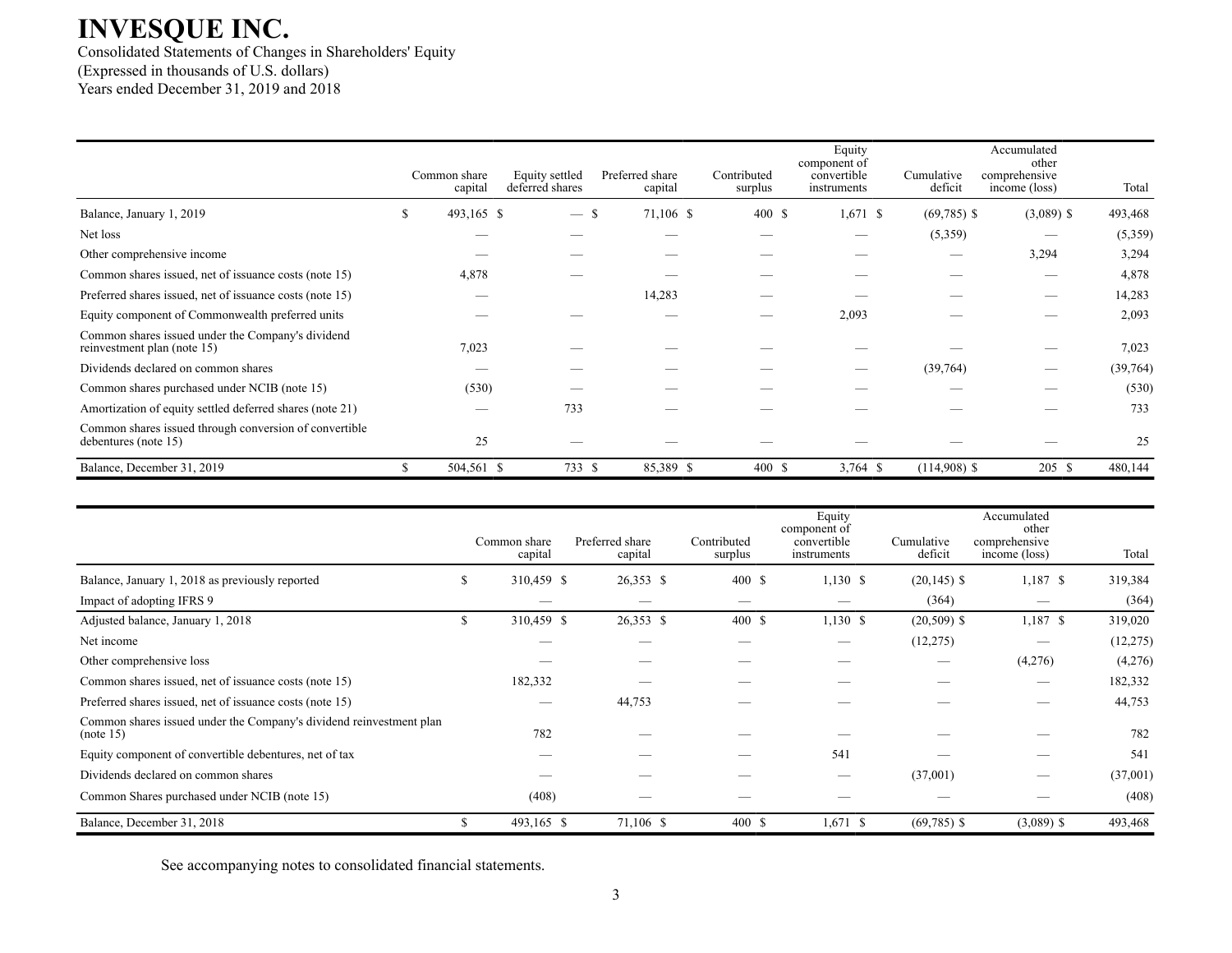Consolidated Statements of Cash Flows (Expressed in thousands of U.S. dollars) Years ended December 31, 2019 and 2018

|                                                                                        | Year ended<br>December 31, 2019 |                                             | Year ended<br>December 31, 2018 |
|----------------------------------------------------------------------------------------|---------------------------------|---------------------------------------------|---------------------------------|
| Cash flows from operating activities:                                                  |                                 |                                             |                                 |
| Net loss                                                                               | \$<br>(5,359)                   | \$                                          | (12, 275)                       |
| Items not involving cash:                                                              |                                 |                                             |                                 |
| Fair value adjustment of investment properties                                         | 6,046                           |                                             | 14,385                          |
| Fair value adjustment of financial instruments                                         | 9,379                           |                                             | 2,325                           |
| Fair value adjustment of contingent consideration                                      |                                 |                                             | 10,676                          |
| Depreciation and amortization expense                                                  | 14,440                          |                                             |                                 |
| Allowance for credit losses on loans and interest receivable                           | 1,003                           |                                             | 11,336                          |
| Straight-line rent                                                                     | (8,964)                         |                                             | (10, 831)                       |
| Amortization of tenant inducements                                                     | 158                             |                                             |                                 |
| Finance costs from operations                                                          | 41,633                          |                                             | 38,264                          |
| Change in non-controlling interest liability                                           | 504                             |                                             | 17,927                          |
| Loss (income) from joint ventures                                                      | 6,799                           |                                             | (5,450)                         |
| Change in fair value of investment in MS-SW Development Fund Holdings, LLC             |                                 |                                             | (214)                           |
| Deferred income tax                                                                    | (67)                            |                                             | (2,881)                         |
| Interest paid                                                                          | (39, 411)                       |                                             | (34,313)                        |
| Interest income received                                                               | 694                             |                                             | 1,554                           |
| Change in non-cash operating working capital:                                          |                                 |                                             |                                 |
| Tenant and other receivables                                                           | (16,066)                        |                                             | (6,256)                         |
| Accounts payable and accrued liabilities                                               | 268                             |                                             | (2,491)                         |
| Unearned revenue                                                                       | (227)                           |                                             | (551)                           |
| Other assets                                                                           | 702                             |                                             | (2,690)                         |
| Other liabilities                                                                      | 3,390                           |                                             | 3,030                           |
| Accrued real estate taxes                                                              | 1,248                           |                                             | 3,427                           |
| Net cash provided by operating activities                                              | \$<br>16,170                    | $\mathbb{S}% _{n}^{X\rightarrow\mathbb{R}}$ | 24,972                          |
|                                                                                        |                                 |                                             |                                 |
| Cash flows from financing activities:                                                  |                                 |                                             |                                 |
| Proceeds from credit facilities (note 14)                                              | \$<br>370,350                   | \$                                          | 437,459                         |
| Payments on credit facilities (note 14)                                                | (63,990)                        |                                             | (313,300)                       |
| Debt issuance costs paid (note 14)                                                     | (3,206)                         |                                             | (7,516)                         |
| Proceeds from mortgages payable (note 14)                                              | 39,489                          |                                             | 25,186                          |
| Payments of mortgages payable (note 14)                                                | (45, 594)                       |                                             | (68, 972)                       |
| Proceeds from settlement of interest rate swap                                         | 104                             |                                             |                                 |
| Dividends paid to common shareholders                                                  | (32,509)                        |                                             | (34,952)                        |
| Payment for repurchase of common shares                                                | (530)                           |                                             | (408)                           |
| Proceeds from issuance of preferred share capital                                      | 14,550                          |                                             | 44,753                          |
| Proceeds from issuance of 2018 Convertible Debentures (note 11)                        |                                 |                                             | 50,000                          |
| Cash provided by financing activities                                                  | \$<br>278,664                   | $\mathbb{S}% _{n}^{X\rightarrow\mathbb{R}}$ | 132,250                         |
| Cash flows used in investing activities:                                               |                                 |                                             |                                 |
| Additions to investment properties                                                     | \$<br>(93,002)                  | \$                                          | (186, 632)                      |
| Dispositions of investment properties                                                  | 9,887                           |                                             | 49,671                          |
| Additions to property, plant, and equipment                                            | (235, 433)                      |                                             |                                 |
| Distributions from joint ventures                                                      | 5,897                           |                                             | 8,164                           |
| Contributions to joint ventures                                                        | (2, 497)                        |                                             | (1,655)                         |
| Distributions to non-controlling interest partners                                     | (152)                           |                                             | (128)                           |
| Proceeds from return of equity investment in MS-SW Development Fund Holdings, LLC      |                                 |                                             | 848                             |
| Proceeds from income support agreement                                                 | 283                             |                                             | 327                             |
| Construction costs                                                                     |                                 |                                             | (4,600)                         |
| Payments to previous owner of Care                                                     | (9,676)                         |                                             |                                 |
| Issuance of loans receivable                                                           | (13, 116)                       |                                             | (29, 288)                       |
| Repayment of loans receivable                                                          | 4,835                           |                                             | 20,091                          |
| Proceeds from sale of interest in assets to joint venture partner (note 7)             | 23,000                          |                                             |                                 |
| Cash used in investing activities                                                      | \$<br>(309, 974)                | \$                                          | (143, 202)                      |
| Increase (decrease) in cash and cash equivalents                                       | (15, 140)                       |                                             | 14,020                          |
|                                                                                        |                                 |                                             |                                 |
| Cash and cash equivalents, beginning of year<br>Cash and cash equivalents, end of year | \$<br>26,978<br>11,838          |                                             | 12,958<br>26,978                |
|                                                                                        |                                 | \$                                          |                                 |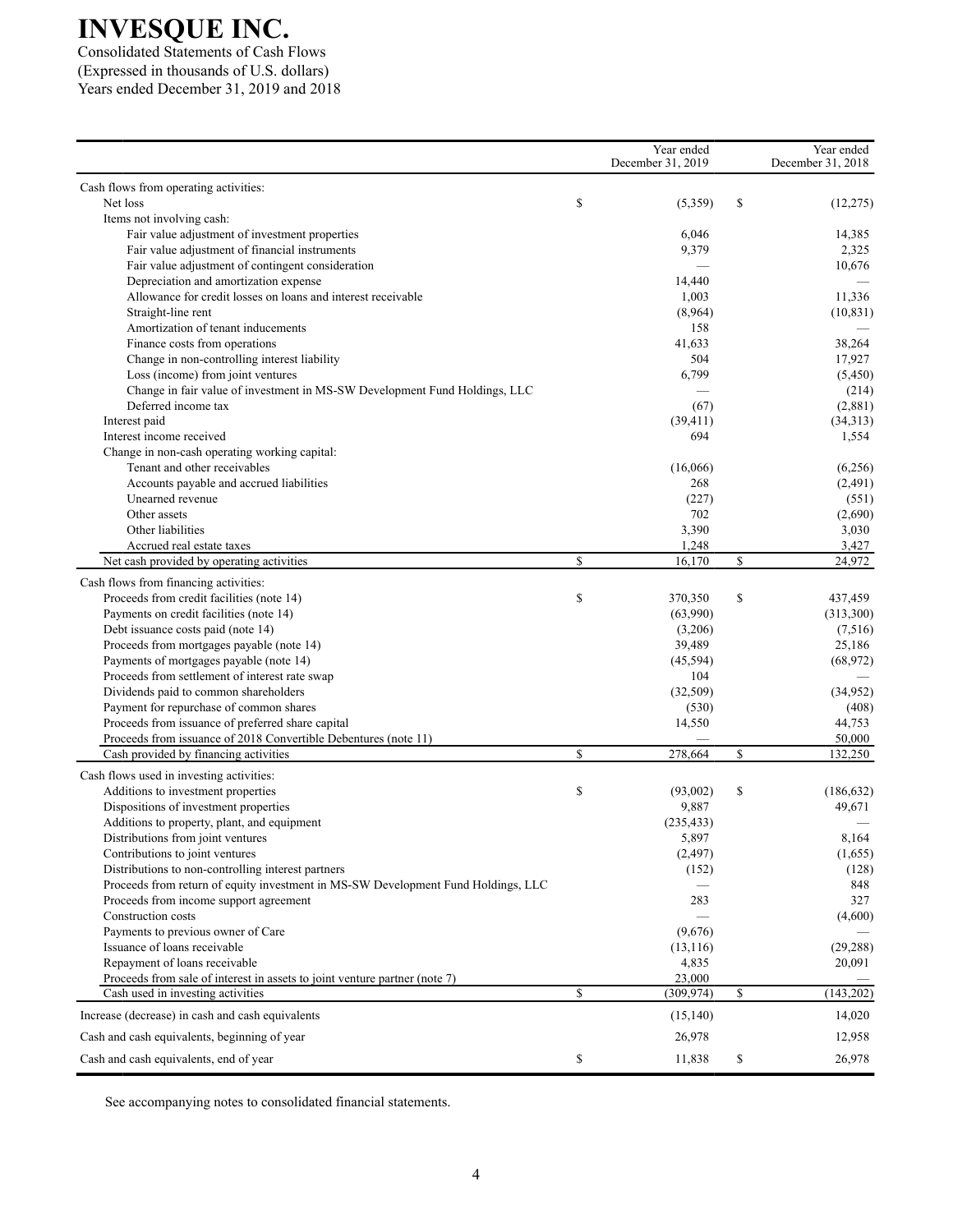Notes to Consolidated Financial Statements (Expressed in thousands of U.S. dollars unless otherwise noted, except share and per share amounts) Years ended December 31, 2019 and 2018

Invesque Inc. (the "Company") was incorporated on May 31, 2007 under the Business Corporations Act (Ontario). Effective April 4, 2016, the Company changed its name from "Kingsway Arms Retirement Residences Inc." to "Mainstreet Health Investments Inc." and continued under the laws of the Province of British Columbia. Effective January 3, 2018, the Company changed its name from "Mainstreet Health Investments Inc." to "Invesque Inc.". The Company's registered office is 2500 - 700 W Georgia Street, Vancouver, British Columbia V7Y 1B3.

The Company is a North American health care real estate company with a growing portfolio of high quality properties located in the United States and Canada. The Company partners with industry leaders to invest across the health care spectrum. Specifically, the Company will look to acquire and invest in predominately transitional care, long-term care, memory care, assisted living, independent living and medical office properties. The Company's current portfolio also includes investments in owner occupied seniors housing properties, in which the Company owns the real estate and also provides management services through its subsidiary management company.

At December 31, 2019, the Company owns interests in a portfolio of 124 health care and senior living properties comprised of 69 consolidated investment properties, 33 consolidated owner occupied properties and an interest in 22 properties held through joint arrangements.

### **1. Basis of preparation:**

(a) Statement of compliance:

These consolidated financial statements have been prepared in accordance with International Financial Reporting Standards ("IFRS"), as issued by the International Accounting Standards Board ("IASB").

These consolidated financial statements were approved by the Board of Directors of the Company and authorized for issuance on March 11, 2020.

(b) Basis of measurement:

These consolidated financial statements have been prepared on a historical cost basis, except for investment properties, derivative financial instruments, deferred shares and loan commitment liability, which are measured at fair value through profit and loss ("FVTPL").

#### (c) Principles of consolidation:

(i) Transactions eliminated on consolidation:

The consolidated financial statements comprise the financial statements of the Company and its subsidiaries as of December 31, 2019, including Invesque International Holdings Inc., Invesque US Holdings Inc., Invesque Holdings, LP, Foxhound Holdings, LLC and project specific limited partnerships. All intercompany transactions and balances are eliminated on consolidation.

(ii) Joint arrangements:

Ajoint venture is a joint arrangement, whereby the parties that have joint control of the arrangement have rights to the net assets of the arrangement.

A joint operation is a joint arrangement, whereby the parties that have joint control of the arrangement have rights to the assets and obligations for the liabilities, relating to the arrangement.

These consolidated financial statements include the Company's proportionate share of each of the assets, liabilities, revenue and expenses of joint operations on a line-by-line basis. Joint ventures are included in the Company's consolidated financial statements as investments using the equity method, whereby the investment is initially recognized at cost and adjusted thereafter for the post-acquisition change in the net assets. The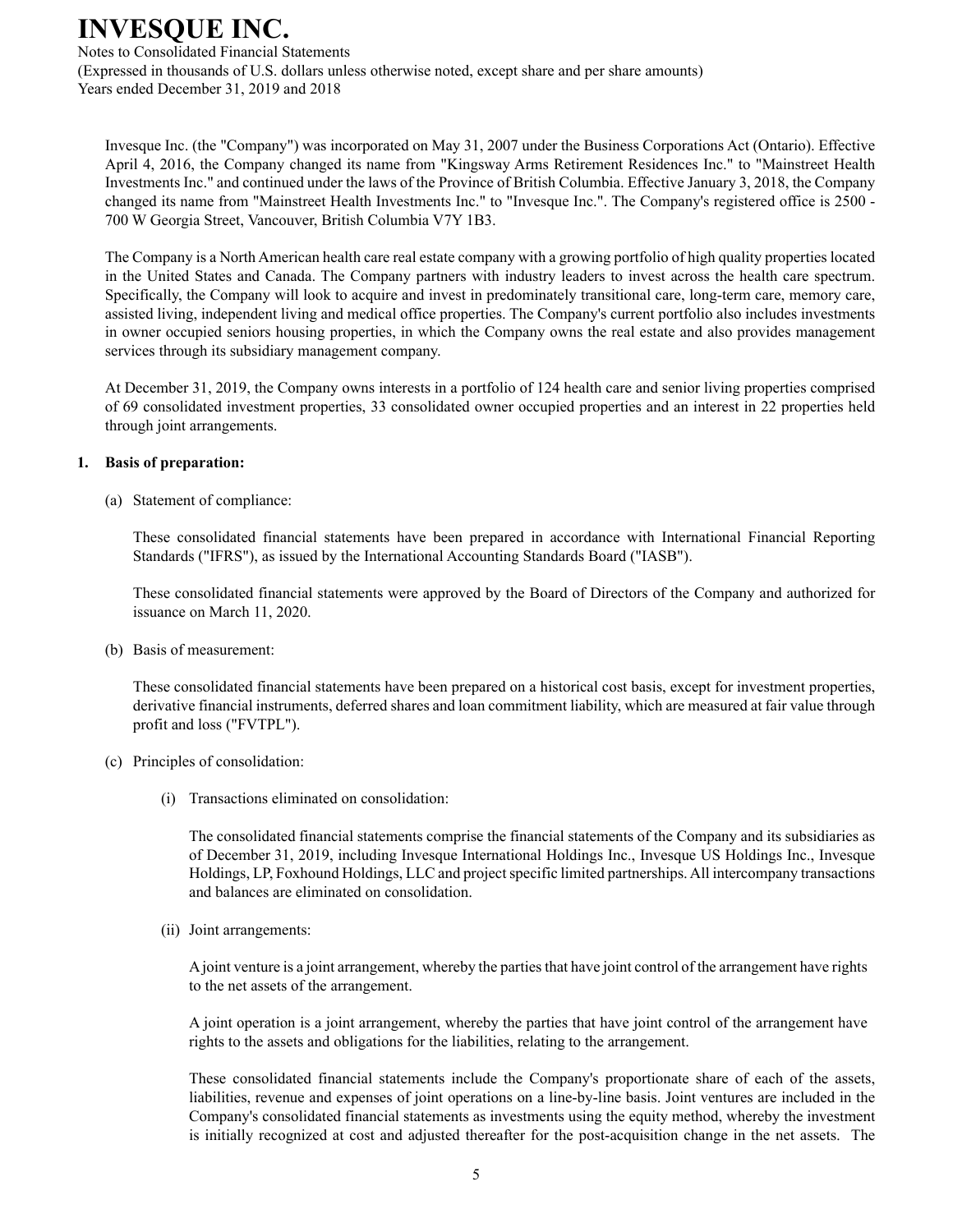Notes to Consolidated Financial Statements (Expressed in thousands of U.S. dollars unless otherwise noted, except share and per share amounts) Years ended December 31, 2019 and 2018

> Company's share of joint venture profit or loss is included in the consolidated statements of income (loss) and comprehensive income (loss).

(d) Functional and presentation currency:

The consolidated financial statements are presented in U.S. dollars, which is the functional and presentational currency of the Company.

Assets and liabilities of operations having a functional currency other than the U.S. dollar are translated at the rate of exchange at the consolidated statement of financial position dates. Revenue and expenses are translated at average rates for the year, unless exchange rates fluctuated significantly during the year, in which case the exchange rates at the dates of the transaction are used. Gains or losses on translating a foreign operation are included in other comprehensive income ("OCI") as a component of equity.

Foreign currency transactions are translated into the functional currency using exchange rates prevailing at the date of the transactions. Foreign currency denominated monetary assets and liabilities are translated using the prevailing rate of exchange at the consolidated statement of financial position dates. Gains and losses on translation of monetary items are recognized in the consolidated statements of income in general and administrative expenses.

(e) Use of estimation and uncertainty:

The preparation of the Company's consolidated financial statements in conformity with IFRS requires management to make judgments, estimates and assumptions that affect the application of accounting policies and the reported amounts of assets, liabilities, income and expenses. Actual results may differ from these estimates. Estimates and underlying assumptions are reviewed on an ongoing basis. Revisions to accounting estimates are recognized in the period in which the estimates are revised and in any future periods affected. Assumptions and estimation uncertainties that have a significant risk of resulting in a material adjustment in the year ending December 31, 2019 are as follows:

(i) Investment properties:

The estimates used when determining the fair value of investment properties are capitalization rates, stabilized future cash flows, terminal capitalization rates and discount rates. The capitalization rate applied is reflective of the characteristics, location and market of each investment property. The stabilized future cash flows of each investment property are based upon rental income from current leases and assumptions about market rent from future leases reflecting current conditions, less future cash outflows relating to such current and future leases. Management determines fair value internally utilizing internal financial information, external market data and capitalization rates provided by independent industry experts.

(ii) Accounting for convertible debentures:

Management estimates the allocation of the debt and equity components of convertible debentures. The liability allocation is based upon the fair value of a similar liability that does not have an equity conversion option and the residual is allocated to the equity component.

(iii) Accounting for Commonwealth preferred unit liability

Management estimates the allocation of the debt and equity components of Commonwealth preferred unit liability. The liability allocation is based upon the fair value of a similar liability that does not have an equity conversion option and the residual is allocated to the equity component.

(iv) Loans receivable:

The determination of an allowance for credit losses takes into account different factors and varies by nature of investment. These judgments include changes in circumstances that may cause future assessments of credit risk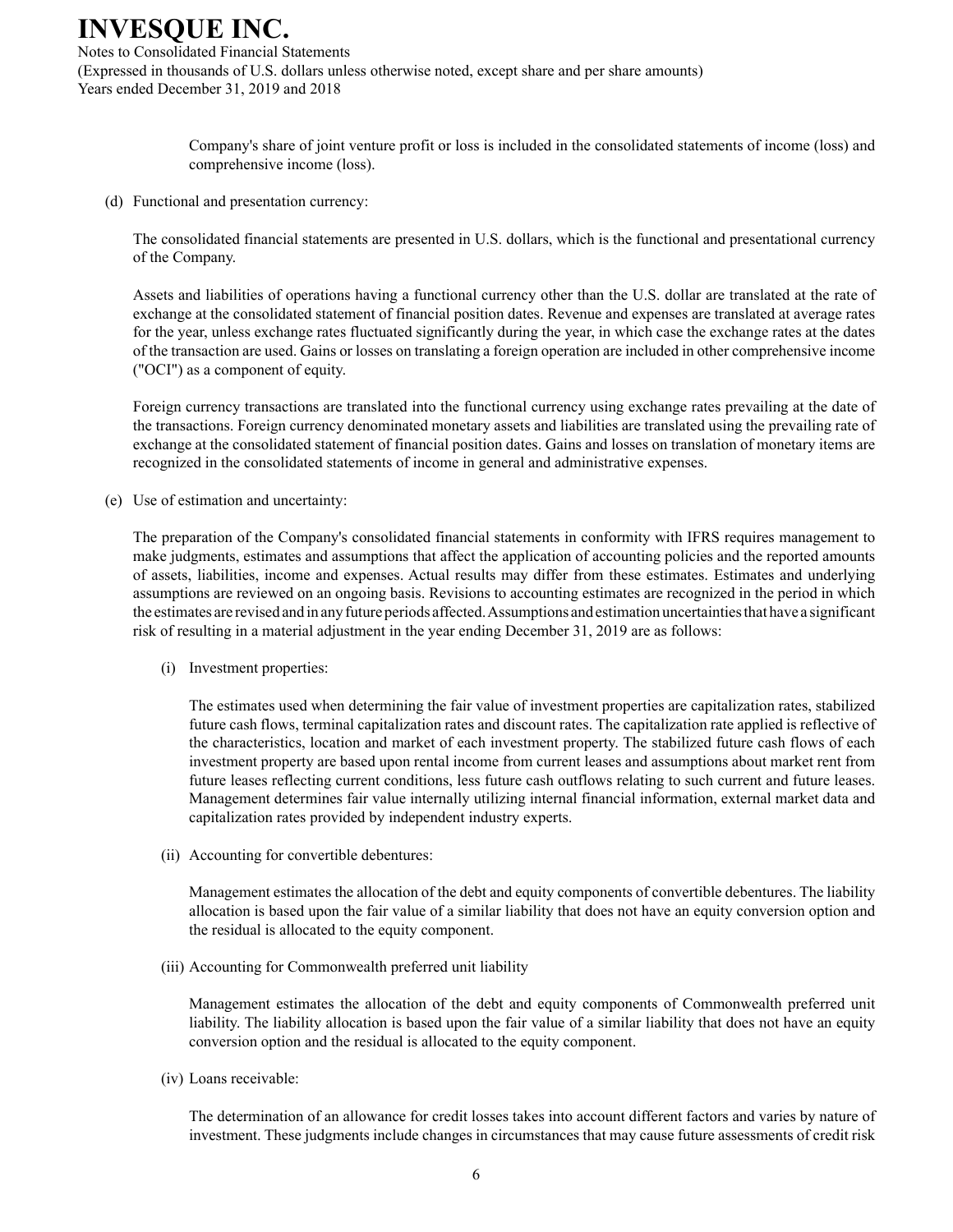Notes to Consolidated Financial Statements (Expressed in thousands of U.S. dollars unless otherwise noted, except share and per share amounts) Years ended December 31, 2019 and 2018

> to be materially different from current assessments, which would require an increase or decrease in the allowance of credit risk.

(v) Impairment of property, plant and equipment:

The Company makes a determination at each reporting date if any events have occurred that would indicate property, plant and equipment may be impaired. If impairment indicators exist, management estimates the assets' recoverable amount in order to determine whether an impairment loss should be recognized.

(vi) Other:

Estimates are also made in the determination of the fair value of financial instruments and include assumptions and estimates regarding future interest rates, the relative creditworthiness of the Company to its counterparties, the credit risk of the Company's counterparties, the estimated future cash flows and discount rates.

(f) Critical judgments:

Judgments made in applying accounting policies that have the most significant effect on the amounts recognized in the consolidated financial statements are as follows:

(i) Accounting for leases as lessor:

The Company uses judgment regarding the present value of lease payments, the fair value of assets and the determination of the lease term in assessing the classification of its leases as operating leases, in particular with long-term leases in single operator properties. The Company has determined that all of its leases are operating leases.

(ii) Accounting for acquisitions:

Management must assess whether an acquisition should be accounted for as an asset purchase or business combination. This assessment impacts the accounting treatment of transaction costs, the allocation of the costs associated with the acquisition and whether or not goodwill should be recognized.

(iii) Componentization of property, plant and equipment:

The Company uses judgment regarding the value allocated to various components of property, plant and equipment upon acquisition.

#### **2. Significant accounting policies:**

(a) Cash and cash equivalents:

Cash and cash equivalents consists of cash on hand and highly liquid marketable investments with an original maturity of 90 days or less at their date of purchase and are stated at cost, which approximates fair value. As at December 31, 2019 and 2018, there were no cash equivalents.

(b) Investment properties:

Investment properties are held to earn rental income or for capital appreciation or both, but not for sale in the ordinary course of business. On acquisition, investment properties are initially recorded at cost, including transaction costs. Subsequent to initial recognition, the Company uses the fair value model to account for investment properties under International Accounting Standard ("IAS") 40, Investment Property. Under the fair value model, investment properties are recorded at fair value, which is determined based on available market evidence, at the statement of financial position date. Related fair value gains and losses are recorded in income and comprehensive income for the period in the period in which they arise.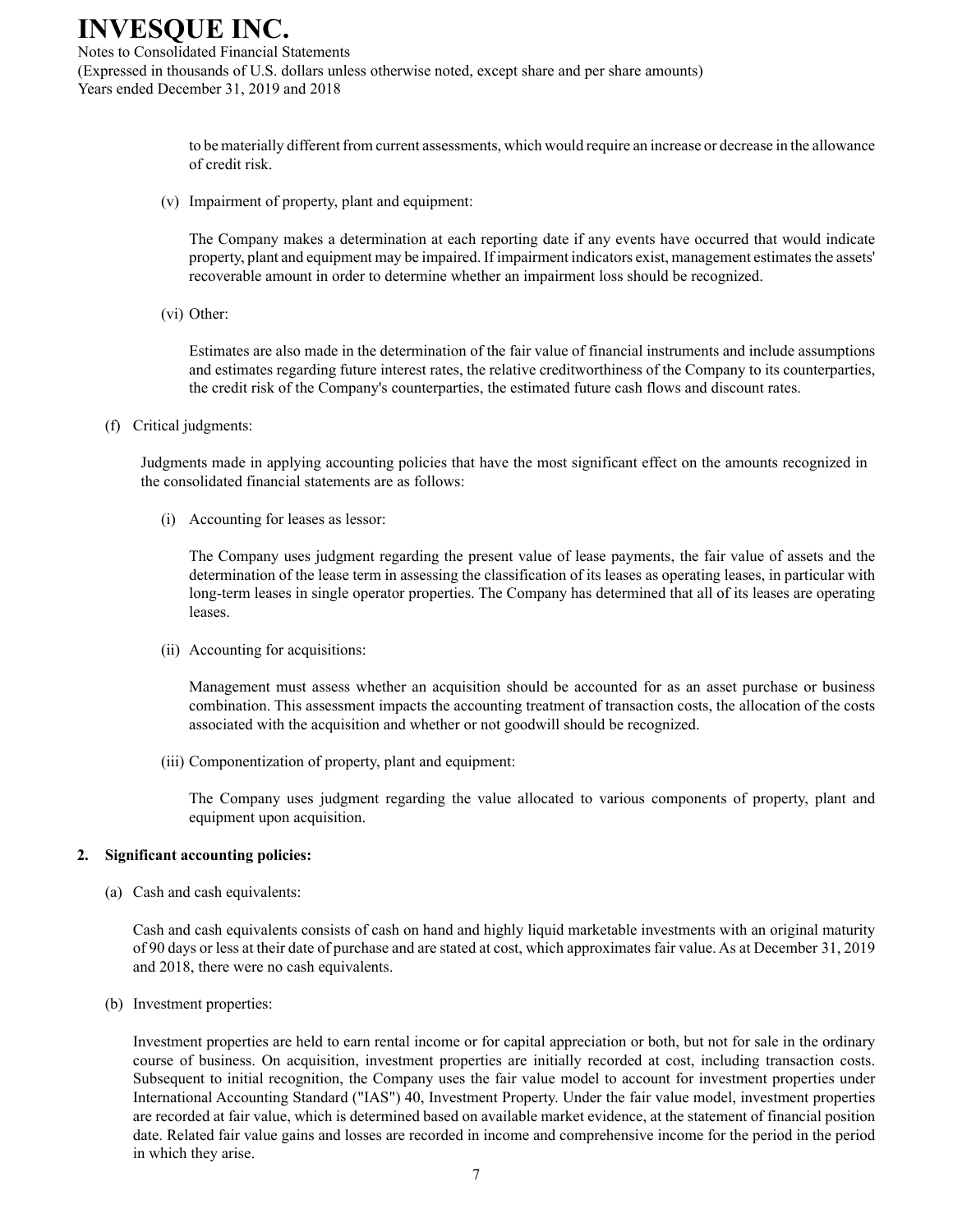Notes to Consolidated Financial Statements (Expressed in thousands of U.S. dollars unless otherwise noted, except share and per share amounts) Years ended December 31, 2019 and 2018

Subsequent capital expenditures are added to the carrying value of the investment properties only when it is probable that future economic benefits will flow to the property and the cost can be measured reliably.

Properties under development include those properties, or components thereof, that will undergo activities that will take a substantial period of time to prepare the properties for their intended use as income properties. Borrowing costs related to development properties are capitalized to the costs of the projects. Properties under development are also adjusted to fair value at each consolidated statement of financial position date with fair value adjustments recognized in income.

Investment property is classified as held for sale when the property is available for immediate sale in its present condition subject only to terms that are usual and customary for the sale of investment properties, its sale is highly probable and expected to be completed with one year. Investment property is derecognized when it has been disposed of or permanently withdrawn from use and no future economic benefit is expected from its disposal.

#### (c) Property, plant, and equipment:

Property, plant, and equipment includes land; buildings; and furniture, fixtures and equipment ("FFE"), which are measured at cost less accumulated depreciation and accumulated impairment losses.

Significant parts of the buildings are accounted for as separate components of the property, based on management's judgment of what components constitute a significant cost in relation to the total cost of an asset and whether these components have similar or dissimilar patterns of consumption and useful lives for purposes of calculating depreciation and amortization. Significant components include structure, roof, electrical/HVAC systems, windows and doors, and exterior landscaping. The cost of replacing a major component of a building is recognized in the carrying amount of the building if it is probable that the future economic benefits embodied within the component will flow to the Company, and its cost can be measured reliably. The carrying amount of the replaced component is derecognized. The costs of ongoing repairs and maintenance of the properties are recognized in profit or loss as incurred.

Depreciation is recorded in profit or loss on a straight-line basis over the useful lives of the assets. Estimated useful lives were determined based on current facts and past experience, and take into consideration the anticipated physical life of the asset and current and forecasted demand. The rates and methods used are reviewed annually at year end to ensure they continue to be appropriate, and are also reviewed in conjunction with impairment testing. The following are the estimated maximum useful lives of existing property, plant, and equipment:

| Components:                        |          |
|------------------------------------|----------|
| Building - Structure               | 39 years |
| Building - Roof                    | 25 years |
| Building - Electrical/HVAC systems | 25 years |
| Building - Windows and doors       | 15 years |
| Building - Exterior landscaping    | 15 years |
| Furniture, fixtures, and equipment | 5 years  |

Gains/losses on disposition of property, plant, and equipment are recognized in profit or loss in accordance with the requirements for determining when a performance obligation is satisfied under IFRS 15, Revenue from Contracts with Customers ("IFRS 15").

The value associated with in-place resident contracts, which represents the avoided cost of originating the acquired resident contracts plus the value of the avoided loss of net resident revenue over the estimated lease-up period of the property, is amortized over the expected term of the resident occupancy. Resident contracts are recorded as a component of buildings.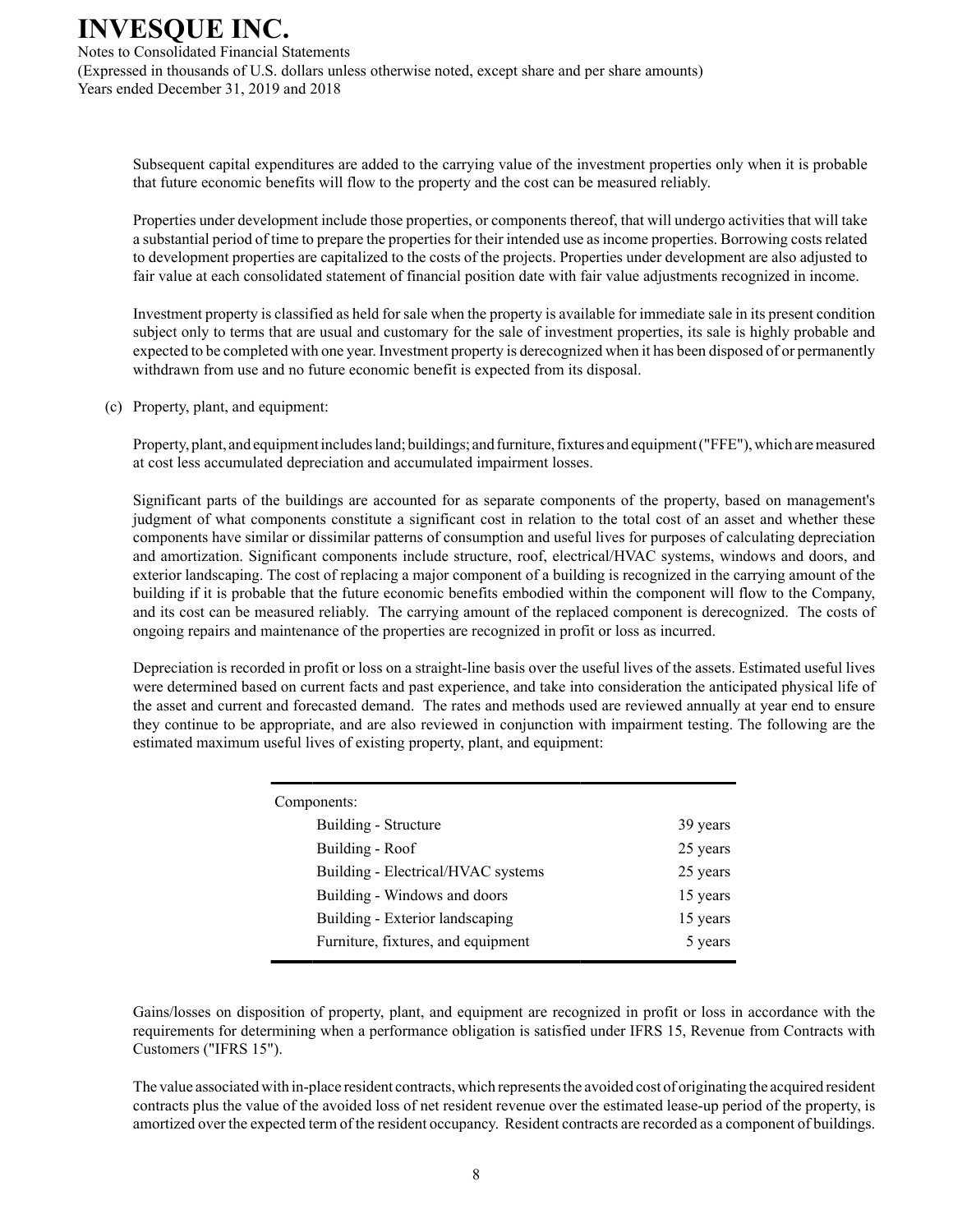Notes to Consolidated Financial Statements (Expressed in thousands of U.S. dollars unless otherwise noted, except share and per share amounts) Years ended December 31, 2019 and 2018

(d) Impairment of property, plant, and equipment:

The carrying amount of the Company's property, plant, and equipment is assessed at each reporting date to determine if any events have occurred that would indicate the assets may be impaired. If any such indication exists, then the asset's recoverable amount is estimated and an impairment loss is recognized immediately in profit or loss for the amount by which the asset's carrying amount exceeds its recoverable amount. The recoverable amount of an asset is the higher of (a) fair value less costs to sell, and (b) value in use. The determination of recoverable amounts can be significantly impacted by estimates related to current market valuations, current and future economic conditions in the geographical markets of the assets, and management's strategic plans within each of its markets.

(e) Assets held for sale:

Assets, or disposal groups comprising assets and liabilities, are categorized as held-for-sale where the asset or disposal group is available for sale in its present condition, and the sale is highly probable. For this purpose, a sale is highly probable if management is committed to a plan to achieve the sale; there is an active program to dispose of the assets of the disposal group; the asset or disposal group is being actively marketed at a reasonable price; the sale is anticipated to be completed within one year from the date of classification; and it is unlikely there will be changes to the plan. Immediately before classification as held-for-sale, the assets, or components of the disposal group are remeasured in accordance with the Company's accounting policies, and are subsequently measured at the lower of their carrying amount and fair value less costs of disposal. Impairment losses on initial classification as held-for-sale and subsequent gains or losses on remeasurement are recognized in profit or loss. Gains are not recognized in excess of any cumulative impairment loss until the completion of sale.

(f) Fair value measurement:

Fair value is the price that would be received to sell an asset or paid to transfer a liability in an orderly transaction between market participants at the measurement date under current market conditions. The fair value measurement is based on the presumption that the transaction to sell the asset or transfer the liability takes place either:

- (i) in the principal market for the asset or liability; or
- (ii) in the absence of a principal market, in the most advantageous market for the asset or liability.

The principal or the most advantageous market must be accessible by the Company.

The fair value of an asset or a liability is measured using the assumptions that market participants would use when pricing the asset or liability assuming that market participants act in their economic best interests.

The Company uses valuation techniques that are appropriate in the circumstances and for which sufficient data are available to measure fair value, maximizing the use of relevant observable inputs and minimizing the use of unobservable inputs.

All assets and liabilities for which fair value is measured or disclosed in the consolidated financial statements are categorized within the fair value hierarchy, described as follows, based on the lowest level input that is significant to the fair value measurement as a whole:

Level 1 - quoted (unadjusted) market prices in active markets for identical assets or liabilities.

Level 2 - valuation techniques for which the lowest level input that is significant to the fair value measurement is directly or indirectly observable.

Level 3 - valuation techniques for which the lowest level input that is significant to the fair value measurement is not observable.

For assets and liabilities that are recognized in the consolidated financial statements at fair value on a recurring basis, the Company determines whether transfers have occurred between levels in the hierarchy by reassessing categorization (based on the lowest level input that is significant to the fair value measurement as a whole) at the end of each reporting period.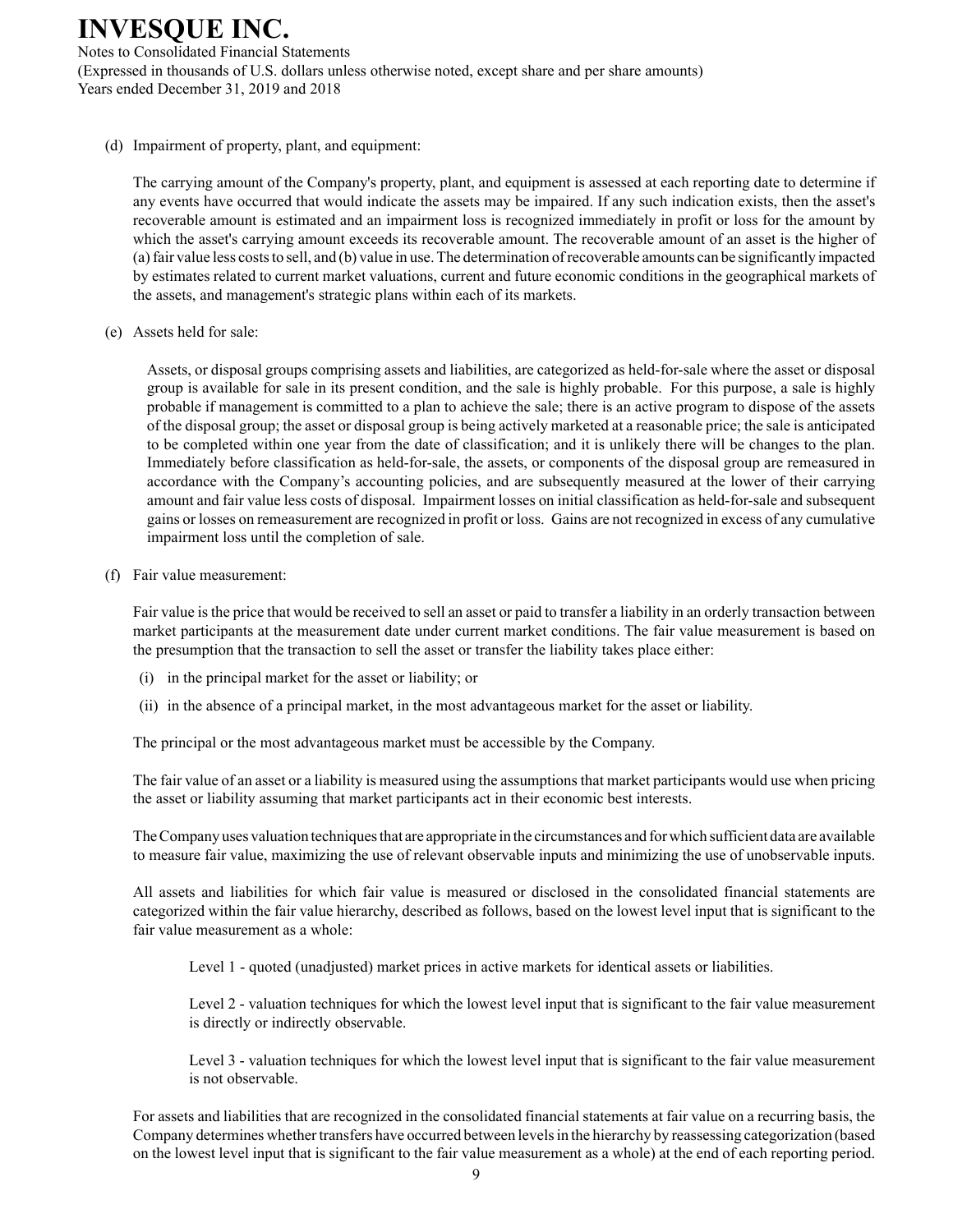Notes to Consolidated Financial Statements (Expressed in thousands of U.S. dollars unless otherwise noted, except share and per share amounts) Years ended December 31, 2019 and 2018

For the purpose of fair value disclosures, the Company has determined classes of assets and liabilities on the basis of the nature, characteristics and risks of the asset or liability and the level of the fair value hierarchy as explained above.

### (g) Financial instruments:

Financial instruments are generally measured at fair value on initial recognition. The classification and measurement of financial assets consists of the following categories: (i) measured at amortized cost, (ii) FVTPL, or (iii) fair value through other comprehensive income (''FVTOCI''). Financial assets classified at amortized cost are measured using the effective interest method. Financial assets classified as FVTPL are measured at fair value with gains and losses recognized in the consolidated statement of income and comprehensive income. Financial assets classified as FVTOCI are measured at fair value with gains or losses recognized through other comprehensive income, except for gains and losses pertaining to impairment or foreign exchange recognized through profit or loss.

The classification and measurement of financial liabilities consists of the following categories: (i) measured at amortized cost and (ii) FVTPL. Financial liabilities classified at amortized cost are measured using the effective interest method. Financial liabilities classified as FVTPL are measured at fair value with changes in fair value attributable to changes in the credit risk of the liability presented in other comprehensive income, and the remaining amount of change in fair value presented in the consolidated statement of income and comprehensive income

| <b>Financial assets and liabilities</b>                    | <b>Measurement</b>   |
|------------------------------------------------------------|----------------------|
| Cash                                                       | Amortized cost       |
| Restricted cash                                            | Amortized cost       |
| Tenant and other receivables                               | Amortized cost       |
| Security deposits and costs related to future acquisitions | Amortized cost       |
| Income support receivable                                  | Amortized cost       |
| Escrow deposits held by lender                             | Amortized cost       |
| Bond assets                                                | Amortized cost       |
| Loans receivable                                           | Amortized cost/FVTPL |
| Derivative instruments                                     | <b>FVTPL</b>         |
| Accounts payable and accrued liabilities                   | Amortized cost       |
| Accrued real estate taxes                                  | Amortized cost       |
| Dividends payable                                          | Amortized cost       |
| Liability to previous owner of Care                        | Amortized cost       |
| Security deposits received from tenants                    | Amortized cost       |
| Escrows collected from tenants                             | Amortized cost       |
| Loan commitment liability                                  | <b>FVTPL</b>         |
| Exchangeable Units liability                               | Amortized cost       |
| Contingent consideration liabilities                       | <b>FVTPL</b>         |
| Mortgages payable                                          | Amortized cost       |
| Credit facilities                                          | Amortized cost       |
| Convertible debentures                                     | Amortized cost       |
| Commonwealth preferred unit liability                      | Amortized cost       |

The following summarizes the Company's classification of financial instruments:

The Company derecognizes a financial asset only when the contractual rights to the cash flows from the asset expire or when it transfers the financial asset and substantially all the risks and rewards of ownership of the asset to another entity.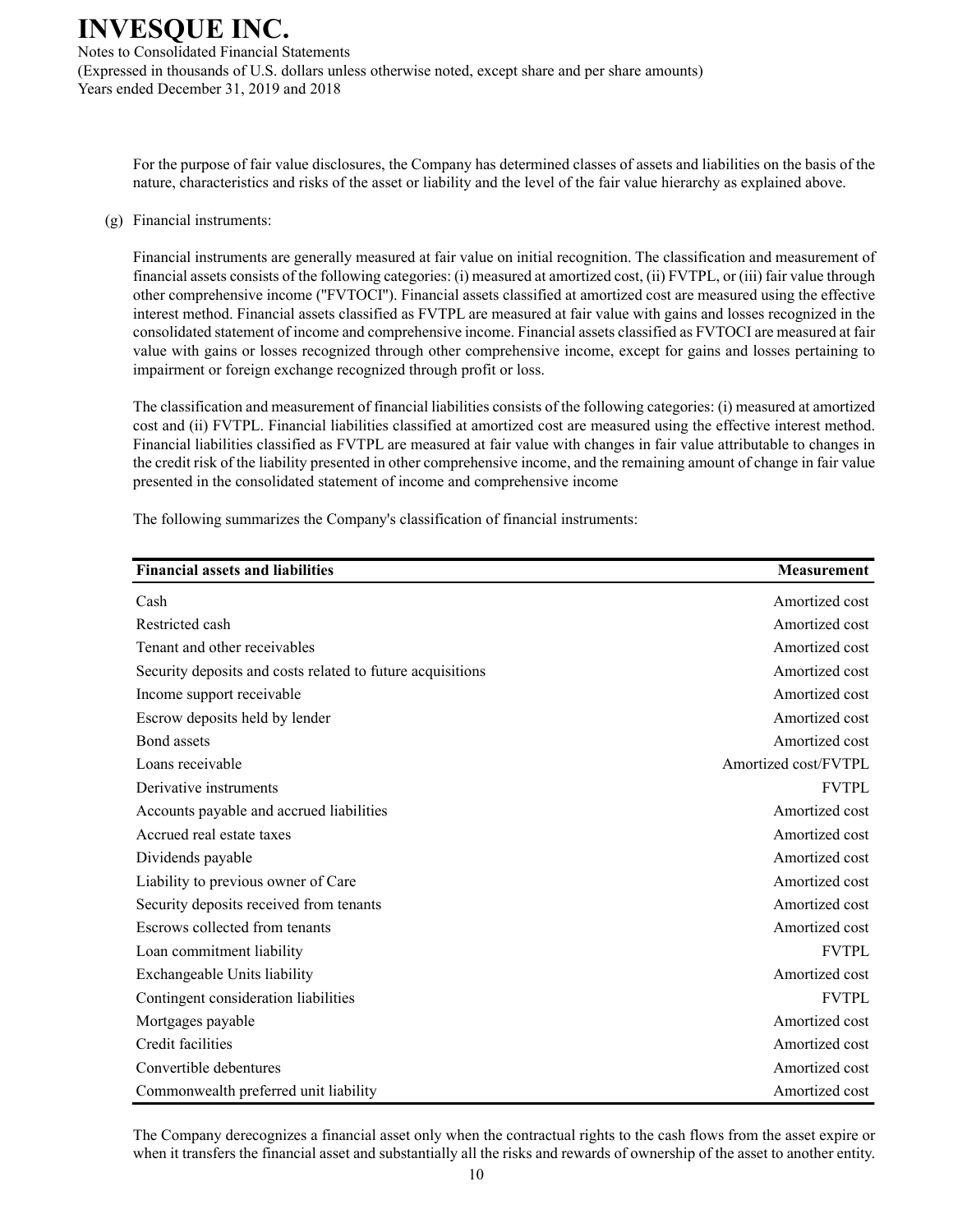Notes to Consolidated Financial Statements (Expressed in thousands of U.S. dollars unless otherwise noted, except share and per share amounts) Years ended December 31, 2019 and 2018

The Company derecognizes a financial liability when, and only when, the Company's obligations are discharged, canceled or they expire. The difference between the carrying amount of the financial liability derecognized and the consideration paid and payable is recognized through profit or loss.

The Company adopted the practical expedient to determine expected credit losses ("ECL") on tenant and other receivables using a provision matrix based on historical credit loss experiences adjusted for current and forecasted future economic conditions to estimate lifetime ECL. Impairment losses are recorded in the consolidated statements of income (loss) and comprehensive income (loss) with the carrying amount of the financial asset or group of financial assets reduced through the use of impairment allowance accounts.

Transaction costs other than those related to financial instruments classified as FVTPL, which are expensed as incurred, are capitalized to the carrying amount of the instrument and amortized using the effective interest method. These costs include discounts or premiums relating to assumed debt, fees and commissions paid to agents, brokers, advisers, lenders and insurers, transfer taxes and duties.

The effective interest method is a method of calculating the amortized cost of a financial asset or liability and of allocating interest income or expense over the relevant period. The effective interest rate is the rate that exactly discounts estimated future cash payments through the expected life of the financial asset or liability, or (where appropriate) a shorter period, to the net carrying amount on initial recognition.

Financial assets and financial liabilities are offset and the net amount presented in the consolidated statements of financial position when, and only when, the Company has a legal right to offset the amounts and intends either to settle them on a net basis or to realize the asset and settle the liability simultaneously.

(i) Convertible debentures:

The convertible debentures are compound financial instruments as they contain both a liability and an equity component.

At the date of issuance, the liability component of convertible debentures is recognized at its estimated fair value of a similar liability that does not have an equity conversion option and the residual is allocated to the equity component. Any directly attributable transaction costs are allocated to the liability and equity components in proportion to their initial carrying amounts. Subsequent to initial recognition, the liability component of the convertible debenture is measured at amortized cost using the effective interest rate method. The equity component is not remeasured subsequent to initial recognition and will be transferred to share capital when the conversion option is exercised, or, if unexercised, at maturity. Interest, losses and gains relating to the financial liability are recognized in income and comprehensive income.

(ii) Commonwealth preferred unit liability

The Commonwealth preferred unit liability is a compound financial instrument as it contains both a liability and an equity component.

At the date of issuance, the liability component of Commonwealth preferred unit liability is recognized at its estimated fair value of a similar liability that does not have an equity conversion option and the residual is allocated to the equity component. Any directly attributable transaction costs are allocated to the liability and equity components in proportion to their initial carrying amounts. Subsequent to initial recognition, the liability component of the Commonwealth preferred unit liability is measured at amortized cost using the effective interest rate method. The equity component is not remeasured subsequent to initial recognition and will be transferred to share capital when the conversion option is exercised, or, if unexercised, at maturity. Interest, losses and gains relating to the financial liability are recognized in income and comprehensive income.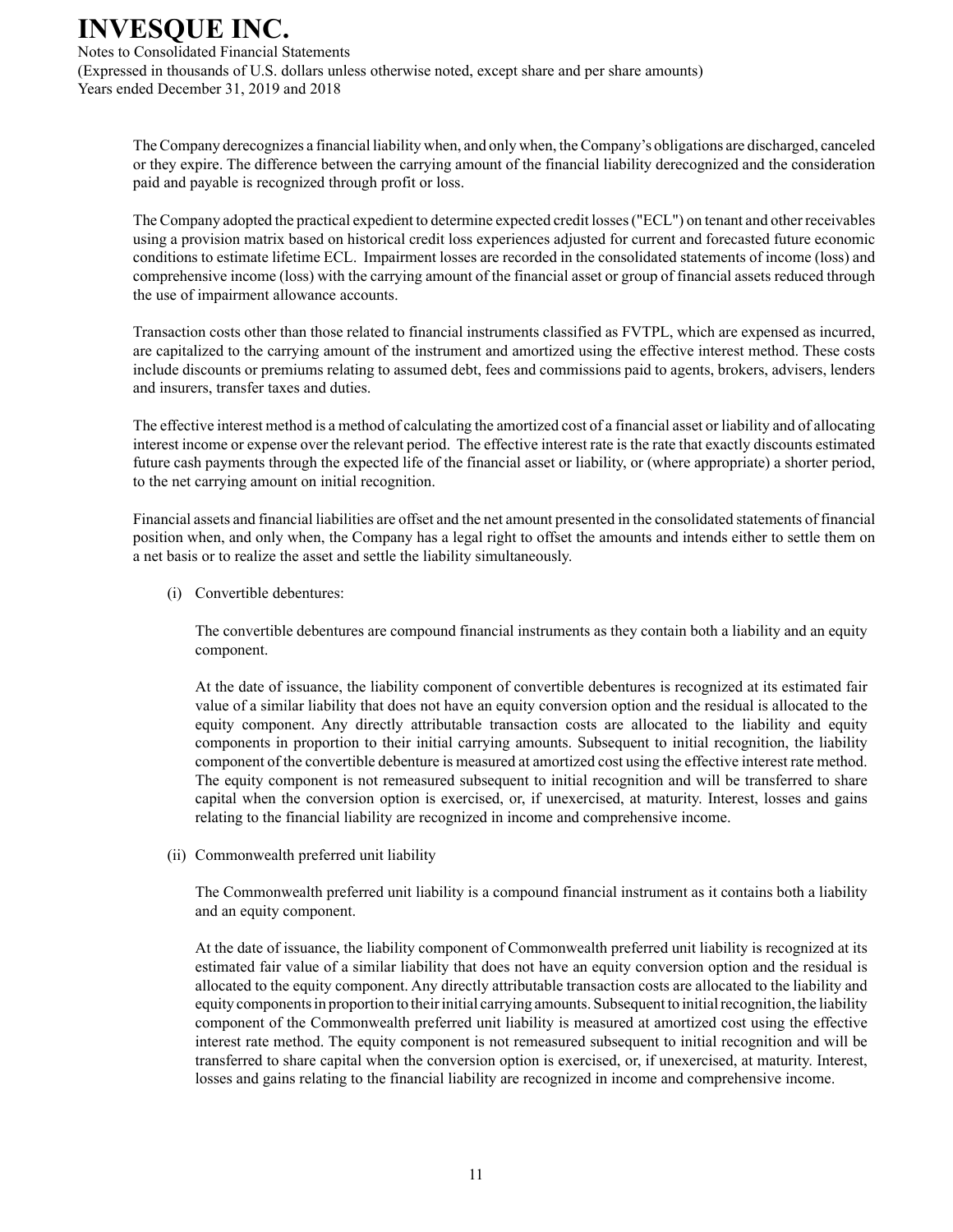Notes to Consolidated Financial Statements (Expressed in thousands of U.S. dollars unless otherwise noted, except share and per share amounts) Years ended December 31, 2019 and 2018

#### (iii) Impairment of financial assets:

The Company recognizes loss allowances for ECL on financial assets measured at amortized cost, unfunded loan commitments and financial guarantee contracts. The Company applies a three-stage approach to measure allowance for credit losses. The Company measures loss allowance at an amount equal to 12 months of expected losses for performing loans if the credit risk at the reporting date has not increased significantly since initial recognition (Stage 1) and at an amount equal to lifetime expected losses on performing loans that have experienced a significant increase in credit risk since origination (Stage 2) and at an amount equal to lifetime expected losses which are credit impaired (Stage 3).

#### *Allowance on Performing Loans*

The Company maintains an allowance in order to address impairment in the existing portfolio for loans that have not yet been individually identified as impaired. An allowance is recorded for expected credit losses on financial assets regardless of whether there has been an actual loss event. The Company recognizes a loss allowance at an amount equal to 12 month expected credit losses, if the credit risk at the reporting date has not increased significantly since initial recognition (Stage 1). The Company will record expected credit losses over the remaining life of performing financial assets which are considered to have experienced a significant increase in credit risk (Stage 2).

The determination of a significant increase in credit risk takes into account different factors and varies by nature of investment. The Company assumes that the credit risk on a financial asset has increased significantly if it is more than 30 days past due or certain criteria are met which are specific to the individual borrower based on judgment.

When determining the expected credit loss provision, the Company considers reasonable and supportable information that is relevant and available without undue cost or effort. Management considers past events, current market conditions and reasonable forward-looking supportable information about future economic conditions. In assessing information about possible future economic conditions, management utilized multiple economic scenarios including a base case, which represents the most probable outcome and is consistent with management's view of the financial asset. In considering the lifetime of a loan, the contractual period of the loan, including prepayment, extension and other options is generally used.

The calculation of expected credit losses includes the explicit incorporation of forecasts of future economic conditions. In determining expected credit losses, management has considered key macroeconomic variables that are relevant to each investment type. The estimation of future cash flows also includes assumptions about local real estate market conditions, availability and terms of financing, underlying value of the security and various other factors. These assumptions are limited by the availability of reliable comparable market data, economic uncertainty and the uncertainty of future events. Accordingly, by their nature, estimates of impairment are subjective and may not necessarily be comparable to the actual outcome. Should the underlying assumptions change, the estimated future cash flows could vary. We exercise judgment to incorporate multiple economic forecasts in the determination of the final expected credit loss. The allowance is sensitive to changes in both economic forecast and the probability-weight assigned to each forecast scenario.

#### *Allowance on Impaired Loans*

The Company considers a financial asset to be credit impaired when the borrower is more than 90 days past due and when there is objective evidence that there has been a deterioration of credit quality to the extent the Company no longer has reasonable assurance as to the timely collection of the full amount of principal and interest or when the Company has commenced enforcement remedies available to it under its contractual agreements. Allowances for impaired loans (Stage 3) are recorded for individually identified impaired loans to reduce their carrying value to the expected recoverable amount. The Company reviews loans receivable on an ongoing basis to assess whether any loans should be classified as impaired and whether an allowance or write-off should be recorded. To determine the amount the Company expects to recover from an individually significant impaired loan, the Company uses the value of the estimated future cash flows discounted at the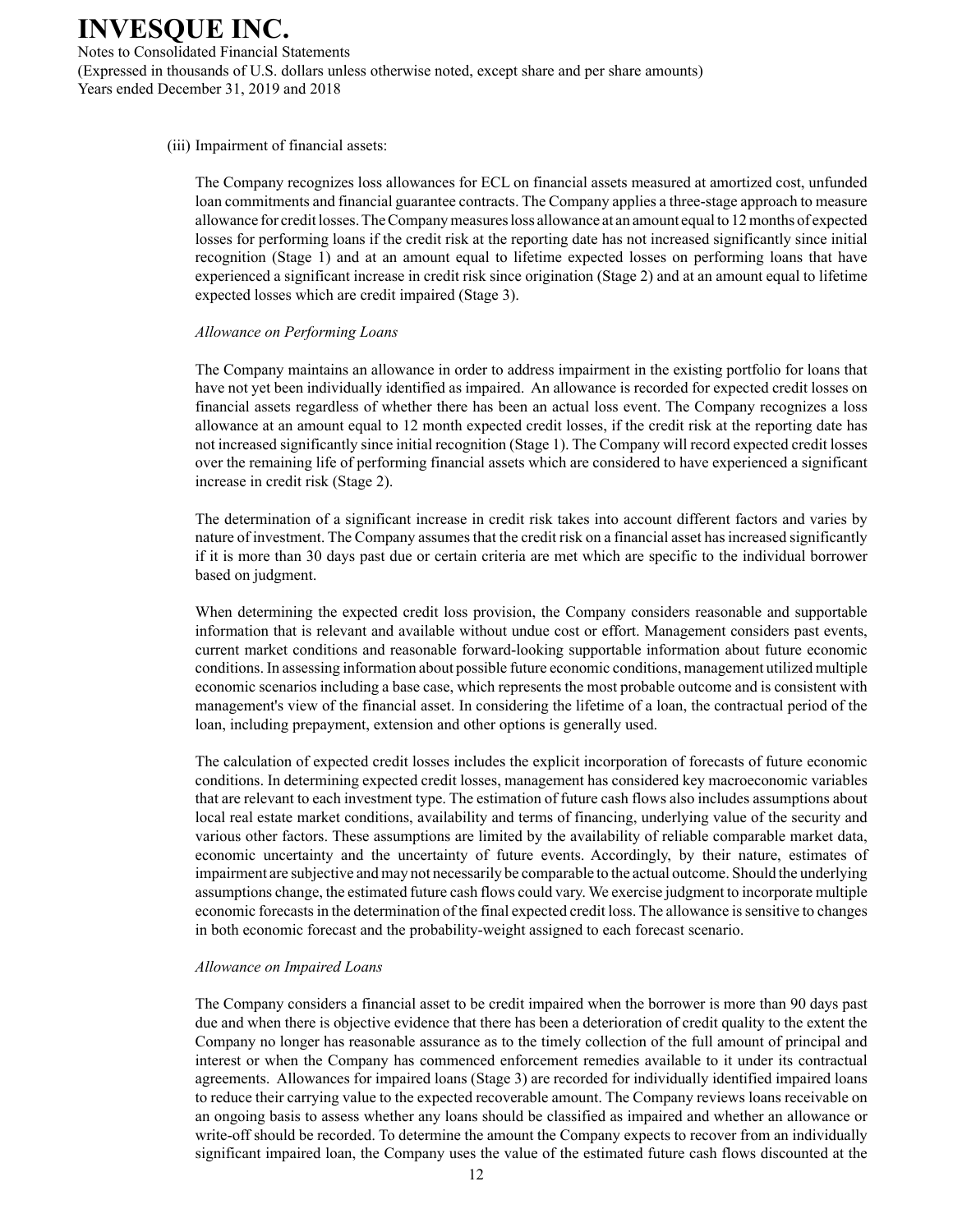Notes to Consolidated Financial Statements (Expressed in thousands of U.S. dollars unless otherwise noted, except share and per share amounts) Years ended December 31, 2019 and 2018

> loans' original effective interest rate. The determination of estimated future cash flows of a collateralized impaired loan reflects the expected realization of the underlying security, net of expected costs and any amounts legally required to be paid to the borrower.

(iv) Derivative instruments:

The Company uses derivative financial instruments to manage interest rate risk exposures. Embedded derivatives are separated from the host contract and accounted for separately if the economic characteristics and risks of the host contract and the embedded derivative are not closely related.

Derivative financial instruments, including embedded derivatives that must be separately accounted for, are initially valued at fair value; attributable transaction costs are recognized in profit or loss as incurred. Subsequent to initial recognition, derivatives are measured at fair value, and changes therein are recognized immediately in income and comprehensive income.

(h) Non-controlling interest liability

The Company records third-party interests in the net assets of consolidated entities which do not qualify to be classified as equity as non-controlling interest liabilities. Such interests are initially recognized at fair value and are subsequently measured at amortized cost, with any changes recorded as change in non-controlling interest liability in the consolidated statements of income (loss) and comprehensive income (loss).

(i) Revenue recognition:

The Company accounts for its leases as operating leases given that it has retained substantially all of the risk and benefits of ownership

(i) Lease revenue from third party operators and commercial tenants:

The Company earns revenue from tenants from various sources consisting of rent earned under lease agreements, property tax and operating cost recoveries and other incidental income. Revenue from lease components is recognized on a straight-line basis over the lease term and includes the recovery of property taxes and insurance. Revenue recognition commences when a tenant has the right to use the premises and is recognized pursuant to the terms of the lease agreement. Payments are due at the beginning of each month and any payments made in advance of scheduled due dates are deferred.

Revenue related to the services component of the Company's leases is accounted for in accordance with IFRS 15. These services consist primarily of utilities, cleaning and property maintenance costs for which the revenue is recognized over time, typically as the costs are incurred, which is when the services are provided.

(ii) Resident Leases

The Company charges for the rental of accommodation and care services provided to residents. Base rent amounts are allocated to lease components based on relative stand-alone selling prices. The stand-alone selling prices of the rental component is determined using an adjusted market assessment approach and the stand-alone selling price of the care services components are determined using both adjusted market assessment and expected cost plus a margin approaches.

Revenue from rental components is recognized on a straight-line basis over the lease term. Revenue recognition commences when a resident has the right to use the property and revenue is recognized pursuant to the terms of the lease agreement. Payments are due at the beginning of each month and any payments made in advance of scheduled due dates are deferred.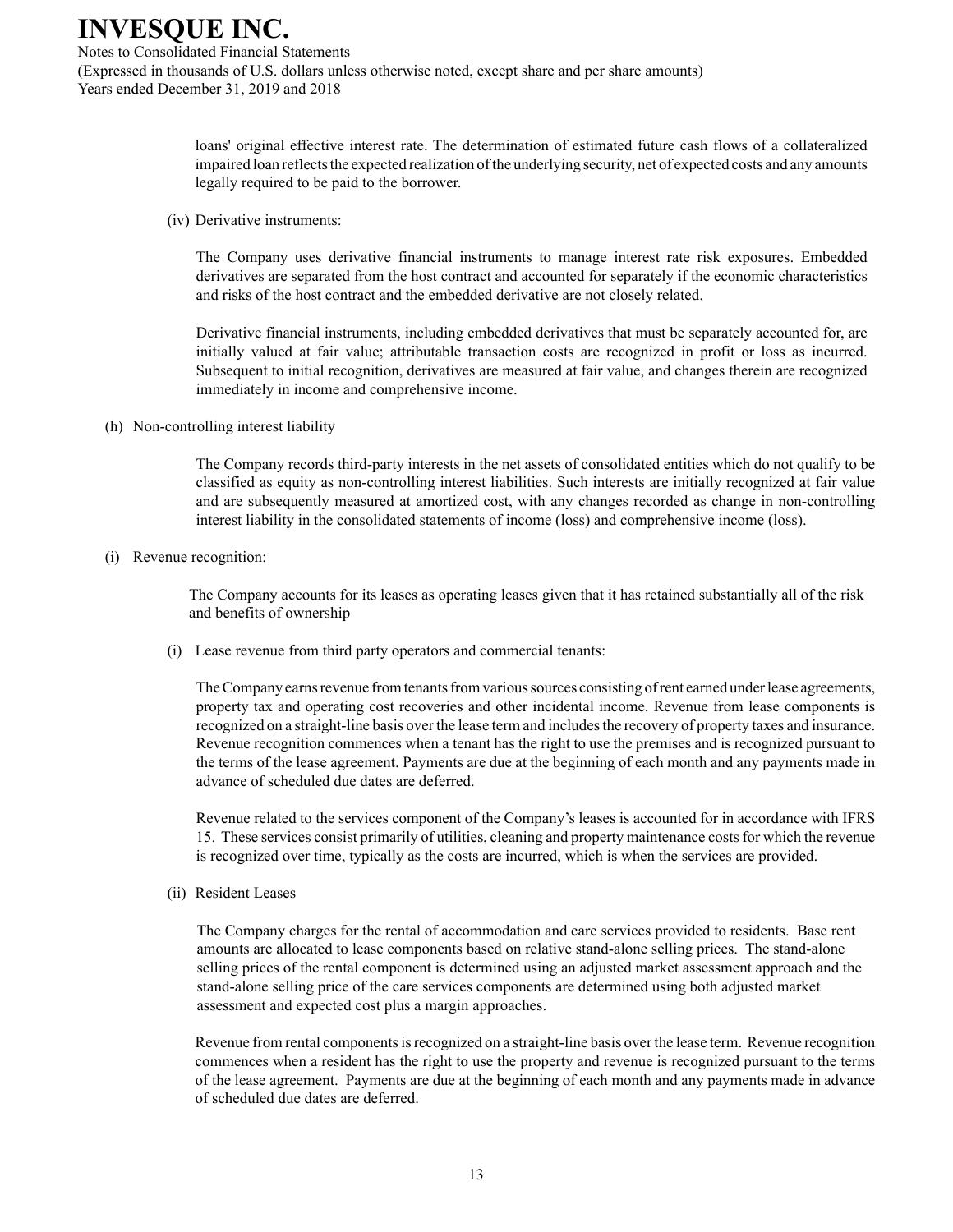Notes to Consolidated Financial Statements (Expressed in thousands of U.S. dollars unless otherwise noted, except share and per share amounts) Years ended December 31, 2019 and 2018

> Revenue related to the care service components of the Company's leases is accounted for in accordance with IFRS 15. These services consist primarily of the provision of meals, nursing services, housekeeping and laundry services, programs, amenities and the recovery of utilities and property maintenance costs and are recognized over time, typically on a monthly basis, which is when the services are provided. Payments are due at the beginning of each month and any payments made in advance of scheduled due dates are recorded as contract liabilities.

(iii) Lease revenue from joint ventures:

The Company earns revenue under lease arrangements with operating entities which are jointly owned with Autumnwood Lifestyles Inc. ("Autumnwood") (note 7). The leases are accounted for as operating leases and lease revenue is recognized on a straight-line basis over the term of the underlying leases.

#### (j) Leases

The Company has applied IFRS 16, Leases, using the modified retrospective approach and therefore the comparative information has not been restated and continues to be reported under IAS 17, Leases, and International Financial Reporting Interpretations Committee ("IFRIC") 4, Determining Whether an Arrangement Contains a Lease.

Policy applicable from January 1, 2019:

At inception of a contract, the Company assesses whether a contract is, or contains, a lease. A contract is, or contains a lease if the contract conveys the right to control the use of an identified asset for a period of time in exchange for consideration. To assess whether a contract conveys the right to control the use of an identified asset, the Company uses the definition of a lease in IFRS 16.

This policy is applied to contracts entered into, on or after January 1, 2019.

(i) As a lessee:

At commencement or on modification of a contract that contains a lease component, the Company allocates the consideration in the contract to each lease component on the basis of its relative stand-alone prices. However, for the leases of property, the Company has elected not to separate non-lease components and account for the lease and non-lease components as a single lease component.

The Company recognizes a right-of-use asset and a lease liability at the lease commencement date. The rightof-use asset is initially measured at cost, which comprises the initial amount of the lease liability adjusted for any lease payments made at or before the commencement date, plus any initial direct costs incurred and an estimate of costs to dismantle and remove the underlying asset or to restore the underlying asset, less any lease incentives received.

The right-of-use asset is subsequently depreciated using the straight-line method from the commencement date to the end of the lease term and is periodically reduced by impairment losses, if any, and adjusted for certain remeasurements of the lease liability.

The lease liability is initially measured at the present value of the lease payments that are not paid at the commencement date, discounted using the interest rate implicit in the lease or, if that rate cannot be readily determined, the Company's incremental borrowing rate. Generally, the Company uses its incremental borrowing rate as the discount rate.

The lease liability is measured at amortized costs using the effective interest method. It is remeasured when there is a change in future lease payments arising from a change in an index or rate, if there is a change in the Company's estimate of the amount expected to be payable under a residual value guarantee, if the Company changes its assessment of whether it will exercise a purchase, extension or termination option or if there is a revised in-substance fixed lease payment.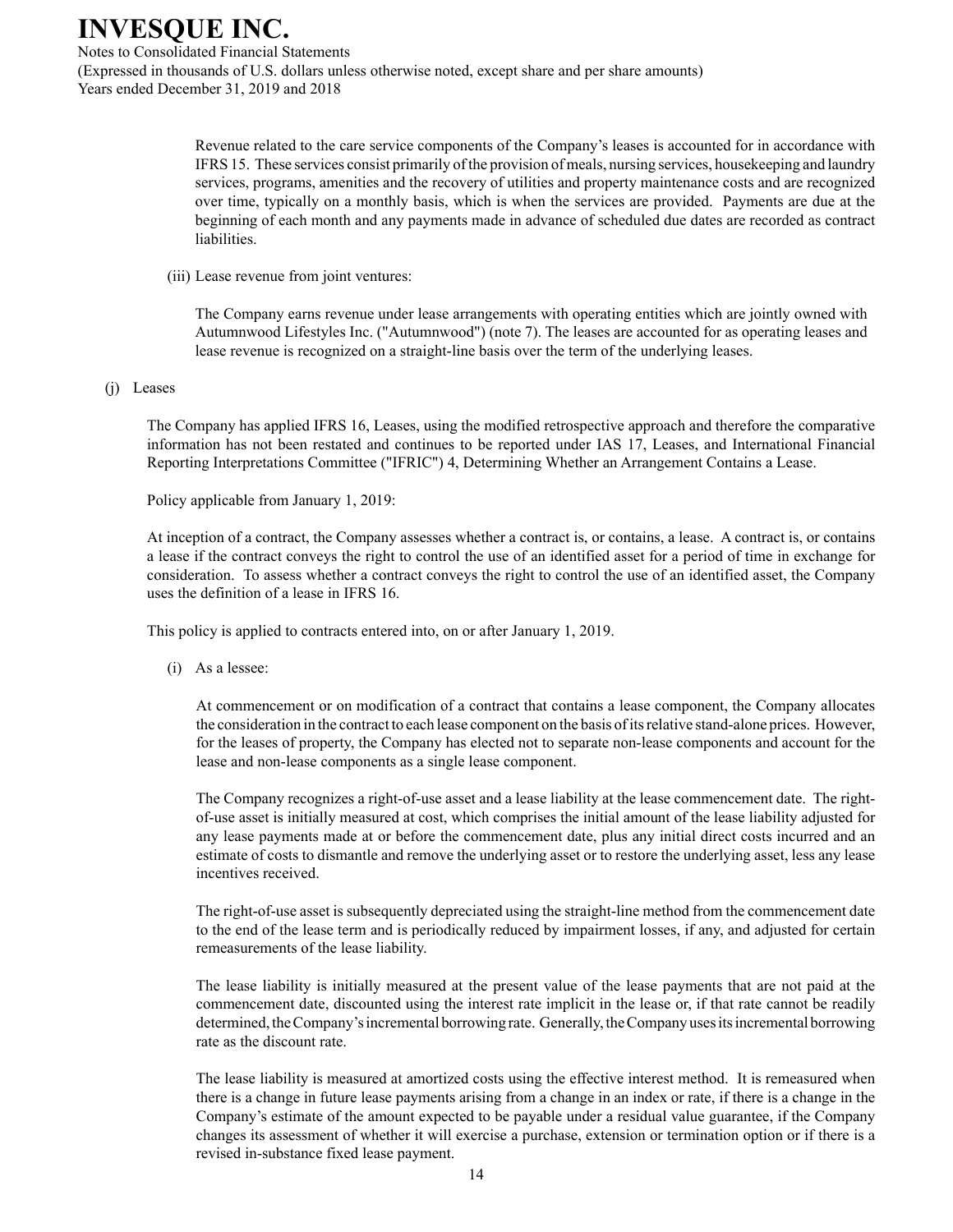Notes to Consolidated Financial Statements (Expressed in thousands of U.S. dollars unless otherwise noted, except share and per share amounts) Years ended December 31, 2019 and 2018

> When the lease liability is remeasured in this way, a corresponding adjustment is made to the carrying amount of the right-of-use asset, or is recorded in profit or loss if the carrying amount of the right-of-use asset has been reduced to zero.

> The Company presents the right-of-use assets in property, plant and equipment and lease liabilities are recorded separately on the balance sheet as "lease obligations".

(ii) Short-term leases and leases of low value assets:

The Company has elected not to recognize right-of-use assets and lease liabilities for leases of low-value assets and short-term leases, including IT equipment. the Company recognizes the lease payments associated with these leases as an expense on a straight-line basis over the lease term.

(iii) As a lessor:

At inception or on modification of a contract that contains a lease component, the Company allocates the consideration in the contract to each lease component on the basis of their relative stand-alone prices. The Company has determined that when it acts as a lessor, its leases do not transfer substantially all of the risks and rewards incidental to ownership of the underlying assets and as a result they are classified as operating leases.

If an arrangement contains lease and non-lease components, the Company applies IFRS 15 to allocate the consideration in the contract.

The Company recognizes lease payments received under operating leases as income on straight-line basis over the lease term.

Policy applicable before January 1, 2019.

(i) As a lessee:

The Company classified its leases as operating leases which were not recognized in the consolidated balance sheets as substantially all of the risks and rewards of ownership are not transferred to the Company. Payments made under operating leases were recognized in profit or loss on a straight-line basis over the term of the lease. Lease incentives received were recognized as an integral part of the total lease expense, over the term of the lease.

(ii) As a lessor:

The Company determined that when it acts as a lessor, its leases do not transfer substantially all of the risks and rewards incidental to ownership of the underlying assets and as a result they were classified as operating leases. Lease payments received under operating leases were recognized on a straight-line basis over the lease term as part of resident revenue.

#### (k) Employee benefits:

(i) Short-term benefits:

Short-term employee benefit obligations, including vacation and bonus payments, are measured on an undiscounted basis and are expensed as the related service is provided. Liabilities are recognized for the amounts expected to be paid within 12 months as the Company has an obligation to pay this amount as a result of past service provided by the employee, and the obligation can be estimated reliably. Short-term employee benefits are recorded in accounts payable and other liabilities.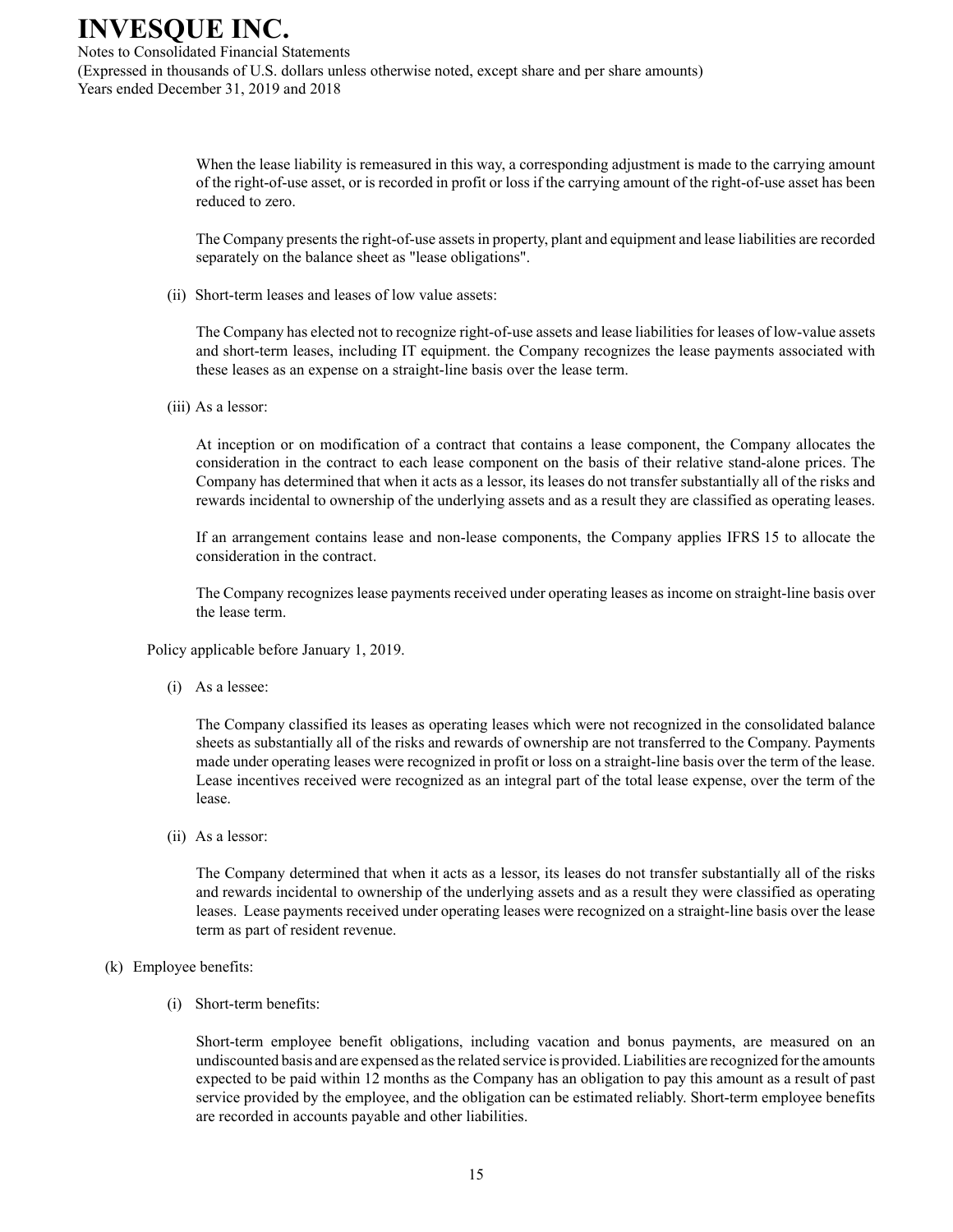Notes to Consolidated Financial Statements (Expressed in thousands of U.S. dollars unless otherwise noted, except share and per share amounts) Years ended December 31, 2019 and 2018

(ii) Share-based payment plans:

The Company maintains a Deferred Share Incentive Plan (note 21) for its employees and directors. Cash-settled shares are fair-valued and changes in the amount payable are recognized through profit or loss with a corresponding change in liabilities. The awards are fair-valued on the basis of the share price at each reporting period and at the settlement date and the change in fair value on the amortized share-based compensation expense is recognized as compensation expense.

Equity-settled shares are amortized as share-based compensation expense with a corresponding change in equity. The awards are valued based on the grant date fair value.

(l) Levies:

In accordance with IFRS Interpretations Committee ("IFRIC") 21, Levies ("IFRIC 21"), for its properties located in the United States, the Company recognizes the full amount of annual property tax liabilities at the point in time when the realty tax obligation is imposed. For properties located in Canada, property tax liabilities are recognized on a monthly basis.

(m) Income taxes:

Income tax expense comprises current and deferred tax. Tax is recognized in profit or loss except to the extent it relates to a business combination, or items recognized directly in equity or other comprehensive income.

Current tax comprises the expected tax payable or receivable on the taxable income or loss for the year and any adjustments to tax payable or receivable in respect of previous years. It is measured using rates enacted or substantively enacted at the reporting date. Current tax also includes any tax arising from dividends.

Deferred tax is recognized in respect of temporary differences between the carrying amounts of assets and liabilities for financial reporting purposes and the amounts used for taxation purposes. Deferred tax is not recognized for:

- (i) Temporary differences on the initial recognition of assets or liabilities in a transaction that is not a business combination and that affects neither accounting nor taxable profit or loss;
- (ii) Temporary differences related to investments in subsidiaries and associates to the extent that the Company is able to control the timing of reversal of the temporary differences and it is probable that they will not reverse in the foreseeable future; and
- (iii) Taxable temporary differences arising on the initial recognition of goodwill.

Deferred tax assets are recognized for unused tax losses, unused tax credits and deductible temporary differences to the extent that it is probable that future taxable income will be available against which they can be used. Deferred tax assets are reviewed at each reporting date and are reduced to the extent that it is no longer probable that the related tax benefit will be realized. Deferred tax is measured at the tax rates that are expected to be applied to temporary differences when they reverse, using tax rates enacted or substantively enacted at the reporting date.

The measurement of deferred tax reflects the tax consequences that would follow from the manner in which the Company expects, at the reporting date, to recover or settle the carrying amounts of its assets and liabilities.

Deferred tax assets and liabilities are offset only if certain criteria are met.

Judgement is required to assess the interpretation of tax legislation when recognizing and measuring current and deferred tax assets and liabilities. The impact of different interpretations and applications could potentially be material. The Company recognizes a tax benefit from an uncertain tax position when it is probable that the position will be sustained upon examination, including resolutions of any related appeals or litigation processes, on the basis of the technical merits.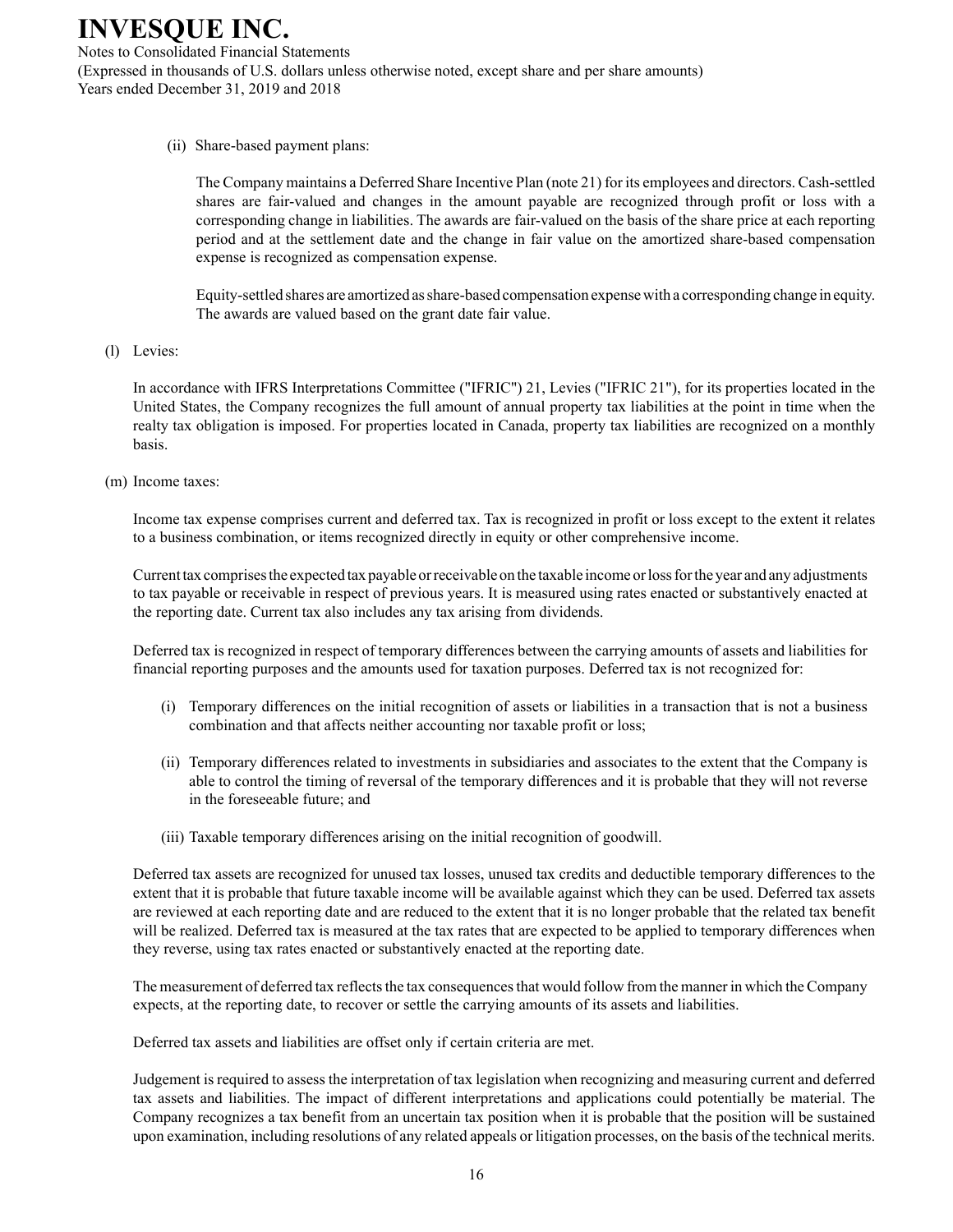Notes to Consolidated Financial Statements (Expressed in thousands of U.S. dollars unless otherwise noted, except share and per share amounts) Years ended December 31, 2019 and 2018

If it is not probable that the uncertain tax treatment will be accepted, the tax uncertainty is measured based on the most likely amount of expected value, depending on whichever method better predicts the resolution of the uncertainty.

A deferred tax asset is recognized for unused tax losses, tax credits and deductible temporary differences, to the extent that it is probable that future taxable profits will be available against which they can be utilized. Management's estimate of future taxable profits and the recognition of deferred tax assets are reviewed at each reporting date and deferred tax assets are reduced to the extent that it is no longer probable that the related tax benefit will be realized.

- (n) IFRS amendments adopted in 2019:
	- (i) IFRS 16 Leases

The Company adopted IFRS 16, which replaced IAS 17 using the modified retrospective approach, beginning on January 1, 2019, the mandatory effective date. The new standard requires a lessee to recognize in the statement of financial position: a liability for future lease payments (the "lease liabilities") and an asset for the right to use the underlying leased asset during the lease term ("right-of-use assets").

The Company recognized the initial effect of applying IFRS 16 as an adjustment to the balance sheet at January 1, 2019 (the date of initial application). There was no impact on unitholders' equity at the date of initial application. Comparative information has not been restated and continues to be reported in accordance with the standards and accounting policies in effect prior to January 1, 2019.

The adoption of IFRS 16 at January 1, 2019, resulted in the recognition of both a right-of-use asset and lease liability of \$1,490 related to one office lease.

For leases previously classified as operating leases, lease liabilities were measured at the present value of the remaining lease payments, discounted using the Company's incremental borrowing rate at January 1, 2019, which was a weighted average rate of 7.5%.

At the date of initial application, the Company did not reassess whether a contract contained a lease, instead applying IFRS 16 only to contracts that were previously identified as leases. The Company has elected not to recognize right-of-use assets and liabilities for short term leases that have a lease term of twelve months or shorter and low value leases with a value lower than five thousand dollars. Payments associated with these leases are recognized as expense on a straight-line basis over the term of the lease.

The Company relied on its assessment of whether leases were onerous as at January 1, 2019 and did not test right-of-use assets for impairment at the date of initial application and excluded initial direct costs when measuring right-of-use assets at January 1, 2019. The Company did not separate the non-lease components from the lease components for office leases and certain equipment leases.

(ii) IFRIC Interpretation 23 Uncertainty over Income Tax Treatments

The Company adopted IFRIC 23, beginning on January 1, 2019, the mandatory effective date with no material impact to the financial statements.

IFRIC 23 requires (i) an entity to contemplate whether uncertain tax treatments should be considered separately, or together as a group, based on which approach provides better predictions of the resolution; (ii) an entity to determine if it is probable that the tax authorities will accept the uncertain tax treatment; and (iii) if it is not probable that the uncertain tax treatment will be accepted, measure the tax uncertainty based on the most likely amount or expected value, depending on whichever method better predicts the resolution of the uncertainty.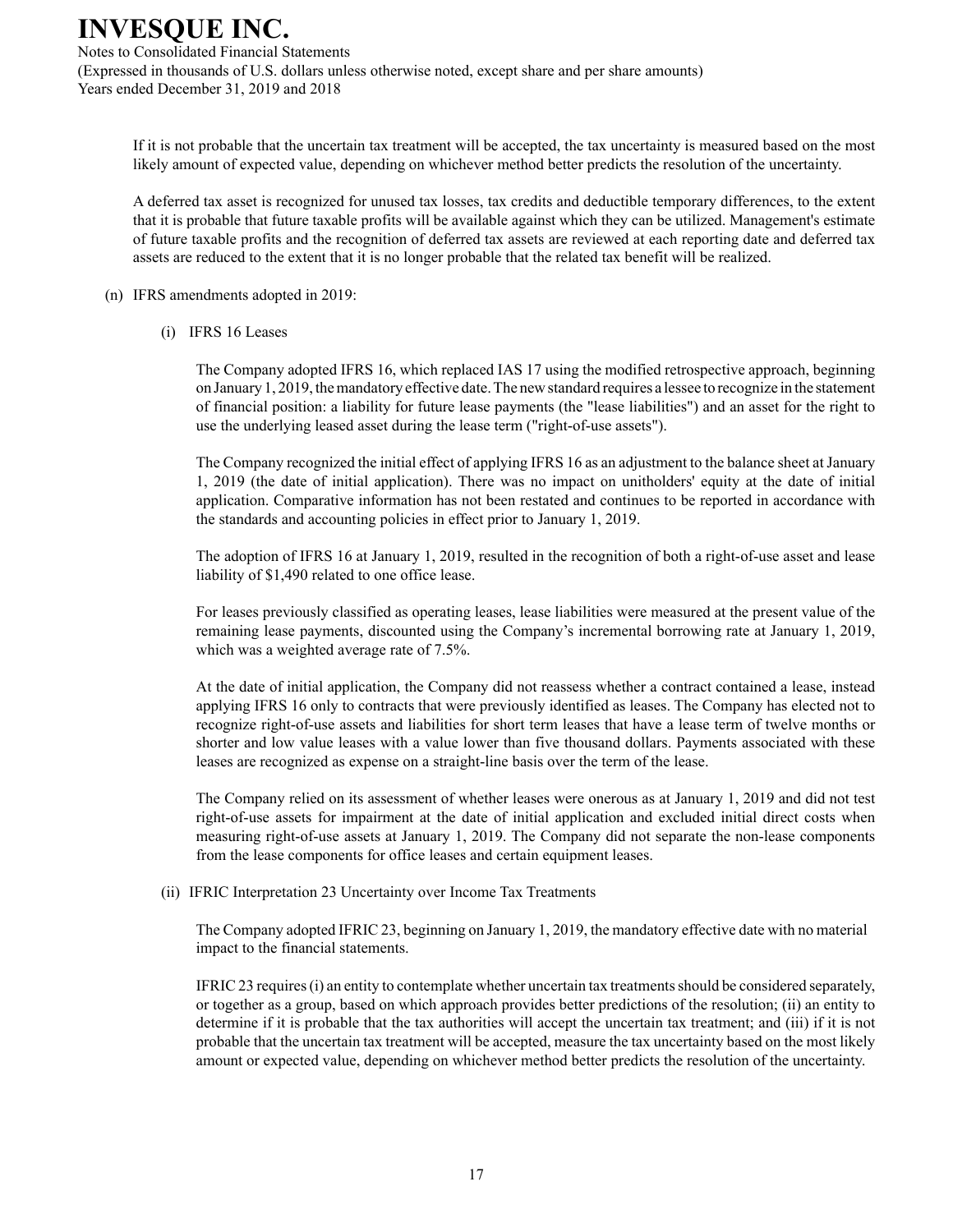Notes to Consolidated Financial Statements (Expressed in thousands of U.S. dollars unless otherwise noted, except share and per share amounts) Years ended December 31, 2019 and 2018

#### (iii) Annual Improvements to IFRS Standards (2015-2017) Cycle:

The Company adopted the following amendments to three standards on January 1, 2019, the mandatory effective date with no material impact on the financial statements:

- IFRS 3, Business Combinations ("IFRS 3"), and IFRS 11, Joint Arrangements ("IFRS 11") to clarify how a company accounts for increasing its interest in a joint operation that meets the definition of a business;
- IAS 12, Income Taxes to clarify that all income tax consequences of dividends are recognized consistently with the transactions that generated the distributable profits - i.e. in profit or loss, other comprehensive or equity; and
- IAS 23, Borrowing Costs to clarify that specific borrowings i.e. funds borrowed specifically to finance the construction of a qualifying asset - should be transferred to the general borrowings pool once the construction of the qualifying asset has been completed. The amendments also clarify that an entity includes funds borrowed specifically to obtain an asset other than a qualifying asset as part of general borrowings.
- (o) IFRS standards and amendments issued but not yet effective:

On October 22, 2018, the IASB issued amendments to IFRS 3 that seek to clarify whether a transaction is to be accounted for as an asset acquisition or a business acquisition. The amendments apply to businesses acquired in annual reporting periods beginning on or after January 1, 2020. Earlier application is permitted. The amendments include an election to use a concentration test. This is a simplified assessment that results in an asset acquisition if substantially all of the fair value of the gross assets is concentrated in a single identifiable asset or a group of similar identifiable assets. If a preparer chooses not to apply the concentration test, or the test is failed, then the assessment focuses on the existence of a substantive process.

The Company intends to adopt the amendments in its consolidated financial statements beginning on January 1, 2020, when the standard becomes effective. The Company expects no material impact of this standard on its consolidated financial statements.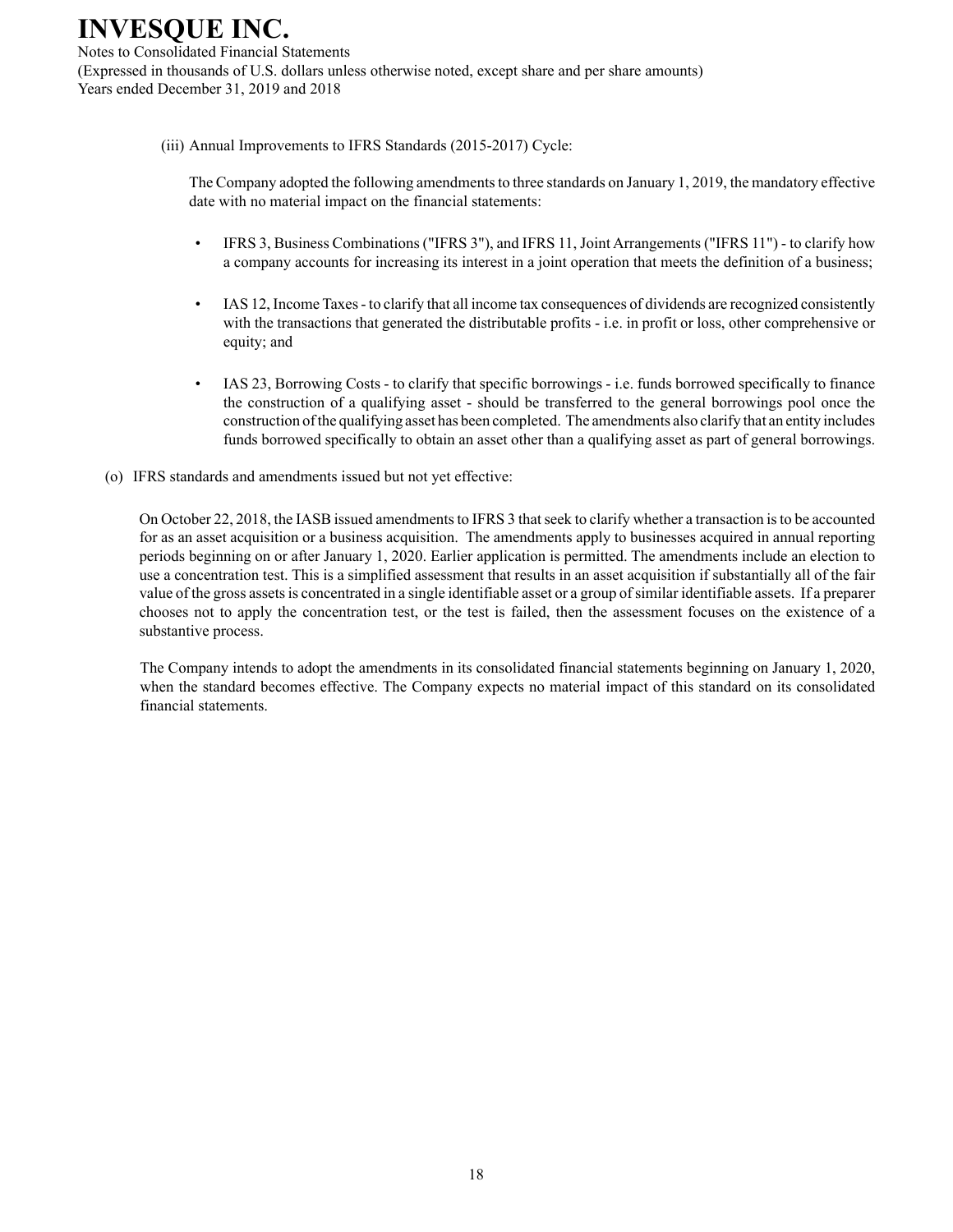Notes to Consolidated Financial Statements (Expressed in thousands of U.S. dollars unless otherwise noted, except share and per share amounts) Years ended December 31, 2019 and 2018

#### **3. Loans receivable:**

Loans receivable issued as at December 31, 2019 and December 31, 2018 are detailed in the table below:

| Debtor                                                                | Loan Type                          | December<br>31, 2019     | December<br>31, 2018 | <b>Issued Date</b>             | Maturity<br>Date $(1)$          | Current<br>Interest<br>Rate | PIK<br>Interest<br>Rate |
|-----------------------------------------------------------------------|------------------------------------|--------------------------|----------------------|--------------------------------|---------------------------------|-----------------------------|-------------------------|
| MS-SW Mezzanine Fund, LLC                                             | Mezzanine loan \$                  | $1,267$ \$               | 1,271                | September 1, 2016              | September 1, 2020               | 10.5%                       | 4.0%                    |
| MS Surprise, LLC                                                      | Mezzanine loan                     |                          | 2,965                | November 1, 2016               | October 1, 2021                 | 10.5%                       | 3.0%                    |
| MS Parker Holdings II, LLC                                            | Mezzanine loan                     | $\overline{\phantom{0}}$ | 3,725                | November 1, 2016               | September 1, 2021               | 12.0%                       | 4.0%                    |
| Mainstreet Investment Company, LLC                                    | Interest-only loan                 | 3,932                    | 3,932                | December 22, 2016              | December 22, 2018               | 8.5%                        | 1.5%                    |
| Autumnwood Lifestyles Inc.                                            | Revolving credit<br>facility       | 1,155                    | 1,100                | November 1, 2016               | October 31, 2018 <sup>(3)</sup> | 8.0%                        | $-$ %                   |
| Autumnwood Lifestyles Inc.                                            | Loan receivable                    |                          | 367                  | June 29, 2017                  | On Demand                       | 8.0%                        | $-$ %                   |
| Symcare ML, LLC                                                       | Loan receivable                    | 7,295                    | 7,206                | October 20, 2017               | December 31, 2033               | 2.5%                        | 2.5%                    |
| MCA Memory Care America, LLC                                          | Loan receivable                    |                          | 300                  | November 6, 2017               | April 1, 2019                   | 10.0%                       | $-$ %                   |
| Mainstreet Development Fund III, LP                                   | Loan receivable                    |                          | 652                  | November 28, 2017              | On Demand                       | 6.5%                        | $-$ %                   |
| Mainstreet Development Fund II, LP                                    | Loan receivable                    |                          | 397                  | January 31, 2018               | On Demand                       | 15.0%                       | $-$ %                   |
| Mainstreet Development Fund II, LP                                    | Loan receivable                    | $\overline{\phantom{0}}$ | 507                  | February 23, 2018              | On Demand                       | 15.0%                       | $-$ %                   |
| Premier Senior Living, LLC <sup>(6)</sup>                             | Loan receivable                    | 700                      | 700                  | August 16, 2013 <sup>(2)</sup> | August 16, 2025                 | 9.2%                        | $-$ %                   |
| <b>Ellipsis Real Estate Partners</b>                                  | Loan receivable                    | 951                      | 1,643                | May 4, 2018                    | May 4, 2028                     | $-$ %                       | 10.0%                   |
| Ellipsis Real Estate Partners                                         | Loan receivable                    | 1,341                    | 2,400                | September 14, 2018             | September 14, 2028              | $-$ %                       | 10.0%                   |
| Symcare ML, LLC                                                       | Loan receivable                    | 13,530                   | 7,557                | December 26, 2018              | December 31, 2033               | $-$ %                       | 10.0%                   |
| PAIF-MS, LLC                                                          | Loan receivable                    |                          | 1,900                | December 31, 2018              | January 25, 2019                | 5.0%                        | $-$ %                   |
| YAL Borrower LLC                                                      | Interest-only loan                 | 1,000                    | 2,000                | December 31, 2018              | December 30, 2020               | 5.0%                        | $-$ %                   |
| YAL Borrower LLC                                                      | Loan receivable                    | 2,000                    | 2,000                | December 31, 2018              | December 30, 2020               | 5.0%                        | $-$ %                   |
| Hillcrest Millard, LLC                                                | Loan receivable                    | 480                      |                      | January 1, 2019                | January 1, 2028                 | $-$ %                       | 5.0%                    |
| Hillcrest Firethorn, LLC                                              | Loan receivable                    | 449                      |                      | January 1, 2019                | November 1, 2027                | $-$ %                       | 5.0%                    |
| <b>Bridgemoor Transitional Care</b><br>Operations, LLC <sup>(5)</sup> | Loan receivable                    | 1,738                    |                      | June 5, 2019                   | June 5, 2035                    | $-$ %                       | $-$ %                   |
| MOC Webster, LLC                                                      | Loan receivable                    | 189                      |                      | June 5, 2019                   | June 5, 2035                    | $-$ %                       | $-$ %                   |
| RHS Propco Mooresville, LLC                                           | Loan receivable                    | 5,000                    |                      | June 28, 2019                  | July 1, 2024                    | 8.5%                        | $- \frac{9}{6}$         |
| Jaguarundi Ventures, LP <sup>(7)</sup>                                | Loan receivable                    | 8,673                    |                      | June 5, 2019                   | June 5, 2029                    | $-$ %                       | $-$ %                   |
| Memory Care America LLC                                               | Loan receivable                    | 1,526                    |                      | July 31, 2019                  | January 1, 2024                 | 8.5%                        | $-$ %                   |
| Ellipsis Real Estate Partners LLC                                     | Loan receivable                    | 1,223                    |                      | October 25, 2019               | October 1, 2022                 | 7.5%                        | 7.5%                    |
| Allowance for losses on loans receivable                              |                                    | (5,915)                  | (10, 341)            |                                |                                 |                             |                         |
| Carrying value of loans recorded at amortized cost \$                 |                                    | 46,534 \$                | 30,281               |                                |                                 |                             |                         |
| Javelina Ventures, LLC                                                | Loan receivable -<br><b>FVTPL</b>  | 2,368                    | 2,141                | December 31, 2018              | (4)                             | $-$ %                       | 5.0%                    |
|                                                                       | Carrying value of loans receivable | 48,902                   | 32,422               |                                |                                 |                             |                         |
|                                                                       | Less current portion               | 4,113                    | 12,241               |                                |                                 |                             |                         |
|                                                                       | Long-term portion \$               | 44,789 \$                | 20,181               |                                |                                 |                             |                         |

(1) Mezzanine loans are due at the time of sale of the property if sale occurs earlier than the stated maturity date.

(2) Loan assumed through acquisition on February 1, 2018. Loan was originally issued by Care PSL Holdings LLC on August 16, 2013.

(3) Maturity date is the later of October 31, 2018 and the completion of the expansion projects at the Marina Point and Red Oak Facilities. The projects are not yet complete.

(4) The repayment of this loan is pursuant to Javelina Ventures Operating Agreement in which net available cash from operations will be used to repay the principal and accrued interest on this loan.

(5) This loan was issued to MOC Fort Worth, LLC; MOC Round Rock, LLC; MOC San Antonio II, LLC; MOC Webster, LLC; and Bridgemoor Transitional Care Operations, LLC.

(6) This loan was issued to Park Terrace Operating, LLC; Seneca Lake Terrace Operating, LLC; and Premier Senior Living, LLC.

(7) Jaguarundi Ventures, LP is a joint venture in which the Company owns a 60.51% interest.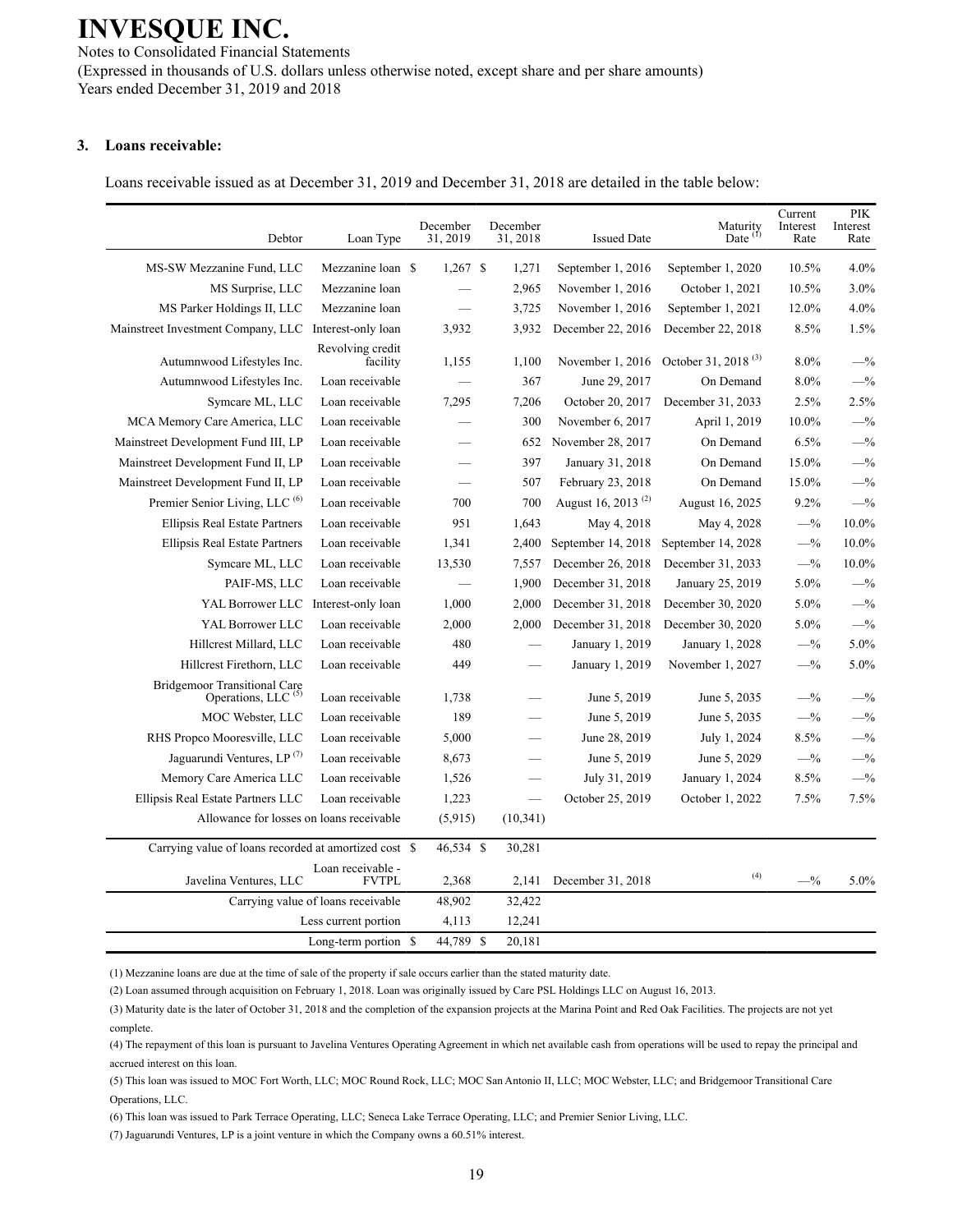Notes to Consolidated Financial Statements (Expressed in thousands of U.S. dollars unless otherwise noted, except share and per share amounts) Years ended December 31, 2019 and 2018

\$25,907 of the loans outstanding as at December 31, 2019 in the table above are made to current tenant operators.

On March 26, 2018, a subsidiary of the Company entered into a loan agreement with the tenant operator of the Symphony Portfolio ("Symcare") for a principal amount of \$3,659 with provisions for an additional \$2,000 line of credit. The loan earns 5.00% annual interest, of which a portion is payable at a current pay rate on a monthly basis ("Current Interest"), with the remaining portion of interest accruing until the earlier of the loan's maturity or prepayment ("PIK Interest"). The maturity date of the loan is June 30, 2019. On June 29, 2018, the loan was amended to extend the line of credit to \$2,122. On July 31, 2018, the loan was amended to increase the total borrowing capacity to \$6,401. On August 31, 2018, the loan was amended to increase the total borrowing capacity to \$7,522. On December 28, 2018, the Company agreed to release \$9,000 being held by a third party escrow agent on behalf of Symcare which were held to serve as a security deposit for Symcare's obligations under the lease agreement. These funds were used to repay in full the outstanding principal and accrued interest on this loan, as well as other amounts due. On June 21, 2019 the loan was amended and the maturity date was extended to December 31, 2033.

On December 26, 2018, a subsidiary of the Company entered into a loan agreement with Symcare with a total capacity of \$15,000 and a maturity date of January 1, 2033. As at December 31, 2019, Symcare had drawn \$13,530 on this loan (December 31, 2018 - \$7,557). The loan earns 10% interest accruing to the balance of the loan through December 1, 2019. Through and including December 1, 2022, half of the interest will accrue to the loan balance with the remaining portion payable at a current pay rate on a monthly basis. Commencing January 1, 2023 the full amount of monthly interest payments shall be paid each month.

On July 31, 2019, the Company received the deed to the land held by MS Parker, LLC in satisfaction of the mezzanine loan to MS Parker II Holdings, LLC. The development project associated with the loan has been terminated. The Company received the deed in lieu in satisfaction of the loan receivable and recorded the value of the land in property, plant and equipment in the consolidated statements of financial position (note 6).

On July 31, 2019, the Company entered into a new loan with MCA Memory Care America, LLC ("MCA") in the amount of \$2,934. The loan balance represented outstanding rents owed, the remaining balance of a previously issued loan receivable and outstanding interest thereon. Through December 31, 2019, the Company has received repayment on this loan receivable of \$1,500 consistent with the terms outlined in the loan agreement.

Loans receivable and associated allowance for losses on loans receivable accounted for at amortized cost as at December 31, 2019 are as follows:

|                                          | Stage 1   | Stage 2       | Stage 3  | Total   |
|------------------------------------------|-----------|---------------|----------|---------|
| Loans receivable, net of loan fees       | 45.724 \$ | — s           | 6.725 \$ | 52.449  |
| Allowance for losses on loans receivable | (421)     |               | (5, 494) | (5,915) |
| Loans receivable, net of allowances      | 45.303 \$ | $ \mathbf{v}$ | 1.231    | 46.534  |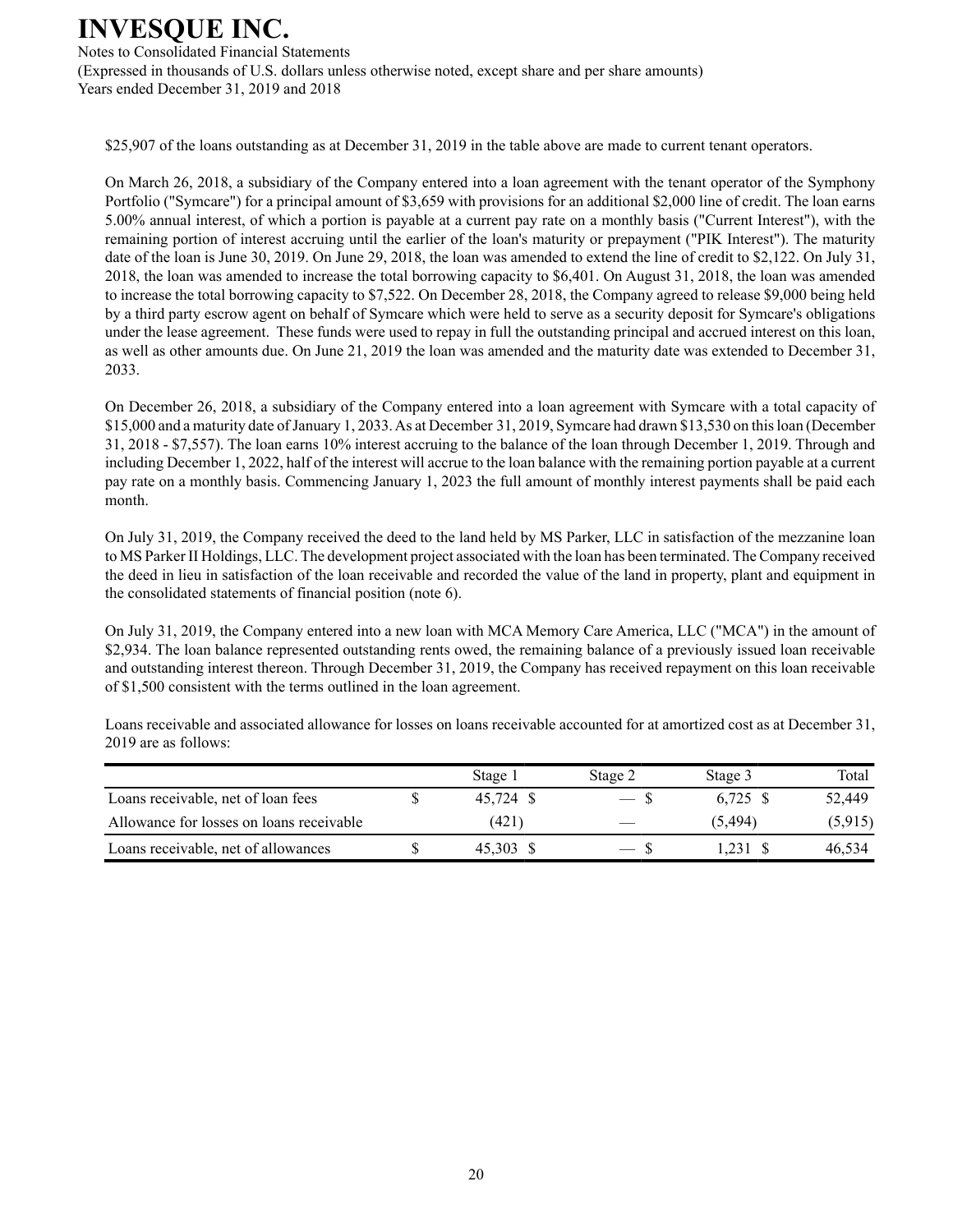Notes to Consolidated Financial Statements (Expressed in thousands of U.S. dollars unless otherwise noted, except share and per share amounts) Years ended December 31, 2019 and 2018

The changes in the gross loans receivable balance during the year ended December 31, 2019 are shown in the following table:

|                                                   | Stage 1         | Stage 2                   | Stage 3    | Total    |
|---------------------------------------------------|-----------------|---------------------------|------------|----------|
| Total loans receivable as at December<br>31, 2017 | \$<br>36,431 \$ | \$                        | \$         | 36,431   |
| Loans receivable                                  |                 |                           |            |          |
| Transfer to/(from)                                |                 |                           |            |          |
| Stage 1                                           | (11,893)        |                           | 11,893     |          |
| Stage 2                                           | (1, 556)        | 1,556                     |            |          |
| Stage 3                                           |                 |                           |            |          |
|                                                   | \$<br>22,982 \$ | 1,556 \$                  | 11,893 \$  | 36,431   |
| Issuances                                         | 18,800          |                           |            | 18,800   |
| Repayments                                        | (15,309)        |                           |            | (15,309) |
| Assumption through acquisition                    | 700             |                           |            | 700      |
| Total loans receivable as at December<br>31, 2018 | \$<br>27,173 \$ | 1,556 \$                  | 11,893 \$  | 40,622   |
| Loans receivable                                  |                 |                           |            |          |
| Transfer to/(from)                                |                 |                           |            |          |
| Stage 1                                           | (300)           |                           | 300        |          |
| Stage 2                                           |                 | (1, 556)                  | 1,556      |          |
| Stage 3                                           |                 |                           |            |          |
|                                                   | \$<br>26,873 \$ | $\mathcal{S}$             | 13,749 \$  | 40,622   |
| Issuances                                         | 23,881          |                           | 2,824      | 26,705   |
| Repayments                                        | (3,282)         |                           | (1,500)    | (4,782)  |
| Non-cash settlement                               | (1,748)         |                           | (2,913)    | (4,661)  |
| Write off of loans receivable                     |                 |                           | (5, 435)   | (5, 435) |
| Total loans receivable as at December<br>31, 2019 | \$<br>45,724 \$ | $\boldsymbol{\mathsf{S}}$ | $6,725$ \$ | 52,449   |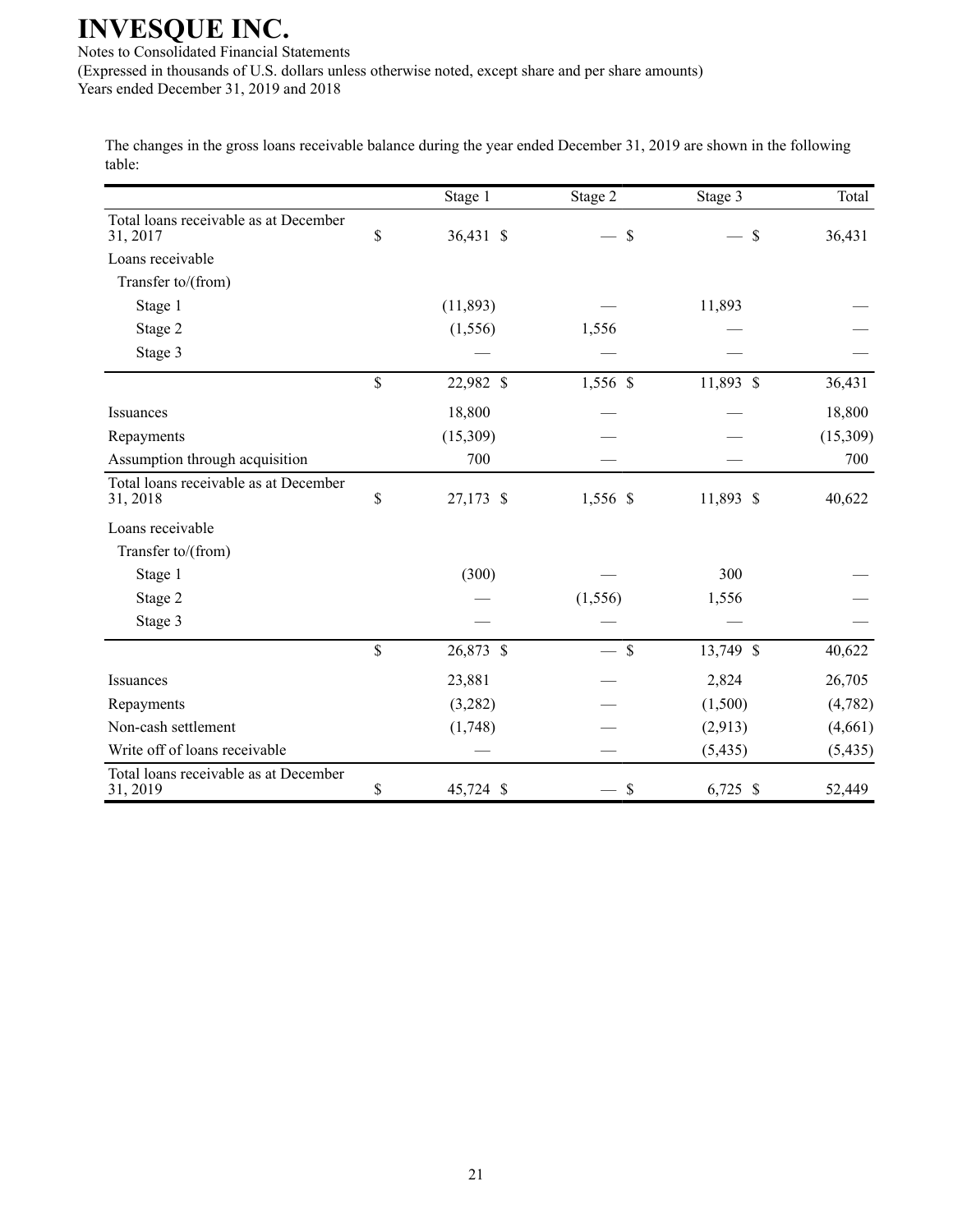Notes to Consolidated Financial Statements (Expressed in thousands of U.S. dollars unless otherwise noted, except share and per share amounts) Years ended December 31, 2019 and 2018

The changes in the allowance for credit losses during the year ended December 31, 2019 are shown in the following table:

|                                                   | Stage 1      | Stage 2       | Stage 3   | Total   |
|---------------------------------------------------|--------------|---------------|-----------|---------|
| Balance at the beginning of period <sup>(1)</sup> | \$<br>364 \$ | $\mathcal{S}$ | \$        | 364     |
| Allowance for credit losses                       |              |               |           |         |
| Remeasurement                                     |              | 62            | 9,841     | 9,903   |
| Transfer to/(from)                                |              |               |           |         |
| Stage 1                                           | (145)        | 16            | 129       |         |
| Stage 2                                           |              |               |           |         |
| Stage 3                                           |              |               |           |         |
| Total allowance for credit losses                 | \$<br>219 \$ | 78 \$         | 9,970 \$  | 10,267  |
| Fundings                                          | 212          |               |           | 212     |
| Repayments                                        | (138)        |               |           | (138)   |
| Balance as at December 31, 2018                   | \$<br>293 \$ | 78 \$         | 9,970 \$  | 10,341  |
| Allowance for credit losses                       |              |               |           |         |
| Remeasurement                                     |              |               | 998       | 998     |
| Transfer to/(from)                                |              |               |           |         |
| Stage 1                                           | (3)          |               | 3         |         |
| Stage 2                                           |              | (76)          | 76        |         |
| Stage 3                                           |              |               |           |         |
|                                                   | \$<br>290 \$ | $2 \sqrt{s}$  | 11,047 \$ | 11,339  |
| Issuances                                         | 181          |               |           | 181     |
| Repayments/settlements                            | (50)         | (2)           | (1,952)   | (2,004) |
| Write off of loan receivable and<br>allowance     |              |               | (3,601)   | (3,601) |
| Total allowance for credit losses                 | \$<br>421 \$ | $\mathcal{S}$ | 5,494 \$  | 5,915   |

(1) Allowance recorded as an adjustment to opening retained earnings as at January 1, 2018 due to the impact of adopting IFRS 9.

For the year ended December 31, 2019, a loss of \$998 was recorded in the consolidated statements of income (loss) and comprehensive income (loss) due to the increased allowance on the Stage 3 loans and general allowance recorded on new loans issued. For the year ended December 31, 2019, the Company recorded a loss of \$5 in the consolidated statements of income (loss) and comprehensive income (loss) due to an allowance on uncollectible interest receivable.

The Company recognized a loss of \$491 for the year ended December 31, 2019 in the consolidated statements of income (loss) and comprehensive income (loss) related to the impairment of the loan receivable to the Mainstreet Development Funds II and III. On July 31, 2019, the Company was signed over rights to the bond that secured the loans receivable. The Company recorded the bond asset and wrote off the remaining portion of the loans receivable and related allowance for credit losses.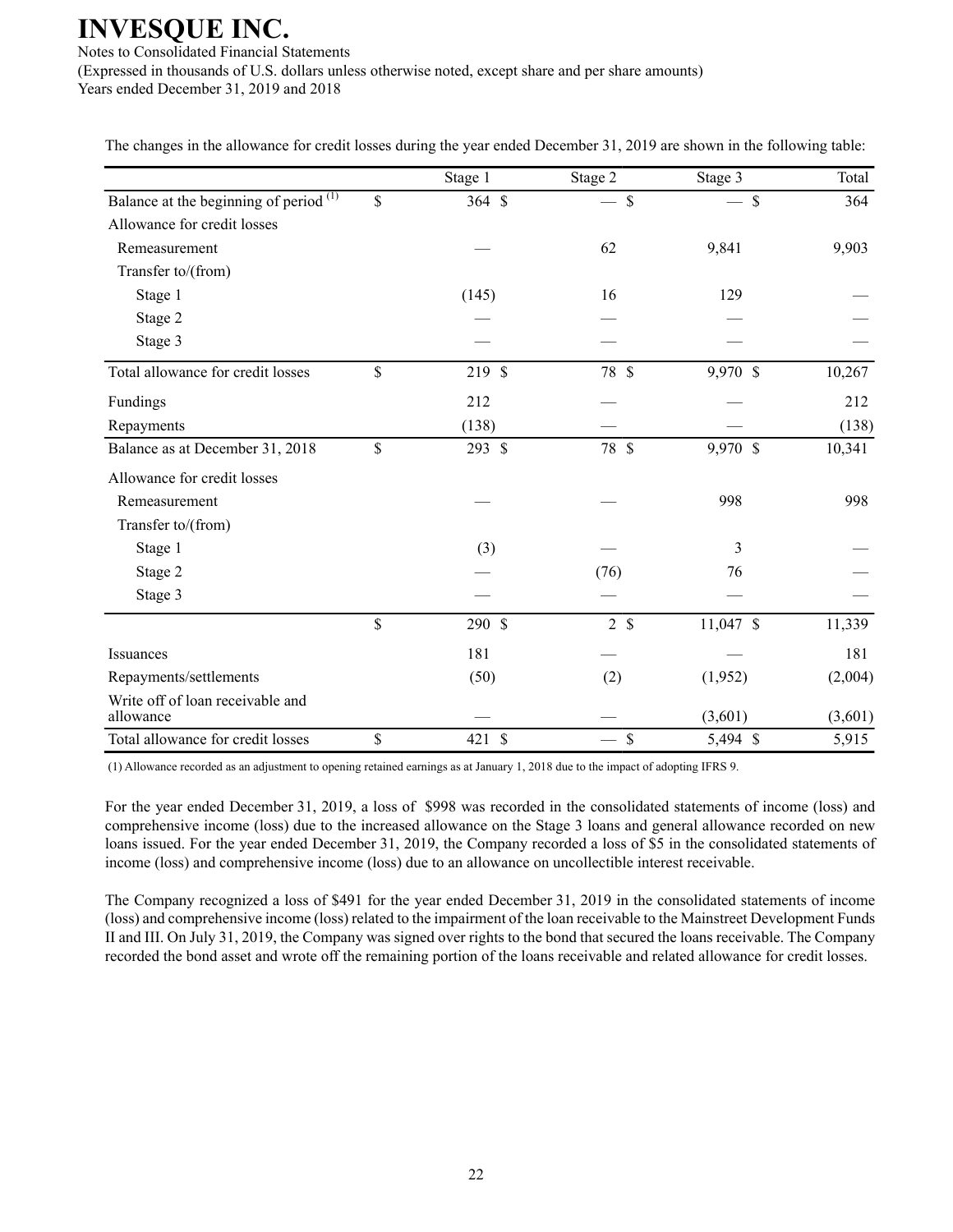Notes to Consolidated Financial Statements (Expressed in thousands of U.S. dollars unless otherwise noted, except share and per share amounts) Years ended December 31, 2019 and 2018

### **4. Other assets:**

Other assets are as follows:

|                                                            | December 31, 2019 | December 31, 2018 |
|------------------------------------------------------------|-------------------|-------------------|
| Prepaid expense                                            | \$<br>1,906       | \$<br>519         |
| Prepaid management fees                                    | 160               | 648               |
| Security deposits and costs related to future acquisitions | 159               | 1,048             |
| Income support receivable                                  | 63                | 337               |
| Escrow deposits held by lenders                            | 3,038             | 2,565             |
| Right-of-use assets                                        | 2,199             |                   |
| Bond assets                                                | 1,071             |                   |
| Other                                                      | 2,147             | 1,481             |
|                                                            | \$<br>10,743      | \$<br>6,598       |
| Current                                                    | \$<br>6,184       | \$<br>5,598       |
| Non-current                                                | 4,559             | 1,000             |
|                                                            | \$<br>10,743      | \$<br>6,598       |

Escrow deposits held by lenders includes amounts held for use in payment of real estate taxes, property insurance and replacement reserves.

The Company adopted IFRS 16 effective January 1, 2019 using the modified retrospective approach resulting in the capitalization of its office lease which is included in other non-current assets. As at December 31, 2019, the Company has a right-of-use asset in respect to its office lease totaling \$1,315 with a 7 year lease term which began in 2018. The Company acquired a right-of-use asset related to the office lease of the Commonwealth management company of \$935. During the year ended December 31, 2019, amortization of right-of-use assets of \$266 was recorded in the consolidated statements of income (loss) (2018 - NIL).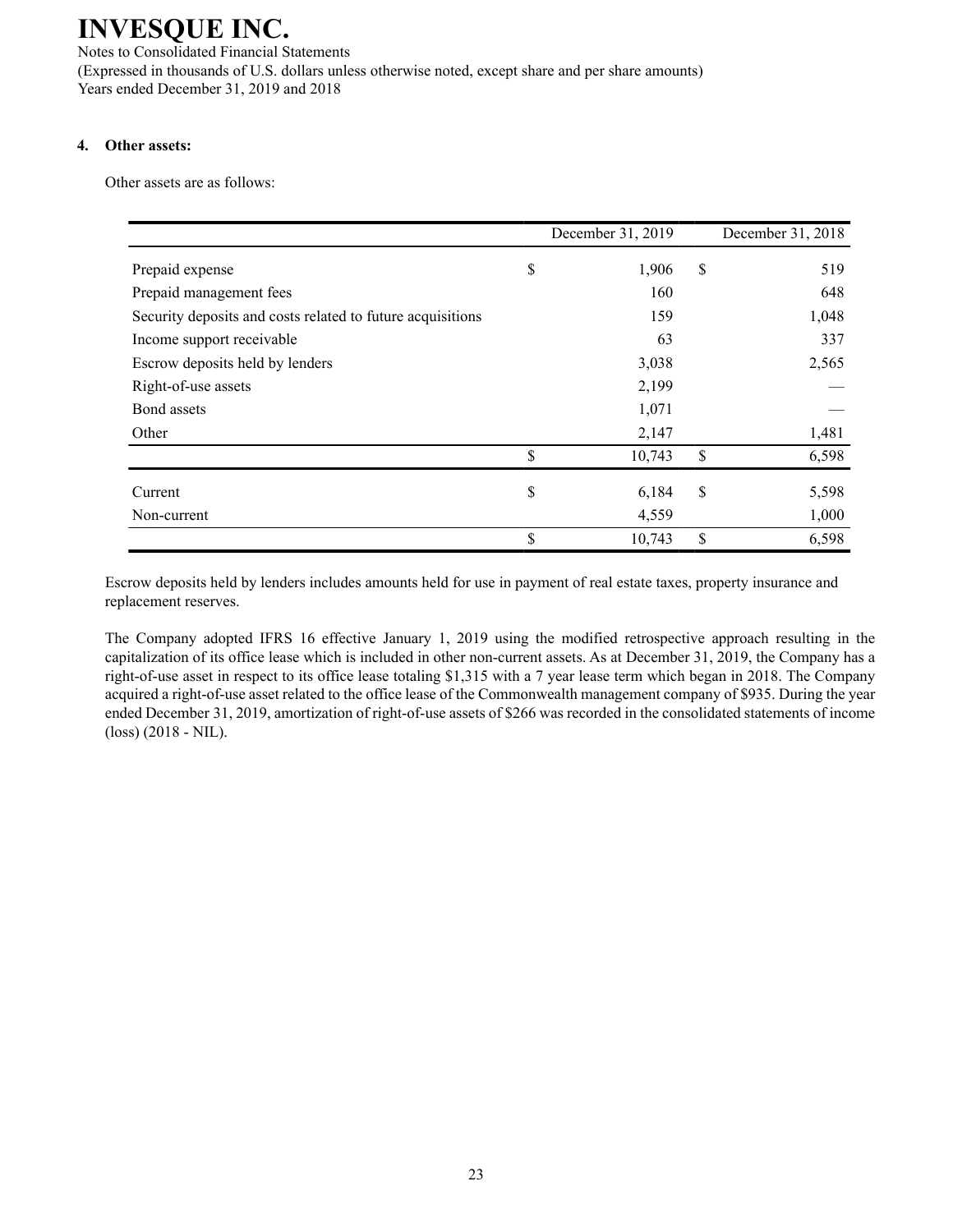Notes to Consolidated Financial Statements (Expressed in thousands of U.S. dollars unless otherwise noted, except share and per share amounts) Years ended December 31, 2019 and 2018

### **5. Investment properties:**

#### *(a) Investment properties:*

|                                                                                    | Number of<br>Properties | Amount          |
|------------------------------------------------------------------------------------|-------------------------|-----------------|
| Balance, December 31, 2017                                                         | 40                      | \$<br>721,991   |
| Acquisitions of income properties                                                  | 47                      | 462,280         |
| Sale of income properties                                                          | (7)                     | (69, 135)       |
| Capital expenditures                                                               |                         | 13,598          |
| Increase in straight-line rents                                                    |                         | 10,831          |
| Fair value adjustment                                                              |                         | (14, 385)       |
| Translation of foreign operations                                                  |                         | (9,650)         |
| Balance, December 31, 2018                                                         | 80                      | \$<br>1,115,530 |
| Acquisitions of income properties                                                  | 7                       | 89,421          |
| Sale of income property                                                            | (1)                     | (14,991)        |
| Acquisition of control over a property previously owned through a<br>joint venture | 1                       | 13,082          |
| Contribution of investment properties to joint venture (note 7)                    | (8)                     | (161, 047)      |
| Transfer to property, plant and equipment (note 6)                                 | (10)                    | (100, 232)      |
| Capital expenditures                                                               |                         | 9,122           |
| Increase in straight-line rents                                                    |                         | 8,964           |
| Fair value adjustment                                                              |                         | (6,046)         |
| Tenant inducements                                                                 |                         | 8,337           |
| Amortization of tenant inducements                                                 |                         | (158)           |
| Translation of foreign operations                                                  |                         | 7,652           |
| Balance, December 31, 2019                                                         | 69                      | \$<br>969,634   |

At December 31, 2019, the Company used an internal valuation process to value its investment properties. Third party appraisers are engaged to prepare valuations on a portion of the portfolio annually such that one third of the portfolio is valued externally each year, and every property in the portfolio is valued externally at least once every five years.

Acquired investment properties are initially measured at cost, including directly attributable acquisition costs, when the transactions are deemed to be asset acquisitions. Acquisition costs related to business combinations are expensed in the period incurred. Subsequent to initial recognition, investment properties are measured at fair value, determined based on available market evidence. The Company uses alternative valuation methods such as the direct capitalized income approach or discounted cash flow projections (Level 3 inputs). The fair value of investment properties reflects rental income from current leases and assumptions about rental income from future leases in light of current market conditions. When a loan is arranged with a tenant at a below market rate, the estimated fair value of the discount is recognized as a tenant inducement at the time the loan commitment is made.

On April 1, 2019, the Company exchanged its majority ownership interest in the operations of a property previously owned through a joint venture located in Lansdale, PA for the partner's minority ownership interest in the real estate of the property resulting in the acquisition of control over the real estate. The transaction resulted in the consolidation of investment property of \$13,082 and assumption of mortgages payable of \$9,743. On October 1, 2019, the Company acquired the operations pursuant to the transaction described below. As of the date of the acquisition of the property's operations it met the criteria of owner occupied property, and its corresponding assets were reclassified as property, plant and equipment.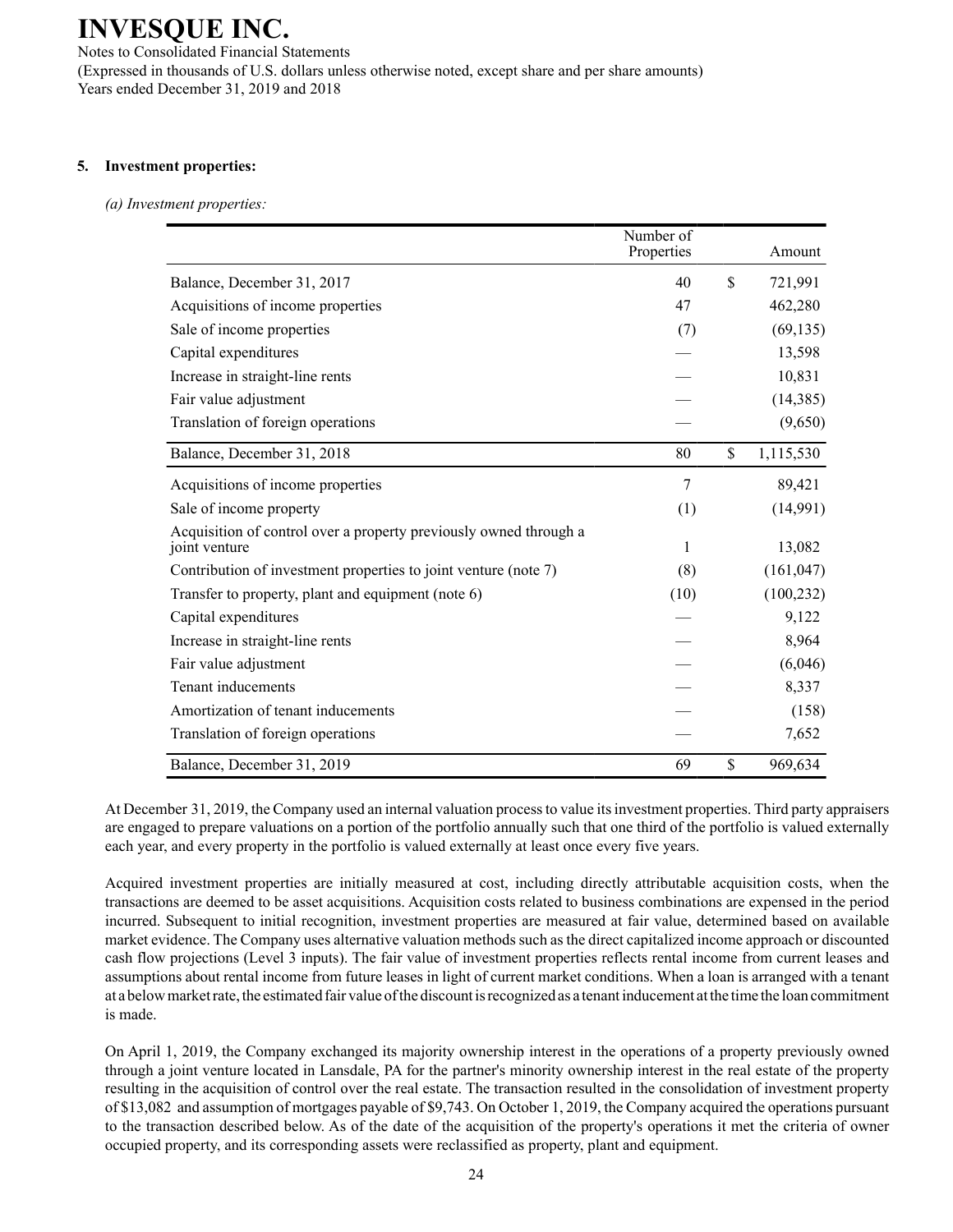Notes to Consolidated Financial Statements (Expressed in thousands of U.S. dollars unless otherwise noted, except share and per share amounts) Years ended December 31, 2019 and 2018

The Company entered an agreement with Greenfield Senior Living ("Greenfield") whereby the Company has acquired 100% of Greenfield's interests in 13 properties in which the Company previously had an ownership interest. Ten of these properties were previously triple-net leased to Greenfield and the Company has acquired Greenfield's interest in the operations at each property. Three of these properties were previously held in a joint arrangement in which the Company owned an 80% interest in both the real estate and the operations of each property. As of the date of each property's transition, it met the criteria of owner occupied property, and its corresponding assets were reclassified as property, plant and equipment.

The significant unobservable assumptions used in determining fair value of investment properties measured as at December 31, 2019 and December 31, 2018 are set out in the following table:

|                                                 | December 31, 2019 | December 31, 2018 |
|-------------------------------------------------|-------------------|-------------------|
| Capitalization rate - range                     | $6.50\% - 8.75\%$ | $6.50\% - 8.25\%$ |
| Capitalization rate - weighted average          | 7.89%             | 7.89%             |
| Terminal capitalization rate - range            | $5.70\% - 9.25\%$ | $5.70\% - 9.25\%$ |
| Terminal capitalization rate - weighted average | 6.72%             | $7.04\%$          |
| Discount rate - range                           | $6.70\% - 9.00\%$ | $6.70\% - 9.00\%$ |
| Discount rate - weighted average                | 7.56%             | 7.74%             |

The fair value of investment properties is most sensitive to changes in capitalization rates, terminal capitalization rates and discount rates. Changes in the capitalization rates, terminal capitalization rates and discount rates would result in the following changes in the fair value of the Company's investment properties:

|                                                                           | December 31, 2019 | December 31, 2018 |           |  |
|---------------------------------------------------------------------------|-------------------|-------------------|-----------|--|
| Investment property valued using direct capitalization income approach \$ | 793,724           | \$                | 925,895   |  |
| Investment property valued using discounted cash flow projection          | \$<br>162,501     | \$                | 183,582   |  |
| Investment property valued using other methods                            | \$<br>13,409      | \$                | 6,053     |  |
| Capitalization rate:                                                      |                   |                   |           |  |
| 25-basis point increase                                                   | \$<br>(24, 519)   | \$                | (28, 559) |  |
| 25-basis point decrease                                                   | \$<br>26,146      | \$                | 30,448    |  |
| Terminal capitalization rate:                                             |                   |                   |           |  |
| 25-basis point increase                                                   | \$<br>(4,252)     | \$                | (4,281)   |  |
| 25-basis point decrease                                                   | \$<br>4,601       | \$                | 4,629     |  |
| Discount rate:                                                            |                   |                   |           |  |
| 25-basis point increase                                                   | \$<br>(1,968)     | \$                | (2, 479)  |  |
| 25-basis point decrease                                                   | \$<br>2,005       | \$                | 2,535     |  |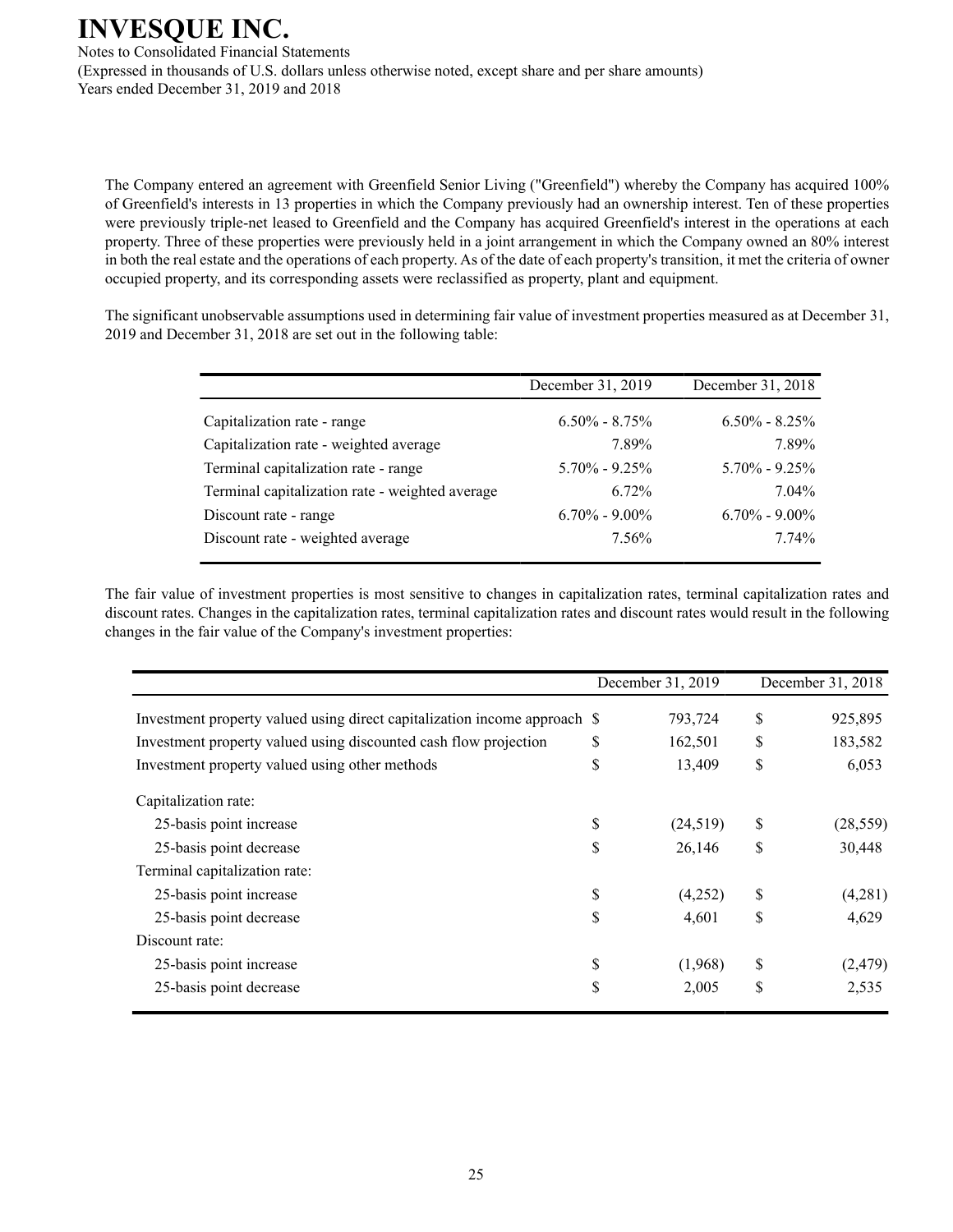**INVESQUE INC.** Notes to Consolidated Financial Statements (Expressed in thousands of U.S. dollars unless otherwise noted, except share and per share amounts) Years ended December 31, 2019 and 2018

*(b) Asset acquisitions and dispositions - year ended December 31, 2019*

|                                                                | Allen, TX      | Symcare<br>Properties | Mooresville,<br>$_{\rm IN}$ | <b>Constant Care</b> | Total   |
|----------------------------------------------------------------|----------------|-----------------------|-----------------------------|----------------------|---------|
| Number of consolidated properties acquired<br>(disposed):      |                | 3                     | (1)                         | 3                    | 6       |
| Net assets acquired (disposed):                                |                |                       |                             |                      |         |
| Investment properties                                          | \$<br>8,136 \$ | 51,323 \$             | $(14,991)$ \$               | 29,962 \$            | 74,430  |
| Working capital balances                                       |                | (586)                 | 104                         |                      | (482)   |
|                                                                | \$<br>8,136 \$ | 50,737 \$             | $(14,887)$ \$               | 29,962 \$            | 73,948  |
| Consideration paid/funded (received):                          |                |                       |                             |                      |         |
| Cash                                                           | 2,445          | 46,937                | (9,887)                     | 25,613               | 65,108  |
| Proceeds from mortgage payable, net of fees                    | 5,591          |                       |                             |                      | 5,591   |
| Deposit applied against purchase price                         | 100            |                       |                             |                      | 100     |
| Common shares issued                                           |                | 3,800                 |                             |                      | 3,800   |
| Loans issued to buyer                                          |                |                       | (5,000)                     |                      | (5,000) |
| Issuance of Exchangeable Units                                 |                |                       |                             | 2,049                | 2,049   |
| Repayment of loan receivable principal and<br>accrued interest |                |                       |                             | 2,300                | 2,300   |
|                                                                | \$<br>8,136 \$ | 50,737 \$             | $(14,887)$ $\overline{\$}$  | 29,962 \$            | 73,948  |

- i) On January 16, 2019, the Company acquired a memory care facility leased to an operator located in Allen, TX for a contractual purchase price of \$8,100 plus transaction costs. The Company entered into a new mortgage secured by the property to fund \$5,693 of the purchase price and funded the remainder of the purchase with cash on hand.
- ii) On March 15, 2019, the Company acquired a skilled nursing property located in Oswego, IL from Symcare for a contractual purchase price of \$22,000 plus transaction costs funded with cash on hand. The original master lease with the Symcare operator was amended to include this new building.
- iii) On April 30, 2019, the Company acquired two skilled nursing properties located in Chicago, IL and Glendale, WI from Symcare for a total contractual purchase price of \$30,000 plus transaction costs. The transaction was funded by the issuance of 555,556 common shares and cash on hand. The original master lease with the Symcare operator was amended to include these new buildings.
- iv) On June 28, 2019, the Company sold its interest in a property located in Mooresville, IN for total consideration of \$15,000, less transaction costs. The consideration was paid in the form of cash and a \$5,000 loan receivable issued to the buyer of the property. The loan receivable earns annual interest of 8.5% and matures on July 1, 2024.
- v) On August 30, 2019, the Company purchased three memory care facilities located in Fishers, IN; Greenwood, IN; and Zionsville, IN for a total contractual purchase price of \$30,786, plus transaction costs. The transaction was funded by the repayment of \$2,300 of outstanding loans receivable principal and accrued interest, issuance of \$2,049 in Class B LP units with the right to exchange units into common shares of the Company at the option of the unit holder ("Exchangeable Units"), and cash on hand.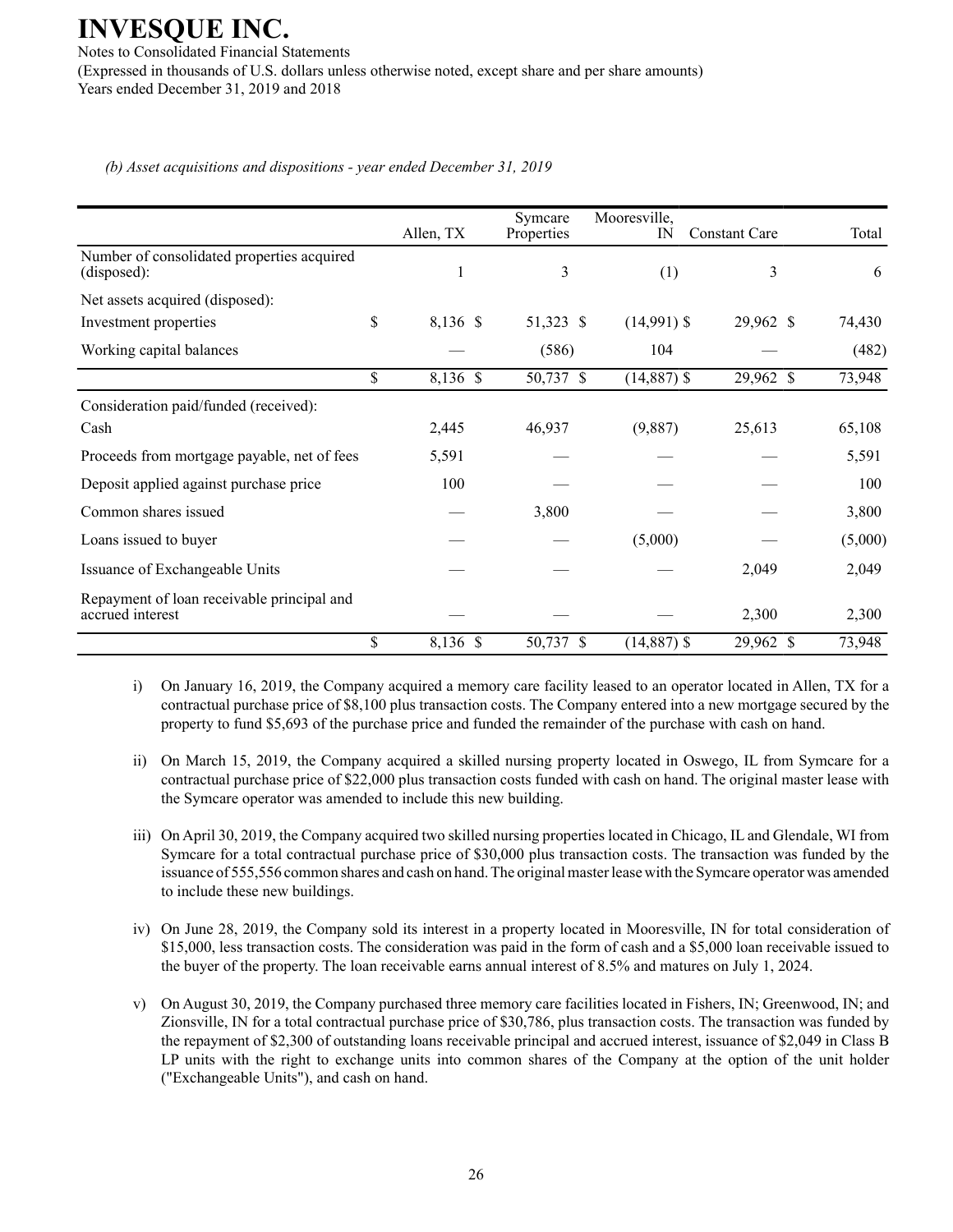Notes to Consolidated Financial Statements (Expressed in thousands of U.S. dollars unless otherwise noted, except share and per share amounts) Years ended December 31, 2019 and 2018

Lincoln Rock Care Brook Webster MOB Buffalo Keepsake Number of consolidated properties acquired (disposed):  $1 \t 1 \t 24 \t 3 \t 2 \t 14 \t 1 \t (7) \t 40$ Net assets acquired (disposed): Investment in joint Mortgages repaid Mezzanine loan applied against Working capital

Grand

San Antonio/

Mohawk

Traditions

Portfolio Total

*(c) Asset acquisitions and dispositions - year ended December 31, 2018*

Round

| Investment properties                                 |                  |           | \$ 21,501 \$ 22,836 \$ 191,009 \$ 21,695 \$ 49,094 \$ 136,894 \$ |        |          |                                | 8,155 \$ |          | 11,096 \$ (69,135) \$ 393,145 |                       |
|-------------------------------------------------------|------------------|-----------|------------------------------------------------------------------|--------|----------|--------------------------------|----------|----------|-------------------------------|-----------------------|
| Investment in joint<br>ventures                       |                  |           | 84,813                                                           |        |          |                                |          |          |                               | 84,813                |
| Mortgages repaid<br>(assumed)                         | (11,668)         | (13, 158) | (123, 589)                                                       |        | (25,706) |                                |          | (5, 837) |                               | (179, 958)            |
| Mezzanine loan<br>applied against<br>purchase         | (3,723)          |           |                                                                  |        | (2,697)  |                                |          |          |                               | (6,420)               |
| Working capital<br>balances                           |                  | (990)     | (572)                                                            | (50)   | (2,920)  | (465)                          | (39)     | (363)    | (576)                         | (5,975)               |
| Non-controlling<br>interest liability                 |                  |           | (1, 188)                                                         |        |          |                                |          |          | 16,040                        | 14,852                |
|                                                       | \$<br>$6,110$ \$ |           | 8,688 \$150,473 \$                                               |        |          | 21,645 \$ 17,771 \$ 136,429 \$ | 8,116 \$ | 4,896 \$ |                               | $(53,671)$ \$ 300,457 |
| Consideration paid/<br>funded (received):             |                  |           |                                                                  |        |          |                                |          |          |                               |                       |
| Cash                                                  | 6,110            | 8,688     | 2,067                                                            | 4,621  | 17,771   | 22,833                         | 1,544    | 4,679    | (49,671)                      | 18,642                |
| Proceeds from<br><b>Secured Revolving</b><br>Facility |                  |           |                                                                  | 17,024 |          |                                |          |          |                               | 17,024                |
| Proceeds from<br>Mohawk Facility, net                 |                  |           |                                                                  |        |          | 81,899                         | 6,572    |          |                               | 88,471                |
| Issuance of common<br>shares                          |                  |           | 148,406                                                          |        |          | 31,080                         |          |          |                               | 179,486               |
| Accrued transaction<br>costs                          |                  |           |                                                                  |        |          | 1,307                          |          | 217      |                               | 1,524                 |
| Income support<br>receivable                          |                  |           |                                                                  |        |          | (690)                          |          |          |                               | (690)                 |
| Loans issued to buyer                                 |                  |           |                                                                  |        |          |                                |          |          | (4,000)                       | (4,000)               |
|                                                       | \$<br>$6,110$ \$ |           | 8,688 \$150,473 \$                                               |        |          | 21,645 \$ 17,771 \$ 136,429 \$ | 8,116 \$ | 4,896 \$ |                               | $(53,671)$ \$ 300,457 |
|                                                       |                  |           |                                                                  |        |          |                                |          |          |                               |                       |

i) On January 10, 2018, a wholly owned subsidiary of the Company acquired a newly constructed transitional care facility located in Lincoln, NE from Mainstreet Property Group, LLC ("Mainstreet LLC"). The property was acquired for a purchase price of \$21,451 plus transaction costs and is accounted for as an asset acquisition. The acquisition was funded by the assumption of \$11,668 in mortgage debt, a \$3,723 credit received in satisfaction of a mezzanine loan held by the Company with respect to this property, and available cash on hand.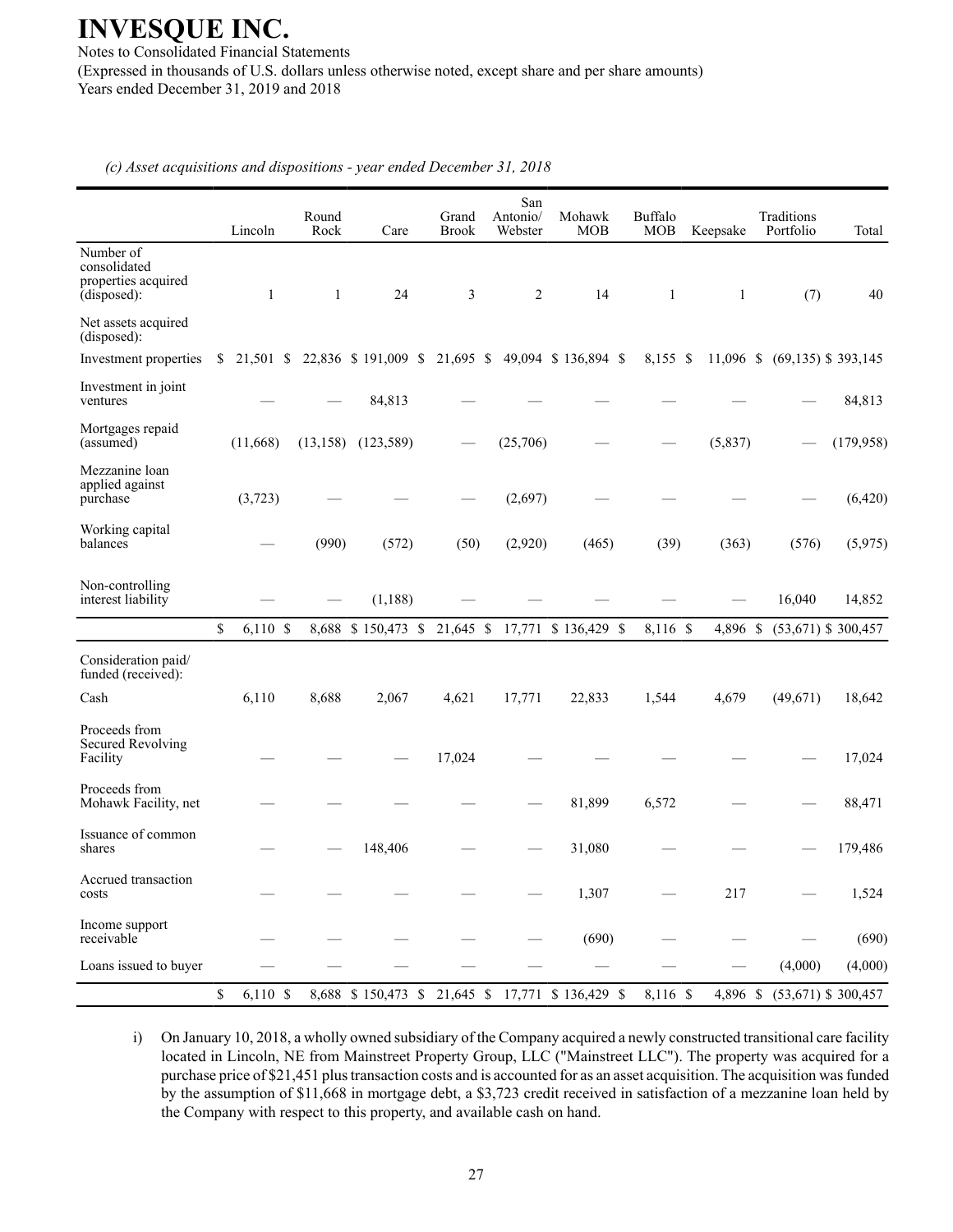Notes to Consolidated Financial Statements (Expressed in thousands of U.S. dollars unless otherwise noted, except share and per share amounts) Years ended December 31, 2019 and 2018

- ii) On January 31, 2018, a wholly owned subsidiary of the Company acquired a newly constructed transitional care facility located in Round Rock, TX from Mainstreet LLC. The property was acquired for a purchase price of \$22,769 plus transaction costs and is accounted for as an asset acquisition. The acquisition was funded by the assumption of \$13,158 in mortgage debt and available cash on hand. At the time of closing the Company also assumed \$597 of liabilities related to the remaining development costs of the property which was funded through draws on the mortgage payable.
- iii) On February 1, 2018, a wholly owned subsidiary of the Company completed the acquisition of Care Investment Trust, LLC ("Care") from Tiptree Inc. The acquisition of Care includes an ownership interest in 42 seniors housing and care properties in the United States. The Care portfolio is comprised of 35 independent living, assisted living and memory care properties, and seven skilled nursing facilities located in 11 states. The Care portfolio consists of 24 properties leased to operators under long-term triple-net leases and 18 operating properties in joint venture arrangements in which the Company owns the majority joint venture interest in the real estate and the operations.

The contractual purchase price of the Company's interest in the Care portfolio was \$425,000, subject to working capital adjustments and transaction costs. The purchase was funded by the assumption of \$123,589 of property level indebtedness (including a mark-to-market discount adjustment of \$1,219), the issuance of 16,647,236 common shares at a fixed issuance price of \$9.75 per common share and \$919 of cash. The fair value of the common shares issued on the closing date of the transaction, which was based on the adjusted quoted market price of the Company's common shares on February 1, 2018, was \$146,736. The Care acquisition is accounted for as a business combination and as a result transaction costs are expensed as incurred. For the year ended December 31, 2018, the consolidated statement of income and comprehensive income includes transaction costs of \$6,444 related to this transaction. The Company incurred additional transaction costs for business combination of \$2,073 during the year ended December 31, 2017 related to this transaction. The purchase agreement also contained provisions for a post-closing true up of working capital items. The working capital true up was paid on July 3, 2018 through a combination of cash on hand of \$1,148 and the issuance of common shares with a value of \$1,670.

For the year end December 31, 2018, the Care portfolio has contributed revenue of \$18,983 and net income of \$22,670. Had the acquisition of the Care portfolio taken place on January 1, 2018, revenue for the Company for the year ended December 31, 2018 would have been \$115,395 and net income for the Company for the year ended December 31, 2018 would have been \$(10,308).

- iv) On February 9, 2018, a wholly owned subsidiary of the Company acquired three properties located in Garland, TX; Grapevine, TX and McKinney, TX (together, the "Grand Brook Properties") for a combined purchase price of \$21,500 plus transaction costs and is accounted for as an asset acquisition. The acquisition was funded by cash on hand and \$17,024 in proceeds from the Secured Revolving Facility.
- v) On February 23, 2018, the Company purchased two transitional care facilities located in San Antonio, TX and Webster, TX from Mainstreet, LLC for a combined purchase price of \$49,054 plus transaction costs and is accounted for as an asset acquisition. This transaction was funded through the assumption of \$25,706 of mortgages payable, the retirement of the Company's mezzanine loan outstanding on the Webster, TX property of \$2,697 and cash on hand. At the time of closing the Company also assumed \$2,920 of liabilities related to the remaining development costs of the properties which were funded through future draws on the mortgages payable.
- vi) On May 1, 2018, the Company purchased 14 multi-tenant medical office buildings located in Canada and the United States from Mohawk Medical Properties Real Estate Investment Trust and its subsidiary, Mohawk Medical Operating Partnership (I) LP (collectively, "Mohawk REIT") for a combined purchase price of \$136,894. The acquisition, which is accounted for as an asset acquisition, was funded through a combination of a new credit facility of \$81,899, net of loan fees, the issuance of 3,606,616 common shares and cash on hand. Mohawk Realty Advisors Ltd. and its affiliates will continue to provide asset and property management for the properties. On the day of purchase, the Company prepaid to the asset manager an amount equal to the contractual fee due under the two year initial term of the asset management agreement.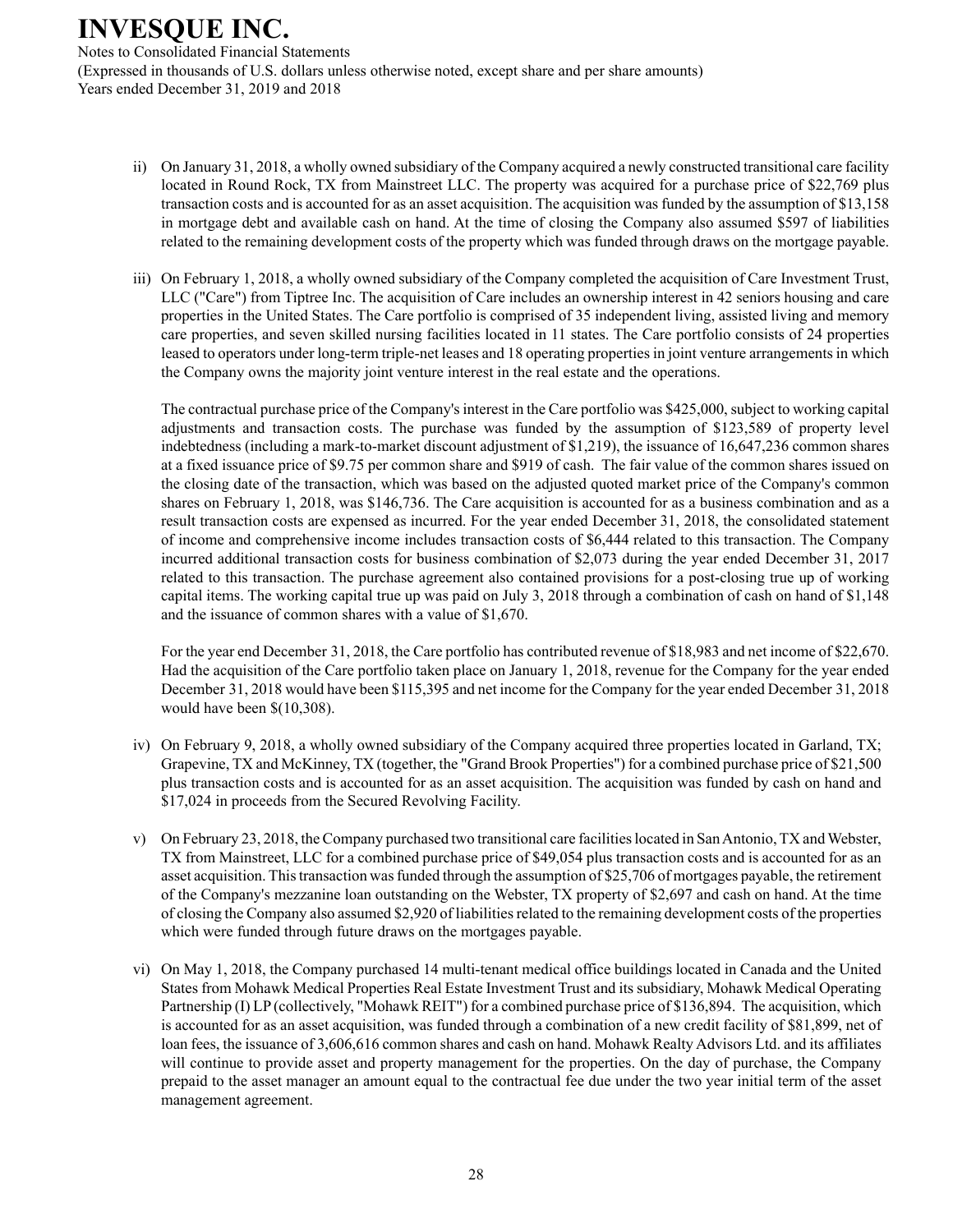Notes to Consolidated Financial Statements (Expressed in thousands of U.S. dollars unless otherwise noted, except share and per share amounts) Years ended December 31, 2019 and 2018

> The Company entered into an income support agreement in conjunction with its purchase of the properties from Mohawk REIT, whereby the seller agreed to fund monthly payments to supplement rental income until certain leasing metrics are met. Upon execution of the income support agreement, the Company recorded an income support receivable of \$690, which reduced the cost of the investment properties acquired.

- vii) On July 9, 2018, the Company purchased a medical office building in Williamsville, NY ("Buffalo MOB") for \$7,732 plus transaction costs. This transaction was funded by \$6,572 in new borrowings on the Mohawk Facility and cash on hand. Mohawk Realty Advisors Ltd. and its affiliates provide asset and property management services for the property.
- viii) On October 31, 2018, the Company purchased a memory care and assisted living facility ("Keepsake") in Syracuse, NY for \$11,018, plus transaction costs. The transaction was funded by the assumption of mortgage debt of \$5,837 and available cash on hand.
- ix) On December 31, 2018, the Company sold its interest in a portfolio of seven properties located in Georgia (collectively, the "Traditions Portfolio") for total consideration of \$70,000, less transaction costs. Concurrently with the sale of the portfolio, the Company repaid the outstanding mortgage balance of \$28,670 and a prepayment penalty of \$293. \$16,040 represents the net sale proceeds owed to the Company's partner in the portfolio. The Traditions Portfolio was acquired as part of the acquisition of Care, at which time the Company and the prior owner of Care entered into an agreement whereby the two parties would evenly share net proceeds from the sale of the Traditions Portfolio in the event of a sale. The Company recorded a liability of \$10,676 representing the proceeds owed to the prior owner. The Company issued \$4,000 of loans receivable to the buyer of the portfolio.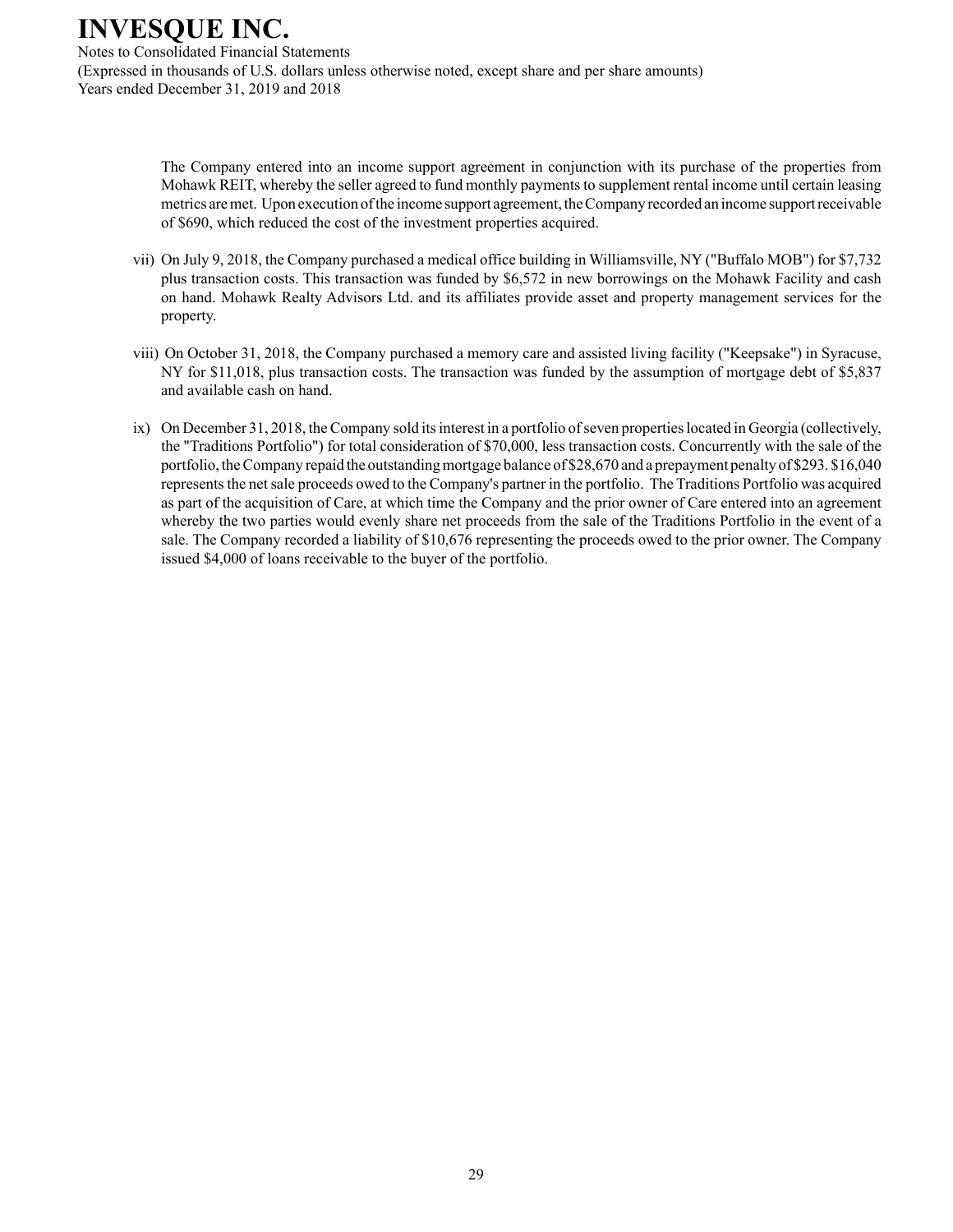Notes to Consolidated Financial Statements (Expressed in thousands of U.S. dollars unless otherwise noted, except share and per share amounts) Years ended December 31, 2019 and 2018

### **6. Property, plant and equipment, net:**

#### *(a) Property, plant and equipment, net:*

Property, plant and equipment consists of the following as at December 31, 2019:

|                                                           |          |                  |          | Furniture,             | Properties            |                      |
|-----------------------------------------------------------|----------|------------------|----------|------------------------|-----------------------|----------------------|
|                                                           |          |                  | In-place | fixtures and           | under                 |                      |
|                                                           | Land     | <b>Buildings</b> | leases   |                        | equipment development | Total                |
| Cost                                                      |          |                  |          |                        |                       |                      |
| Balance, December 31, 2018                                | \$<br>\$ | \$               |          | 585 \$<br>$\mathbb{S}$ | $\qquad \qquad$       | $\mathcal{S}$<br>585 |
| Additions through business<br>combinations - Commonwealth | 18,034   | 276,461          | 45,030   | 5,221                  | 893                   | 345,639              |
| Additions through business<br>combinations - Greenfield   | 5,024    | 28,228           |          | 3,178                  |                       | 36,430               |
| Additions through settlement of<br>loans receivable       | 2,500    |                  |          |                        |                       | 2,500                |
| Additions                                                 |          | 640              |          | 591                    | 44                    | 1,275                |
| Transfers from investment                                 |          |                  |          |                        |                       |                      |
| property                                                  | 6,004    | 93,782           |          | 446                    |                       | 100,232              |
| Held for sale assets                                      | (3,560)  | (8,183)          |          | (458)                  |                       | (12,201)             |
| Balance, December 31, 2019                                | 28,002   | 390,928          | 45,030   | 9,563                  | 937                   | 474,460              |
| <b>Accumulated depreciation</b>                           |          |                  |          |                        |                       |                      |
| Balance, December 31, 2018                                |          |                  |          | 78                     |                       | 78                   |
| Depreciation and amortization                             |          | 3,509            | 10,421   | 510                    |                       | 14,440               |
| Balance, December 31, 2019                                | \$<br>\$ | 3,509<br>-S      | 10,421   | 588 \$<br><sup>S</sup> |                       | \$<br>14,518         |

On June 29, 2019, the Company entered into an agreement with Greenfield Senior Living ("Greenfield") whereby the Company would acquire 100% of Greenfield's interests in 13 properties in which the Company already has an ownership interest ("Greenfield Transition"). Ten of these properties were previously triple-net leased to Greenfield and the Company acquired Greenfield's interest in the operations at each property. The remaining three properties were previously held in a joint venture and were managed by Greenfield.

On September 3, 2019, three properties that were previously triple-net leased to Greenfield transitioned operations to a subsidiary of the Company. During October of 2019, seven properties that were previously triple-net leased to Greenfield transitioned operations. As of the date of these transitions, the assets were determined to be owner occupied property, and the corresponding assets are classified as property, plant and equipment.

On August 2, 2019, a property that was previously held in a joint venture and managed by Greenfield transitioned operations to the management of Commonwealth, a subsidiary of the Company. On October 1, 2019, a property that was previously held in a joint venture and managed by Greenfield transitioned operations to the management of Commonwealth. As of the date of this transition, the assets were determined to be owner occupied property, and the corresponding assets are classified as property, plant and equipment.

On December 31, 2019, the remaining property from the joint venture transitioned full ownership to a subsidiary of the Company and still remained under the operations of Greenfield. The assets are currently classified as held for sale on the consolidated statements of financial position. The community, located in Arlington, TX, was sold on February 28, 2020 for total consideration of \$12,450, less estimated transaction costs. The consideration was paid in the form of cash and an \$8,000 repayment of the mortgage secured by the property.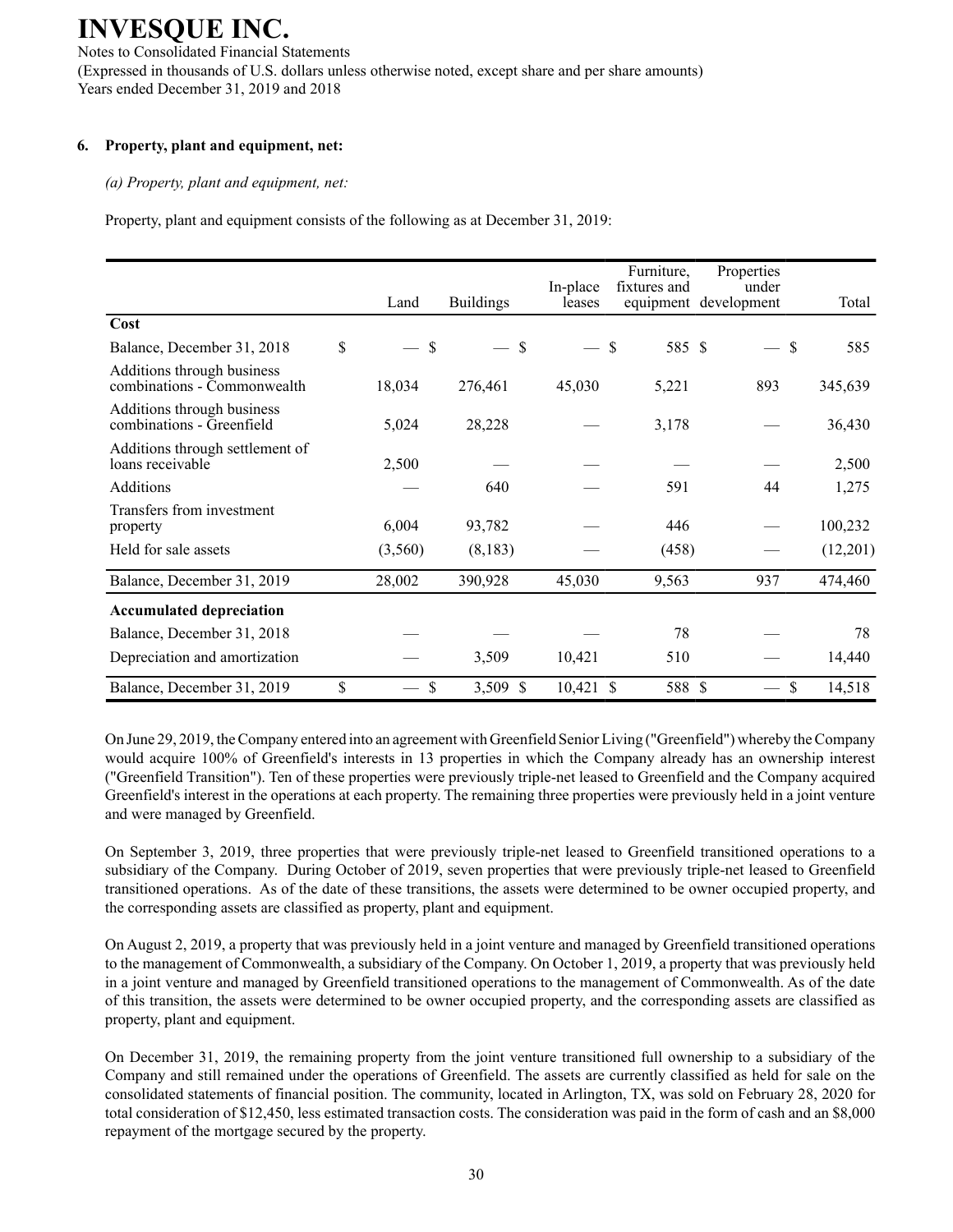Notes to Consolidated Financial Statements (Expressed in thousands of U.S. dollars unless otherwise noted, except share and per share amounts) Years ended December 31, 2019 and 2018

### *(b) Acquisitions - year ended December 31, 2019*

The following table summarizes the preliminary allocation of the purchase price to each major category of assets acquired and liabilities assumed at the date of acquisition and the major categories of consideration transferred for acquisitions which were accounted for as business combinations under IFRS 3. The fair value allocations are based on preliminary purchase allocations conducted by management. As the acquisition is within the measurement period under IFRS 3, it continues to be refined. The Company is gathering information to finalize fair value of the property, plant and equipment, embedded derivatives and mortgages.

|                                     | Commonwealth<br>Tranche I | Commonwealth<br>Tranche II | Greenfield<br>Transition | Total     |
|-------------------------------------|---------------------------|----------------------------|--------------------------|-----------|
| Properties Acquired                 | 17                        | 3                          | 13                       | 33        |
| Property, plant and equipment       | \$<br>286,695 \$          | 58,051 \$                  | 36,430 \$                | 381,176   |
| Construction in progress            | 893                       |                            |                          | 893       |
| Assumption of mortgages payable     | (9,523)                   | (34, 475)                  | (22, 522)                | (66, 520) |
| Mark to market debt adjustments     | (278)                     | (2,876)                    |                          | (3,154)   |
| Working capital balances            | (2,964)                   | 1,010                      | 559                      | (1,395)   |
| Previous interest in joint venture  |                           |                            | (9,863)                  | (9, 863)  |
|                                     | \$<br>274,823 \$          | 21,710 \$                  | $4,604$ \$               | 301,137   |
| Consideration paid:                 |                           |                            |                          |           |
| Issuance of preferred units         | 53,587                    | 12,093                     |                          | 65,680    |
| Proceeds from Commonwealth Facility | 174,069                   |                            |                          | 174,069   |
| Satisfaction of rent receivable     |                           |                            | 1,522                    | 1,522     |
| Cash on hand                        | 47,167                    | 9,617                      | 3,082                    | 59,866    |
|                                     | \$<br>274,823 \$          | 21,710 \$                  | $4,604$ \$               | 301,137   |

On August 1, 2019, a wholly owned subsidiary of the Company closed on the first tranche of the purchase of Commonwealth Senior Living, LLC ("Commonwealth"). The first tranche of the acquisition includes 17 private pay seniors housing properties in addition to the Commonwealth management company (collectively, "Commonwealth Tranche I"). The Commonwealth management company operates all 17 properties purchased.

The total contractual purchase price for Commonwealth Tranche I was \$285,357 for property, plant and equipment and \$893 for construction in progress related to development projects ongoing at certain properties in the portfolio, subject to working capital adjustments and transaction costs. The acquisition was funded through \$176,000 in new debt secured by 16 of the properties, the assumption of \$9,523 in debt secured by one of the properties, the issuance of \$53,587 of preferred interests in the Company's acquiring subsidiary entity and cash on hand.

On December 23, 2019, a wholly owned subsidiary of the Company closed on the second tranche of the purchase of Commonwealth which included the acquisition of 3 private pay seniors housing properties (collectively, "Commonwealth Tranche II"). The 3 properties are operated by the Commonwealth management company. The total contractual purchase price of Commonwealth Tranche II was \$55,000. The acquisition was funded through the assumption of \$34,475 in debt secured by the properties, the issuance of \$12,093 of preferred interests in the Company's acquiring subsidiary entity and cash on hand. For the year ended December 31, 2019, the consolidated statement of income (loss) and comprehensive income (loss) includes transaction costs of \$4,556 related to the acquisition of Commonwealth.

For the year ended December 31, 2019, the Commonwealth portfolio has contributed revenue of \$29,180 and net loss of \$12,092. Had the acquisition of the Commonwealth portfolio taken place on January 1, 2019, revenue for the Company for the year ended December 31, 2019 would have been \$199,220 and net loss for the Company would have been \$19,409.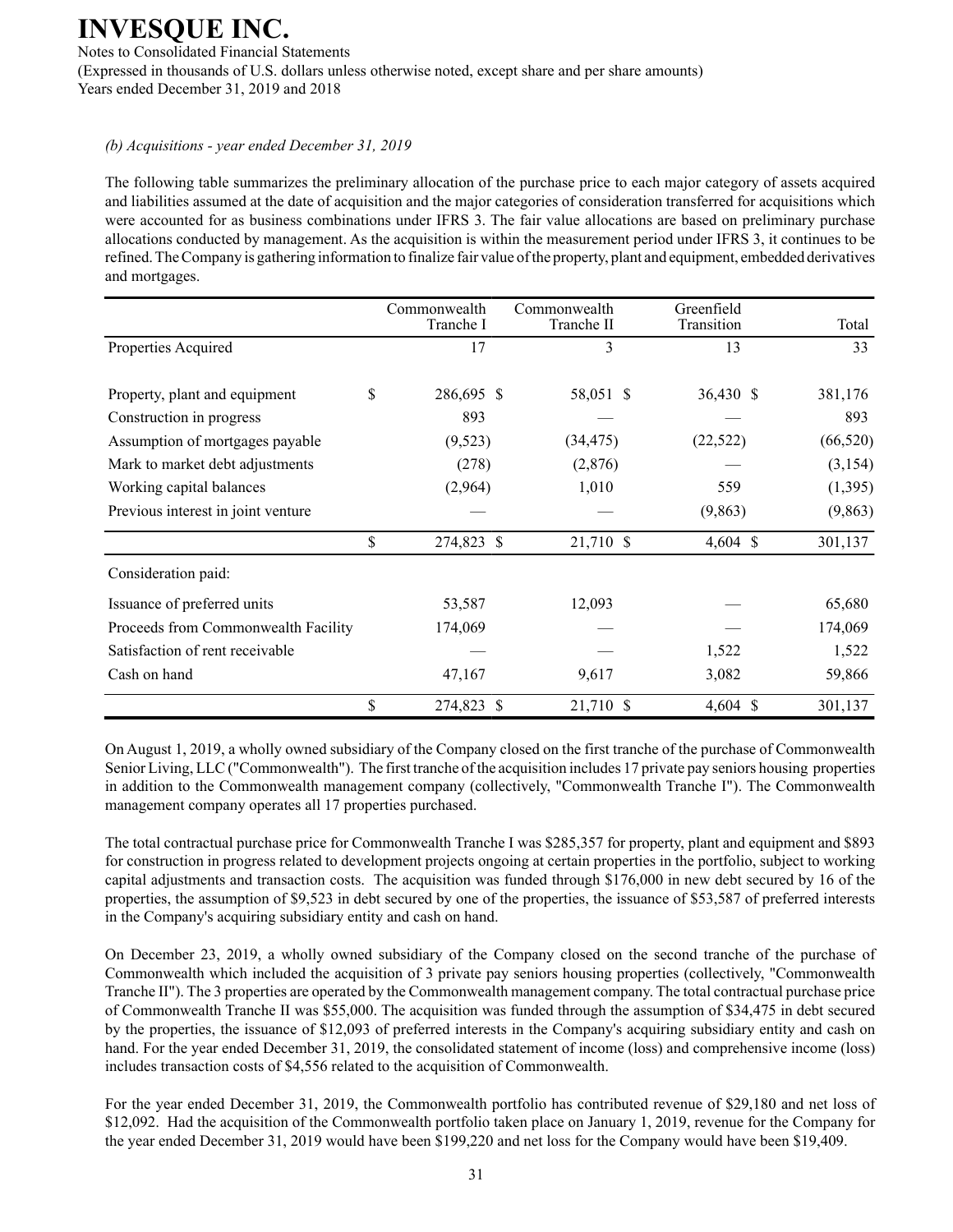Notes to Consolidated Financial Statements (Expressed in thousands of U.S. dollars unless otherwise noted, except share and per share amounts) Years ended December 31, 2019 and 2018

As of December 31, 2019, the Company completed the Greenfield Transition and acquired Greenfield's ownership interest in 13 properties which included Greenfield's 100% interest in operations at 10 properties as well as Greenfield's 20% interest in both the real estate and operations at 3 additional properties. The Company previously owned the real estate of the 10 properties in which it acquired operations and had leased the properties to Greenfield under a triple net lease. The Company previously owned 80% of the other 3 properties and accounted for its interests in these as investments in joint ventures (note 7). Upon completion of this transaction, the Company owns a 100% interest in both the real estate and operations of the 3 properties. Since these acquisitions were completed in steps, the Company remeasured its original interests to fair value. The total contractual purchase price of the Greenfield Transition was \$4,708 which was funded through satisfaction of outstanding rent receivable of \$1,522 owed by Greenfield and cash on hand. For the year ended December 31, 2019, the consolidated statement of income (loss) and comprehensive income (loss) includes transaction costs of \$1,342 related to the Greenfield Transition.

For the year ended December 31, 2019, the Greenfield transitioned ownership has contributed revenue of \$6,542 and net loss of \$942. Had the Greenfield transition taken place on January 1, 2019, revenue for the Company for the year ended December 31, 2019 would have been \$165,186 and net loss for the Company would have been \$8,403.

#### *(c) Assets Held for Sale*

On November 27, 2019, the Company entered into a definitive agreement to sell a seniors housing property located in Arlington, TX. The sale price is \$12,450 before closing costs and will be settled in cash. On February 28, 2020 the transaction was completed.

The following table summarizes the significant assets held for sale on December 31, 2019:

| December 31, 2019 |
|-------------------|
|                   |
| 12,201            |
| 12,201            |
|                   |

#### **7. Joint arrangements:**

As at December 31, 2019, the following are the Company's joint arrangements:

| Joint arrangement            | Number of<br>properties | Location             | Company<br>ownership | Consolidation type    |
|------------------------------|-------------------------|----------------------|----------------------|-----------------------|
| Invesque-Autumnwood Landlord | 4                       | Canada               | 50%                  | Joint operation $(1)$ |
| Invesque-Autumnwood Operator |                         | Canada               | 50%                  | Joint venture $(2)$   |
| Calamar                      | 2                       | <b>United States</b> | 75%                  | Joint venture $(3)$   |
| Heritage JV                  | 3                       | <b>United States</b> | 80%                  | Joint venture $(3)$   |
| Heritage Newtown             |                         | <b>United States</b> | 80%                  | Joint venture $(3)$   |
| Heritage Harleysville        |                         | <b>United States</b> | 90%                  | Joint venture $(3)$   |
| Phoenix Fayetteville         |                         | <b>United States</b> | 90%                  | Joint venture $(3)$   |
| Royal JV                     | 5                       | <b>United States</b> | 80%                  | Joint venture $(3)$   |
| Royal Eatonton               |                         | <b>United States</b> | 65%                  | Joint venture $(3)$   |
| Jaguarundi                   | 8                       | <b>United States</b> | 61%                  | Joint venture $(4)$   |

(1) The Company directly holds its interest in the real estate joint operation.

(2) These joint venture arrangements have been structured through separate legal entities and lease the properties from the joint operation landlord.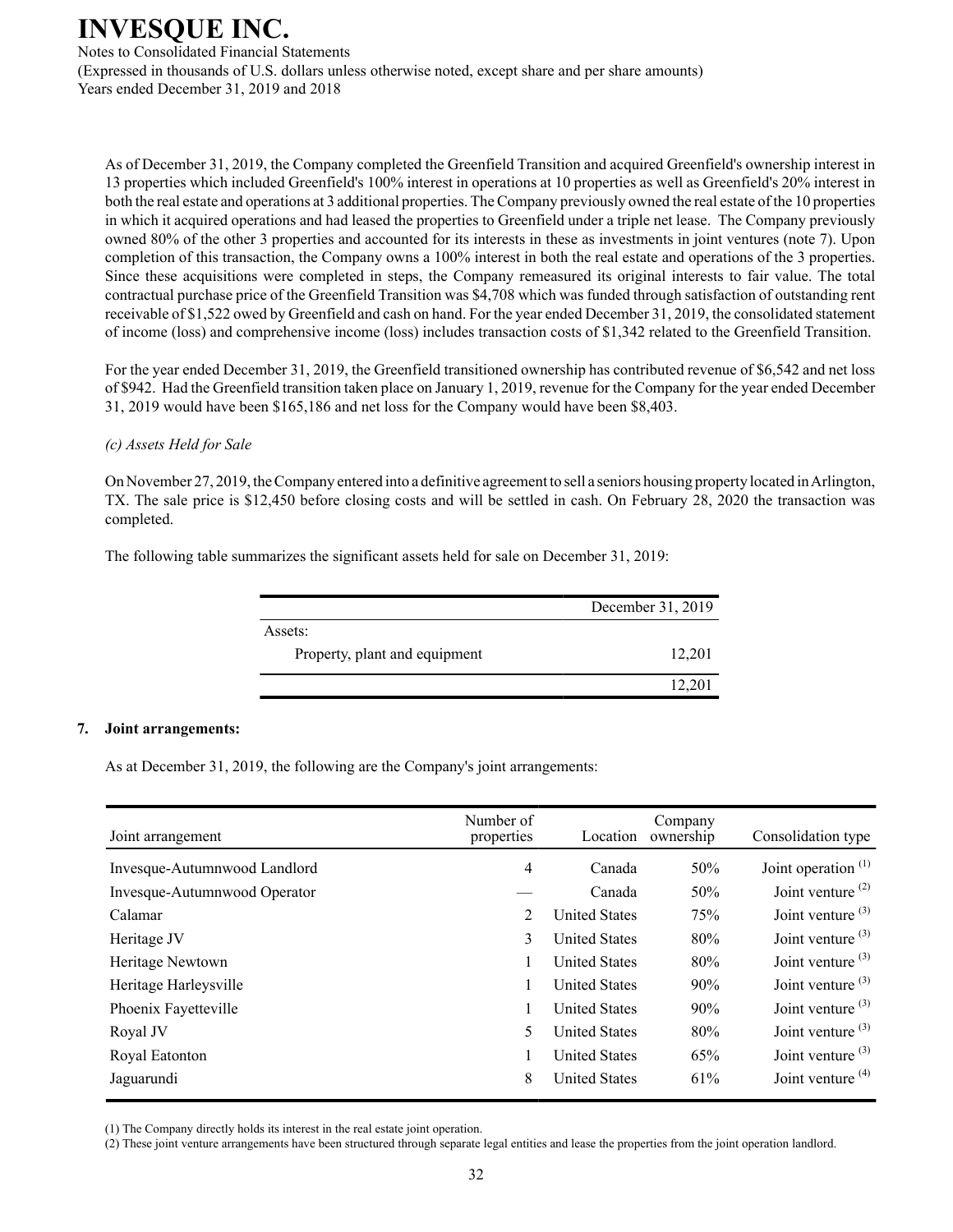Notes to Consolidated Financial Statements (Expressed in thousands of U.S. dollars unless otherwise noted, except share and per share amounts) Years ended December 31, 2019 and 2018

(3) These joint venture arrangements have been structured through separate legal entities. The joint venture owns an interest in separate legal entities which own the real estate and operations.

(4) The joint venture owns an interest in separate legal entities which own the real estate and leases the properties to third party operators.

The Company has entered into a number of joint arrangements for the purpose of jointly owning and operating certain of its seniors housing investments as detailed in the table above.

On April 1, 2019, the Company exchanged its majority ownership interest in the operations of a property previously owned through a joint venture located in Lansdale, PA for the partner's minority ownership interest in the real estate of the property resulting in the acquisition of control over the real estate.

During the year ended December 31, 2019, the Company acquired the joint venture partner's ownership of the three properties previously held in the Greenfield JV. Through the Greenfield Transition transaction, the wholly owned assets were determined to be owner occupied property, and the corresponding assets are classified as property, plant and equipment.

The Company and Autumnwood each owns a 50% direct beneficial interest in the real estate assets of the Invesque-Autumnwood Landlord entity and are jointly obligated for the related mortgages for a portfolio of four properties which are accounted for as joint operations and are accounted for under the proportionate consolidation method. The Company's 50% interest in the operations of these properties is held through separate legal entities (collectively referred to as "Invesque-Autumnwood Operators"), which under IFRS 11, Joint arrangements, are accounted for as joint ventures using the equity method. Invesque-Autumnwood Operators have leased the real estate from the landlords under their respective lease agreements. These leases are for three-year periods, with six automatic renewals every third anniversary for a total of 21 years. The Company's share of the landlords' lease receipts, \$3,024 for the year ended December 31, 2019 (2018 - \$2,991), is reported as lease revenue from joint ventures. Invesque-Autumnwood Operators lease expense is included in the share of income from joint ventures in the consolidated statements of income (loss) and comprehensive income (loss).

The Company has an interest in 14 seniors housing and care properties in the United States in which it also owns an interest in the operations at those properties through joint arrangements. In these joint arrangements the Company owns an interest in the real estate and operations through separate legal entities at each of the properties, and has management agreements in place to provide for the day to day operations resulting in joint control of the interests. Each of these joint arrangements are accounted for as joint ventures using the equity method and the Company's share of net income is included in income from joint ventures in the consolidated statements of income (loss) and comprehensive income (loss).

On June 5, 2019, the Company contributed eight investment properties to a newly formed joint venture, Jaguarundi Ventures, LP. The Company received \$23,000 from its joint venture partner in the arrangement in exchange for a 39.49% interest in the joint venture. The properties contributed had an investment property value of \$161,047 and total mortgage indebtedness of \$102,692. The Company provides a guarantee on the outstanding mortgage balances of the joint venture in exchange for a fee equal to 15 basis points on the amount guaranteed. The Company earns an asset management fee of 25 basis points based on gross asset value. For the year ended December 31, 2019, the Company has earned guaranty fees of \$39 and management fees of \$229 from Jaguarundi Ventures included in other income in the consolidated statements of income (loss) and comprehensive income (loss).

The following tables summarize the information about the Company's investment in joint ventures, which have been accounted for under the equity method:

|                                            | Year ended December | 31.2019 |    | Year ended December<br>31, 2018 |
|--------------------------------------------|---------------------|---------|----|---------------------------------|
| Cash contributions to joint ventures       |                     | 2.497   | -8 | 1,655                           |
| Distributions received from joint ventures |                     | 5.897   | -8 | 8.164                           |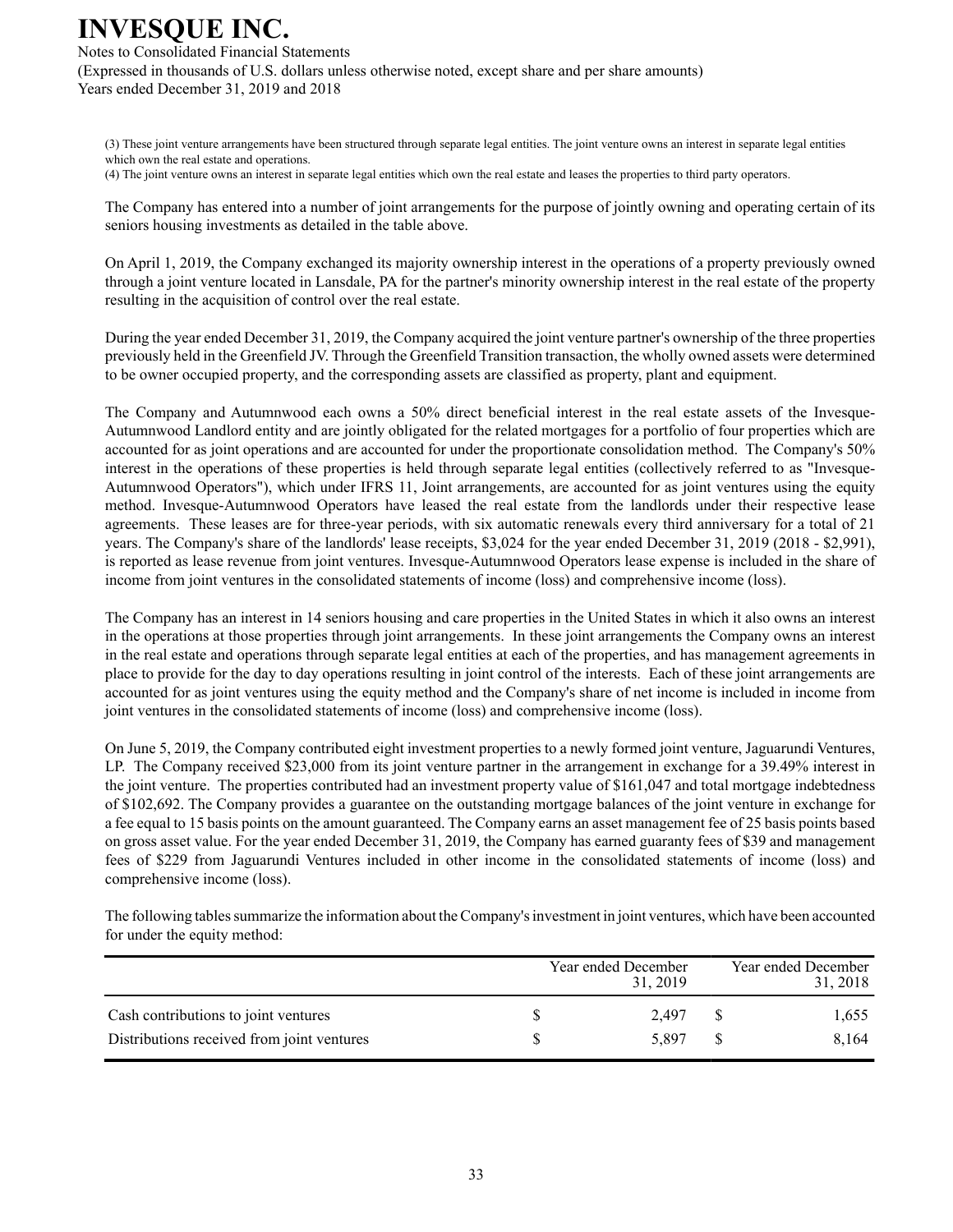Notes to Consolidated Financial Statements

(Expressed in thousands of U.S. dollars unless otherwise noted, except share and per share amounts) Years ended December 31, 2019 and 2018

|                                          | December 31, 2019 |            |  |                                |                           | December 31, 2018 |  |                                |  |
|------------------------------------------|-------------------|------------|--|--------------------------------|---------------------------|-------------------|--|--------------------------------|--|
|                                          |                   | Net assets |  | Company share<br>of net assets |                           | Net assets        |  | Company share<br>of net assets |  |
| Cash                                     | \$                | 8,288 \$   |  | 5,959                          | $\mathbf S$               | 4,965 \$          |  | 4,047                          |  |
| Tenant and other receivables             |                   | 5,192      |  | 3,374                          |                           | 2,443             |  | 1,591                          |  |
| Other                                    |                   | 1,032      |  | 793                            |                           | 1,349             |  | 1,021                          |  |
| Current assets                           |                   | 14,512     |  | 10,126                         |                           | 8,757             |  | 6,659                          |  |
| Investment properties                    |                   | 361,970    |  | 256,945                        |                           | 256,184           |  | 202,972                        |  |
| Property, plant and equipment            |                   | 26,878     |  | 19,567                         |                           | 28,012            |  | 20,498                         |  |
| Loans receivable                         |                   | 13,978     |  | 9,010                          |                           | 3,864             |  | 39                             |  |
| Derivative instruments                   |                   |            |  |                                |                           | 2,024             |  | 1,726                          |  |
| Other non-current assets                 |                   | 1,107      |  | 927                            |                           | 445               |  | 325                            |  |
| Total assets                             | \$                | 418,445 \$ |  | 296,575                        | $\mathsf{\$}$             | 299,286 \$        |  | 232,219                        |  |
| Accounts payable and accrued liabilities | \$                | 7,578 \$   |  | 5,441                          | $\boldsymbol{\mathsf{S}}$ | $6,511$ \$        |  | 4,945                          |  |
| Unearned revenue                         |                   | 724        |  | 560                            |                           | 1,066             |  | 873                            |  |
| Mortgages payable - current              |                   | 29,424     |  | 21,207                         |                           | 32,323            |  | 25,382                         |  |
| <b>Current liabilities</b>               |                   | 37,726     |  | 27,208                         |                           | 39,900            |  | 31,200                         |  |
| Mortgages payable - non-current          |                   | 217,627    |  | 156,853                        |                           | 144,419           |  | 116,263                        |  |
| Loan payable to Invesque (note 3)        |                   | 9,559      |  | 8,673                          |                           |                   |  |                                |  |
| Loan commitment liability                |                   | 2,359      |  | 1,478                          |                           |                   |  |                                |  |
| Derivative instruments                   |                   | 2,627      |  | 2,012                          |                           |                   |  |                                |  |
| Other non-current liabilities            |                   | 1,702      |  | 1,030                          |                           | 104               |  | 98                             |  |
| <b>Total liabilities</b>                 | \$                | 271,600 \$ |  | 197,254                        | \$                        | 184,423 \$        |  | 147,561                        |  |
| Net assets                               | \$                | 146,845 \$ |  | 99,321                         | $\$$                      | 114,863 \$        |  | 84,658                         |  |

Loan commitment liability represents the fair value of commitments made by the Company to issue loans at rates below market value.

|                                                        |    | Year ended<br>December 31, 2019 |                                                   |   | Year ended<br>December 31, 2018 |                                                   |  |
|--------------------------------------------------------|----|---------------------------------|---------------------------------------------------|---|---------------------------------|---------------------------------------------------|--|
|                                                        |    | Net income<br>$(\text{loss})$   | Company share<br>of net income<br>$(\text{loss})$ |   | Net income<br>$(\text{loss})$   | Company share<br>of net income<br>$(\text{loss})$ |  |
| Revenue                                                | \$ | 78,954 \$                       | 52,564                                            | S | 84,234 \$                       | 59,153                                            |  |
| Property operating expense                             |    | (57, 549)                       | (37,067)                                          |   | (68, 782)                       | (46, 889)                                         |  |
| Finance costs                                          |    | (10,762)                        | (8,048)                                           |   | (7,597)                         | (6,065)                                           |  |
| Depreciation expense                                   |    | (1,326)                         | (995)                                             |   | (1,586)                         | (1,189)                                           |  |
| Change in fair value of financial instruments          |    | (3,010)                         | (2,465)                                           |   | (434)                           | (373)                                             |  |
| Change in fair value of investment properties          |    | (16,272)                        | (10, 788)                                         |   | 849                             | 813                                               |  |
| Net income (loss), prior to distributions to<br>owners | S  | $(9,965)$ \$                    | (6,799)                                           | S | $6,684$ \$                      | 5,450                                             |  |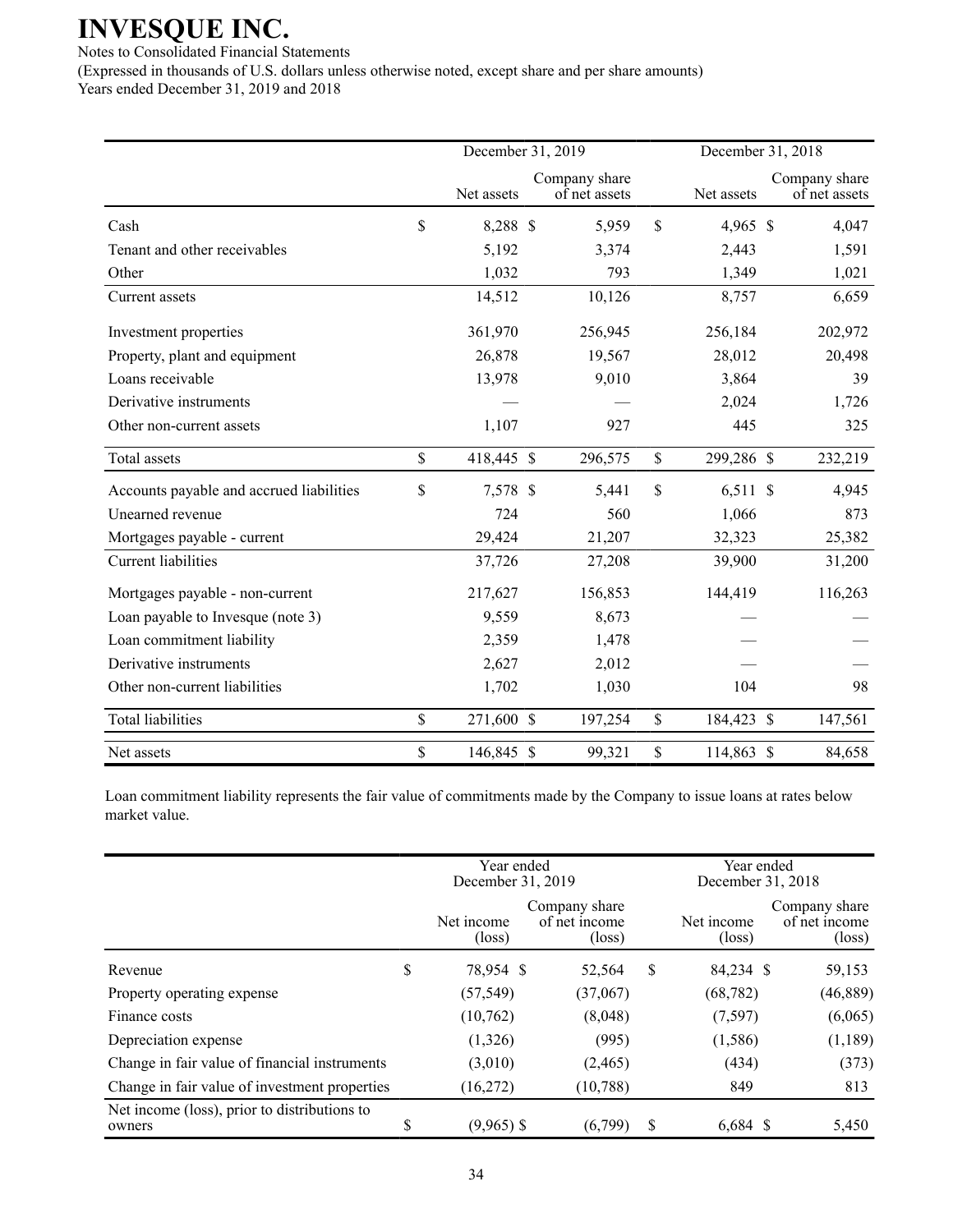Notes to Consolidated Financial Statements (Expressed in thousands of U.S. dollars unless otherwise noted, except share and per share amounts) Years ended December 31, 2019 and 2018

Related party transactions occur between the Company and its joint ventures. These related party transactions are in the normal course of operations and are measured at the exchange amount, which is the amount of consideration established and agreed to between the parties. Except as disclosed elsewhere in these consolidated financial statements, the related party balances are included in accounts payable, other receivables, loans receivable, and lease revenue from joint ventures.

The following table summarizes information about the gross balance of mortgages payable at the joint ventures:

|                                |    | December 31, 2018                          |    |                                            |
|--------------------------------|----|--------------------------------------------|----|--------------------------------------------|
| Mortgages at fixed rates:      |    |                                            |    |                                            |
| Mortgages (principal) $^{(1)}$ | \$ | 163,307                                    | \$ | 100,028                                    |
| Interest rates                 |    | 3.99% to 4.98%                             |    | 3.24\% to 5.68\%                           |
| Weighted average interest rate |    | 4.33%                                      |    | 4.26%                                      |
| Mortgages at variable rates:   |    |                                            |    |                                            |
| Mortgages (principal)          | \$ | 84,745                                     | \$ | 76.874                                     |
| Interest rates                 |    | LIBOR plus 2.40% to LIBOR<br>plus $3.00\%$ |    | LIBOR plus 2.75% to LIBOR<br>plus $3.20\%$ |
| Weighted average interest rate |    | 4.56%                                      |    | 5.43%                                      |
| Blended weighted average rate  |    | 4.41%                                      |    | 4.76%                                      |

(1) Includes \$115,280 of variable rate mortgages that are fixed with interest rate swaps.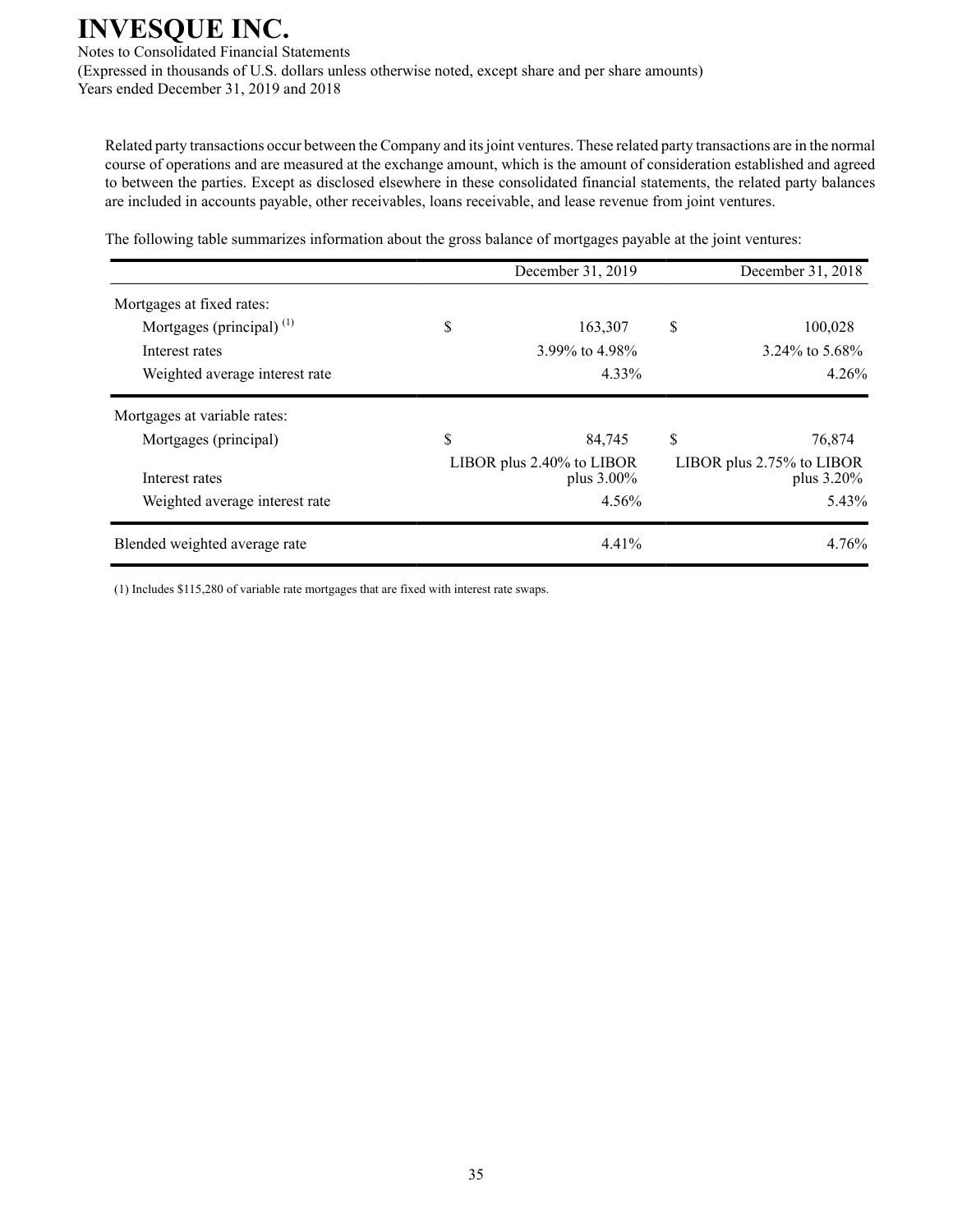Notes to Consolidated Financial Statements (Expressed in thousands of U.S. dollars unless otherwise noted, except share and per share amounts) Years ended December 31, 2019 and 2018

The following tables summarize the information about the Company's investment in Jaguarundi Ventures, which have been accounted for under the equity method. The joint venture was formed on June 5, 2019.

|                                          | December 31, 2019 |    |                                |  |  |
|------------------------------------------|-------------------|----|--------------------------------|--|--|
|                                          | Net assets        |    | Company share<br>of net assets |  |  |
| Cash                                     | \$<br>3,936 \$    |    | 2,382                          |  |  |
| Tenant and other receivables             | 1,620             |    | 980                            |  |  |
| Current assets                           | 5,556             |    | 3,362                          |  |  |
| Investment properties                    | 162,660           |    | 98,420                         |  |  |
| Loans receivable                         | 10,120            |    | 8,972                          |  |  |
| Total assets                             | \$<br>178,336 \$  |    | 110,754                        |  |  |
| Accounts payable and accrued liabilities | \$<br>$2,154$ \$  |    | 1,303                          |  |  |
| Unearned revenue                         | 82                |    | 50                             |  |  |
| Mortgages payable - current              | 2,122             |    | 1,284                          |  |  |
| <b>Current liabilities</b>               | 4,358             |    | 2,637                          |  |  |
| Mortgages payable - non-current          | 99,542            |    | 60,229                         |  |  |
| Loan payable to Invesque (note 3)        | 9,559             |    | 8,673                          |  |  |
| Loan commitment liability                | 2,359             |    | 1,428                          |  |  |
| Derivative instruments                   | 659               |    | 399                            |  |  |
| Other non-current liabilities            | 1,700             |    | 1,029                          |  |  |
| <b>Total liabilities</b>                 | \$<br>118,177     | \$ | 74,395                         |  |  |
| Net assets                               | \$<br>60,159      | \$ | 36,359                         |  |  |

|                                                        |   | Year ended<br>December 31, 2019 |                                                   |  |  |
|--------------------------------------------------------|---|---------------------------------|---------------------------------------------------|--|--|
|                                                        |   | Net income<br>$(\text{loss})$   | Company share<br>of net income<br>$(\text{loss})$ |  |  |
| Revenue                                                | S | 8,417 \$                        | 5,048                                             |  |  |
| Property operating expense                             |   | (1, 536)                        | (970)                                             |  |  |
| Finance costs                                          |   | (2,847)                         | (1, 723)                                          |  |  |
| Change in fair value of financial instruments          |   | (126)                           | (76)                                              |  |  |
| Change in fair value of investment properties          |   | (5,621)                         | (4,219)                                           |  |  |
| Net income (loss), prior to distributions to<br>owners | S | $(1,713)$ \$                    | (1,940                                            |  |  |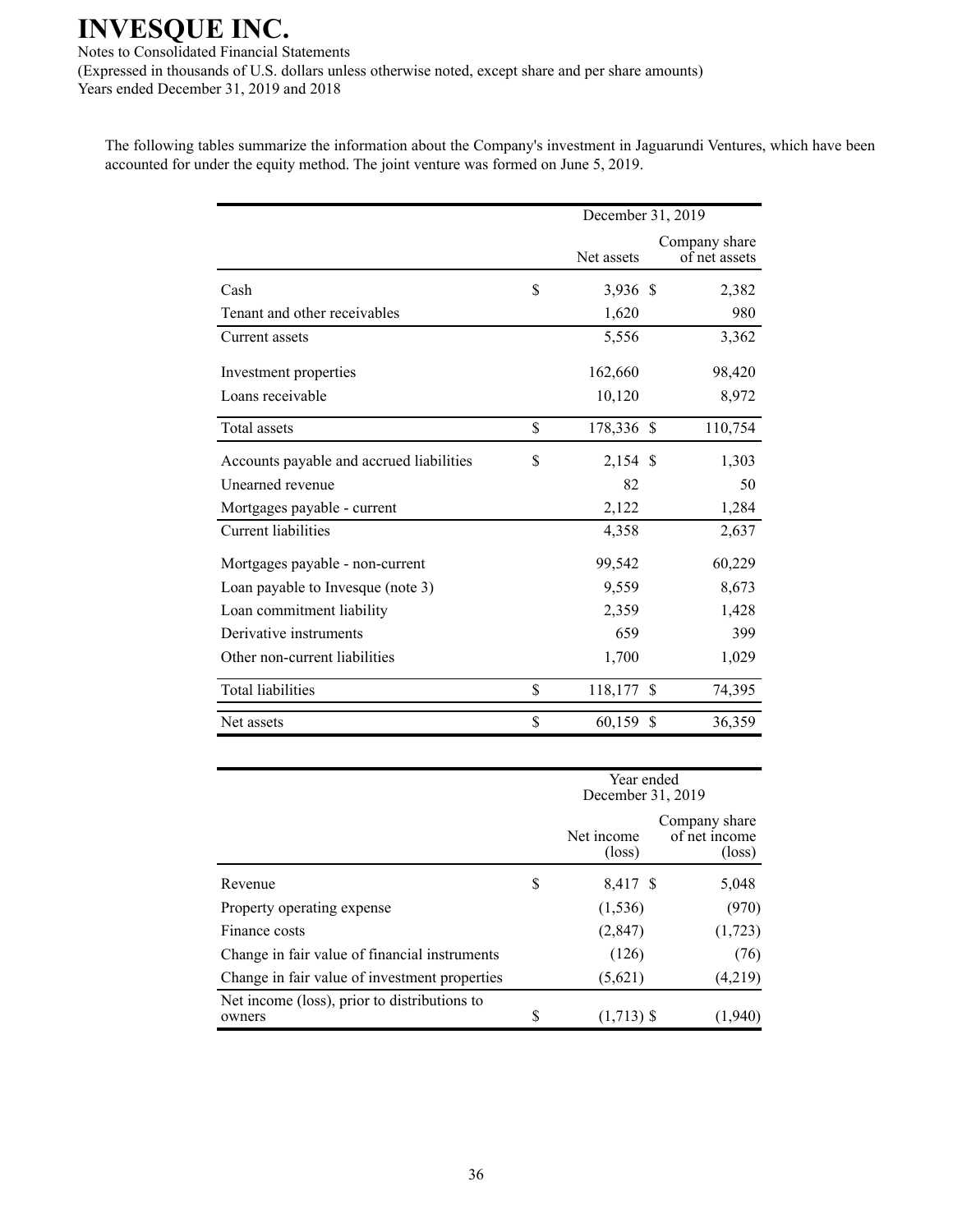Notes to Consolidated Financial Statements (Expressed in thousands of U.S. dollars unless otherwise noted, except share and per share amounts) Years ended December 31, 2019 and 2018

### **8. Credit facilities:**

The credit facilities are recorded net of loan fees, which are capitalized when paid, and amortized into finance cost over the terms of the related loans using the effective interest rate method.

|                                                     | December 31, 2019 | Borrowing rate at<br>December $31, 2019$ | December 31, 2018 | Borrowing rate at<br>December $31, 2018$ |
|-----------------------------------------------------|-------------------|------------------------------------------|-------------------|------------------------------------------|
| Unsecured Facility Term <sup>(1)</sup>              | \$<br>200,000     | $4.51\%$                                 | \$<br>200,000     | 4.33%                                    |
| Unsecured Facility Revolver <sup>(3)</sup>          | 173,750           | 4.43%                                    | 44,900            | 4.75%                                    |
| Secured Revolving Facility                          |                   | $-$ %                                    | 12,740            | 6.31%                                    |
| Mohawk Facility USD<br>denominated portion          | 21,286            | 3.96%                                    | 21,286            | 4.72%                                    |
| Mohawk Facility CAD<br>denominated portion $(1)(2)$ | 65,589            | 4.32%                                    | 62,461            | 4.53%                                    |
| <b>Magnetar Facility</b>                            | 15,000            | 8.50%                                    |                   | $-$ %                                    |
| Commonwealth Facility <sup>(1)</sup>                | 176,000           | 3.84%                                    |                   | $-$ %                                    |
| Finance costs, net                                  | (4,666)           |                                          | (3,247)           |                                          |
| Carrying value                                      | \$<br>646,959     | 4.36%                                    | \$<br>338,140     | 4.52%                                    |
| Less current portion                                | 14,569            |                                          | 12,647            |                                          |
| Long-term portion                                   | \$<br>632,390     |                                          | \$<br>325,493     |                                          |

(1) This facility is fixed with an interest rate swap.

(2) This facility is denominated in Canadian dollars with a principal amount of CAD\$85,202.

(3) \$75,000 of this facility is fixed with interest rate swaps.

On December 20, 2018 the Company entered into an agreement for an unsecured credit facility (the "Unsecured Facility") with a \$400,000 capacity. The Unsecured Facility is comprised of a \$200,000 term loan and a \$200,000 revolving line of credit. The term loan has a maturity date of December 20, 2023, while the revolving line of credit has a maturity date of December 20, 2022, with a one year extension option, subject to lender approval. The Unsecured Facility bears interest at a rate of LIBOR plus an applicable margin based on the Company's consolidated leverage ratio, with an option to use a rate based on Base Rate, as defined in the agreement, plus an applicable margin.

The table below shows the applicable margins at each leverage ratio:

|                |                                                | Applicable Margin for | Applicable Margin for<br>Revolving Credit LIBOR LIBOR Loans that are Term |
|----------------|------------------------------------------------|-----------------------|---------------------------------------------------------------------------|
| Level          | Consolidated Leverage Ratio                    | Loans                 | Loans                                                                     |
|                | Less than $40\%$                               | 1.60%                 | 1.55%                                                                     |
| 2              | Equal to or greater than 40% but less than 45% | 1.75%                 | 1.70%                                                                     |
| 3              | Equal to or greater than 45% but less than 50% | 1.90%                 | 1.85%                                                                     |
| $\overline{4}$ | Equal to or greater than 50% but less than 55% | 2.05%                 | $2.00\%$                                                                  |
| 5.             | Equal to or greater than 55% but less than 60% | $2.20\%$              | 2.15%                                                                     |
| 6              | Equal to or greater than 60% but less than 65% | 2.45%                 | 2.40%                                                                     |

The borrowing capacity of the Unsecured Facility is based on the undepreciated book value of an unencumbered pool of assets. Per the agreement, the Company's leverage cannot exceed 62.5% through December 31, 2019, reducing to 60% thereafter. The agreement also provides for the Company's leverage to increase to 65% for two quarters following any material acquisition. Per the agreement, the fixed charge ratio shall not be less than 1.75 to 1.0. On November 7, 2019, the Company amended the terms of the Unsecured Facility to extend the surge provision period following a material acquisition for both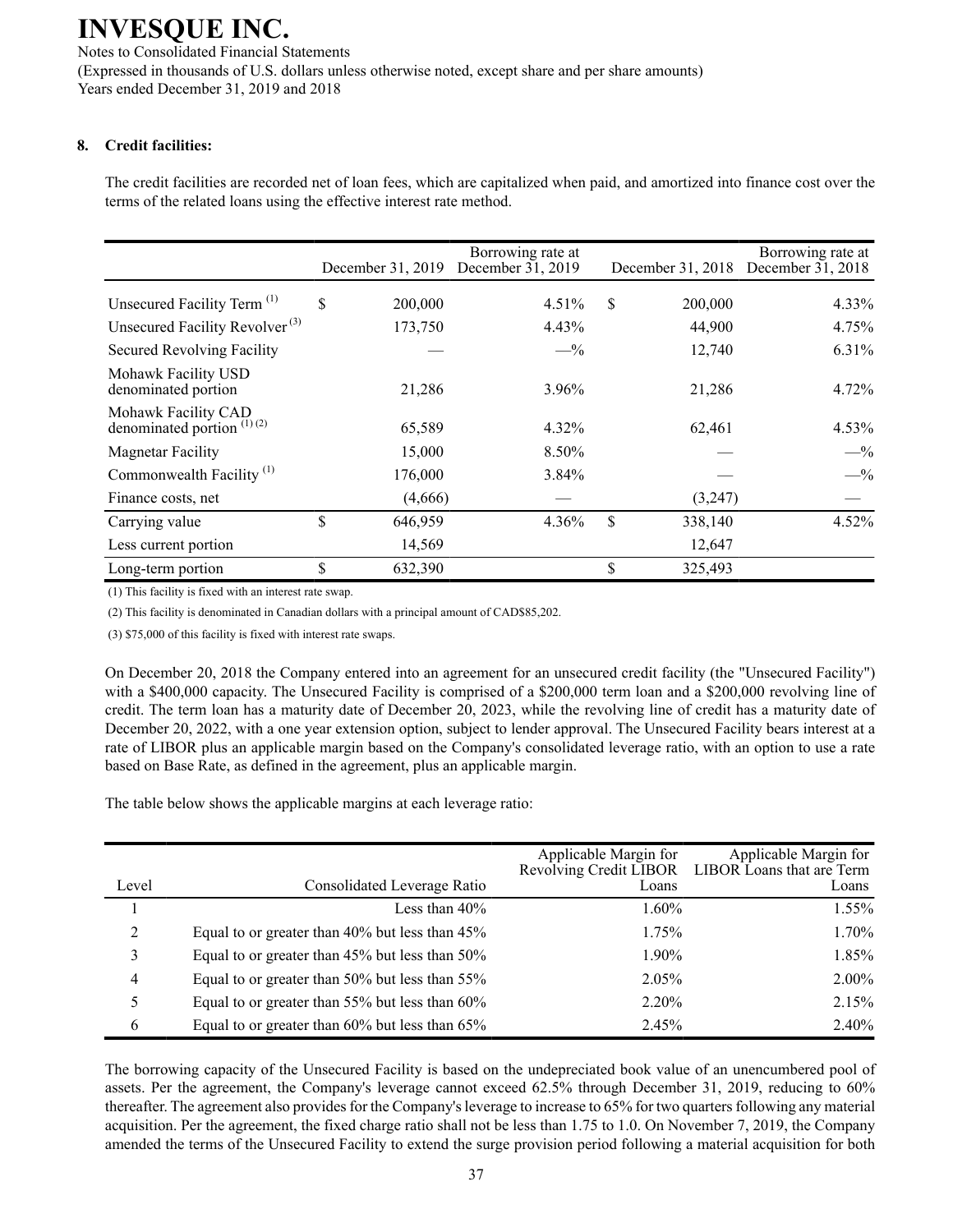Notes to Consolidated Financial Statements (Expressed in thousands of U.S. dollars unless otherwise noted, except share and per share amounts) Years ended December 31, 2019 and 2018

the maximum consolidated total leverage ratio covenant and unencumbered pool leverage covenant. The maximum consolidated total leverage ratio covenant can increase to 65% for four quarters starting with the third quarter of 2019. The unencumbered pool leverage ratio may increase to 65% for two quarters starting with the third quarter of 2019, reducing to 62.5% for two quarters after that, and reducing back to 60% thereafter. The Company's acquisition of Commonwealth is considered a material acquisition under the terms of the Unsecured Facility.

On February 24, 2017, a wholly owned subsidiary of the Company entered into a secured revolving credit facility ("Secured Revolving Facility") for the purpose of financing property acquisitions. The Secured Revolving Facility had a maximum capacity of \$25,000 and had an original maturity date of February 24, 2018. Interest on the Secured Revolving Facility was variable in nature and is dependent on the security provided to the lender. The Secured Revolving Facility provided the ability to draw funds as a first priority mortgage up to 55% of the value of the collateral property, and a second priority mortgage up to 95% of the value of the collateral property.

On February 9, 2018, the Company amended the terms of the Secured Revolving Facility to extend its maturity date to December 31, 2018 and reduce available capacity on a second priority mortgage from 95% to 80% of the value of the collateral property. In conjunction with the amendment, the Company repaid in full \$6,000 then outstanding on the Secured Revolving Facility and received proceeds of \$17,024 to fund the acquisition of the Grand Brook Properties (note 5).

On September 28, 2018, the Company repaid \$5,000 on the Secured Revolving Facility. On October 2, 2018, the Company repaid the remaining \$12,024. On October 26, 2018 the Company amended the terms of the Secured Revolving Facility to extend the maturity date to June 30, 2019 and reduce the maximum capacity to \$12,740. Concurrently, the Company drew \$12,740 secured by a property in Webster, Texas.

On June 7, 2019, the Company repaid in full the remaining balance of the Secured Revolving Facility.

On May 1, 2018, a wholly owned subsidiary of the Company entered into a secured credit facility ("Mohawk Facility") for the purpose of funding the acquisition of 14 properties from Mohawk REIT. The facility has maximum commitment amounts of CAD\$90,060, with a borrowing rate of the BA Rate plus 220 basis points, and a US Dollar commitment of \$22,515, with a borrowing rate of LIBOR plus 220 basis points. The facility provides for interest-only payments through its maturity date of May 1, 2023. Per the terms of the agreement, CAD\$4,858 and USD\$1,228 are reserved for the construction of tenant improvements and the payment of leasing commissions for leases entered into after the closing of the transaction. On May 1, 2018, in conjunction with the acquisition from Mohawk REIT, the Company drew CAD\$85,202 and USD\$16,647. The facility also included an allocation of USD\$4,460 for the acquisition of an additional medical office property in Williamsville, New York. On June 28, 2018, the Company amended the terms of the agreement to increase the borrowing capacity for the Williamsville, New York property to USD\$6,572. The company drew a total of USD\$6,572 in conjunction with the closing of the Williamsville asset on July 9, 2018. On December 31, 2018, the Company repaid USD\$1,933 on the facility.

On July 26, 2019, the Company entered into a credit agreement with Magnetar for a principal amount of \$30,000, annual interest rate of 8.5%, and an initial maturity of one year with a one year extension option. On December 5, 2019, the Company repaid \$15,000 on the facility.

On August 1, 2019, a wholly owned subsidiary of the Company entered into a secured credit facility ("Commonwealth Facility") for the purpose of funding the acquisition of Commonwealth Tranche I. The \$176,000 new debt secured by 16 properties has a maturity date of August 1, 2024, with 2 available extension options. It bears interest at a rate of LIBOR plus 215 basis points. The agreement also provides for an accordion feature that would extend the capacity of the loan by an additional \$50,000 subject to certain terms and conditions provided for in the agreement.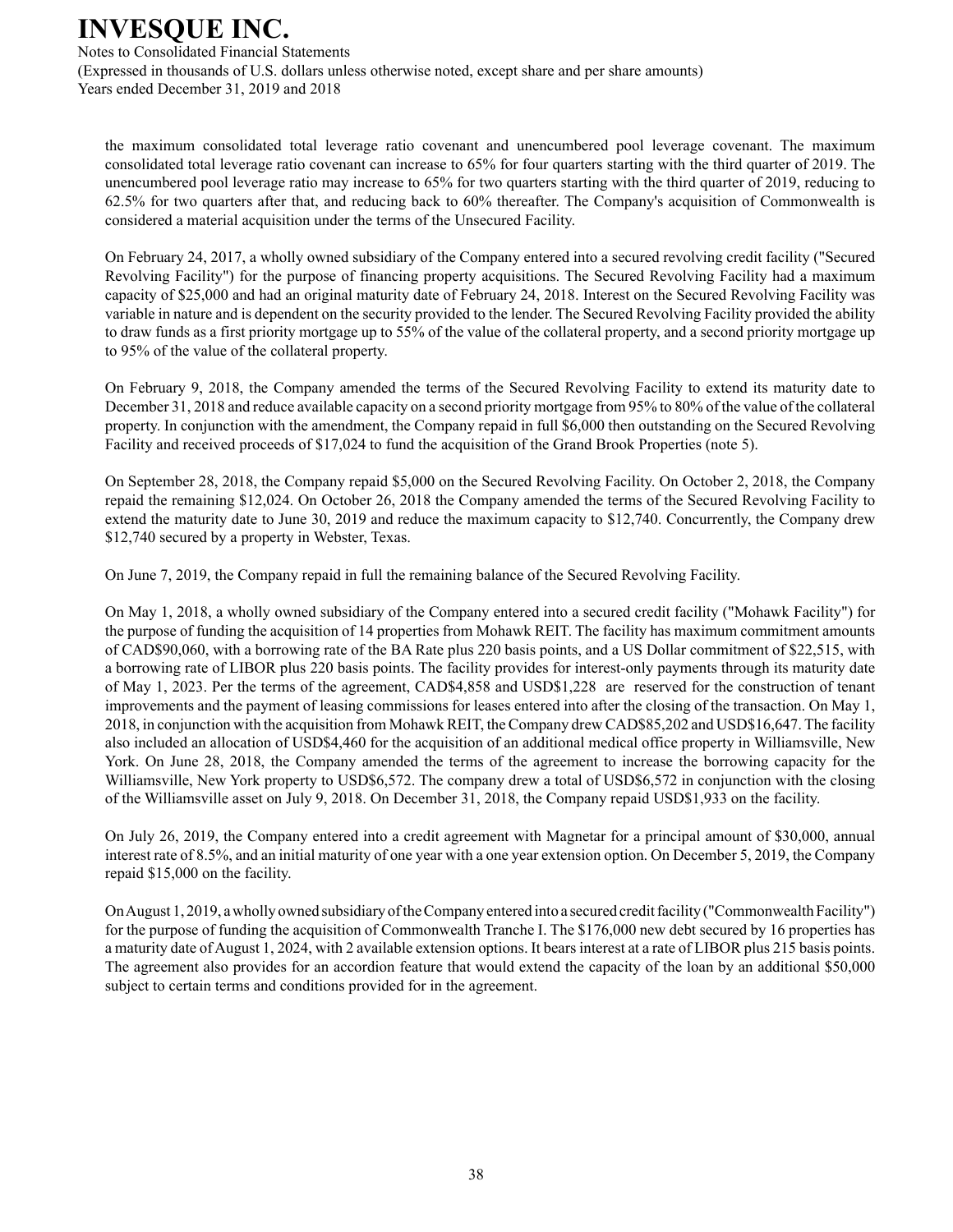Notes to Consolidated Financial Statements (Expressed in thousands of U.S. dollars unless otherwise noted, except share and per share amounts) Years ended December 31, 2019 and 2018

Future principal repayments of the credit facilities are as follows:

|            | Aggregate principal<br>payments |
|------------|---------------------------------|
| 2020       | \$<br>15,000                    |
| 2021       |                                 |
| 2022       | 173,750                         |
| 2023       | 286,875                         |
| 2024       | 176,000                         |
| Thereafter |                                 |
| Total      | \$<br>651,625                   |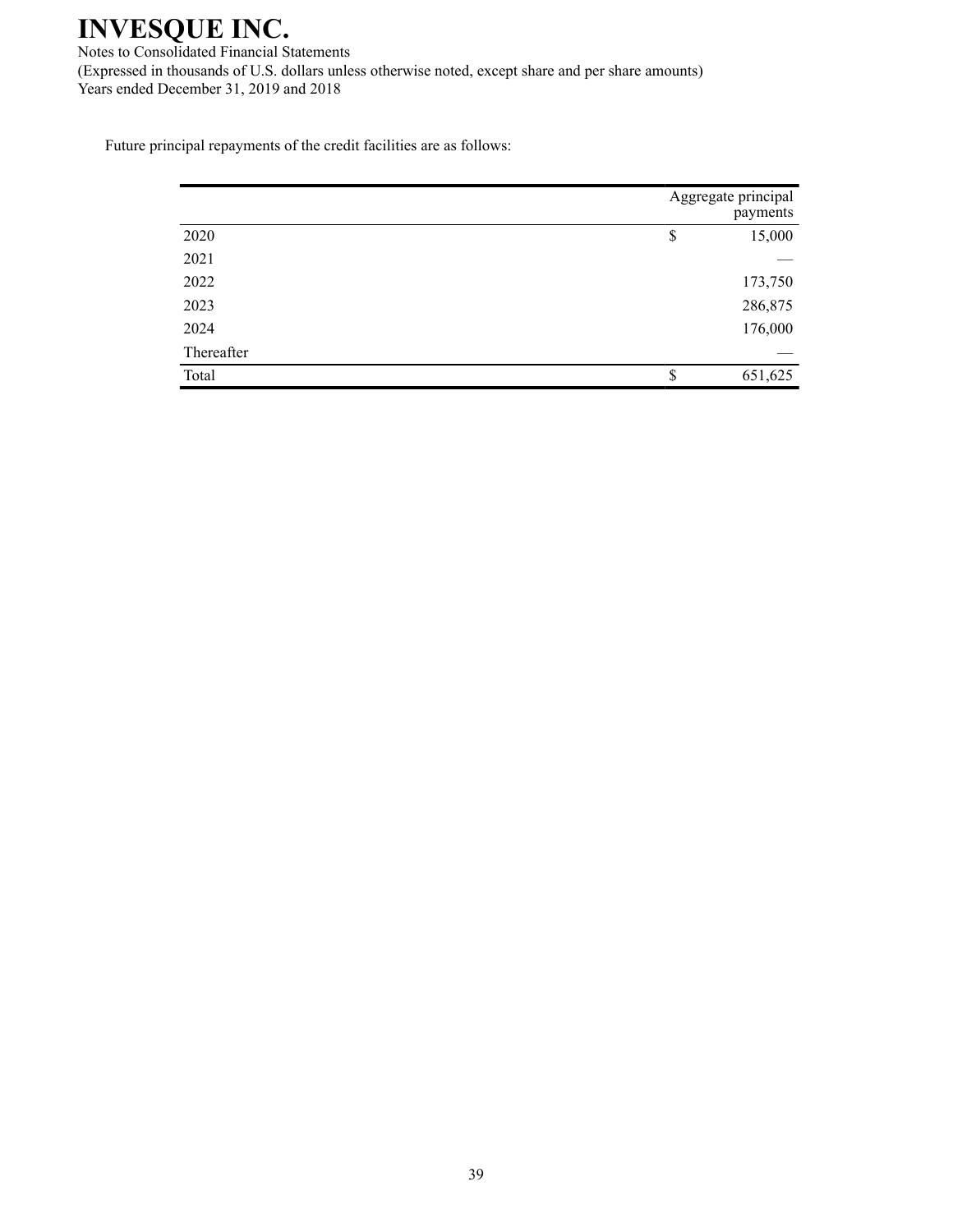Notes to Consolidated Financial Statements (Expressed in thousands of U.S. dollars unless otherwise noted, except share and per share amounts) Years ended December 31, 2019 and 2018

### **9.** M**ortgages payable:**

Mortgages payable consist of the following as at December 31, 2019:

|                                |   | December 31, 2019 | December 31, 2018 |         |
|--------------------------------|---|-------------------|-------------------|---------|
| Mortgages payable              | S | 275,083           | \$                | 306,170 |
| Mark-to-market adjustment, net |   | 2,297             |                   | (883)   |
| Finance costs, net             |   | (1, 913)          |                   | (1,957) |
| Carrying value                 | S | 275,467           | S                 | 303,330 |
| Less current portion           |   | 43,024            |                   | 49,444  |
| Long-term portion              | S | 232,443           | S                 | 253,886 |

Mortgages payable are collateralized by investment properties and property, plant and equipment with a value of \$436,838 at December 31, 2019. Maturity dates on mortgages payable range from 2020 to 2054, and the weighted average years to maturity is 8.92 years at December 31, 2019.

|            | Regular principal<br>payments | Principal due on<br>maturity | Total principal<br>payments | % of total principal<br>payments |
|------------|-------------------------------|------------------------------|-----------------------------|----------------------------------|
| 2020       | \$<br>5,223 \$                | 30,952 \$                    | 36,175                      | 13.15%                           |
| 2021       | 5,951                         | 17,406                       | 23,357                      | 8.49%                            |
| 2022       | 5,651                         | 27,336                       | 32,987                      | 11.99%                           |
| 2023       | 5,220                         | 41,102                       | 46,322                      | 16.84%                           |
| 2024       | 3,697                         | 20,443                       | 24,140                      | 8.78%                            |
| Thereafter | 49,162                        | 62,940                       | 112,102                     | 40.75%                           |
|            | \$<br>74,904 \$               | 200,179 \$                   | 275,083                     | 100.00%                          |

Future principal payments on the mortgages payable as at December 31, 2019 are as follows:

|                                | December 31, 2019                                   | December 31, 2018                              |
|--------------------------------|-----------------------------------------------------|------------------------------------------------|
| Mortgages at fixed rates:      |                                                     |                                                |
| Mortgages (principal) $^{(1)}$ | \$<br>241,451                                       | \$<br>228,925                                  |
| Interest rates                 | 2.55% to 6.96%                                      | 3.08% to 5.98%                                 |
| Weighted average interest rate | 4.76%                                               | 4.58%                                          |
| Mortgages at variable rates:   |                                                     |                                                |
| Mortgages (principal)          | \$<br>33.632                                        | \$<br>77,245                                   |
| Interest rates                 | LIBOR plus 3.20% to Canada<br>Prime Rate plus 1.25% | LIBOR plus $2.5\%$ to US<br>Prime plus $0.5\%$ |
| Weighted average interest rate | $5.02\%$                                            | 5.56%                                          |
| Blended weighted average rate  | 4.79%                                               | 4.82%                                          |

(1) Includes \$53,640 of variable rate mortgages that are fixed with interest rate swaps.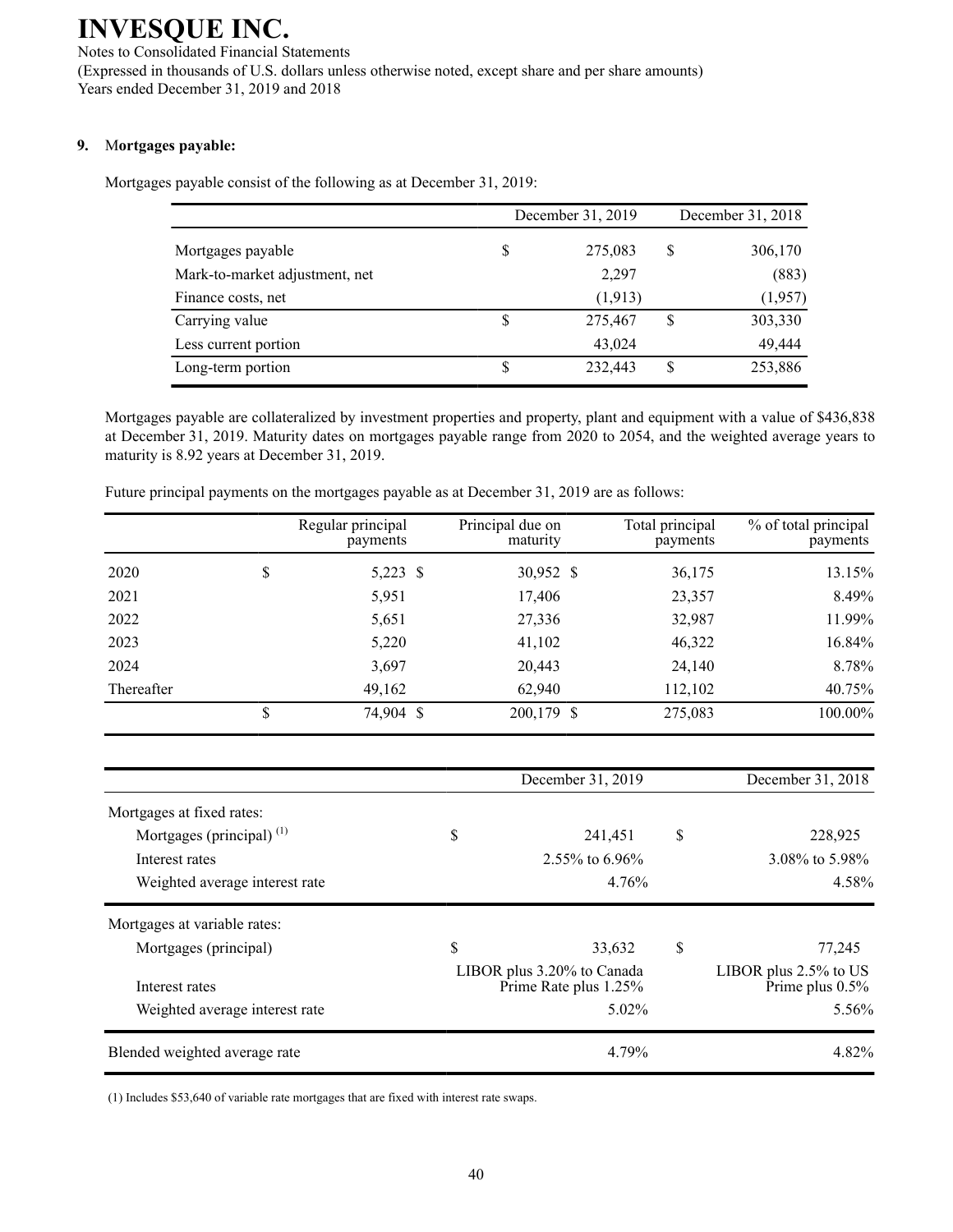Notes to Consolidated Financial Statements (Expressed in thousands of U.S. dollars unless otherwise noted, except share and per share amounts) Years ended December 31, 2019 and 2018

### **10. Derivative financial instruments:**

Derivative financial instruments as at December 31, 2019 are detailed in the table below:

|                                            |                    |                                    |                                   | Asset (liability) balance |                      | Income (loss) for the year ended |                      |
|--------------------------------------------|--------------------|------------------------------------|-----------------------------------|---------------------------|----------------------|----------------------------------|----------------------|
| Swap                                       | Maturity date      | Fixed rate                         | Notional<br>amount                | December 31.<br>2019      | December 31.<br>2018 | December 31.<br>2019             | December 31.<br>2018 |
| The Secured Facility Term Swap             | October 30, 2019   | LIBOR fixed at 1.16% \$            | $-$ \$                            | \$                        |                      | \$<br>— \$                       | (2,827)              |
| The Unsecured Term                         | December 19, 2023  | LIBOR fixed at $2.11\%$            | 200,000                           | (4,466)                   | 1,189                | (5,655)                          | 1,189                |
| The Unsecured Revolver                     | January 2, 2024    | LIBOR fixed at 2.57%               | 25,000                            | (1,019)                   | (163)                | (856)                            | (163)                |
| The Unsecured Revolver                     | December 1, 2022   | LIBOR fixed at $2.11\%$            | 50,000                            | (861)                     |                      | (861)                            |                      |
| Leawood Swap <sup>(3)</sup>                | March 15, 2024     | Interest rate fixed at 4.55%       | 13,221                            |                           | 134                  | (407)                            | 185                  |
| Topeka Swap <sup>(3)</sup>                 | March 15, 2024     | Interest rate fixed at 4.55%       | 12,558                            |                           | 128                  | (387)                            | 176                  |
| Red Oak Swap <sup>(1)</sup>                | January 18, 2021   | Interest rate fixed at 3.77%       | 4,141                             | (27)                      | (17)                 | (10)                             | (17)                 |
| Park Terrace Swap                          | December 18, 2020  | LIBOR fixed at 2.42%               |                                   |                           | 4                    | (4)                              | 12                   |
| Seneca Lake Swap                           | December 18, 2020  | LIBOR fixed at 2.42%               |                                   |                           | $\overline{4}$       | (4)                              | 14                   |
| Winchester Swap                            | November $1, 2021$ | Interest rate fixed at 4.54%       | 6,496                             | (2)                       | 157                  | (159)                            | (41)                 |
| Calhoun Swap                               | May 31, 2019       | LIBOR fixed at 1.75%               |                                   |                           | 106                  | (3)                              | (6)                  |
| Mohawk Credit Facility Swap <sup>(2)</sup> | May 1, 2023        | Banker's Acceptance fixed at 2.12% | 65,589                            | (276)                     | (126)                | (127)                            | (126)                |
| Grand Brook Swap                           | October 2, 2021    | Interest rate fixed at 5.98%       | 15,731                            | (475)                     | (345)                | (130)                            | (345)                |
| Commonwealth Swap                          | August 1, 2024     | LIBOR fixed at 1.69%               | 176,000                           | (840)                     |                      | (840)                            |                      |
| <b>Constant Care Swap</b>                  | October 1, 2022    | LIBOR fixed at 4.21%               | 27,272                            | 64                        |                      | 64                               |                      |
|                                            |                    |                                    | Carrying value \$                 | $(7,902)$ \$              | 1,071                | \$<br>$(9,379)$ \$               | (1,949)              |
|                                            |                    |                                    | Derivative instruments (Asset) \$ | 64 \$                     | 1,722                |                                  |                      |
|                                            |                    | Derivative instruments (Liability) |                                   | (7,966)                   | (651)                |                                  |                      |
|                                            |                    |                                    |                                   | \$<br>$(7,902)$ \$        | 1,071                |                                  |                      |

1) The swap has a notional amount of CAD\$5,371.

2) The swap is for a fixed amount of CAD\$85,202.

3) These properties were contributed to a joint venture on June 5, 2019.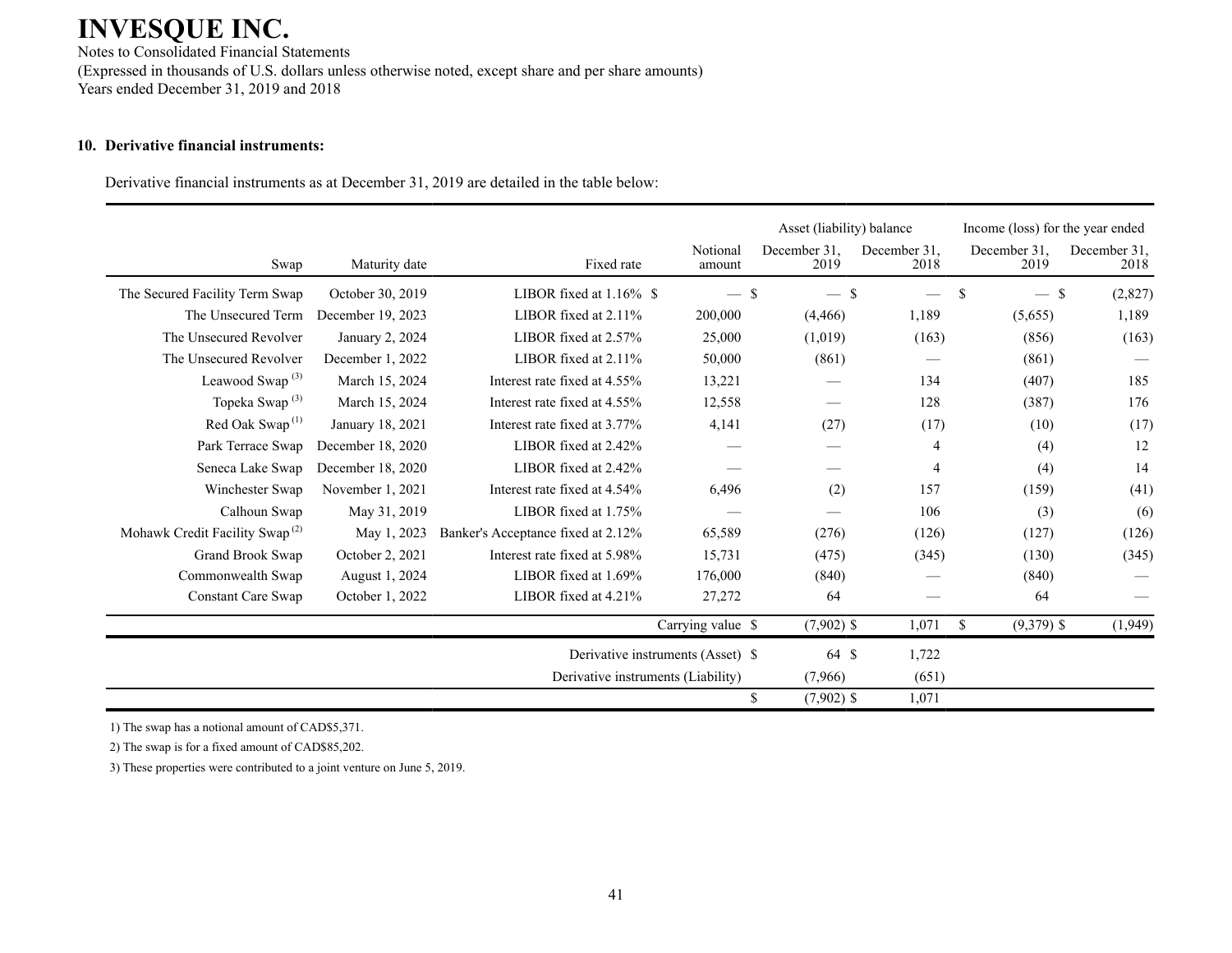Notes to Consolidated Financial Statements (Expressed in thousands of U.S. dollars unless otherwise noted, except share and per share amounts) Years ended December 31, 2019 and 2018

### **11. Convertible debentures:**

### *(a) 2016 Convertible Debentures*

On December 16, 2016, the Company issued \$45,000 aggregate principal amount of convertible unsecured subordinated debentures (the "2016 Convertible Debentures"). The 2016 Convertible Debentures are due on January 31, 2022 and bear interest at an annual rate of 5.00% payable semi-annually in arrears on July 31 and January 31 of each year.

The 2016 Convertible Debentures are convertible into common shares of the Company at the option of the holder at a conversion price of \$11.00 per common share at any time prior to the earlier of January 31, 2022 and the last business day immediately preceding the date specified by the Company for redemption. On or after January 31, 2020 and prior to January 31, 2021, the 2016 Convertible Debentures may be redeemed by the Company in whole or in part at a price equal to the principal amount thereof plus accrued and unpaid interest provided that the volume weighted average trading price of the common shares on the Toronto Stock Exchange for the 20 consecutive trading days preceding the date on which the notice of redemption is given is not less than 125% of the conversion price. On or after January 31, 2021, and prior to the maturity date, the 2016 Convertible Debentures may be redeemed by the Company in whole at any time or in part from time to time, at a price equal to the principal amount thereof plus accrued interest.

As at December 31, 2019 the 2016 Convertible Debentures are comprised of the following:

|                                                                    | December 31, 2019 | December 31, 2018 |
|--------------------------------------------------------------------|-------------------|-------------------|
| Issued                                                             | 44.975            | 45,000            |
| Issue costs, net of amortization and accretion of equity component | 45                | (694)             |
| Equity component, excluding issue costs and taxes                  | (1,648)           | (1,648)           |
| 2016 Convertible Debentures                                        | 43.372            | 42,658            |

Interest costs related to the 2016 Convertible Debentures are recorded in financing costs using the effective interest rate method.

On May 6, 2019, \$25 of 2016 Convertible Debentures were converted into 2,272 common shares.

### *(b) 2018 Convertible Debentures*

On August 24, 2018, the Company issued \$50,000 aggregate principal amount of convertible unsecured subordinated debentures (the "2018 Convertible Debentures"). The 2018 Convertible Debentures are due on September 30, 2023 and bear interest at an annual rate of 6.00% payable semi-annually in arrears on March 31 and September 30 of each year commencing on March 31, 2019.

The 2018 Convertible Debentures are convertible into common shares of the Company at the option of the holder at a conversion price of \$10.70 per common share. The debentures will not be redeemable prior to September 30, 2021. On or after September 30, 2021, and prior to September 30, 2022, the 2018 Convertible Debentures may be redeemed in whole or in part from time to time at the Company's option, at a price equal to their principal amount plus accrued and unpaid interest, provided that the volume weighted average trading price of the common shares on the Toronto Stock Exchange for the 20 consecutive trading days preceding the date on which the notice of redemption is given is not less than 125% of the conversion price. On or after September 30, 2022, and prior to the maturity date, the 2018 Convertible Debentures may be redeemed by the Company, in whole at any time or in part from time to time, at a price equal to the principal amount thereof plus accrued and unpaid interest.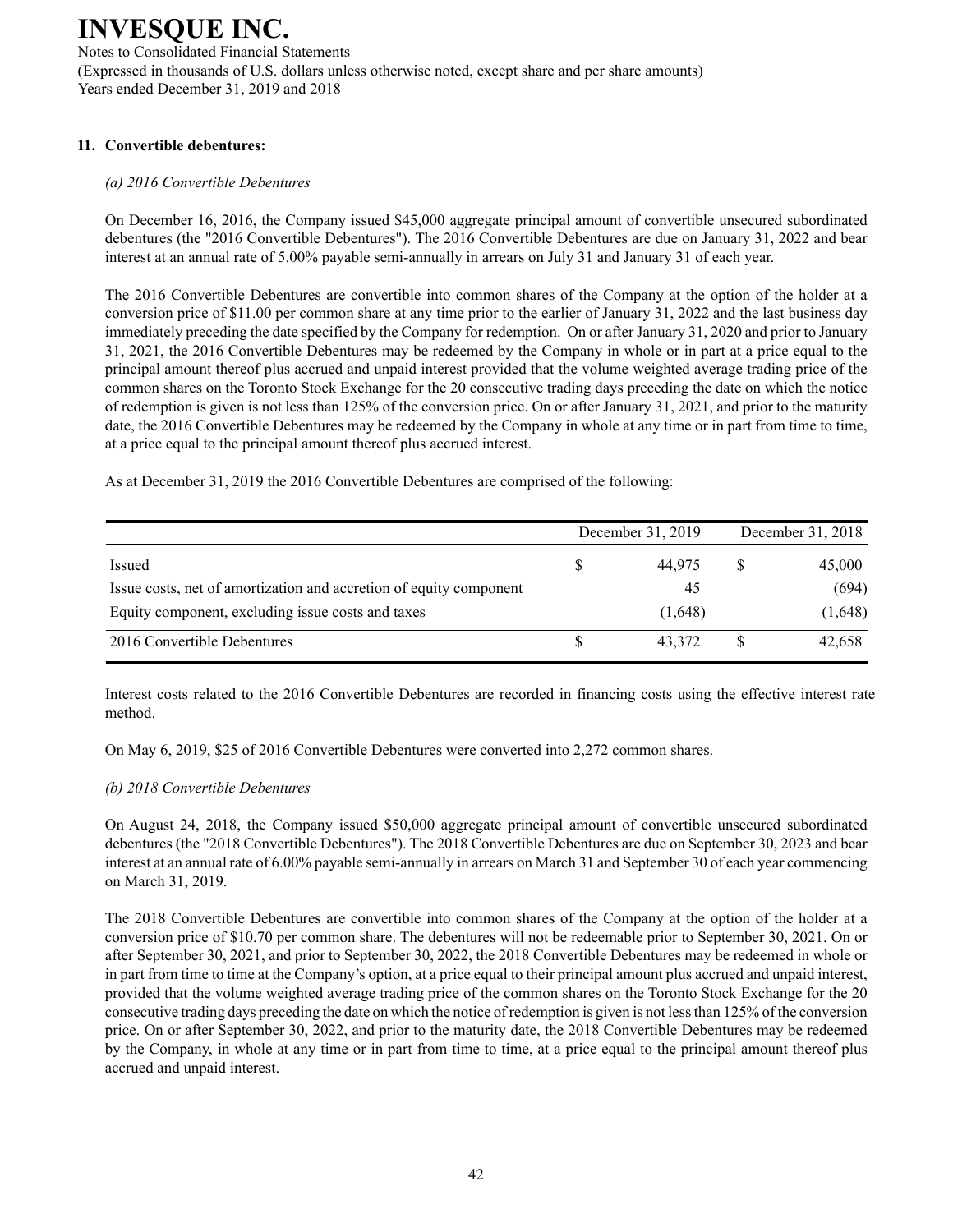Notes to Consolidated Financial Statements (Expressed in thousands of U.S. dollars unless otherwise noted, except share and per share amounts) Years ended December 31, 2019 and 2018

As at December 31, 2019 the 2018 Convertible Debentures are comprised of the following:

|                                                                    |   | December 31, 2019 | December 31, 2018 |
|--------------------------------------------------------------------|---|-------------------|-------------------|
| Issued                                                             | S | 50,000            | 50,000            |
| Issue costs, net of amortization and accretion of equity component |   | (1,587)           | (2,177)           |
| Equity component, excluding issue costs and taxes                  |   | (736)             | (736)             |
| 2018 Convertible Debentures                                        |   | 47.677            | 47,087            |

Interest costs related to the 2018 Convertible Debentures are recorded in financing costs using the effective interest rate method.

### **12. Commonwealth preferred unit liability:**

On August 1, 2019, the Company issued \$53,587 in preferred interests of the acquiring subsidiary to fund the purchase of Commonwealth Tranche I. The preferred interests are exchangeable by holders into common shares of the Company at a fixed exchange price of \$9.75 per common share. The preferred interests have an initial dividend rate of 6.50% per annum, with annual escalators beginning August 1, 2024, and a liquidation value equal to their unreturned initial capital contribution and any accrued and unpaid dividends. These dividends are included in finance costs from operations in the consolidated statement of income and comprehensive income. Under certain circumstances, the Company will have the right to redeem the preferred interests at its discretion for an amount specified in the operating agreement.

On December 23, 2019, the Company issued \$12,093 in preferred interests of the acquiring subsidiary to fund the purchase of the Commonwealth Tranche II.

As at December 31, 2019 the Commonwealth preferred unit liability is comprised of the following:

|                                       | December 31, 2019 |         | December 31, 2018 |  |
|---------------------------------------|-------------------|---------|-------------------|--|
| Issued                                |                   | 65,680  | S                 |  |
| Equity component, net of accretion    |                   | (2,026) |                   |  |
| Commonwealth preferred unit liability |                   | 63.654  |                   |  |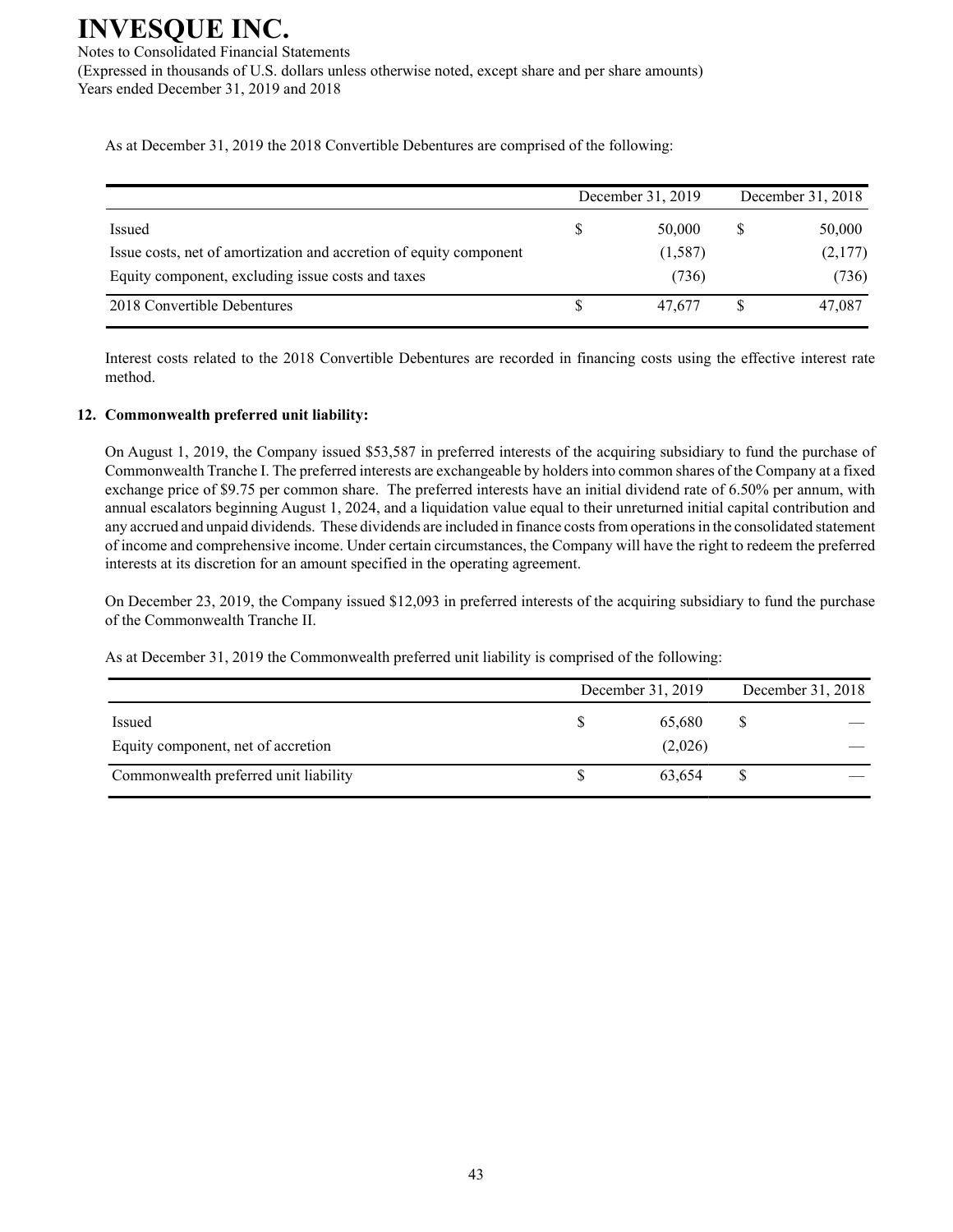Notes to Consolidated Financial Statements (Expressed in thousands of U.S. dollars unless otherwise noted, except share and per share amounts) Years ended December 31, 2019 and 2018

### **13. Other liabilities:**

Other liabilities are as follows:

|                                         | December 31, 2019 | December 31, 2018 |
|-----------------------------------------|-------------------|-------------------|
| Deferred shares liability (note 21)     | \$<br>2,597       | \$<br>1,756       |
| Security deposits received from tenants | 8,573             | 10,029            |
| Escrows collected from tenant           | 944               | 1,575             |
| Unearned revenue                        | 1,426             | 303               |
| Liability to previous owner of Care     | 632               | 1,000             |
| Lease liability                         | 2,199             |                   |
| Loan commitment liability (note 24)     | 979               |                   |
| Exchangeable Units liability (note 5)   | 2,049             |                   |
| Other                                   | 352               | 152               |
|                                         | \$<br>19,751      | \$<br>14,815      |
| Current                                 | \$<br>3,015       | \$<br>2,030       |
| Non-current                             | 16,736            | 12,785            |
|                                         | \$<br>19,751      | \$<br>14,815      |

Loan commitment liability represents the fair value of commitments made by the Company to issue loans at rates below market value.

On August 30, 2019, the Company issued 327,869 Class B LP units with the right to exchange units into common shares at the option of the unit holder ("Exchangeable Units"). The shares were issued to fund \$2,049 of the consideration paid for the three purchased properties located in Indiana. The Exchangeable Units are entitled to receive distributions equal to those provided to common share holders. These distributions are included in finance costs from operations in the consolidated statement of income (loss) and comprehensive income (loss).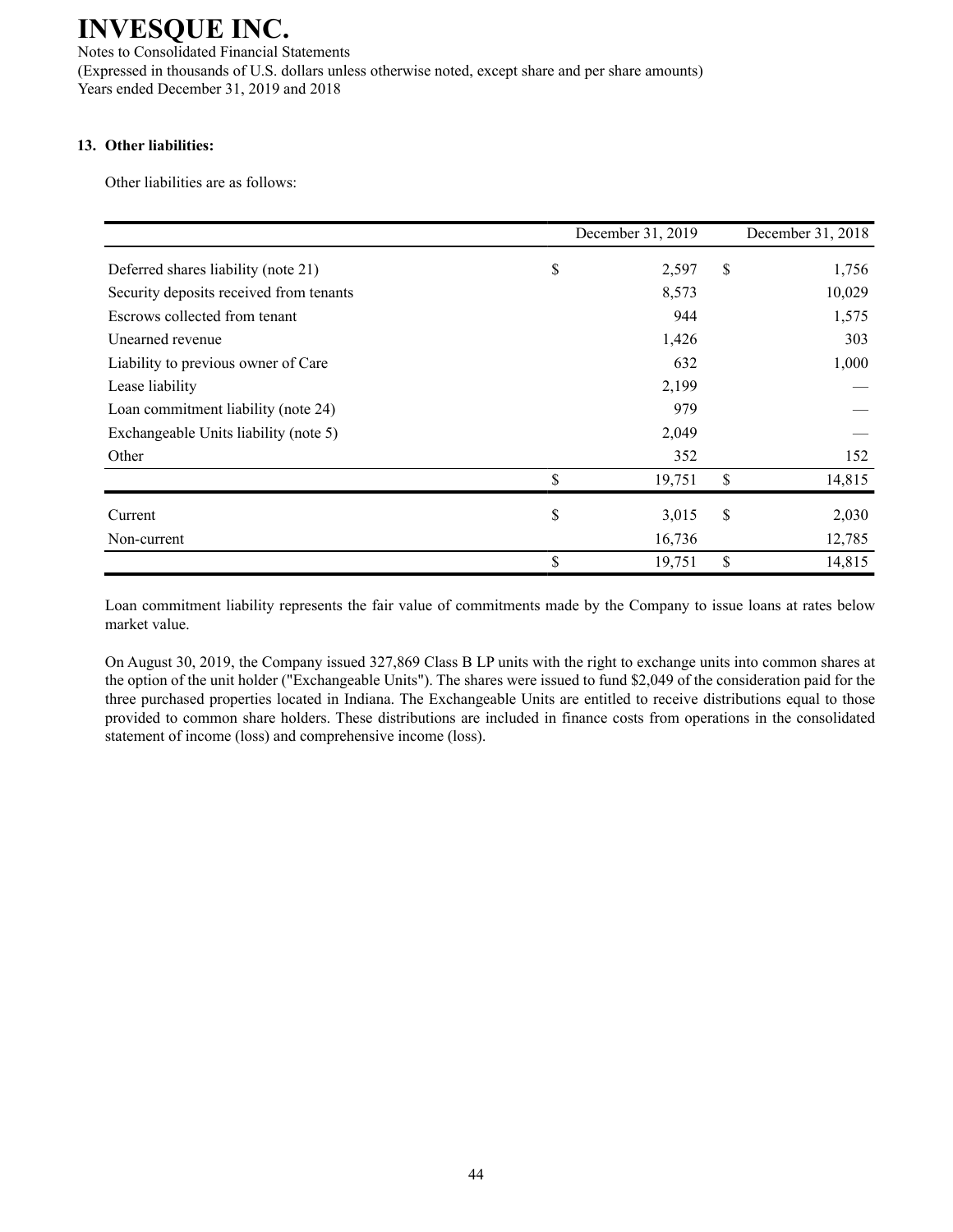Notes to Consolidated Financial Statements (Expressed in thousands of U.S. dollars unless otherwise noted, except share and per share amounts) Years ended December 31, 2019 and 2018

### **14. Reconciliation of changes in liabilities arising from financing activities:**

|                                                                                                            |               | Credit<br>facilities | Mortgages<br>payable | Convertible<br>debentures | Commonwealth<br>preferred unit<br>liability | Total                  |
|------------------------------------------------------------------------------------------------------------|---------------|----------------------|----------------------|---------------------------|---------------------------------------------|------------------------|
| Balance, December 31, 2017                                                                                 | $\mathsf{\$}$ | 216,932 \$           | 169,509 \$           | 41,936 \$                 | $-$ \$                                      | 428,377                |
| Debt assumed through acquisitions                                                                          |               |                      | 179,958              |                           |                                             | 179,958                |
| Proceeds from financing                                                                                    |               | 437,459              | 25,186               | 50,000                    |                                             | 512,645                |
| Repayments                                                                                                 |               | (313,300)            | (64, 513)            |                           |                                             | (377, 813)             |
| Scheduled principal payments                                                                               |               |                      | (4, 459)             |                           |                                             | (4, 459)               |
| Financing costs paid                                                                                       |               | (3,825)              | (1,304)              | (2,387)                   |                                             | (7,516)                |
| Amortizing of financing costs and mark<br>to market adjustments                                            |               | 1,313                | 305                  | 932                       |                                             | 2,550                  |
| Non-cash write-off of deferred financing<br>costs from refinancing                                         |               | 3,178                | 530                  |                           |                                             | 3,708                  |
| Changes in foreign currency rates                                                                          |               | (3,617)              | (1,882)              |                           |                                             | (5,499)                |
| Equity component of convertible<br>debentures                                                              |               |                      |                      | (736)                     |                                             | (736)                  |
| Balance, December 31, 2018                                                                                 | $\mathbf S$   | 338,140 \$           | 303,330 \$           | 89,745 \$                 |                                             | $\mathbf S$<br>731,215 |
| Proceeds from financing                                                                                    |               | 370,350              | 39,489               |                           |                                             | 409,839                |
| Repayments                                                                                                 |               | (63,990)             | (40, 635)            |                           |                                             | (104, 625)             |
| Scheduled principal payments                                                                               |               |                      | (4,959)              |                           |                                             | (4,959)                |
| Mortgages contributed to joint venture<br>(note 7)                                                         |               |                      | (102, 692)           |                           |                                             | (102, 692)             |
| Mortgages assumed on acquisition of<br>control over properties previously owned<br>through a joint venture |               |                      | 32,265               |                           |                                             | 32,265                 |
| Mortgages assumed through acquisition<br>of property, plant, and equipment (note 6)                        |               |                      | 47,152               |                           |                                             | 47,152                 |
| Commonwealth preferred units issued                                                                        |               |                      |                      |                           | 65,680                                      | 65,680                 |
| Equity component of Commonwealth<br>preferred unit liability                                               |               |                      |                      |                           | (2,093)                                     | (2,093)                |
| Financing costs paid                                                                                       |               | (1,952)              | (979)                |                           |                                             | (2,931)                |
| Amortizing of financing costs and mark<br>to market adjustments                                            |               | 1,311                | 1,259                | 1,329                     | 67                                          | 3,966                  |
| Changes in foreign currency rates                                                                          |               | 3,100                | 1,237                |                           |                                             | 4,337                  |
| Conversion of convertible debentures into<br>common shares                                                 |               |                      |                      | (25)                      |                                             | (25)                   |
| Balance, December 31, 2019                                                                                 | \$            | 646,959 \$           | 275,467 \$           | 91,049 \$                 | 63,654 \$                                   | 1,077,129              |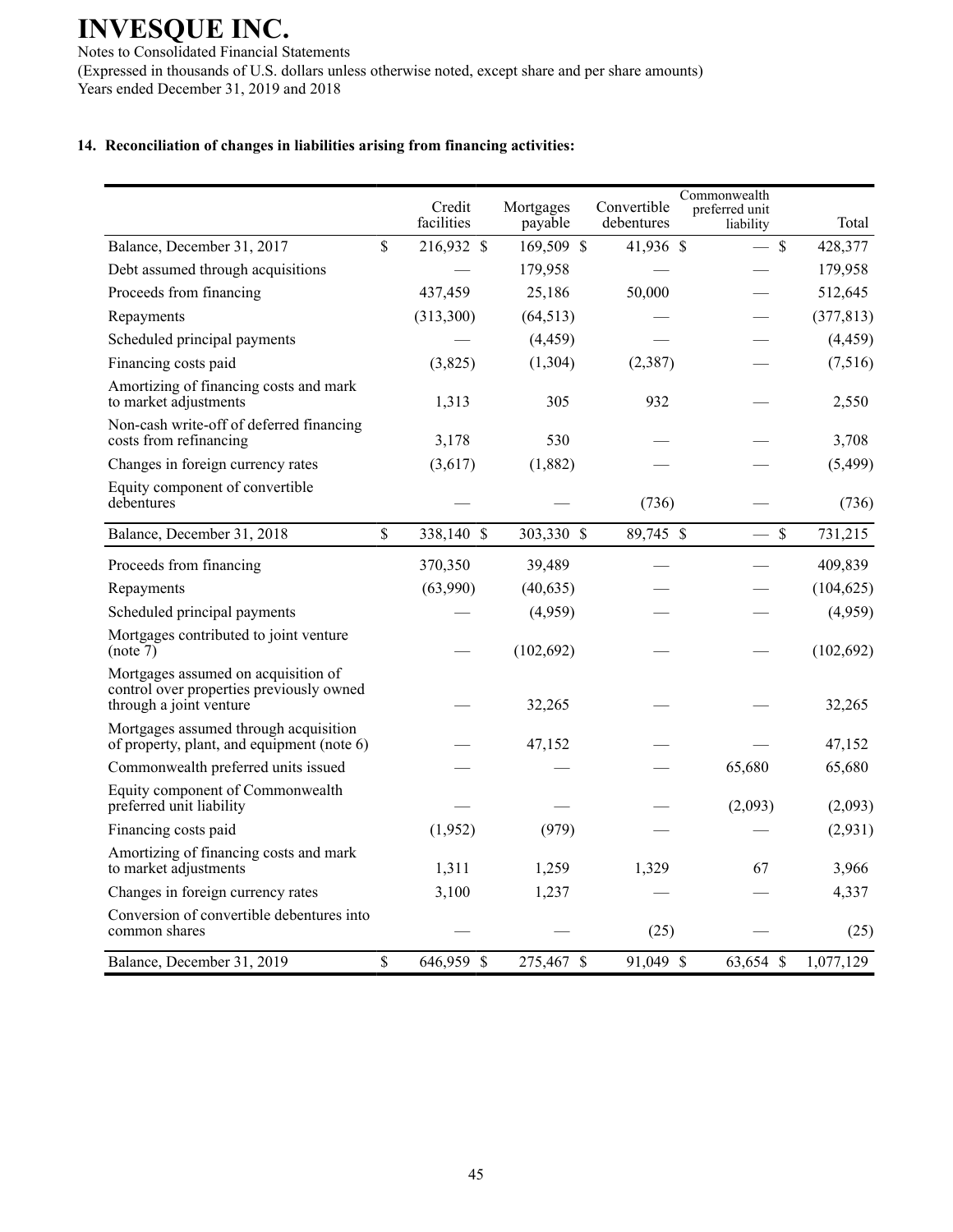Notes to Consolidated Financial Statements (Expressed in thousands of U.S. dollars unless otherwise noted, except share and per share amounts) Years ended December 31, 2019 and 2018

### **15. Share capital:**

### *(a) Common shares:*

The following number and value of common shares were issued and outstanding as at December 31, 2019:

|                                                                                        | Common shares |              | Value   |
|----------------------------------------------------------------------------------------|---------------|--------------|---------|
| Balance, December 31, 2017                                                             | 32,358,754    | $\mathbb{S}$ | 310,459 |
| Issued as consideration for acquisition of Care                                        | 16,855,890    |              | 148,406 |
| Issued as consideration for acquisition of Mohawk                                      | 3,606,616     |              | 31,080  |
| Issued on settlement of Deferred Share Incentive Plan                                  | 72,191        |              | 623     |
| Issued pursuant to the Company's dividend reinvestment plan                            | 100,700       |              | 782     |
| Recognition of previously unrecognized tax benefit of amortization of issuance<br>cost |               |              | 2,223   |
| Shares acquired under NCIB                                                             | (60, 300)     |              | (408)   |
| Balance, December 31, 2018                                                             | 52,933,851    | $\mathbb{S}$ | 493,165 |
| Issued as consideration for acquisition of Symcare properties                          | 555,556       |              | 3,800   |
| Issued on settlement of Deferred Share Incentive Plan                                  | 150,912       |              | 1,078   |
| Issued pursuant to the Company's dividend reinvestment plan                            | 1,070,518     |              | 7,023   |
| Shares acquired under NCIB                                                             | (79, 627)     |              | (530)   |
| Issued through conversion of convertible debentures                                    | 2,272         |              | 25      |
| Balance, December 31, 2019                                                             | 54,633,482    | $\mathbb{S}$ | 504,561 |

- (i) On November 9, 2018 the Toronto Stock Exchange ("TSX") approved the Company's notice of intention to make a normal course issuer bid ("NCIB") for a portion of its common shares. Pursuant to the notice, the Company is authorized to acquire up to a maximum of 2,647,954 of its common shares, or approximately 5% of the Company's 52,959,070 outstanding common shares as of November 1, 2018, for cancellation over the following 12 months. Purchases under the NCIB will be made through the facilities of the TSX or through a Canadian alternative trading system and in accordance with applicable regulatory requirements at a price per share equal to the market at the time of acquisition. The number of shares that can be purchased pursuant to the NCIB is subject to a daily maximum of 7,918 shares, subject to the Company's ability to make one block purchase of shares per calendar week that exceeds such limits. Any shares purchased under the NCIB will be canceled upon purchase.
- (ii) On November 15, 2019 the Toronto Stock Exchange approved the Company's notice of intention to renew its NCIB for a portion of its common shares. Pursuant to the notice, the Company is authorized to acquire up to a maximum of 2,723,835 of its common shares, or approximately 5% of the Company's 54,476,694 outstanding common shares as of November 1, 2019, for cancellation over the following 12 months. Purchases under the NCIB will be made through the facilities of the TSX or through a Canadian alternative trading system and in accordance with applicable regulatory requirements at a price per share equal to the market at the time of acquisition. The number of shares that can be purchased pursuant to the NCIB is subject to a daily maximum of 10,927 shares, subject to the Company's ability to make one block purchase of shares per calendar week that exceeds such limits. Any shares purchased under the NCIB will be canceled upon purchase.
- (iii) For the year ended December 31, 2019, the Company declared dividends payable on common shares of \$39,764, respectively (2018 - \$37,001). Of the \$39,764 dividends declared in the year ended December 31, 2019, \$7,687 is satisfied in the form of shares issued through the dividend reinvestment plan (2018 - \$838).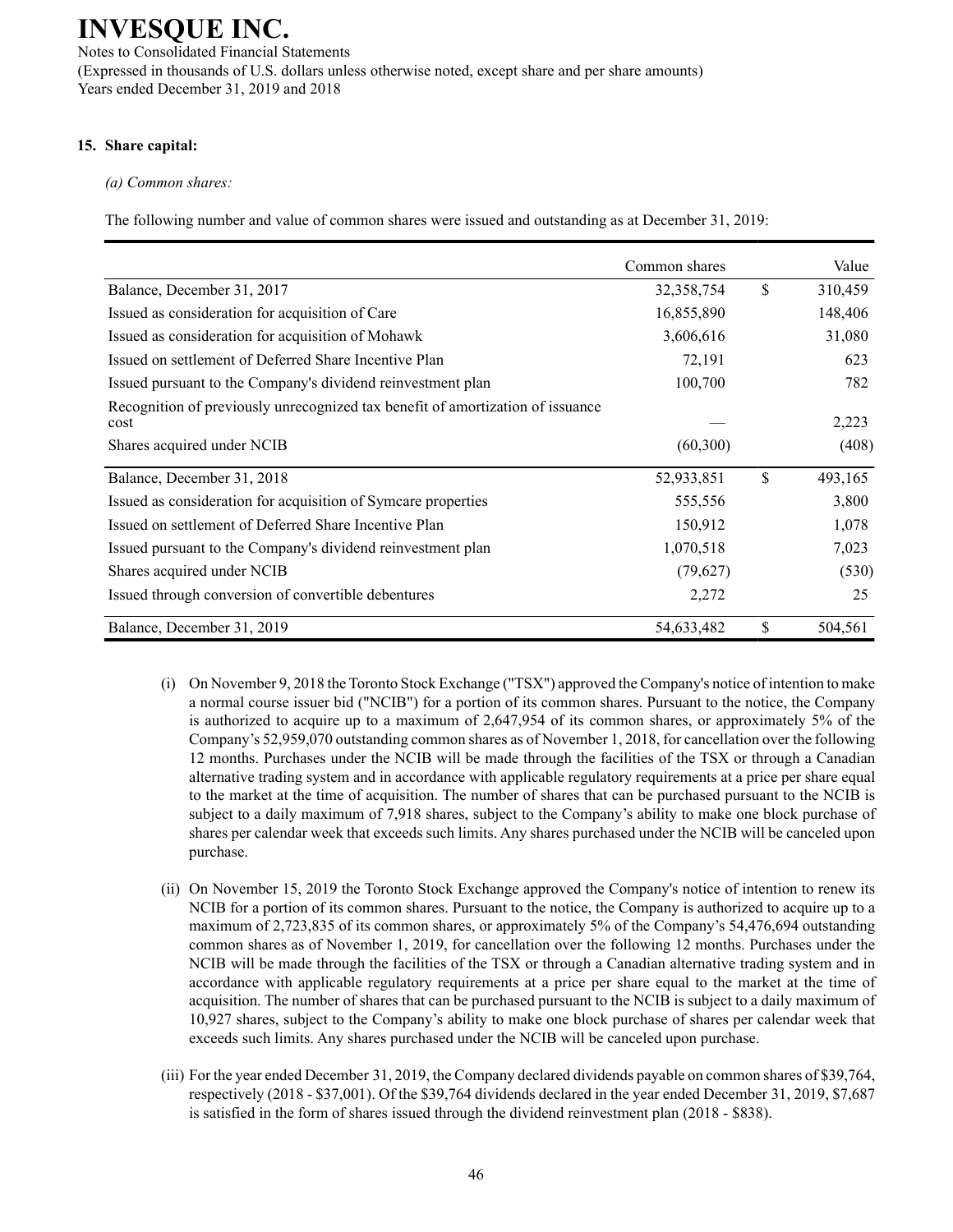Notes to Consolidated Financial Statements (Expressed in thousands of U.S. dollars unless otherwise noted, except share and per share amounts) Years ended December 31, 2019 and 2018

#### *(b) Preferred shares:*

The following number and value of preferred shares were issued and outstanding as at December 31, 2019:

|                                  | Preferred shares | Value  |
|----------------------------------|------------------|--------|
| Balance, December 31, 2017       | 2,802,009        | 26,353 |
| Issued Series 2 Preferred Shares | 3,172,086        | 29,856 |
| Issued Series 3 Preferred Shares | 1,586,042        | 14,897 |
| Balance, December 31, 2018       | 7,560,137        | 71,106 |
| Issued Series 4 preferred shares | 1,538,461        | 14,283 |
| Balance, December 31, 2019       | 9,098,598        | 85.389 |

On December 22, 2017, the Company entered into subscription agreements in respect of the issuance of Class A convertible preferred shares ("Preferred Shares") for aggregate gross proceeds of \$54,000, to be funded in multiple series. The first series was funded upon entering into the agreement resulting in the issuance of 2,802,009 Class A Series 1 Convertible Preferred Shares (the "Series 1 Preferred Shares") for aggregate gross proceeds of \$26,500.

On February 2, 2018, the Company amended the terms of the subscription agreements to increase the amount of the subscription to \$71,500. The second series was funded on February 9, 2018, resulting in the issuance of 3,172,086 Class ASeries 2 Preferred Shares (the "Series 2 Preferred Shares") for aggregate gross proceeds of \$30,000.

On March 29, 2018, the third series was funded, resulting in the issuance of 1,586,042 Class A Series 3 Preferred Shares (the "Series 3 Preferred Shares") on substantially the same terms as the other series for aggregate gross proceeds of \$15,000.

The Preferred Shares issued during series 1, 2, and 3 are non-voting and are initially convertible into common shares of the Company on a one-for-one basis at the option of the holder based on an initial liquidation preference and a conversion price of \$9.75. The Preferred Shares were issued at a price per share equal to the initial liquidation preference of \$9.75, subject to a 3% discount. Following issuance, the liquidation preference of the Preferred Shares will accrete at a rate of 5.65% per annum, compounded quarterly, increasing the number of common shares into which each Preferred Share is convertible at the fixed rate, and is subject to further adjustments in certain circumstances. In certain circumstances, the Company may redeem the Preferred Shares for an amount equal to their liquidation preference and may also require the conversion of the Preferred Shares. If the Preferred Shares are redeemed or mandatorily converted in the first year following issuance, the liquidation preference of such shares will include a 4% premium to the initial liquidation preference. This premium will be reduced by 1% per year in respect of redemptions or mandatory conversions in the second, third or fourth years following issuance.

On July 23, 2019, the Company entered into subscription agreements in respect of the issuance of Class Aconvertible preferred shares to Magnetar for aggregate gross proceeds of \$14,550. On August 27, 2019 the fourth series funded resulted in the issuance of 1,538,461 Class A Series 4 Preferred Shares.

The Series 4 Preferred Shares will be convertible into common shares at a conversion price of \$9.75. The other terms of the Series 4 Preferred Shares will be substantially similar to the terms of the Company's Class A convertible preferred shares that are currently outstanding, except that the liquidation preference of the Series 4 Preferred Shares will accrete at a rate of 9.80% for the first 24 months following the issuance of the Series 4 Preferred Shares and 12.25% thereafter; the prepayment penalty on liquidation, mandatory conversion and redemption will be 1% of the initial liquidation amount if the applicable event occurs within the first six months after issuance and 0.5% of the initial liquidation amount if the applicable event occurs between 6 months and one year following the issuance; and the Series 4 Preferred Shares will contain a limitation on converting to common shares, without prior approval of the Toronto Stock Exchange, if such conversion would result in the issuance of common shares equal to or exceeding 10% of the common shares outstanding on the date the Series 4 Preferred Shares are issued.

As at December 31, 2019, the preferred shares are convertible into 10,006,860 common shares of the Company.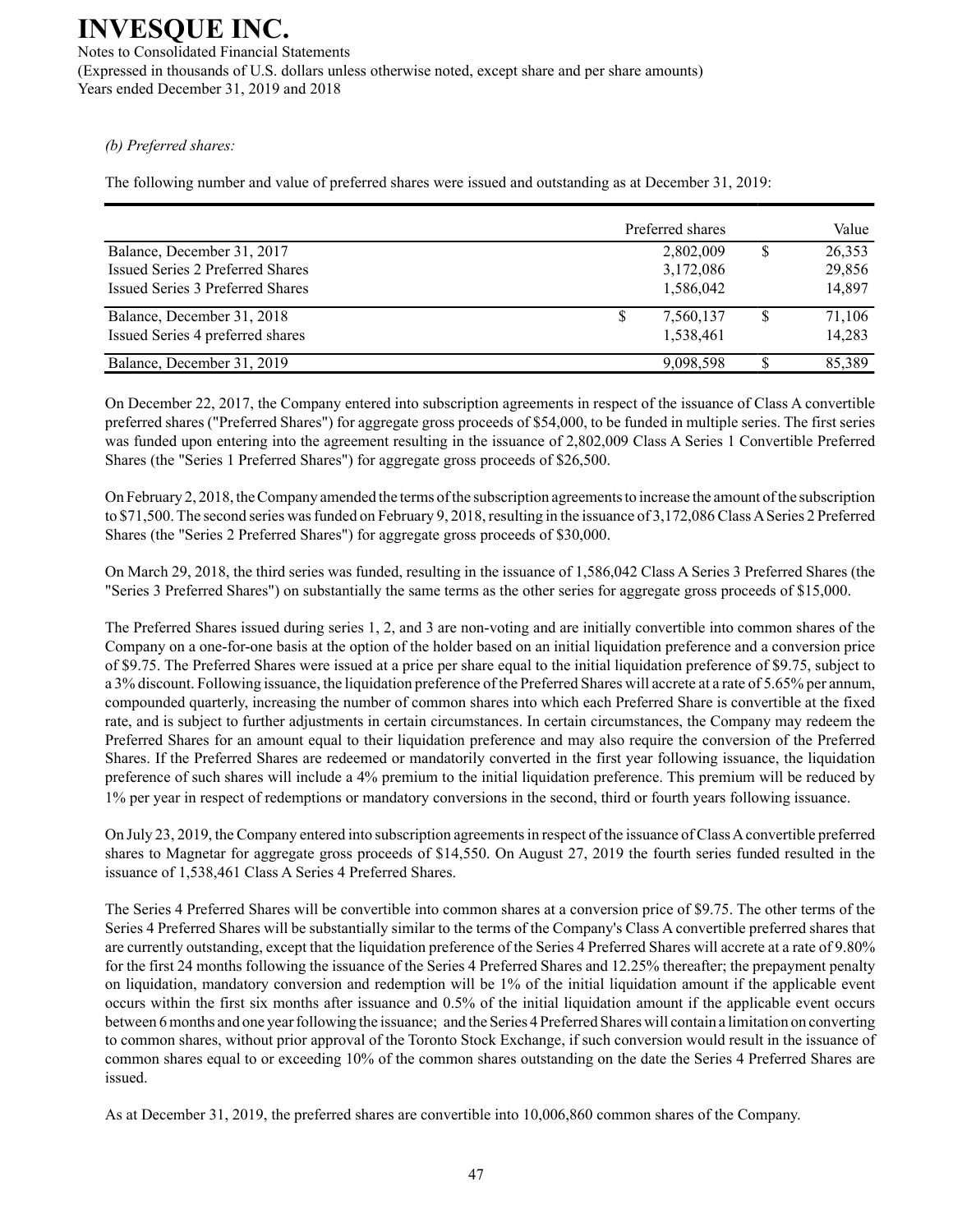Notes to Consolidated Financial Statements (Expressed in thousands of U.S. dollars unless otherwise noted, except share and per share amounts) Years ended December 31, 2019 and 2018

### **16. Earnings per share:**

Basic income per share is calculated using the weighted average number of shares outstanding during the period. The calculation of diluted income per share, is calculated using the "if-converted" method and to the extent the conversion is dilutive, assumes all convertible securities have been converted at the beginning of the period, or at the time of issuance, if later, and any charges or returns on the convertible securities, on an after-tax basis, are removed from net earnings. The after-tax interest on the convertible debentures has been removed from net earnings and the weighted average number of shares has been increased by the number of shares, which would be issued on conversion of the convertible debentures, pro-rated for the number of days in the period the convertible debentures were outstanding. The outstanding convertible debentures, unvested deferred shares, Exchangeable Units, and Commonwealth preferred units, if exercised, would be anti-dilutive to net income per share. Accordingly their potential exercise has been ignored in calculating the diluted net income per share.

The following table reconciles the numerator and denominator of the basic and diluted earnings per share computation:

*Net loss:*

|                                                   | Year ended December<br>31.2019 | Year ended December<br>31, 2018 |
|---------------------------------------------------|--------------------------------|---------------------------------|
| Net loss for basic and diluted net loss per share | (5,359)                        | (12,275)                        |

*Denominator for basic and diluted net loss per share:*

|                                                                                     | Year ended December<br>31, 2019 | Year ended December<br>31, 2018 |
|-------------------------------------------------------------------------------------|---------------------------------|---------------------------------|
| Weighted average number of shares, including fully vested deferred<br>shares: Basic | 53,989,904                      | 50,273,295                      |
| Weighted average shares issued if all preferred shares were converted               | 8,661,804                       | 6,975,227                       |
| Weighted average number of shares: Diluted                                          | 62,651,708                      | 57,248,522                      |

*Net loss per share:*

|                   | Year ended December<br>31, 2019 | Year ended December<br>31, 2018 |
|-------------------|---------------------------------|---------------------------------|
| Basic and diluted | (0.10)                          | (0.24)                          |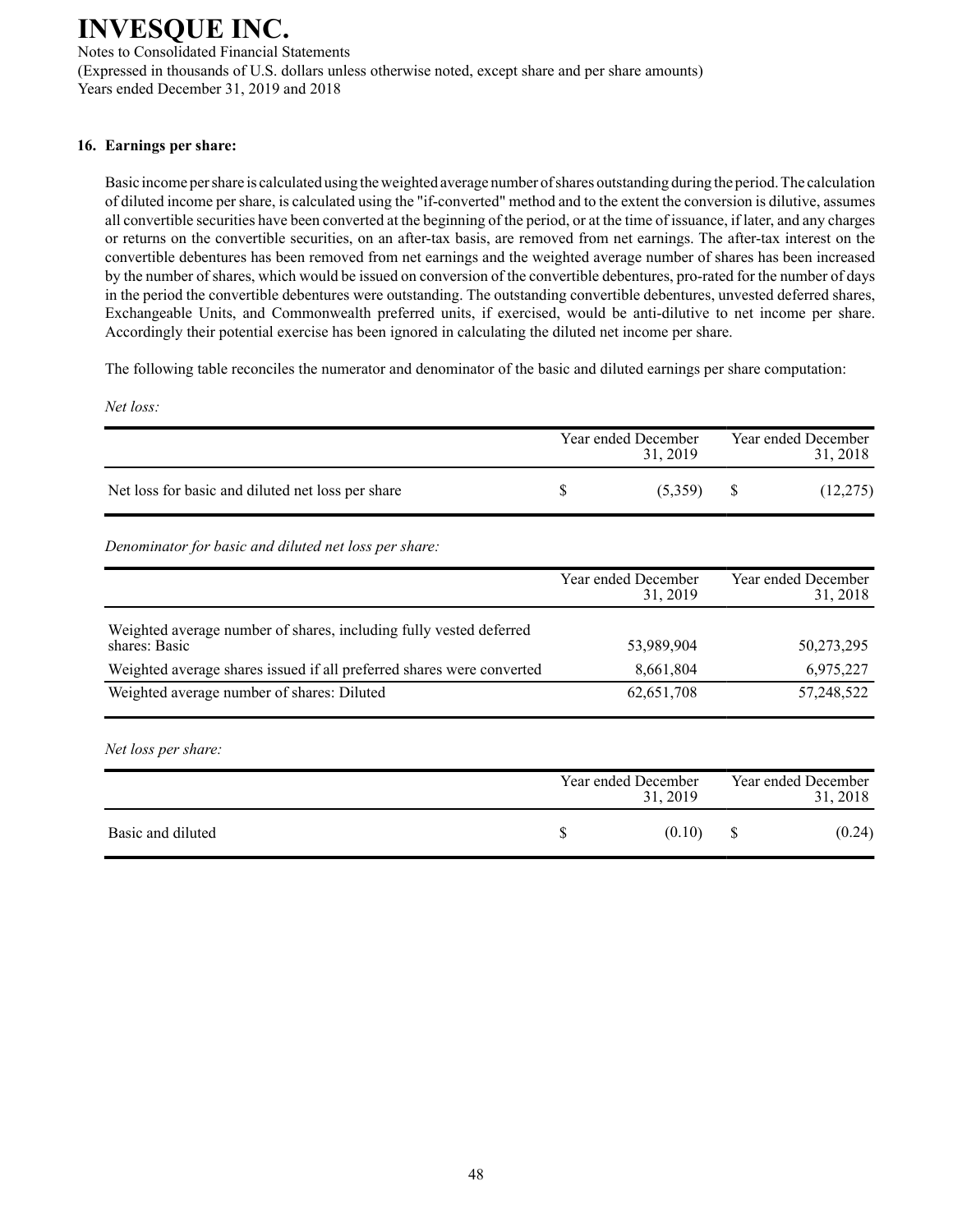Notes to Consolidated Financial Statements (Expressed in thousands of U.S. dollars unless otherwise noted, except share and per share amounts) Years ended December 31, 2019 and 2018

### **17. Revenue:**

*(a) Rental Revenue:*

Rental revenue consists of the following:

|                                                       | Year ended<br>December 31, 2019 |         |   | Year ended<br>December 31, 2018 |
|-------------------------------------------------------|---------------------------------|---------|---|---------------------------------|
| Contractual rental revenue                            | \$                              | 75,950  | S | 82,192                          |
| Straight-line rent adjustments                        |                                 | 8,964   |   | 10,831                          |
| Amortization of tenant inducements                    |                                 | (158)   |   |                                 |
| Property tax recoveries                               |                                 | 15,243  |   | 14,327                          |
| Revenue from services - CAM recoveries <sup>(1)</sup> |                                 | 3,199   |   | 2,038                           |
|                                                       | S                               | 103,198 | S | 109,388                         |

(1) Represents property services element in accordance with IFRS 15

The Company is scheduled to receive rental income from operators of its seniors housing and care properties under the provisions of long term non-cancellable operating leases, generally with lease terms of 10 to 15 years, with provisions for lease extensions at the option of the tenants. These leases are triple-net and include renewal options and rent escalation clauses.

The Company is also scheduled to receive rental income from tenants of the medical office building portfolio. These leases, generally with lease terms of 5 to 10 years, include provisions for recovery of real estate taxes, insurance and costs associated with common area maintenance ("CAM").

The tenant Symcare operates a portfolio of 15 properties and pays rent pursuant to a master lease. For the year ended December 31, 2019, rental revenue from this tenant comprised approximately 38% (2018 - 32%), of the Company's consolidated rental revenue for the period.

Future minimum rentals to be received as of December 31, 2019 are as follows:

| Less than 1 year<br>Between 1 and 5 years<br>More than 5 years | 68,545<br>273,684<br>579,450 |
|----------------------------------------------------------------|------------------------------|
|                                                                | 921,679                      |

Future minimum rentals in the above table attributable to Symcare represent approximately 49% of the total.

*(b) Resident rental and related revenue:*

|                                                    | Year ended December |                  |  |  |
|----------------------------------------------------|---------------------|------------------|--|--|
| Resident revenue<br>Service revenue <sup>(1)</sup> | D                   | 16,210<br>22,257 |  |  |
|                                                    |                     | 38,467           |  |  |

(1) Represents property services element in accordance with IFRS 15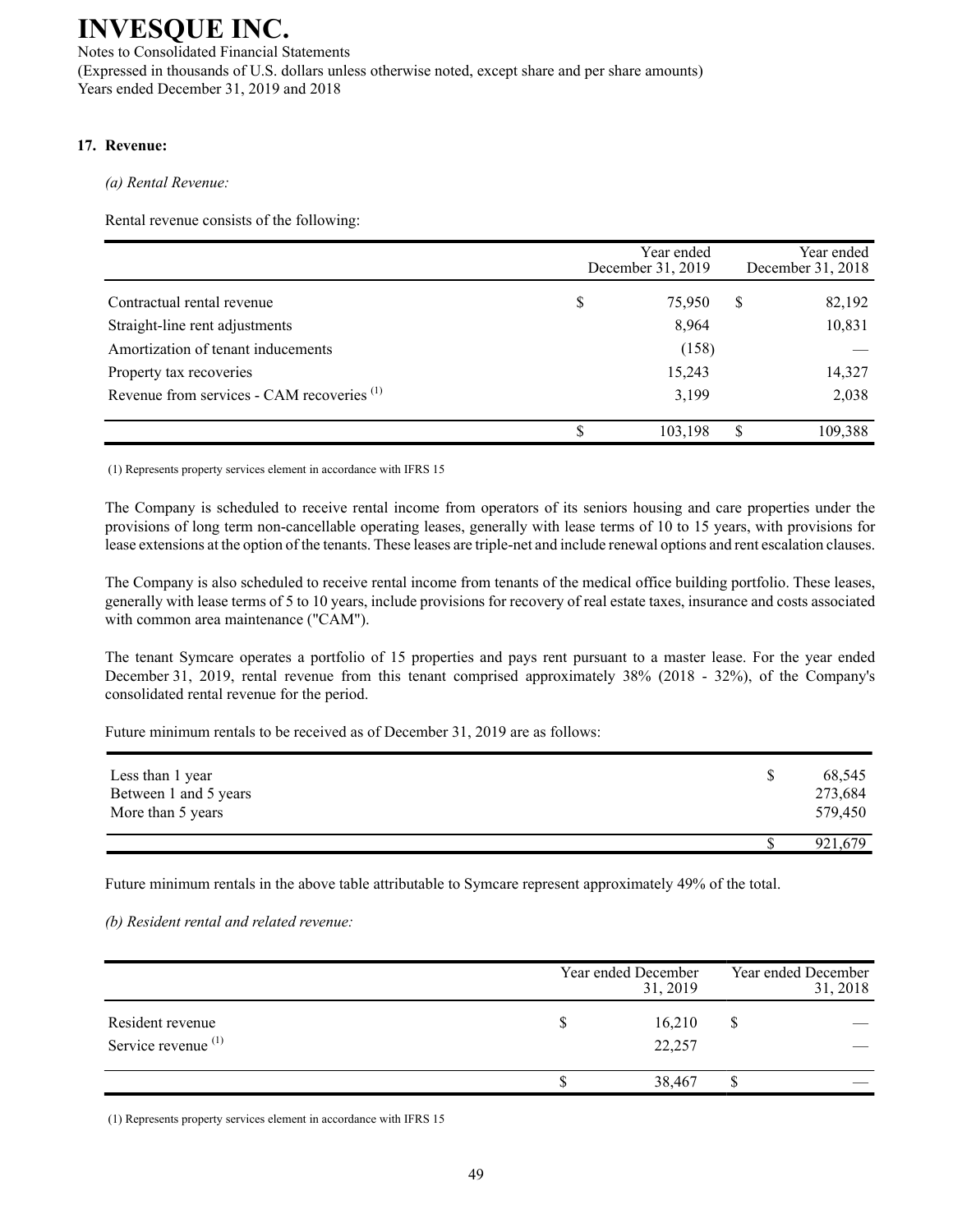Notes to Consolidated Financial Statements (Expressed in thousands of U.S. dollars unless otherwise noted, except share and per share amounts) Years ended December 31, 2019 and 2018

### **18. Direct property operating expenses:**

Direct property operating expenses consist of the following:

|                             | Year ended December 31, 2019    |  |                                |  |        | Year ended December 31, 2018 |                                 |                                |  |       |
|-----------------------------|---------------------------------|--|--------------------------------|--|--------|------------------------------|---------------------------------|--------------------------------|--|-------|
|                             | Owner<br>occupied<br>properties |  | Medical<br>office<br>buildings |  | Total  |                              | Owner<br>occupied<br>properties | Medical<br>office<br>buildings |  | Total |
| Repairs and maintenance     | \$<br>763 \$                    |  | 1,539 \$                       |  | 2,302  | \$                           | $\overline{\phantom{0}}$        | 744 \$<br>\$                   |  | 744   |
| <b>Utilities</b>            | 1,163                           |  | 1,369                          |  | 2,532  |                              |                                 | 829                            |  | 829   |
| Property management fees    |                                 |  | 574                            |  | 574    |                              |                                 | 380                            |  | 380   |
| Compensation and benefits   | 19,226                          |  |                                |  | 19,226 |                              |                                 |                                |  |       |
| Other services and supplies | 2,562                           |  | 1,022                          |  | 3,584  |                              |                                 | 642                            |  | 642   |
| Real estate taxes           | 715                             |  |                                |  | 715    |                              |                                 |                                |  |       |
| Other                       | 3,782                           |  | 818                            |  | 4,600  |                              |                                 | 531                            |  | 531   |
|                             | \$<br>28,211 \$                 |  | 5,322 \$                       |  | 33,533 | \$                           |                                 | $3,126$ \$<br><sup>\$</sup>    |  | 3,126 |

#### **19. Finance costs:**

Finance costs consist of the following:

|                                                                       | Year ended December<br>31, 2019 | Year ended December<br>31, 2018 |
|-----------------------------------------------------------------------|---------------------------------|---------------------------------|
| Interest expense on credit facilities                                 | \$<br>22,665                    | \$<br>15,778                    |
| Interest expense on mortgages payable                                 | 11,922                          | 17,096                          |
| Interest expense on convertible debentures                            | 5,249                           | 3,317                           |
| Distributions on Exchangeable Units                                   | 80                              |                                 |
| Dividends on Commonwealth preferred units                             | 1,475                           |                                 |
| Amortization and accretion expense                                    | 3,882                           | 2,819                           |
| Interest rate swap receipts                                           | (86)                            | (1,226)                         |
| Write-off of deferred financing costs from refinancing                | 82                              | 3,708                           |
| Amortization of mark-to-market debt adjustments                       | 25                              | 79                              |
| Interest income from loans receivable (note 3)                        | (3,661)                         | (3,307)                         |
| Finance costs from operations                                         | \$<br>41,633                    | \$<br>38,264                    |
| Allowance for credit losses on loans and interest receivable (note 3) | 1,003                           | 11,336                          |
| Change in non-controlling interest liability                          | 504                             | 17,927                          |
| Change in fair value of financial instruments                         | 9,379                           | 2,325                           |
| Change in fair value of contingent consideration                      |                                 | 10,676                          |
| Total finance costs                                                   | \$<br>52,519                    | \$<br>80,528                    |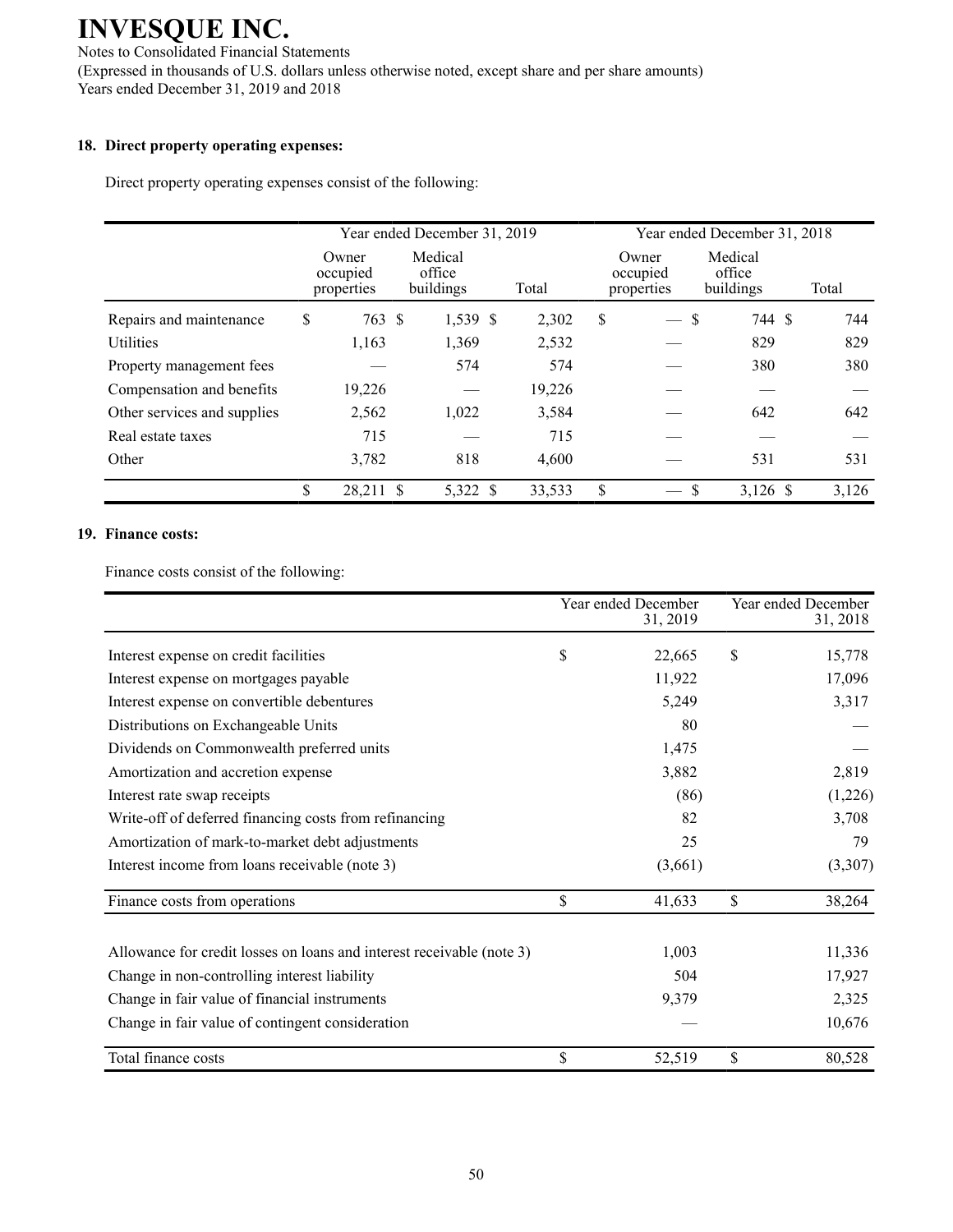Notes to Consolidated Financial Statements (Expressed in thousands of U.S. dollars unless otherwise noted, except share and per share amounts) Years ended December 31, 2019 and 2018

### **20. General and administrative:**

General and administrative costs consist of the following:

|                                          | Year ended December |        | Year ended December<br>31, 2018 |        |
|------------------------------------------|---------------------|--------|---------------------------------|--------|
| Compensation and benefits                | \$                  | 9,067  | S                               | 6,273  |
| Asset management and administrative fees |                     | 499    |                                 | 421    |
| Professional fees                        |                     | 3,090  |                                 | 2,544  |
| Deferred share compensation              |                     | 2,653  |                                 | 1,283  |
| Other                                    |                     | 2,783  |                                 | 2,891  |
|                                          | \$                  | 18,092 | S                               | 13,412 |

For the year ended December 31, 2019, \$2,843 (2018 - NIL) of general and administrative costs were incurred at the Commonwealth management company.

### **21. Deferred share incentive plan:**

On May 25, 2016, the shareholders of the Company voted on and approved a deferred share incentive plan (the "Deferred Share Incentive Plan").

Each director of the Company is given the right to participate in the Deferred Share Incentive Plan. Directors who elect to participate shall receive a portion of their fees earned for service on the Board (the "Elected Amount") in the form of deferred shares in lieu of cash ("Individual Contributed Deferred Shares"). In addition, the Deferred Share Incentive Plan provides that the Company shall match 100% of the elected amount for each director such that the aggregate number of deferred shares issued to each such director annually shall be equal in value to two times the elected amount for such director ("Company Contributed Deferred Shares").

Under the Deferred Share Incentive Plan, deferred shares may be granted from time to time to participants in the Deferred Share Incentive Plan at the discretion of the Board of Directors or the Compensation, Governance and Nominating Committee ("Discretionary Deferred Shares")

Wherever cash dividends are paid on the common shares, additional deferred shares are credited to the participant's account. The number of such additional deferred shares is calculated by multiplying the aggregate number of deferred shares held on the relevant dividend record date by the amount of the dividend paid by the Company on each common share, and dividing the result by the market value of the common shares on the dividend date.

Individual Contributed Deferred Shares vest immediately upon grant. Company Contributed Deferred Shares, which are granted only to directors, generally vest in three equal installments on the first three anniversary dates of the grant.

Discretionary Deferred Shares may also be granted to participants and, where vesting is not specified in connection with the grant, such Discretionary Deferred Shares will vest on the second anniversary of the date of grant.

Additional deferred shares credited to a participant's account in connection with cash dividends vest on the same schedule as their corresponding Deferred Shares and are considered issued on the same date as the deferred shares in respect of which they were credited.

At the meeting of shareholders held on May 16, 2018, shareholders approved an amendment to the Deferred Share Incentive Plan to increase the maximum number of common shares available for issuance under the Deferred Share Incentive Plan to 4,000,000.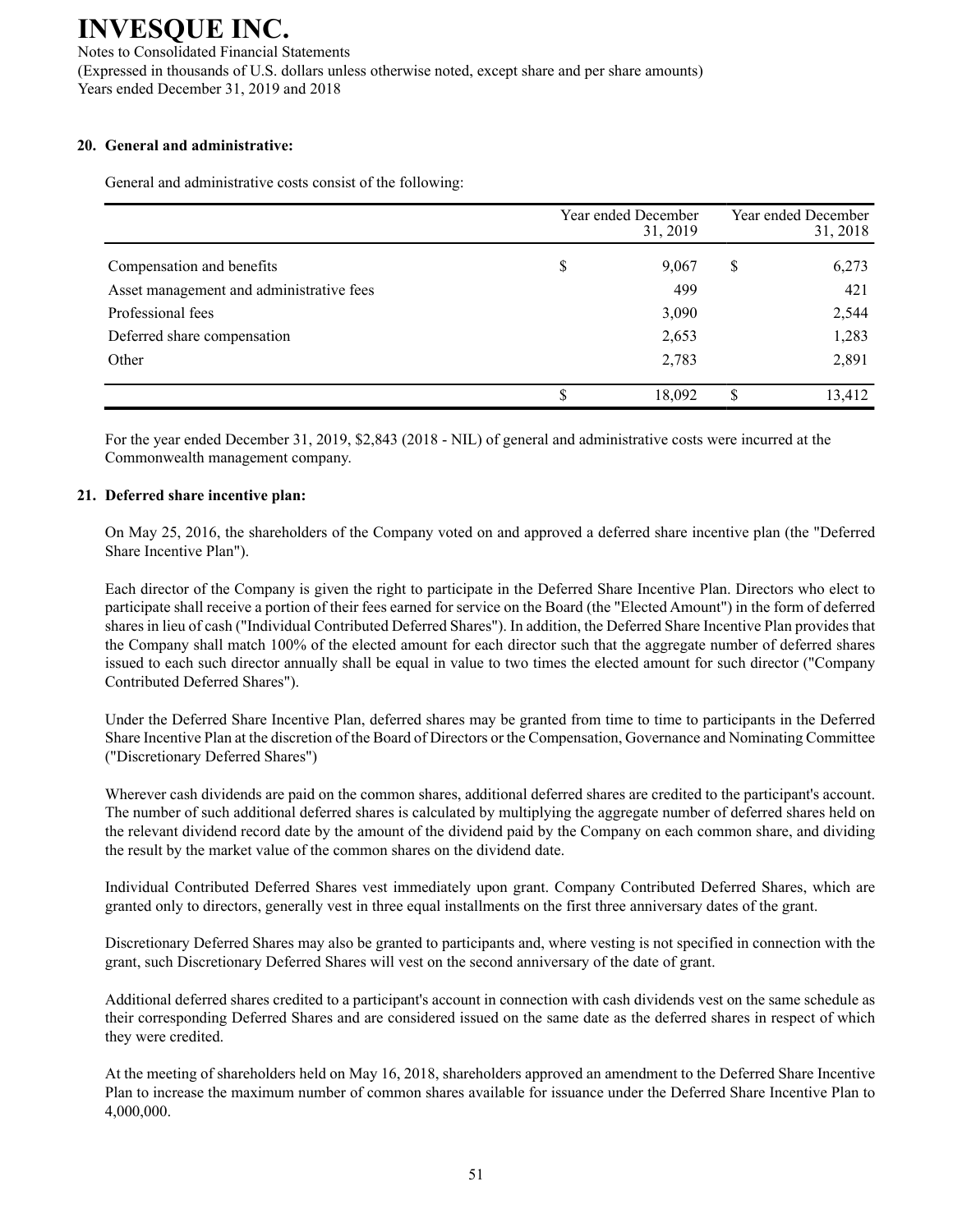Notes to Consolidated Financial Statements (Expressed in thousands of U.S. dollars unless otherwise noted, except share and per share amounts) Years ended December 31, 2019 and 2018

At December 31, 2019, the number of deferred shares granted and outstanding and vested are as follows:

|                                                             | Granted/<br>Outstanding | <b>Fully Vested</b> |
|-------------------------------------------------------------|-------------------------|---------------------|
| As at December 31, 2017                                     | 194,564                 | 47,124              |
| Discretionary Deferred Shares granted                       | 178,543                 | 66,548              |
| Individual Contributed Deferred Shares (vested immediately) | 36,873                  | 36,873              |
| Company Contributed Deferred Shares                         | 38,363                  | 13,893              |
| Shares forfeited                                            | (872)                   | (2)                 |
| Shares issued upon vesting of deferred shares               | (72, 192)               | (72, 192)           |
| As at December 31, 2018                                     | 375,279                 | 92,244              |
| Discretionary Deferred Shares granted                       | 621,917                 | 95,526              |
| Individual Contributed Deferred Shares (vested immediately) | 41,289                  | 41,289              |
| Company Contributed Deferred Shares                         | 28,995                  | 30,039              |
| Shares forfeited                                            | (18, 842)               |                     |
| Shares issued upon vesting of deferred shares               | (150, 912)              | (150, 912)          |
| As at December 31, 2019                                     | 897,726                 | 108,186             |

For the year ended December 31, 2019, the expense recognized in the consolidated statements of income (loss) and comprehensive income (loss) related to deferred shares was \$2,653 (2018 - \$1,283). Adeferred share liability of \$2,597 (2018 - \$1,756) is included in other non-current liabilities in the consolidated statements of financial position as at December 31, 2019.

On May 14, 2019, the Company granted 292,825 deferred shares that are considered to be equity settled, as the participants of this grant have waived their rights to receive settlement in cash pursuant to the plan. During the year ended December 31, 2019, the Company amortized \$733 of equity settled deferred shares.

The table above includes dividends granted during the year ended December 31, 2019 of 72,585 shares (2018 - 27,767 shares).

#### **22. Related party transactions:**

Related party transactions in addition to those disclosed elsewhere in these consolidated financial statements are as follows:

A member of the Board of Directors has an ownership interest in a marketing firm ("JDA Worldwide"). For the year ended December 31, 2019, the Company incurred \$48 (2018 - \$307) of marketing costs in the consolidated statements of income (loss) and comprehensive income (loss) related to services performed by JDA Worldwide.

The Company entered into subscription agreements in 2017 and 2018 in respect of the issuance of class Aconvertible preferred shares to certain funds managed by Magnetar Financial LLC (collectively, "Magnetar"), a significant shareholder of the Company, funded in multiple series. The purpose of the transaction was to raise proceeds to be used for the repayment of debt, general working capital purposes and to fund future acquisitions. The Company issued 7,560,137 preferred shares for aggregate gross proceeds of \$71,500.

On June 5, 2019, the Company formed a joint venture, Jaguarundi Ventures, LP, with Magnetar (note 7). The Company contributed 8 properties to a newly formed joint venture and received \$23,000 from Magnetar in exchange for a 39.49% interest in the joint venture.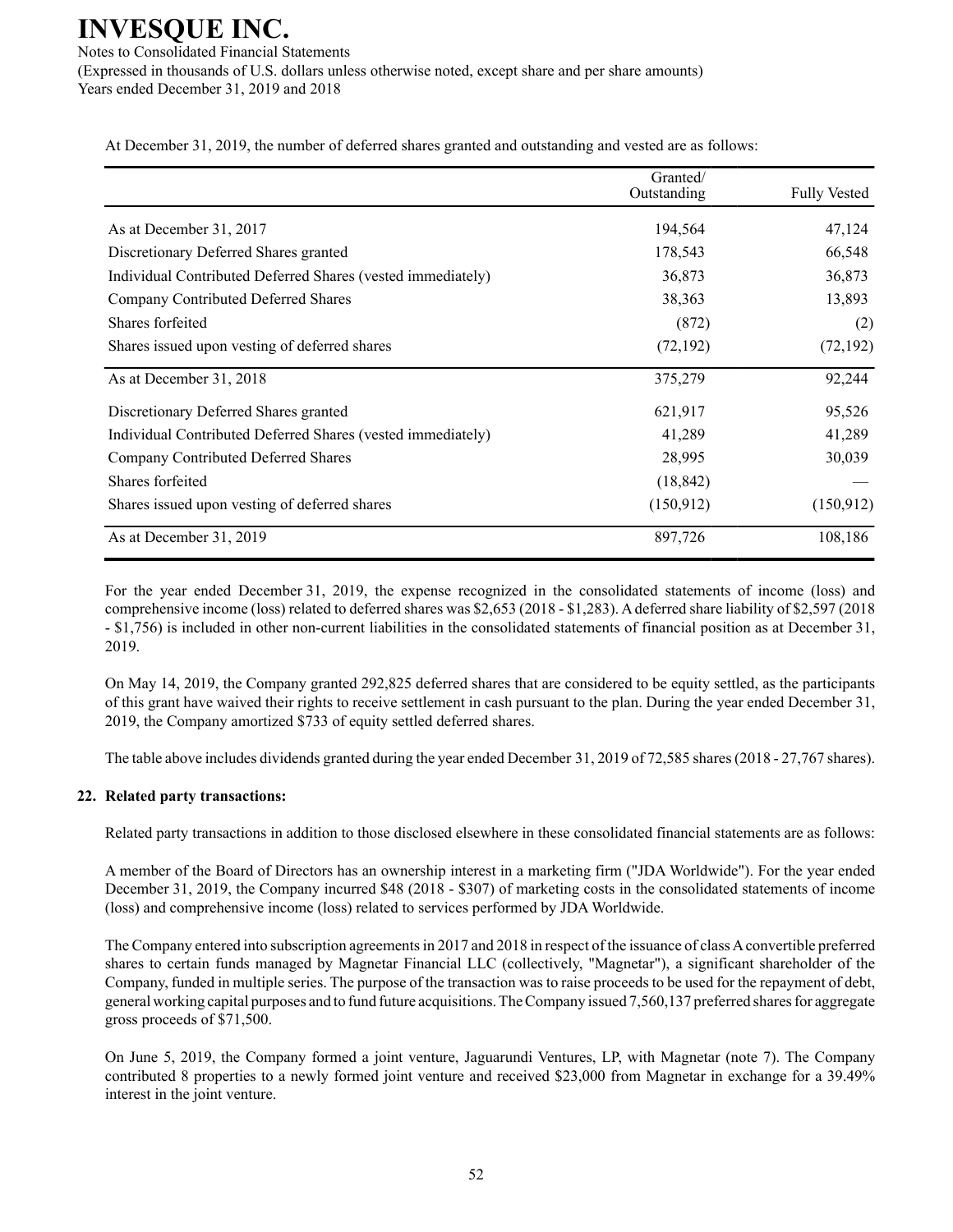Notes to Consolidated Financial Statements (Expressed in thousands of U.S. dollars unless otherwise noted, except share and per share amounts) Years ended December 31, 2019 and 2018

On July 23, 2019, the Company entered subscription agreements in respect of the issuance of Class A convertible preferred shares to Magnetar for aggregate proceeds of \$14,550. On August 27, 2019 the fourth series funded resulted in the issuance of 1,538,461 Class A Series 4 Preferred Shares.

On July 26, 2019, the Company entered into a credit agreement with Magnetar for a principal amount of \$30,000, annual interest rate of 8.5%, and an initial maturity of one year with a one year extension option. On December 5, 2019, the Company repaid \$15,000 on the facility.

### **23. Income taxes:**

The income tax expense (recovery) in the consolidated statements of income (loss) and comprehensive income (loss) differs from that expected by applying the combined federal, provincial and state income tax rates of 26.5% (2018 - 26.5%). The differences for the year ended December 31, 2019 and 2018 are as follows:

|                                                | Year ended December<br>31, 2019 | Year ended December<br>31, 2018 |           |  |
|------------------------------------------------|---------------------------------|---------------------------------|-----------|--|
| Net loss before income taxes                   | \$<br>(5, 426)                  | \$                              | (15, 156) |  |
| Income tax recovery at Canadian tax rate       | (1, 438)                        |                                 | (4,016)   |  |
| Non-deductible expenses                        | 1,443                           |                                 | 1,291     |  |
| Difference in tax rate in foreign jurisdiction | (19)                            |                                 | (152)     |  |
| Other                                          | (53)                            |                                 | (4)       |  |
| Income tax recovery                            | \$<br>(67)                      | S                               | (2,881)   |  |

The Company has certain subsidiaries in the United States and Canada that are subject to tax on their taxable income. The tax effects of temporary differences that give rise to significant portions of the deferred tax assets and deferred tax liabilities are presented below.

|                                                         | December 31, 2019 |      | December 31, 2018 |  |  |
|---------------------------------------------------------|-------------------|------|-------------------|--|--|
| Deferred tax assets:                                    |                   |      |                   |  |  |
| Tax losses                                              | \$<br>19,756      | $\$$ | 18,704            |  |  |
| Financing costs                                         | 952               |      | 1,622             |  |  |
| Derivative instruments                                  | 2,378             |      |                   |  |  |
| Other                                                   | 2,703             |      |                   |  |  |
|                                                         | \$<br>25,789      | \$   | 20,326            |  |  |
| Deferred tax liabilities:                               |                   |      |                   |  |  |
| Investment properties and property, plant and equipment | \$<br>30,691      | \$   | 26,511            |  |  |
| Derivative instruments                                  |                   |      | 257               |  |  |
| Convertible debentures                                  | 343               |      | 461               |  |  |
| Other                                                   | 1,699             |      | 108               |  |  |
| Deferred tax liabilities                                | \$<br>32,733      | \$   | 27,337            |  |  |
| Net deferred tax liability                              | \$<br>(6,944)     | \$   | (7,011)           |  |  |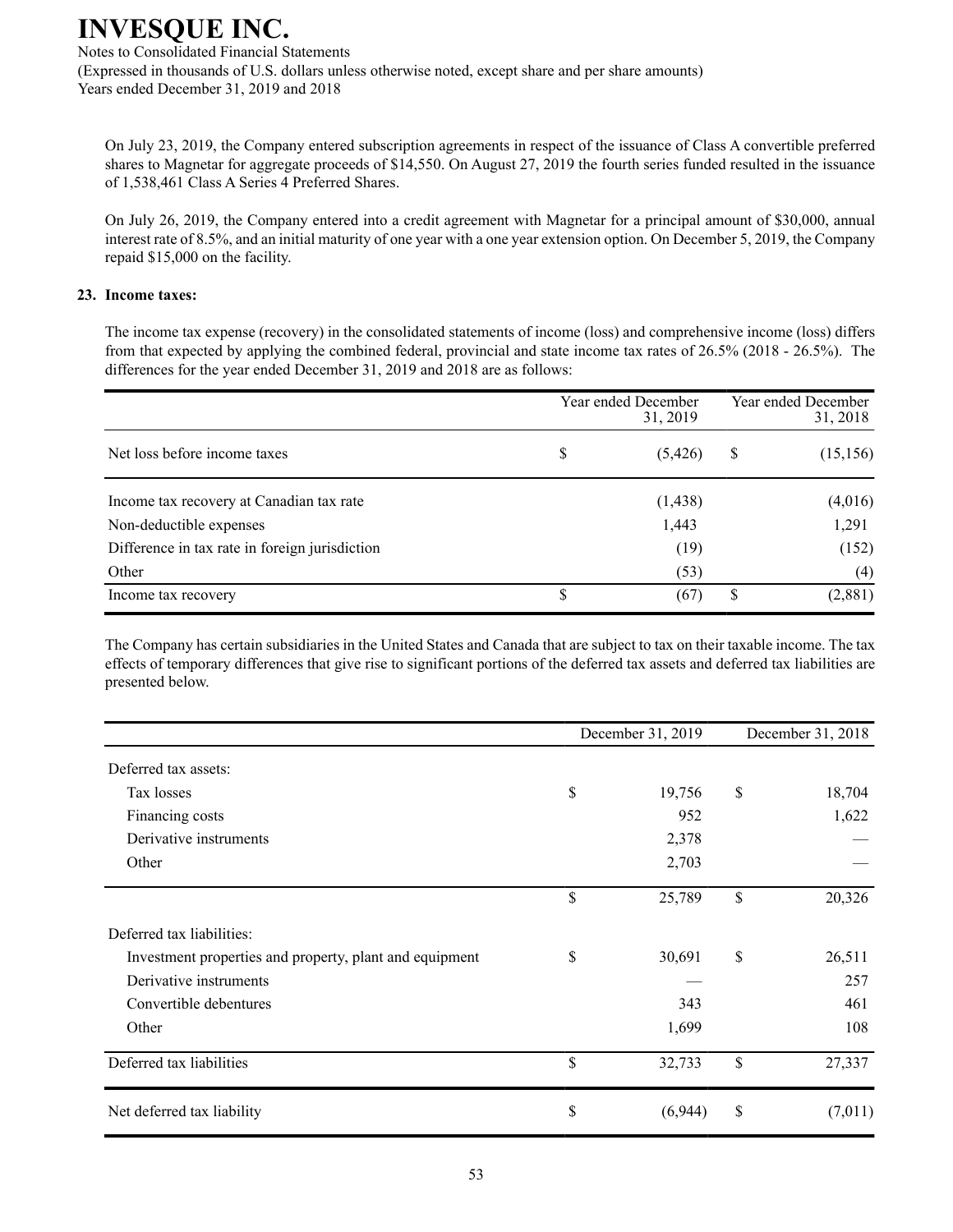Notes to Consolidated Financial Statements (Expressed in thousands of U.S. dollars unless otherwise noted, except share and per share amounts) Years ended December 31, 2019 and 2018

The gross movement in deferred tax is as follows:

|                                                  | Year ended December<br>31, 2019 |   | Year ended December<br>31, 2018 |
|--------------------------------------------------|---------------------------------|---|---------------------------------|
| Deferred tax liability, beginning balance        | \$<br>7.011                     | S | 10,291                          |
| Deferred tax recovery                            | (67)                            |   | (2,881)                         |
| Deferred tax resulting from business combination |                                 |   | 1,699                           |
| Deferred tax liability charged to equity         |                                 |   | (2,098)                         |
| Deferred tax liability, ending balance           | 6.944                           | S | 7,011                           |

At December 31, 2019, U.S. subsidiaries had accumulated net operating losses available for carryforward for U.S. income tax purposes of \$51,965 (2018 - \$51,316). The pre-2019 accumulated net operating losses of \$51,316 will expire in 2037. The state net operating losses will expire in 2028. The Company and its Canadian subsidiary have losses in Canada for income tax purposes amounting to \$16,915 that expire between 2036 and 2038.

The Company has non-capital losses amounting to \$2,129 in Canada at December 31, 2019 (2018 - \$2,110) for which no deferred tax asset has been recognized as it is not probable that future taxable profits will be available against which the Company can use the benefits therefrom.

### **24. Commitments and contingencies:**

Pursuant to the Chesterton lease agreement and satisfaction of certain conditions, the tenant has an option prior to the end of the fifth year of the lease to increase rent to a level supported by certain metrics as identified in the lease agreement. In consideration for the exercise of such option, the Company is required to pay the tenant an amount equal to the capitalized value of the rent increase using a pre-determined capitalization rate. If such option is exercised, the tenant's rent is also increased by an amount equal to the consideration paid multiplied by the capitalization rate. The Company has not recorded any balance in the consolidated financial statements associated with this commitment.

There are risks which arise from the joint arrangements, including the willingness of the other partners to contribute or withdraw funds and a change in creditworthiness of the partner. As a result, there may be a requirement by the Company to contribute cash into the operating partnerships.

On December 31, 2018, the Company entered into an operating agreement with Javelina Ventures, LLC in which the Company will share in 5% of the net available cash flows from operations. Concurrently, the Company entered into an agreement to guarantee a total of \$5,000 of the mortgages on the properties operated by Javelina Ventures, LLC. The Company will earn an annual guaranty fee of \$225 until the loans have been repaid or the guaranty is released. The Company has not recorded any balance in the financial statements associated with this commitment.

On June 5, 2019, the Company entered into agreements to fund future loans to tenants of the Jaguarundi Ventures, LP joint venture. On October 1, 2019, the Company amended the agreements to increase the future loan commitments to the tenants. As at December 31, 2019, the Company is committed to fund an additional \$2,402 pursuant to these agreements. The Company has recorded an associated loan commitment liability representing the fair value of these commitments, which were made at interest rates below market value. The Company provides a guarantee on the outstanding mortgage balances of the Jaguarundi Ventures, LP in exchange for a fee equal to 15 basis points on the amount guaranteed.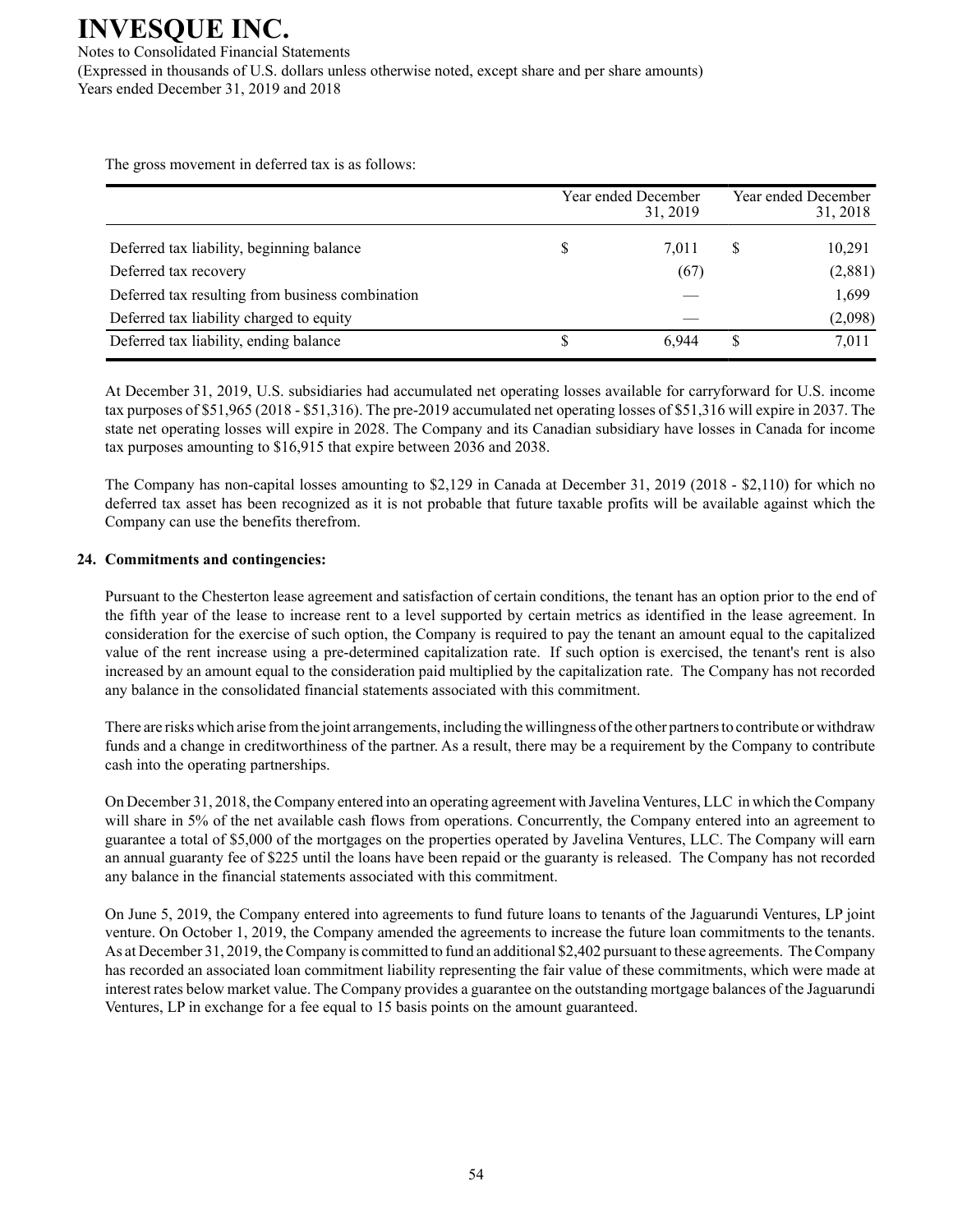Notes to Consolidated Financial Statements (Expressed in thousands of U.S. dollars unless otherwise noted, except share and per share amounts) Years ended December 31, 2019 and 2018

### **25. Capital management:**

The Company's objectives when managing capital are to ensure sufficient liquidity to pursue its organic growth combined with strategic acquisitions, and to maintain a flexible capital structure that optimizes the cost of capital at acceptable risk and preserves the ability to meet financial obligations.

The capital of the Company consists of mortgages payable, the credit facilities, convertible debentures, Commonwealth preferred unit liability, preferred shares and common shares.

The Company sets the amount of capital in proportion to risk and manages the capital structure and makes adjustments to it in light of changes to economic conditions and the risk characteristics of the underlying assets, as well as with consideration of externally imposed capital requirements. In managing its capital structure, the Company monitors performance throughout the period to ensure working capital requirements are funded from operations, available cash on deposit and available financing. The Company may make changes to its capital structure in order to support the broader corporate strategy or in light of economic conditions and the risk characteristics of the underlying assets. In order to maintain or adjust its capital structure, the Company may issue equity or new debt, issue new debt with different characteristics to replace existing debt, or reduce the amount of existing debt.

The real estate industry is capital-intensive by nature. As a result, debt capital is an important aspect in managing the business. In addition, financial leverage is used to enhance terms from purchased real estate. The Company actively monitors debt maturities and available debt financing options.

Under the terms of the Company's credit facilities, the Company is required to meet certain financial and non-financial covenants that are customary for the nature and phase of the Company's current business structure.

#### **26. Fair value measurement:**

The fair value hierarchy of assets and liabilities measured at fair value on a recurring basis in the consolidated statements of financial position is as follows:

|                           |              | December 31, 2019 |         |   |         | December 31, 2018 |           |
|---------------------------|--------------|-------------------|---------|---|---------|-------------------|-----------|
|                           | Level 1      | Level 2           | Level 3 |   | Level 1 | Level 2           | Level 3   |
| Derivative asset          | \$<br>$-$ \$ | 64 \$             |         | S | $-$ \$  | $1,722$ \$        |           |
| Investment properties     |              |                   | 969,634 |   |         |                   | 1,115,530 |
| Loans receivable          |              |                   | 2,368   |   |         |                   | 2,141     |
| Loan commitment liability |              | 979               |         |   |         |                   |           |
| Derivative liability      |              | 7,966             |         |   |         | 651               |           |
| Deferred share liability  |              | 2,597             |         |   |         | 1,756             |           |

For the assets and liabilities measured at fair value as at December 31, 2019, there were no transfers between Level 1, Level 2 and Level 3 liabilities during the period. For changes in fair value measurements of investment properties included in Level 3 of the fair value hierarchy, refer to note 5 for details. The fair values of the derivative instruments represents estimates at a specific point in time using financial models, based on interest rates that reflect current market conditions, the credit quality of counterparties and interest rate curves. Fair value measurements of derivative instruments were estimated using Level 2 inputs. Fair value of deferred share liability represents the value of the units if converted using the market price of the Company's common shares.

#### *Fair value of financial instruments:*

The carrying amounts and fair values of financial instruments as shown in the consolidated statements of financial position are shown in the table below. The table below excludes cash, restricted cash, tenant and other receivables, security deposits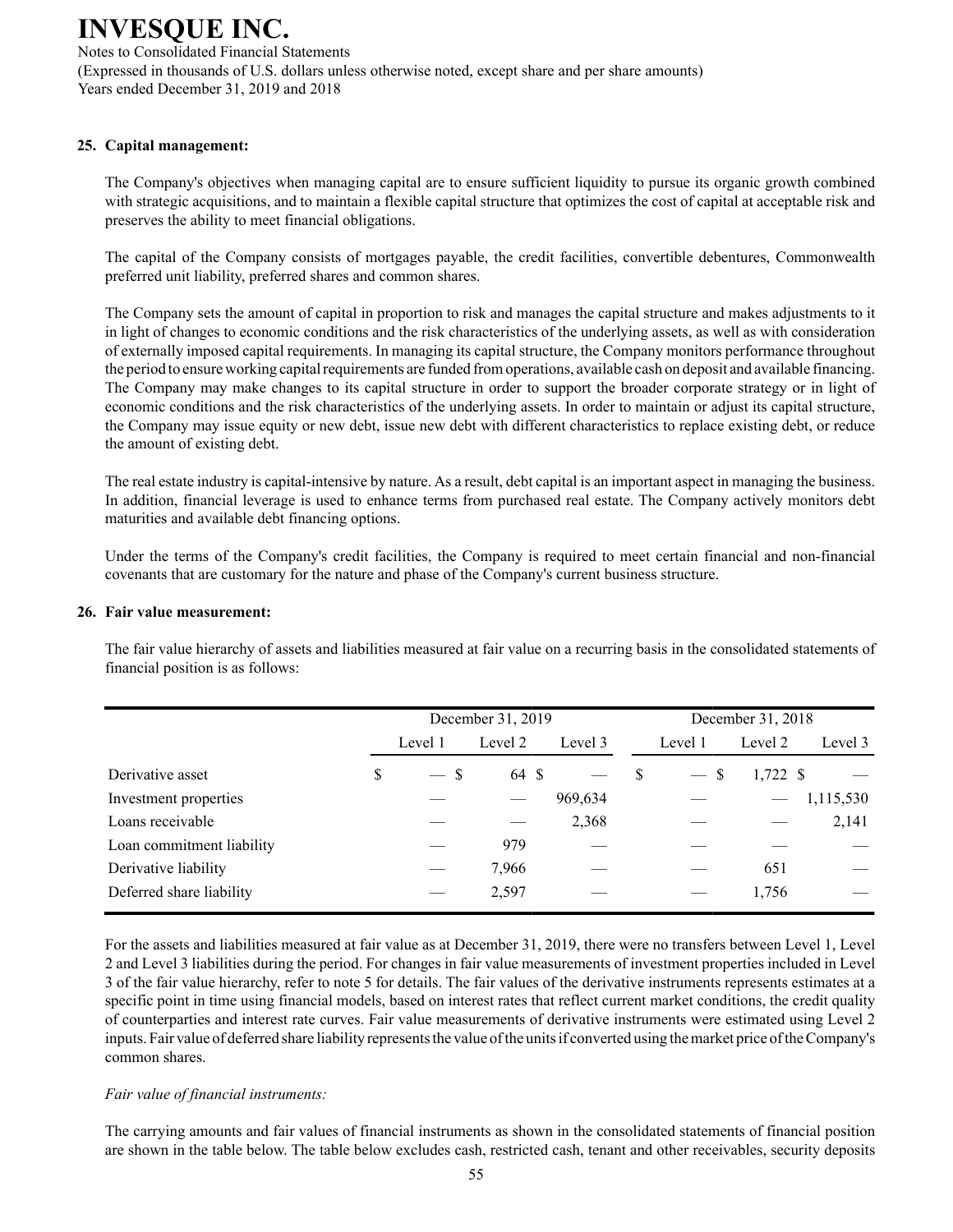Notes to Consolidated Financial Statements (Expressed in thousands of U.S. dollars unless otherwise noted, except share and per share amounts) Years ended December 31, 2019 and 2018

and costs related to future acquisitions, income support receivable, escrow deposits held by lenders, accounts payable and accrued liabilities, accrued real estate taxes, construction payable, liabilities to previous owner of Care, escrows collected from tenant, and dividend payable, as the carrying amounts of these assets and liabilities are a reasonable approximation of fair value due to their short term nature. The table also excludes security deposits received from tenants as the carrying amount is a reasonable approximation of fair value.

|                                       | December 31, 2019 |                   |  |            |    | December 31, 2018 |  |            |
|---------------------------------------|-------------------|-------------------|--|------------|----|-------------------|--|------------|
|                                       |                   | Carrying<br>Value |  | Fair Value |    | Carrying<br>Value |  | Fair Value |
| Financial assets:                     |                   |                   |  |            |    |                   |  |            |
| Loans receivable                      | \$                | 48,902 \$         |  | 48,947     | \$ | 32,422 \$         |  | 32,361     |
| Derivative instruments                |                   | 64                |  | 64         |    | 1,722             |  | 1,722      |
| Bond assets                           |                   | 1,071             |  | 1,071      |    |                   |  |            |
| Financial liabilities:                |                   |                   |  |            |    |                   |  |            |
| Mortgages payable                     |                   | 275,467           |  | 275,083    |    | 303,330           |  | 306,170    |
| Credit facilities                     |                   | 646,959           |  | 651,625    |    | 338,140           |  | 341,387    |
| Derivative instruments                |                   | 7,966             |  | 7,966      |    | 651               |  | 651        |
| Convertible debentures                |                   | 91,049            |  | 86,441     |    | 89,745            |  | 72,500     |
| Commonwealth preferred unit liability |                   | 63,654            |  | 63,654     |    |                   |  |            |
| Loan commitment liability             |                   | 979               |  | 979        |    |                   |  |            |
| Exchangeable Units liability          |                   | 2,049             |  | 2,207      |    |                   |  |            |

Fair value represents management's estimates of the fair market value at a given point in time, which may not reflect fair value in the future. These calculations are subjective and require estimation, and cannot be determined with precision. Changes in assumptions could significantly affect the estimates. The following summarizes the significant methods and assumptions used in estimating the fair values of financial instruments reflected in the table above.

#### (i) Loans receivable

The fair value of loans receivable is determined by the discounted cash flow method using applicable inputs such as prevailing interest rates, contractual rates and discounts. Fair value measurements of these instruments were estimated using Level 3 inputs. The carrying values of short term loans generally approximate their fair values.

#### (ii) Derivative instruments

The fair values of the derivative instruments represents estimates at a specific point in time using financial models, based on interest rates that reflect current market conditions, the credit quality of counterparties and interest rate curves. Fair value measurements of derivative instruments were estimated using Level 2 inputs.

#### (iii) Bond assets

The fair value of bond assets is determined by the discounted cash flow method using applicable inputs such as discount rates and fixed payment schedules. Fair value measurements of these instruments were estimated using Level 3 inputs. The carrying values of bond assets approximate their fair values.

(iv) Mortgages payable and credit facility

The fair values of these instruments are estimates made at a specific point in time, based on relevant market information. These estimates are based on quoted market prices for the same or similar issues or on the current rates offered to the Company for similar financial instruments subject to similar risk and maturities. Fair value measurements of these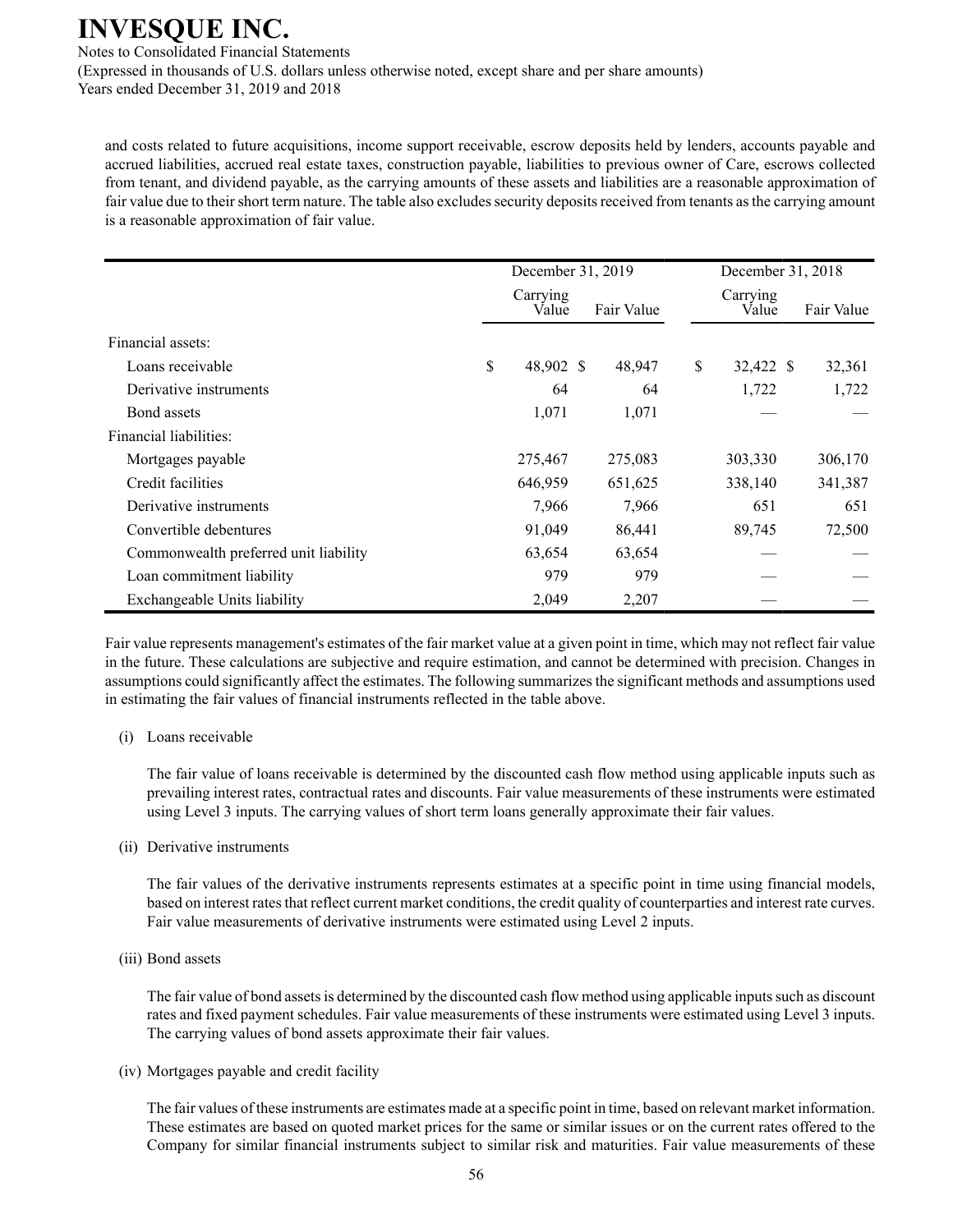Notes to Consolidated Financial Statements (Expressed in thousands of U.S. dollars unless otherwise noted, except share and per share amounts) Years ended December 31, 2019 and 2018

> instruments were estimated using Level 2 inputs. The carrying values of short-term and variable rate debt generally approximate their fair values.

(v) Convertible debentures

The Company determined the fair value of the convertible debentures using quoted market prices which are considered Level 1 inputs.

(vi) Commonwealth preferred unit liability

The fair value of the Commonwealth preferred unit liability is determined by the discounted cash flow method using applicable inputs such as market interest rates and contractual rates. Fair value measurements of these instruments were estimated using Level 3 inputs.

(vii) Loan commitment liability

The fair value of the loan commitment liability is determined by the discounted cash flow method using applicable inputs such as market interest rates and contractual rates. Fair value measurements of these instruments were estimated using Level 3 inputs.

(viii) Exchangeable Unit liability

The Company determined the fair value of the Exchangeable Unit liability using quoted market prices of the Company's common shares which are considered Level 2 inputs.

#### **27. Financial risk management:**

The Company's activities expose it to a variety of financial risks: market risk (including foreign currency risk and interest rate risk), credit risk and liquidity risk. The Company's overall risk management program focuses on the unpredictability of financial markets and seeks to minimize potential adverse effects on the Company's financial performance.

Risk management is carried out by senior management under guidelines approved by the Board of Directors. There have been no significant changes in the Company's risk management policies and strategies since December 31, 2018.

(i) Market risk

*Foreign currency risk:*

Foreign exchange risk is the risk that the fair value or future cash flows of an exposure will fluctuate because of changes in foreign exchange rates. Aportion of the Company's operations are located in Canada, resulting in the Company being subject to foreign currency fluctuations which may impact its financial position and results. In order to mitigate the risk, the Company's borrowings on Canadian assets are also denominated in Canadian dollars to act as a natural hedge. In addition, Canadian dollar revenue was predominantly naturally hedged by Canadian dollar expenditures such as corporate professional fees, interest expense and administrative expenditures.

#### *Interest rate risk:*

Interest rate risk is the risk that the fair value of future cash flows of a financial instrument will fluctuate because of changes in market interest rates. The Company is not exposed to interest rate risk on loans receivable because all of the loans earn interest at fixed rates.

The Company is exposed to interest rate risk on the credit facilities and certain mortgages payable, which bear interest at variable rates. To manage interest rate risk, the Company entered into swap agreements which effectively fixes interest on a portion of its variable rate debt. It may also enter into additional derivative financial instruments from time to time to mitigate interest rate risk. At December 31, 2019, 85.0% of our interest was of fixed rate, including the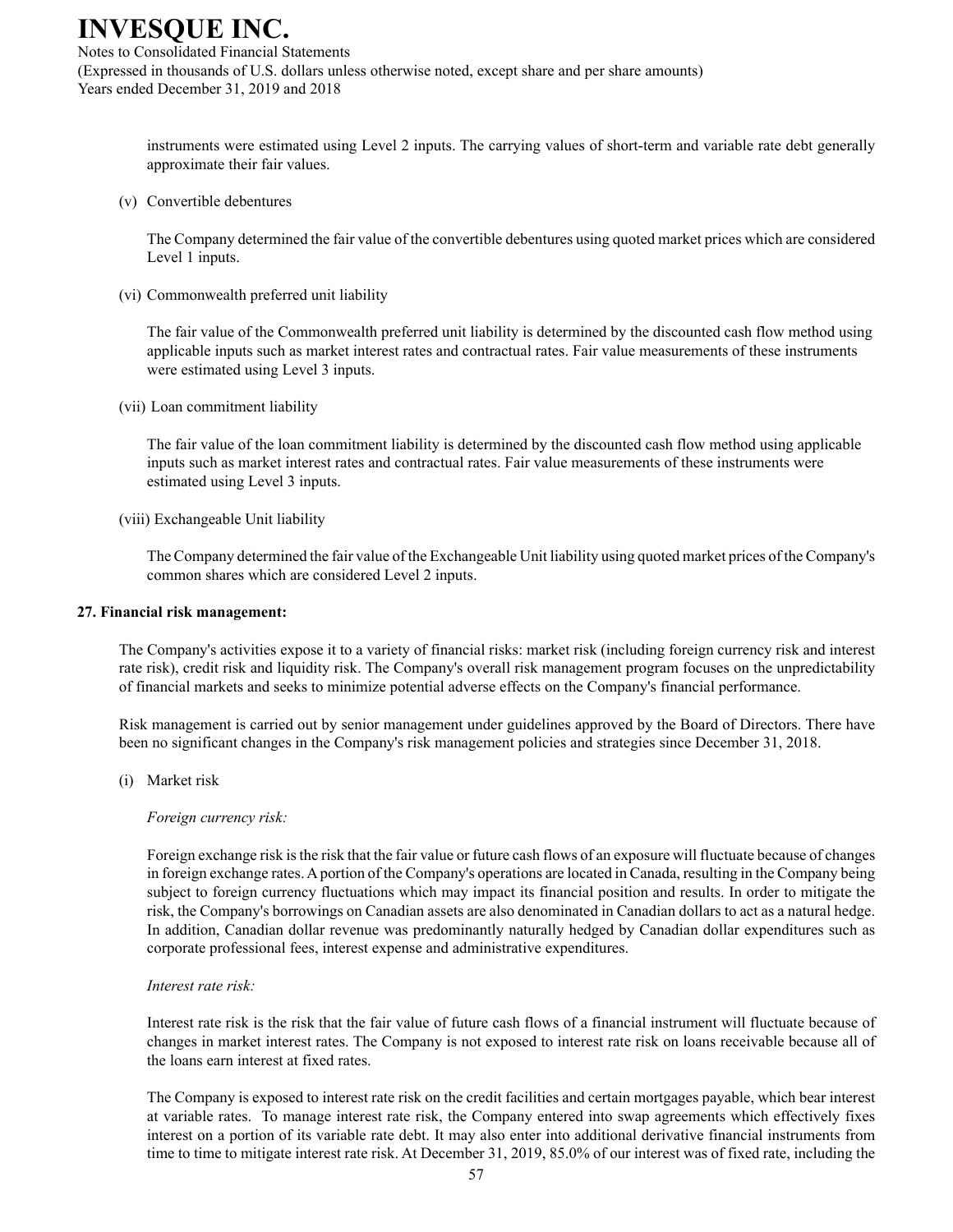Notes to Consolidated Financial Statements (Expressed in thousands of U.S. dollars unless otherwise noted, except share and per share amounts) Years ended December 31, 2019 and 2018

> impact of in-place swaps. To limit exposure to the risk of higher interest rates at renewal, the Company spreads the maturities of its fixed-rate, long-term debt over time.

The Company's remaining financial instruments have no exposure to interest rate risk due to their short-term nature.

At December 31, 2019, the Company's interest-bearing financial instruments were as follows:

|                                     | Carrying Amount   |         |              |                   |  |  |  |
|-------------------------------------|-------------------|---------|--------------|-------------------|--|--|--|
|                                     | December 31, 2019 |         |              | December 31, 2018 |  |  |  |
| Fixed-rate financial liabilities    | S.                | 860,650 | -S           | 601,435           |  |  |  |
| Variable-rate financial liabilities |                   | 152.825 | <sup>S</sup> | 129,780           |  |  |  |

As at December 31, 2019, an increase/decrease of 100-basis-points in interest rates, assuming all other variables are constant, would result in a \$1,537 (2018 - \$1,312) change in the Company's finance costs over the next twelve months.

#### (ii) Credit risk:

Credit risk is the risk that one party to a financial instrument will cause a financial loss for the Company by failing to discharge its obligations. The Company is exposed to credit risk on all financial assets and its exposure is generally limited to the carrying amount on the consolidated statement of financial position. The Company is exposed to credit risk arising from the possibility that a borrower may be unable to fulfill their contractual obligations. In the event that borrowers are not able to meet commitments, the Company could suffer a loss of either interest or principal or both. The Company actively manages its affairs to minimize its credit risk through careful selection and assessment of its credit parties and collateral based on knowledge obtained through means such as due diligence carried out in respect of leasing transactions to new operators. The Company also manages credit risk related to its cash balances by selection of reputable banking institutions.

#### (iii) Liquidity risk:

The Company is subject to the liquidity risk that it will not be able to meet its financial obligations as they come due. Although a portion of the cash flow generated by the investment properties is devoted to servicing outstanding debt and the convertible debentures, there can be no assurance that the Company will continue to generate sufficient cash flow from operations to meet interest payments and principal repayment obligations upon an applicable maturity date. If the Company is unable to meet principal or interest repayment obligations, it could be required to renegotiate such payments, issue additional equity or debt, or obtain other financing. The failure to make or renegotiate interest or principal payments, issue additional equity or debt, or obtain other financing could have a material adverse effect on the Company's financial condition and results of operations. The Company manages its liquidity risk through cash and debt management. The Company plans to address scheduled interest payments through operating cash flows and significant principal maturities through a combination of debt and equity financing.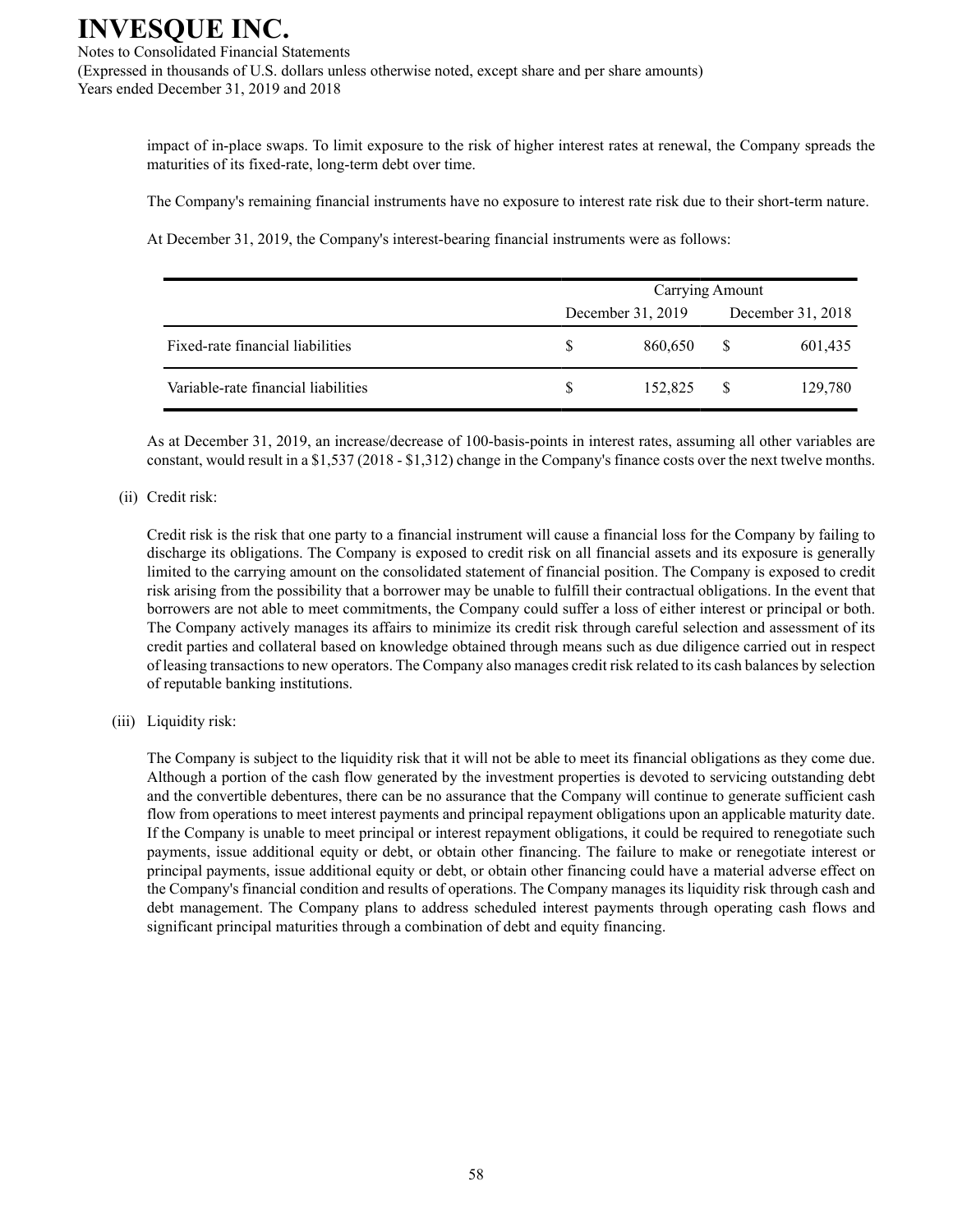Notes to Consolidated Financial Statements (Expressed in thousands of U.S. dollars unless otherwise noted, except share and per share amounts) Years ended December 31, 2019 and 2018

Total 2020 2021 2022 2023 2024 Thereafter Credit facilities principal \$ 651,625 \$ 15,000 \$ — \$ 173,750 \$ 286,875 \$ 176,000 \$ — Credit facilities interest 105,261 27,878 27,078 26,827 16,701 6,777 Mortgages payable principal 275,083 36,175 23,357 32,987 46,322 24,140 112,102 Mortgages payable interest 75,061 11,228 10,527 8,998 7,767 5,183 31,358 Convertible debentures principal 94,975 —  $-$  44,975 50,000 Convertible debentures interest  $17,622$   $5,249$   $5,249$   $4,124$   $3,000$ Commonwealth preferred unit liability principal<sup>(1)</sup> 65,680 — — — 65,680 Commonwealth preferred unit liability interest 20,982 4,257 4,293 4,293 4,459 3,680 Accounts payable and accrued liabilities 18,885 18,885 — — — — — — Accrued real estate taxes 13,066 13,066  $Dividends \text{ payable}$   $3.354$   $3.354$ Other current liabilities 3,015 3,015 Other non-current liabilities 16,736 3,052 1,299 763 488 386 10,748 Loan commitments  $2,402$   $2,022$   $380$ Total Commitments \$1,363,747 \$ 143,181 \$ 72,183 \$ 296,717 \$ 415,612 \$ 281,846 \$ 154,208

The following are the contractual maturities of the Company's financial liabilities as at December 31, 2019, including expected interest payments where applicable:

(1) The liability has no stated maturity date. It is the Company's expectation that the liability will be repaid in 2024.

#### **28. Key management personnel compensation:**

The remuneration of key management personnel of the Company for years ended December 31, 2019 and 2018 is set forth in the table below.

|                                                                 | Year ended<br>December 31, 2019 | Year ended<br>December 31, 2018 |              |  |
|-----------------------------------------------------------------|---------------------------------|---------------------------------|--------------|--|
| Officers and directors compensation<br>Share based compensation | 2,684<br>2,490                  |                                 | 2,510<br>987 |  |
|                                                                 | 5.174                           |                                 | 3,497        |  |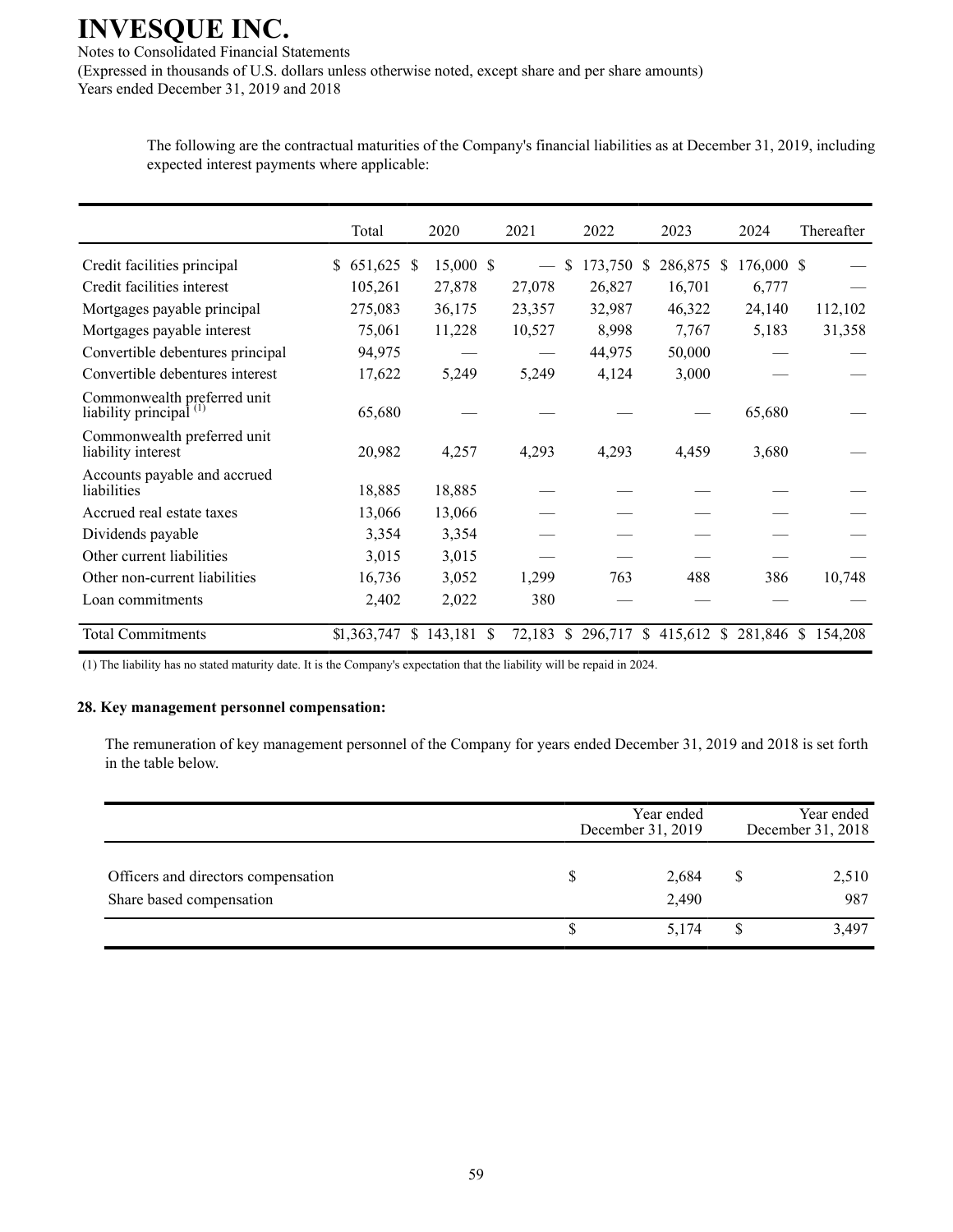Notes to Consolidated Financial Statements (Expressed in thousands of U.S. dollars unless otherwise noted, except share and per share amounts) Years ended December 31, 2019 and 2018

### **29. Segments:**

The Company's current portfolio includes investments in assisted living, independent living, memory care, transitional care, long-term care, and medical office properties. The Company's senior housing and care investments in assisted living, independent living, memory care, transitional care and long-term care share similar characteristics and are generally leased to operators on a long-term, triple-net lease basis. In some instances the Company has an interest in both the property and operations in joint ventures and joint arrangements with the operating partner at the facility. The Company considers these investments to be one reportable operating segment. The Company has investments in 15 medical office buildings ("Medical office buildings"). This multi-tenant medical office portfolio has different characteristics that are evaluated by management, and is considered to be a separate reportable operating segment. Through the acquisition of Commonwealth and the transition of the Greenfield assets, the Company has investments in 33 properties and a management company that operates 30 of those properties ("Owner occupied property"). Management considers this another reportable operating segment.

The following tables show net income (loss) by reportable segment for the years ended December 31, 2019 and 2018:

|                                                                                        |                                                            | Year ended December 31, 2019    |                                |                     |                   |
|----------------------------------------------------------------------------------------|------------------------------------------------------------|---------------------------------|--------------------------------|---------------------|-------------------|
|                                                                                        | Seniors<br>housing and<br>care<br>investment<br>properties | Owner<br>occupied<br>properties | Medical<br>office<br>buildings | Corporate/<br>other | Total             |
| Rental revenue                                                                         | \$<br>89,944 \$                                            | $-$ \$                          | 13,254 \$                      | $\mathcal{S}$       | 103,198           |
| Resident rental and related revenue                                                    |                                                            | 38,467                          |                                |                     | 38,467            |
| Lease revenue from joint ventures                                                      | 3,024                                                      |                                 |                                |                     | 3,024             |
| Other income                                                                           | 14                                                         | 874                             | 1,792                          | 1,038               | 3,718             |
| Direct property operating expenses                                                     |                                                            | (28,211)                        | (5,322)                        |                     | (33, 533)         |
| Depreciation and amortization expense                                                  |                                                            | (14, 349)                       |                                | (91)                | (14, 440)         |
| Finance cost from operations                                                           | (28, 793)                                                  | (5,836)                         | (4,066)                        | (2,938)             | (41, 633)         |
| Real estate tax expense                                                                | (13, 637)                                                  |                                 | (2,207)                        |                     | (15, 844)         |
| General and administrative expenses                                                    | (423)                                                      | (2,840)                         | (535)                          | (14,294)            | (18,092)          |
| Transaction costs for business combination                                             |                                                            |                                 |                                | (5,898)             | (5,898)           |
| Diligence costs for transactions not pursued                                           |                                                            |                                 |                                | (633)               | (633)             |
| Allowance for credit losses on loans and interest<br>receivable                        | (55)                                                       |                                 |                                | (948)               | (1,003)           |
| Changes in non-controlling interest liability                                          | (378)                                                      | (126)                           |                                |                     | (504)             |
| Change in fair value of investment properties - IFRIC<br>21                            | (29)                                                       |                                 |                                |                     | (29)              |
| Change in fair value of investment properties                                          | (1,179)                                                    |                                 | (4, 867)                       |                     | (6,046)           |
| Change in fair value of financial instruments                                          | (1,040)                                                    | (840)                           | (127)                          | (7,372)             | (9,379)           |
| Loss from joint ventures                                                               | (6,799)                                                    |                                 |                                |                     | (6,799)           |
| Income tax recovery                                                                    |                                                            |                                 |                                | 67                  | 67                |
| Net income (loss)                                                                      | \$<br>40,649 \$                                            | $(12, 861)$ \$                  | $(2,078)$ \$                   | $(31,069)$ \$       | (5,359)           |
| Expenditures for non-current assets:<br>Acquisition of properties<br>Capital additions | \$<br>89,421 \$<br>7,546                                   | 347,870 \$<br>1,275             | $-$ \$<br>1,576                | \$                  | 437,291<br>10,397 |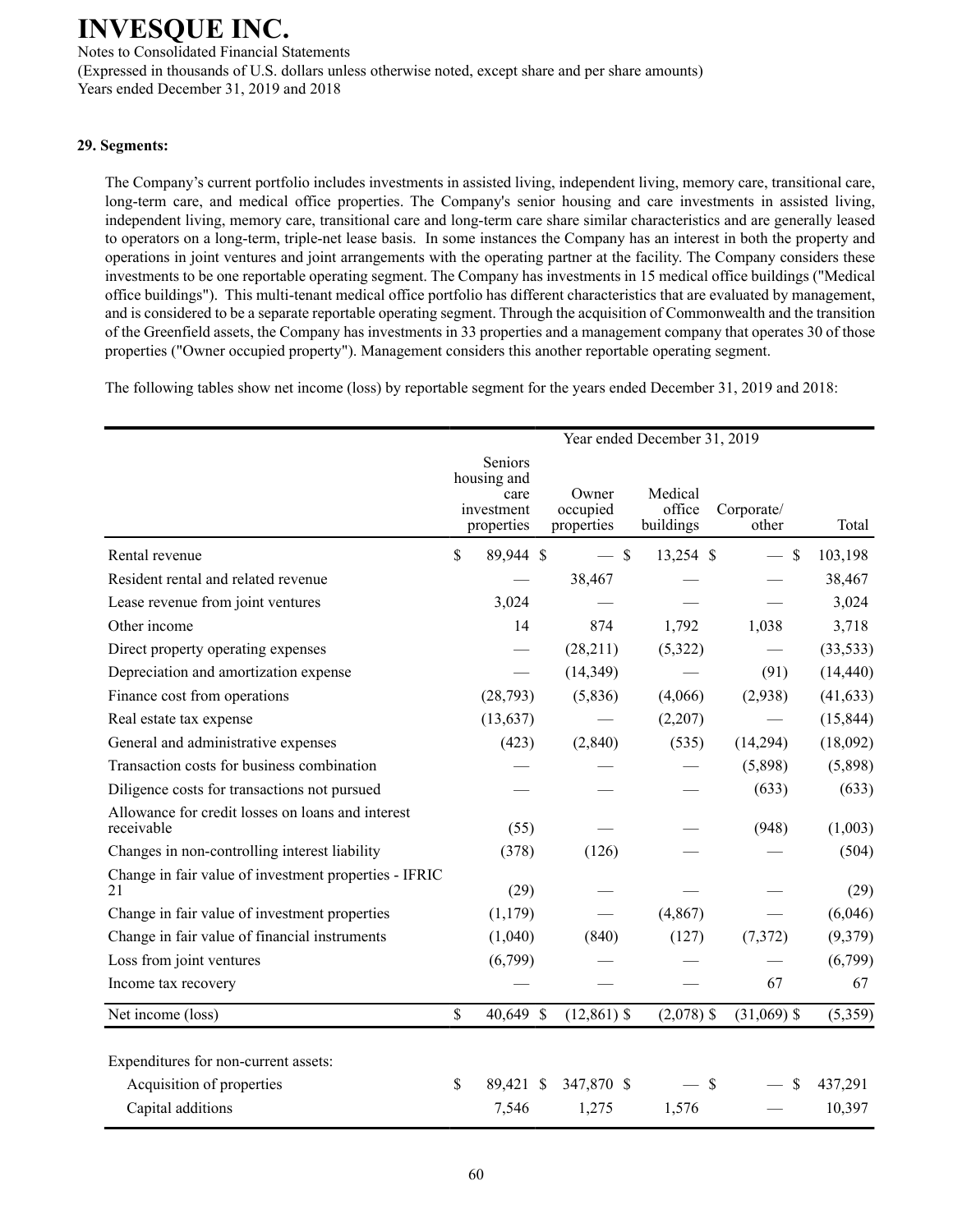Notes to Consolidated Financial Statements (Expressed in thousands of U.S. dollars unless otherwise noted, except share and per share amounts) Years ended December 31, 2019 and 2018

| Year ended December 31, 2018 |                               |                                         |                     |           |  |  |
|------------------------------|-------------------------------|-----------------------------------------|---------------------|-----------|--|--|
|                              | Seniors<br>care<br>properties | Medical<br>office<br>buildings          | Corporate/<br>other | Total     |  |  |
| \$                           | $100, 166$ \$                 | 9,222 \$                                |                     | 109,388   |  |  |
|                              | 2,991                         |                                         |                     | 2,991     |  |  |
|                              | 37                            | 1,297                                   | 214                 | 1,548     |  |  |
|                              |                               | (3, 126)                                |                     | (3, 126)  |  |  |
|                              | (34, 442)                     | (2,770)                                 | (1,052)             | (38, 264) |  |  |
|                              | (10, 864)                     | (932)                                   |                     | (11,796)  |  |  |
|                              | (547)                         | (342)                                   | (12, 523)           | (13, 412) |  |  |
|                              |                               |                                         | (6, 444)            | (6, 444)  |  |  |
|                              |                               |                                         | (2,041)             | (2,041)   |  |  |
|                              |                               |                                         | (11, 336)           | (11, 336) |  |  |
|                              | (17, 927)                     |                                         |                     | (17, 927) |  |  |
|                              | (2,409)                       | (392)                                   |                     | (2,801)   |  |  |
|                              | (14, 917)                     | 532                                     |                     | (14, 385) |  |  |
|                              | (1, 823)                      | (126)                                   | (376)               | (2,325)   |  |  |
|                              | (10,676)                      |                                         |                     | (10,676)  |  |  |
|                              | 5,450                         |                                         |                     | 5,450     |  |  |
|                              |                               |                                         | 2,881               | 2,881     |  |  |
| $\mathbb{S}$                 | 15,039 \$                     | $3,363$ \$                              | $(30,677)$ \$       | (12, 275) |  |  |
|                              |                               |                                         |                     | 462,280   |  |  |
|                              | 13,598                        |                                         |                     | 13,598    |  |  |
|                              | \$                            | housing and<br>investment<br>317,231 \$ | 145,049 \$          | \$        |  |  |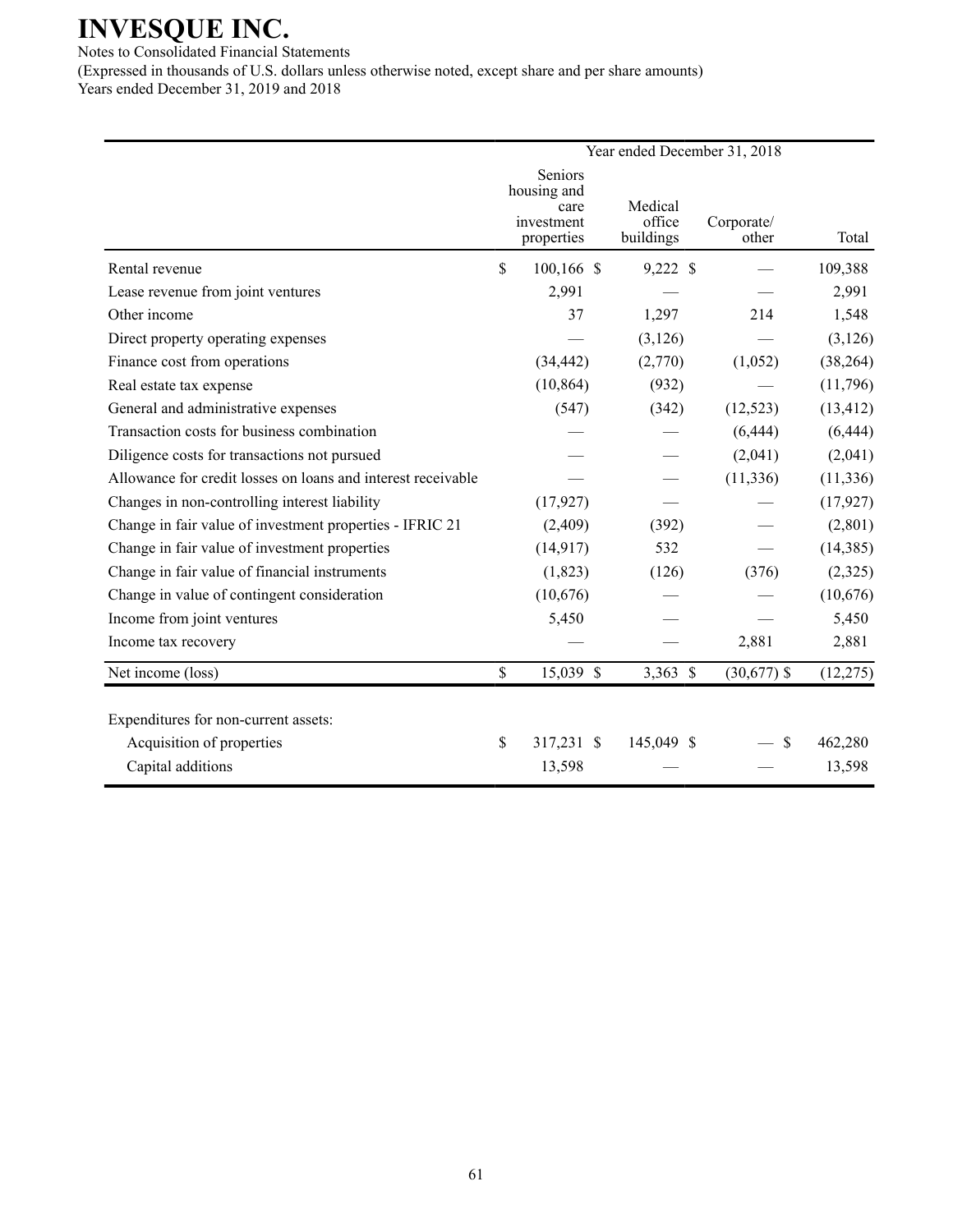Notes to Consolidated Financial Statements (Expressed in thousands of U.S. dollars unless otherwise noted, except share and per share amounts) Years ended December 31, 2019 and 2018

The following tables show assets and liabilities by reportable segment as at December 31, 2019 and 2018:

|                                       |                                                            |            | As at December 31, 2019         |            |                                |            |                     |        |    |                     |  |
|---------------------------------------|------------------------------------------------------------|------------|---------------------------------|------------|--------------------------------|------------|---------------------|--------|----|---------------------|--|
|                                       | Seniors<br>housing and<br>care<br>investment<br>properties |            | Owner<br>occupied<br>properties |            | Medical<br>office<br>buildings |            | Corporate/<br>other |        |    | Total               |  |
| Investment properties                 | \$                                                         | 828,150 \$ |                                 |            | \$                             | 141,484 \$ |                     |        | \$ | 969,634             |  |
| Property, plant and equipment, net    |                                                            |            |                                 | 456,936    |                                |            |                     | 3,006  |    | 459,942             |  |
| Investment in joint ventures          |                                                            | 99,321     |                                 |            |                                |            |                     |        |    | 99,321              |  |
| Loans receivable                      |                                                            | 8,247      |                                 |            |                                |            |                     | 40,655 |    | 48,902              |  |
| Other assets                          |                                                            | 19,653     |                                 | 24,381     |                                | 1,726      |                     | 7,179  |    | 52,939              |  |
| Total assets                          | \$                                                         | 955,371 \$ |                                 | 481,317 \$ |                                | 143,210    | <sup>\$</sup>       | 50,840 |    | \$1,630,738         |  |
| Mortgages payable                     | \$                                                         | 151,279 \$ |                                 | 124,188 \$ |                                | $-$ \$     |                     |        | \$ | 275,467             |  |
| Credit facilities                     |                                                            | 386,778    |                                 | 174,230    |                                | 85,951     |                     |        |    | 646,959             |  |
| Convertible debentures                |                                                            |            |                                 |            |                                |            |                     | 91,049 |    | 91,049              |  |
| Commonwealth preferred unit liability |                                                            |            |                                 | 63,654     |                                |            |                     |        |    | 63,654              |  |
| Non-controlling interest liability    |                                                            | 3,376      |                                 | 123        |                                |            |                     |        |    | 3,499               |  |
| Other liabilities                     |                                                            | 25,875     |                                 | 12,839     |                                | 2,465      |                     | 28,787 |    | 69,966              |  |
| Total liabilities                     | \$                                                         | 567,308 \$ |                                 | 375,034 \$ |                                | 88,416 \$  |                     |        |    | 119,836 \$1,150,594 |  |

|                                     | As at December 31, 2018 |                                                            |  |                                |               |                     |    |           |  |  |
|-------------------------------------|-------------------------|------------------------------------------------------------|--|--------------------------------|---------------|---------------------|----|-----------|--|--|
|                                     |                         | Seniors<br>housing and<br>care<br>investment<br>properties |  | Medical<br>office<br>buildings |               | Corporate/<br>other |    | Total     |  |  |
| Investment properties               | \$                      | 975,914 \$                                                 |  | 139,616 \$                     |               |                     | \$ | 1,115,530 |  |  |
| Investment in joint ventures        |                         | 84,658                                                     |  |                                |               |                     |    | 84,658    |  |  |
| Loans receivable                    |                         |                                                            |  |                                |               | 32,422              |    | 32,422    |  |  |
| Other assets                        |                         | 22,637                                                     |  | 1,790                          |               | 26,922              |    | 51,349    |  |  |
| Total assets                        | \$                      | 1,083,209 \$                                               |  | 141,406 \$                     |               | 59,344 \$           |    | 1,283,959 |  |  |
| Liability to previous owner of Care | \$                      | 9,676 \$                                                   |  |                                | S             | $-$ \$              |    | 9,676     |  |  |
| Mortgages payable                   |                         | 303,330                                                    |  |                                |               |                     |    | 303,330   |  |  |
| Credit facilities                   |                         | 255,561                                                    |  | 82,579                         |               |                     |    | 338,140   |  |  |
| Convertible debentures              |                         |                                                            |  |                                |               | 89,745              |    | 89,745    |  |  |
| Non-controlling interest liability  |                         | 2,947                                                      |  |                                |               |                     |    | 2,947     |  |  |
| Other liabilities                   |                         | 26,465                                                     |  | 1,458                          |               | 18,730              |    | 46,653    |  |  |
| <b>Total liabilities</b>            | \$                      | 597,979 \$                                                 |  | 84,037                         | <sup>\$</sup> | 108,475 \$          |    | 790,491   |  |  |

In measuring performance, the Company does not distinguish or group its properties on a geographical basis. Management has applied judgment by aggregating its properties into three reportable segments for disclosure purposes. The Company's Chief Executive Officer is the chief decision maker and regularly reviews performance on an individual property basis and on the basis of the Company's reportable operating segments.